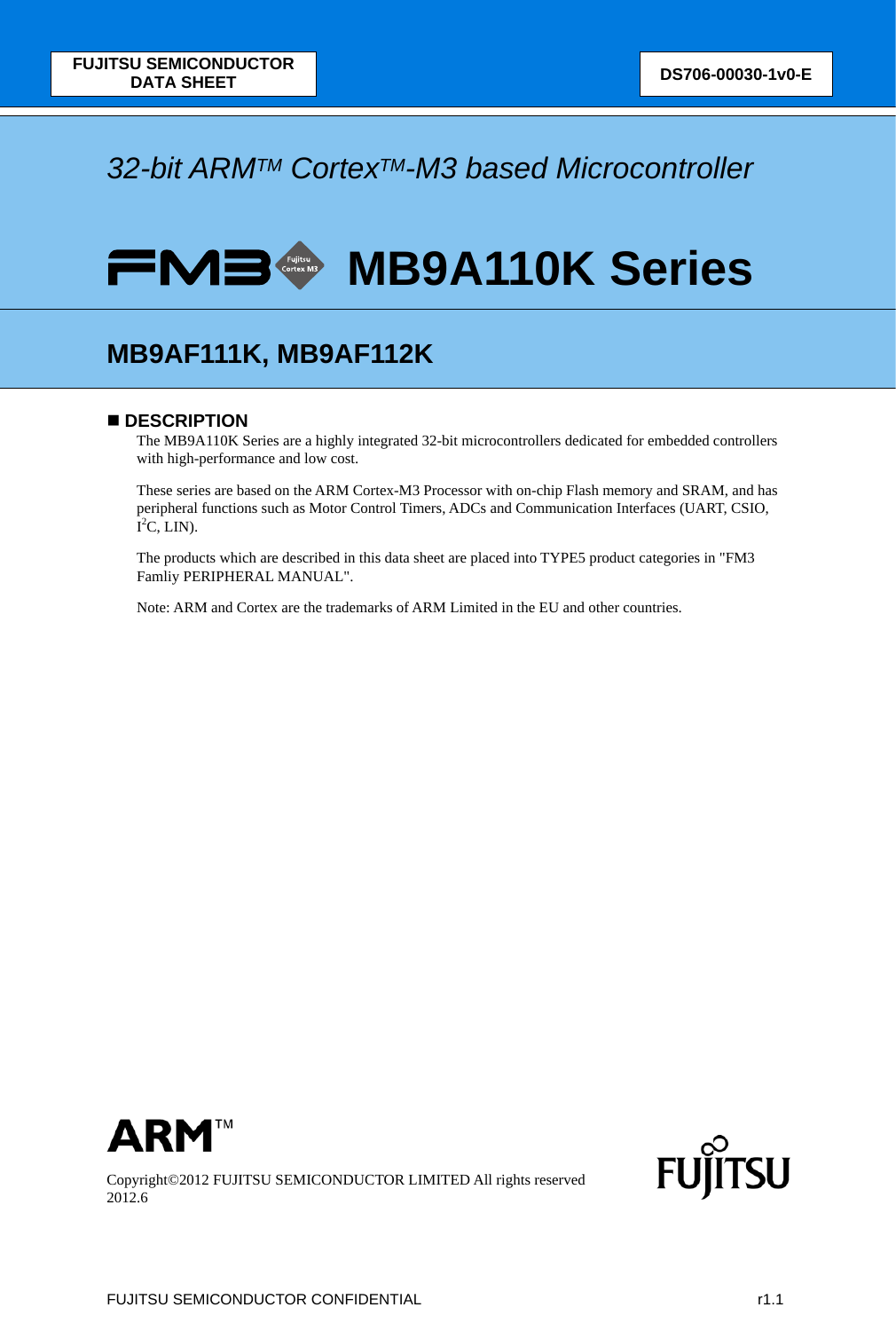### **FEATURES**

- 32-bit ARM Cortex-M3 Core
	- Processor version: r2p1
	- Up to 40MHz Frequency Operation
	- Integrated Nested Vectored Interrupt Controller (NVIC) : 1 NMI (non-maskable interrupt) and 48 peripheral interrupts and 16 priority levels
	- 24-bit System timer (Sys Tick) : System timer for OS task management

### **• On-chip Memories**

### [Flash memory]

This Series are based on two independent on-chip Flash memories.

- MainFlash
	- Up to 128Kbyte
	- Read cycle : 0 wait-cycle
	- Security function for code protection
- WorkFlash
	- 32Kbyte
	- Read cycle : 0 wait-cycle
	- Security function is shared with code protection

### [SRAM]

This Series contain a total of up to 16Kbyte on-chip SRAM memories. This is composed of two independent SRAM (SRAM0, SRAM1) . SRAM0 is connected to I-code bus or D-code bus of Cortex-M3 core. SRAM1 is connected to System bus.

- SRAM0 : 8 Kbyte
- SRAM1 : 8 Kbyte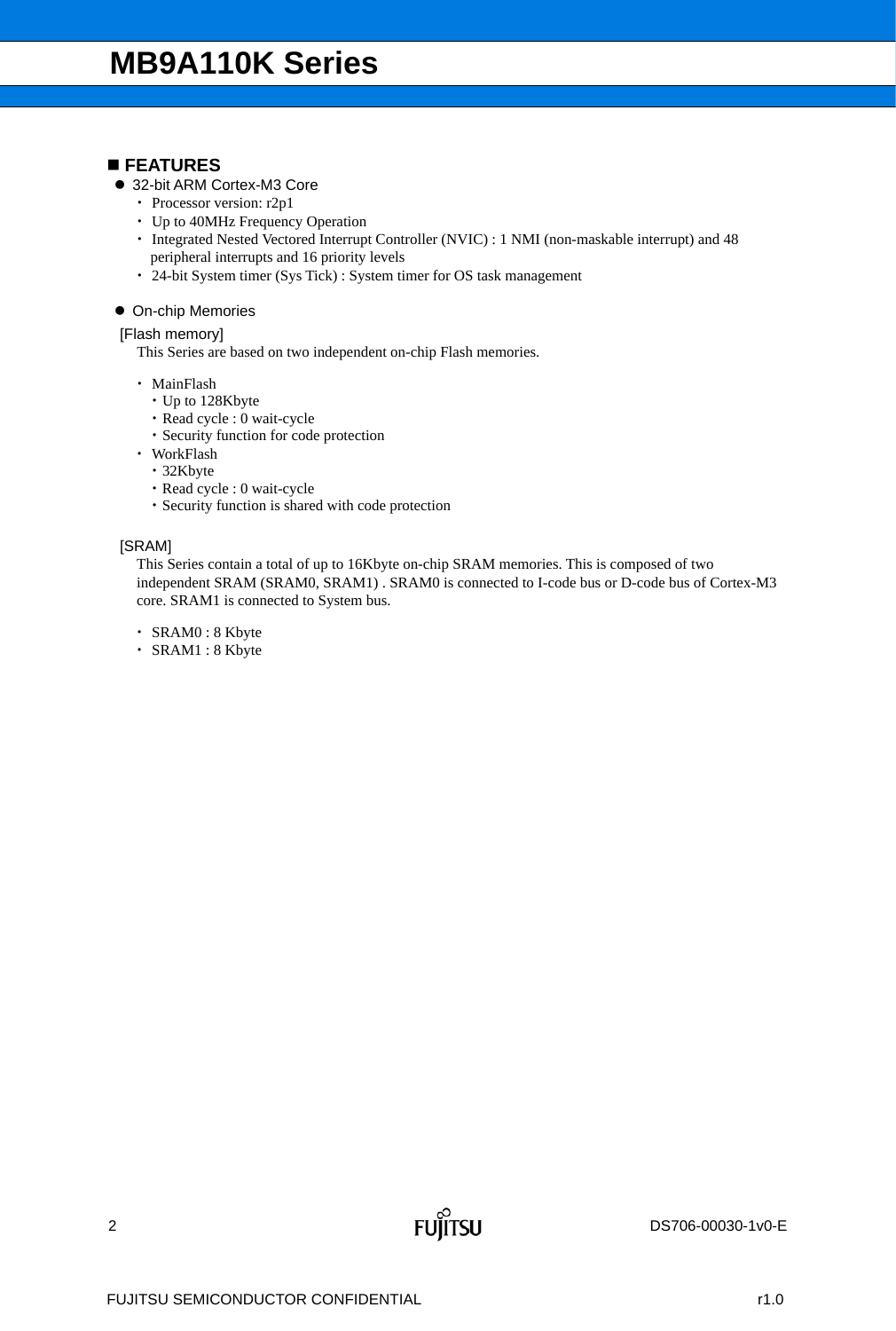- Multi-function Serial Interface (Max 4channels)
	- $\cdot$  2 channels with 16-steps  $\times$  9-bits FIFO (ch.0, ch.1), 2 channels without FIFO (ch.3, ch.5)
	- Operation mode is selectable from the followings for each channel.
	- (In ch.5, only UART and LIN are available.)
	- · UART
	- CSIO
	- $\cdot$  LIN
	- $\cdot$  I<sup>2</sup>C

### [UART]

- Full-duplex double buffer
- Selection with or without parity supported
- Built-in dedicated baud rate generator
- External clock available as a serial clock
- Hardware Flow control : Automatically control the transmission by CTS/RTS (only ch.4)
- Various error detect functions available (parity errors, framing errors, and overrun errors)

[CSIO]

- Full-duplex double buffer
- Built-in dedicated baud rate generator
- Overrun error detect function available

[LIN]

- LIN protocol Rev.2.1 supported
- Full-duplex double buffer
- Master/Slave mode supported
- LIN break field generate (can be changed 13 to 16-bit length)
- LIN break delimiter generate (can be changed 1 to 4-bit length)
- Various error detect functions available (parity errors, framing errors, and overrun errors)

### $[{\sf I}^2{\sf C}]$

Standard mode (Max 100kbps) / High-speed mode (Max 400kbps) supported

DMA Controller (4channels)

DMA Controller has an independent bus for CPU, so CPU and DMA Controller can process simultaneously.

- 8 independently configured and operated channels
- Transfer can be started by software or request from the built-in peripherals
- Transfer address area: 32-bit (4Gbyte)
- Transfer mode: Block transfer/Burst transfer/Demand transfer
- Transfer data type: byte/half-word/word
- Transfer block count: 1 to 16
- Number of transfers: 1 to 65536

#### A/D Converter (Max 8channels)

#### [12-bit A/D Converter]

- Successive Approximation Register type
- Built-in 2unit
- Conversion time: 1.0μs@5V
- Priority conversion available (priority at 2levels)
- Scanning conversion mode
- Built-in FIFO for conversion data storage (for SCAN conversion: 16steps, for Priority conversion: 4steps)

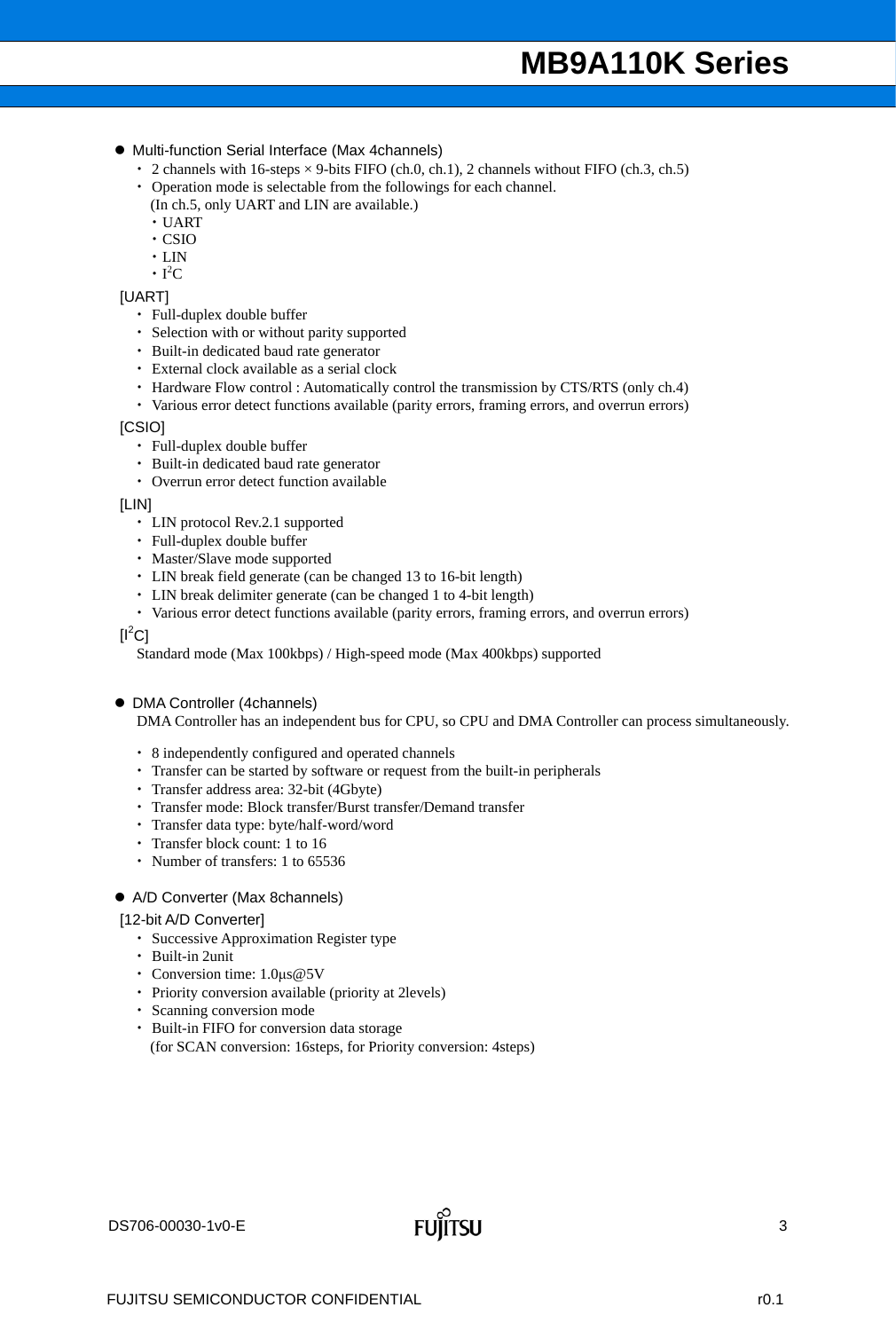### ● Base Timer (Max 8channels)

Operation mode is selectable from the followings for each channel.

- 16-bit PWM timer
- 16-bit PPG timer
- 16/32-bit reload timer
- 16/32-bit PWC timer
- General Purpose I/O Port

This series can use its pins as General Purpose I/O ports when they are not used for external bus or peripherals. Moreover, the port relocate function is built in. It can set which I/O port the peripheral function can be allocated.

- Capable of pull-up control per pin
- Capable of reading pin level directly
- Built-in the port relocate function
- Up 36 fast General Purpose I/O Ports
- Some pin is 5V tolerant I/O. See "PIN DESCRIPTION" to confirm the corresponding pins.

### $\bullet$  Multi-function Timer

The Multi-function timer is composed of the following blocks.

- $\cdot$  16-bit free-run timer  $\times$  3ch.
- Input capture  $\times$  4ch.
- Output compare  $\times$  6ch.
- A/D activating compare  $\times$  3ch.
- Waveform generator  $\times$  3ch.
- $\cdot$  16-bit PPG timer  $\times$  3ch.

The following function can be used to achieve the motor control.

- PWM signal output function
- DC chopper waveform output function
- Dead time function
- Input capture function
- A/D convertor activate function
- DTIF (Motor emergency stop) interrupt function

● Real-time clock (RTC)

The Real-time clock can count Year/Month/Day/Hour/Minute/Second/A day of the week from 01 to 99.

- Interrupt function with specifying date and time (Year/Month/Day/Hour/Minute/Second/A day of the week.) is available. This function is also available by specifying only Year, Month, Day, Hour or Minute.
- Timer interrupt function after set time or each set time.
- Capable of rewriting the time with continuing the time count.
- Leap year automatic count is available.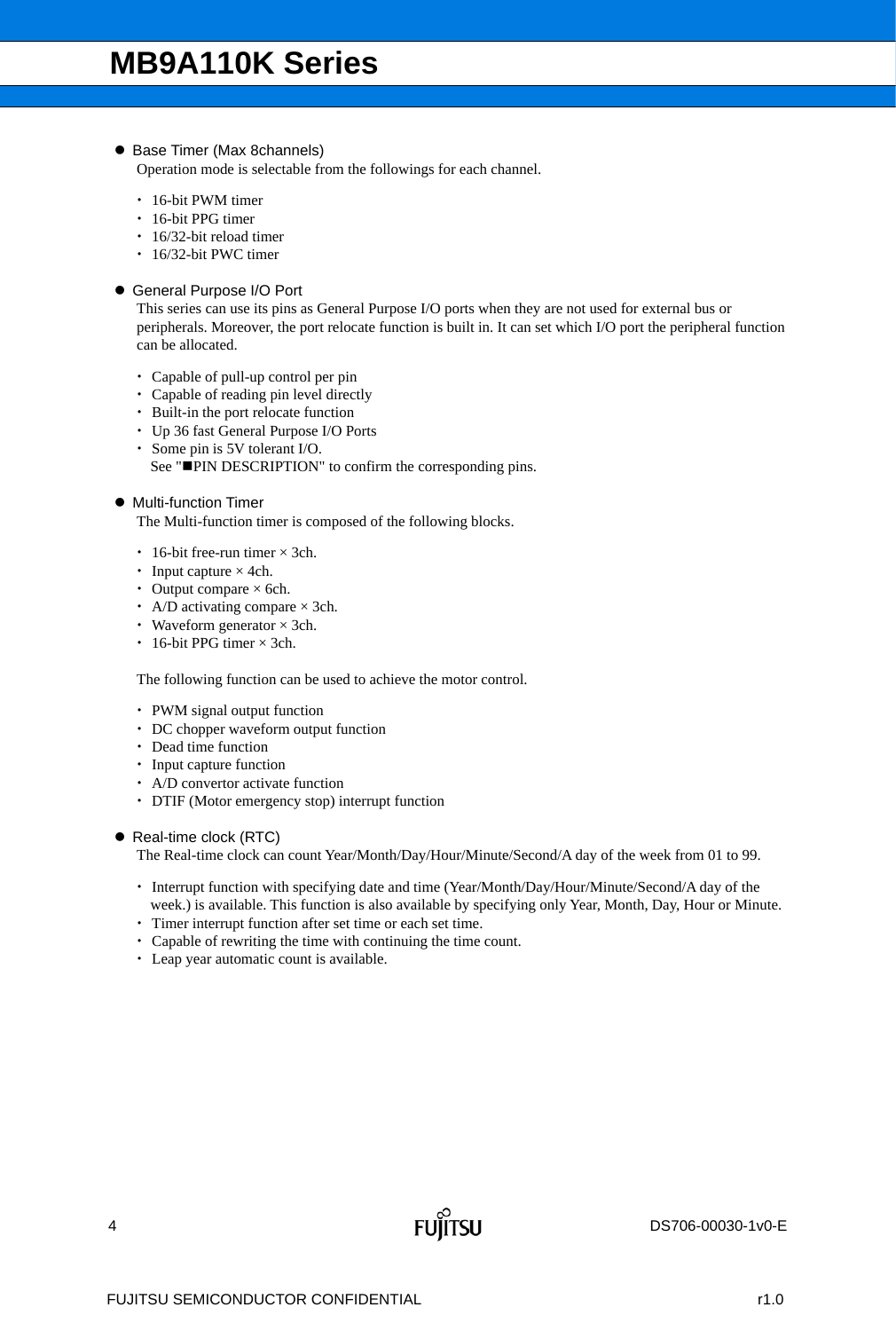### Quadrature Position/Revolution Counter (QPRC)

The Quadrature Position/Revolution Counter (QPRC) is used to measure the position of the position encoder. Moreover, it is possible to use up/down counter.

- The detection edge of the three external event input pins AIN, BIN and ZIN is configurable.
- 16-bit position counter
- 16-bit revolution counter
- Two 16-bit compare registers

### ● Dual Timer (32/16-bit Down Counter)

The Dual Timer consists of two programmable 32/16-bit down counters. Operation mode is selectable from the followings for each channel.

- Free-running
- Periodic (=Reload)
- One-shot
- Watch Counter

The Watch counter is used for wake up from Low Power Consumption mode.

Interval timer: up to 64s (Max) @ Sub Clock : 32.768kHz

- External Interrupt Controller Unit
	- Up to 6 external interrupt input pin
	- Include one non-maskable interrupt (NMI)
- Watchdog Timer (2channels)

A watchdog timer can generate interrupts or a reset when a time-out value is reached.

This series consists of two different watchdogs, a "Hardware" watchdog and a "Software" watchdog.

"Hardware" watchdog timer is clocked by low-speed internal CR oscillator. Therefore, "Hardware" watchdog is active in any power saving mode except RTC and STOP and Deep stand-by RTC and Deep stand-by STOP.

### CRC (Cyclic Redundancy Check) Accelerator

The CRC accelerator helps a verify data transmission or storage integrity.

CCITT CRC16 and IEEE-802.3 CRC32 are supported.

- CCITT CRC16 Generator Polynomial: 0x1021
- IEEE-802.3 CRC32 Generator Polynomial: 0x04C11DB7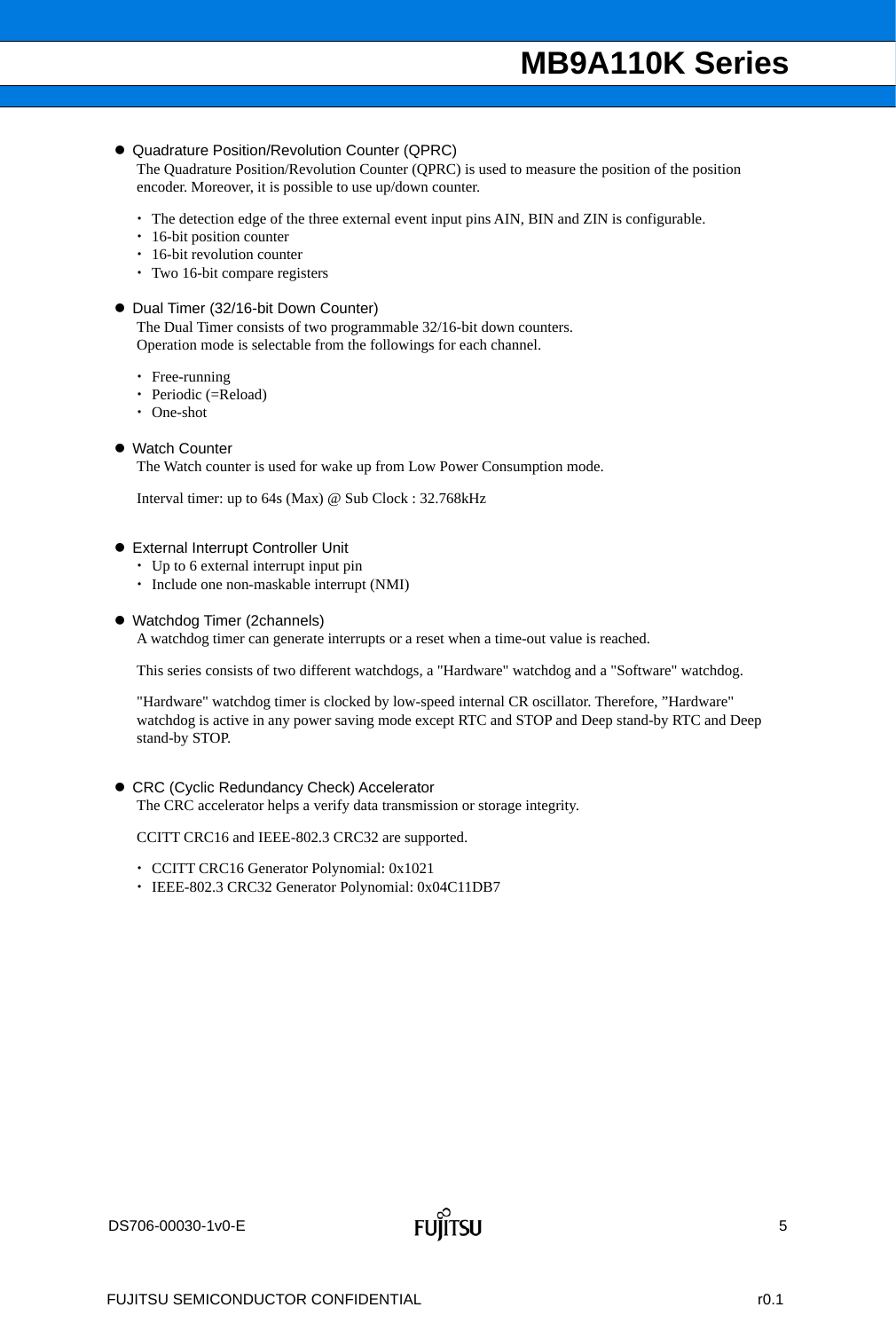Clock and Reset

[Clocks]

Five clock sources (2 external oscillators, 2 internal CR oscillator, and Main PLL) that are dynamically selectable.

- Main Clock : 4MHz to 48MHz
- Sub Clock : 32.768kHz
- High-speed internal CR Clock : 4MHz
- Low-speed internal CR Clock : 100kHz
- Main PLL Clock

[Resets]

- Reset requests from INITX pin
- Power on reset
- Software reset
- Watchdog timers reset
- Low-voltage detector reset
- Clock supervisor reset

### ● Clock Super Visor (CSV)

Clocks generated by internal CR oscillators are used to supervise abnormality of the external clocks.

- External OSC clock failure (clock stop) is detected, reset is asserted.
- External OSC frequency anomaly is detected, interrupt or reset is asserted.

Low-Voltage Detector (LVD)

This Series include 2-stage monitoring of voltage on the VCC pins. When the voltage falls below the voltage has been set, Low-Voltage Detector generates an interrupt or reset.

- LVD1: error reporting via interrupt
- LVD2: auto-reset operation
- Low Power Consumption Mode Six Low Power Consumption modes supported.
	- SLEEP
	- · TIMER
	- · RTC
	- STOP
	- Deep stand-by RTC
	- Deep stand-by STOP
- Debug Serial Wire JTAG Debug Port (SWJ-DP)
- Power Supply Wide range voltage:  $VCC = 2.7V$  to 5.5V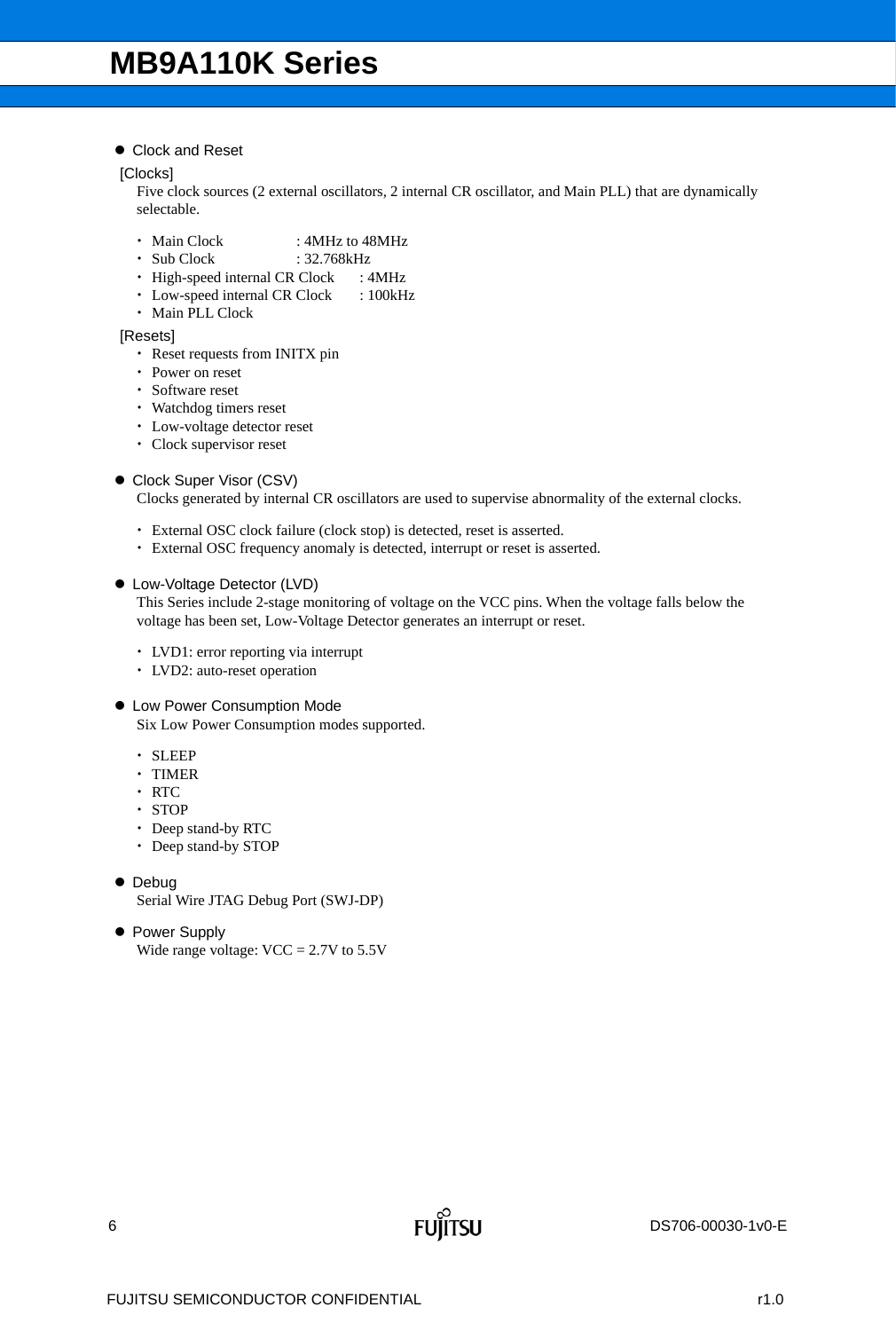### **PRODUCT LINEUP**

### • Memory size

| Product name              |              | MB9AF111K | MB9AF112K |
|---------------------------|--------------|-----------|-----------|
| $On-chip$                 | MainFlash    | 64Kbyte   | 128Kbyte  |
| Flash                     | WorkFlash    | 32Kbyte   | 32Kbyte   |
| $On$ -chip<br><b>SRAM</b> | <b>SRAMO</b> | 8Kbyte    | 8Kbyte    |
|                           | SRAM1        | 8Kbyte    | 8Kbyte    |
|                           | Total        | 16Kbyte   | 16Kbyte   |

### • Function

 $\overline{\phantom{a}}$ 

|                   | Product name                     |      | MB9AF111K                                                             |
|-------------------|----------------------------------|------|-----------------------------------------------------------------------|
|                   |                                  |      | MB9AF112K                                                             |
| Pin count         |                                  |      | 48/52                                                                 |
| <b>CPU</b>        |                                  |      | Cortex-M3                                                             |
|                   | Freq.                            |      | 40MHz                                                                 |
|                   | Power supply voltage range       |      | 2.7V to 5.5V                                                          |
| <b>DMAC</b>       |                                  |      | 4ch. (Max)                                                            |
|                   | Multi-function Serial Interface  |      | 4ch. (Max)                                                            |
|                   | (UART/CSIO/LIN/I <sup>2</sup> C) |      | with 16-steps $\times$ 9-bits FIFO : ch.0, ch.1                       |
|                   |                                  |      | without FIFO : ch.3, ch.5 (In ch.5, only UART and LIN are available.) |
| <b>Base Timer</b> |                                  |      | 8ch. (Max)                                                            |
|                   | (PWC/Reload timer/PWM/PPG)       |      |                                                                       |
|                   | A/D                              |      |                                                                       |
|                   | activation                       | 3ch. |                                                                       |
|                   | compare                          |      |                                                                       |
|                   | Input                            | 4ch. |                                                                       |
|                   | capture                          |      |                                                                       |
| $MF-$             | Free-run                         | 3ch. | 1 unit (Max)                                                          |
| Timer             | timer                            |      |                                                                       |
|                   | Output                           | 6ch. |                                                                       |
|                   | compare                          |      |                                                                       |
|                   | Waveform                         | 3ch. |                                                                       |
|                   | generator                        |      |                                                                       |
|                   | <b>PPG</b>                       | 3ch. |                                                                       |
| QPRC              |                                  |      | 1ch. (Max)                                                            |
| Dual Timer        |                                  |      | 1 unit                                                                |
|                   | Real-time clock                  |      | 1 unit                                                                |
|                   | Watch Counter                    |      | 1 unit                                                                |
|                   | <b>CRC</b> Accelerator           |      | Yes                                                                   |
|                   | Watchdog timer                   |      | 1ch. $(SW) + 1ch.$ (HW)                                               |
|                   | <b>External Interrupts</b>       |      | 6pins (Max) + NMI $\times$ 1                                          |
|                   | General Purpose I/O ports        |      | 36pins (Max)                                                          |
|                   | 12-bit A/D converter             |      | 8ch. (2 units)                                                        |
|                   | CSV (Clock Super Visor)          |      | Yes                                                                   |
|                   | LVD (Low-Voltage Detector)       |      | 2ch.                                                                  |
| Internal          | High-speed                       |      | 4MHz (±2%)                                                            |
| <b>OSC</b>        | Low-speed                        |      | 100kHz (Typ)                                                          |
|                   | <b>Debug Function</b>            |      | SWJ-DP                                                                |

Note: All signals of the peripheral function in each product cannot be allocated by limiting the pins of package.

It is necessary to use the port relocate function of the General I/O port according to your function use.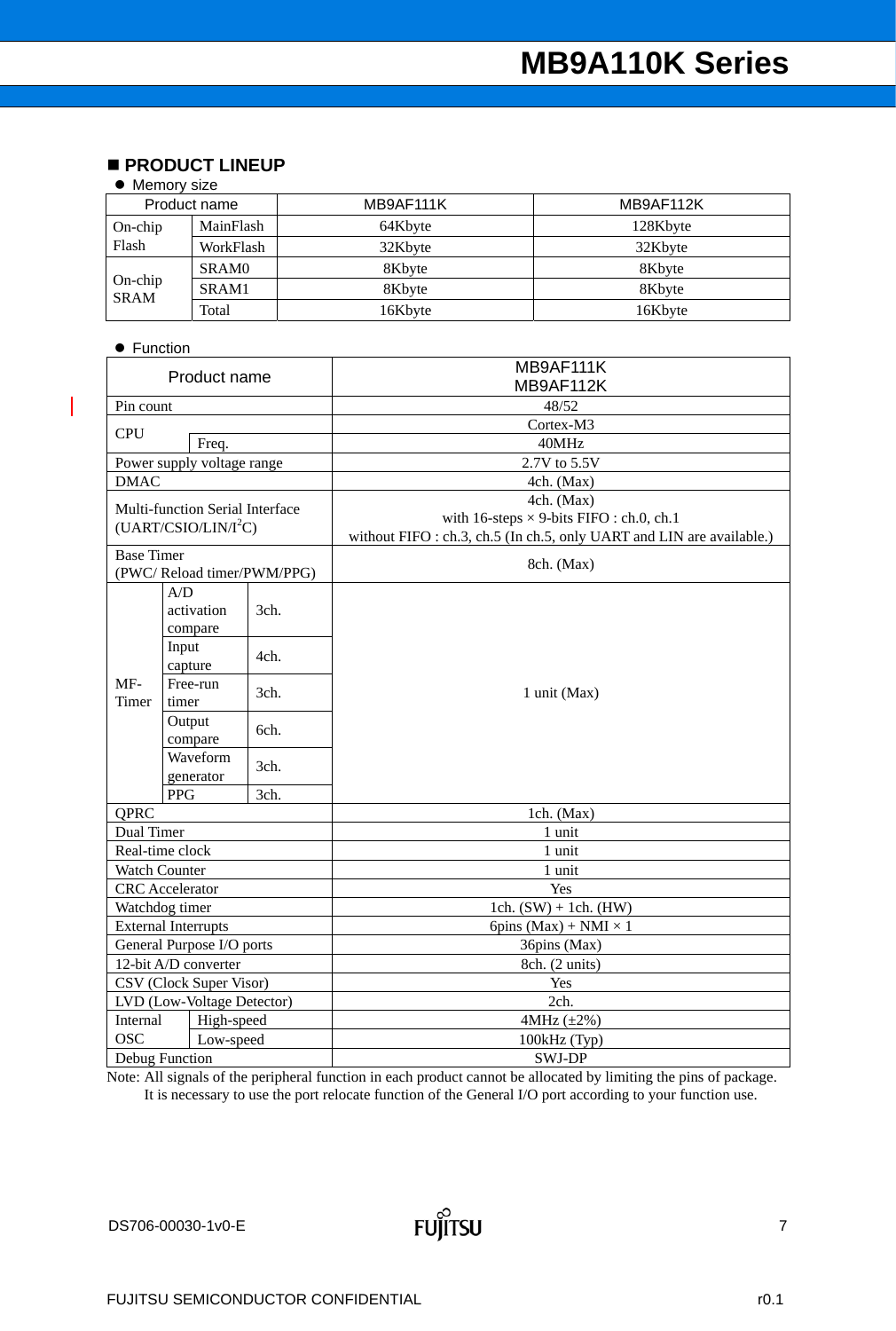### ■ **PACKAGES**

| Product name<br>Package                    | MB9AF111K<br>MB9AF112K |
|--------------------------------------------|------------------------|
| LQFP: FPT-48P-M49 $(0.5 \text{mm pitch})$  |                        |
| QFN: $LCC-48P-M73$ (0.5mm pitch)           |                        |
| LQFP: FPT-52P-M02 $(0.65 \text{mm pitch})$ |                        |

: Supported

Note : See "PACKAGE DIMENSIONS" for detailed information on each package.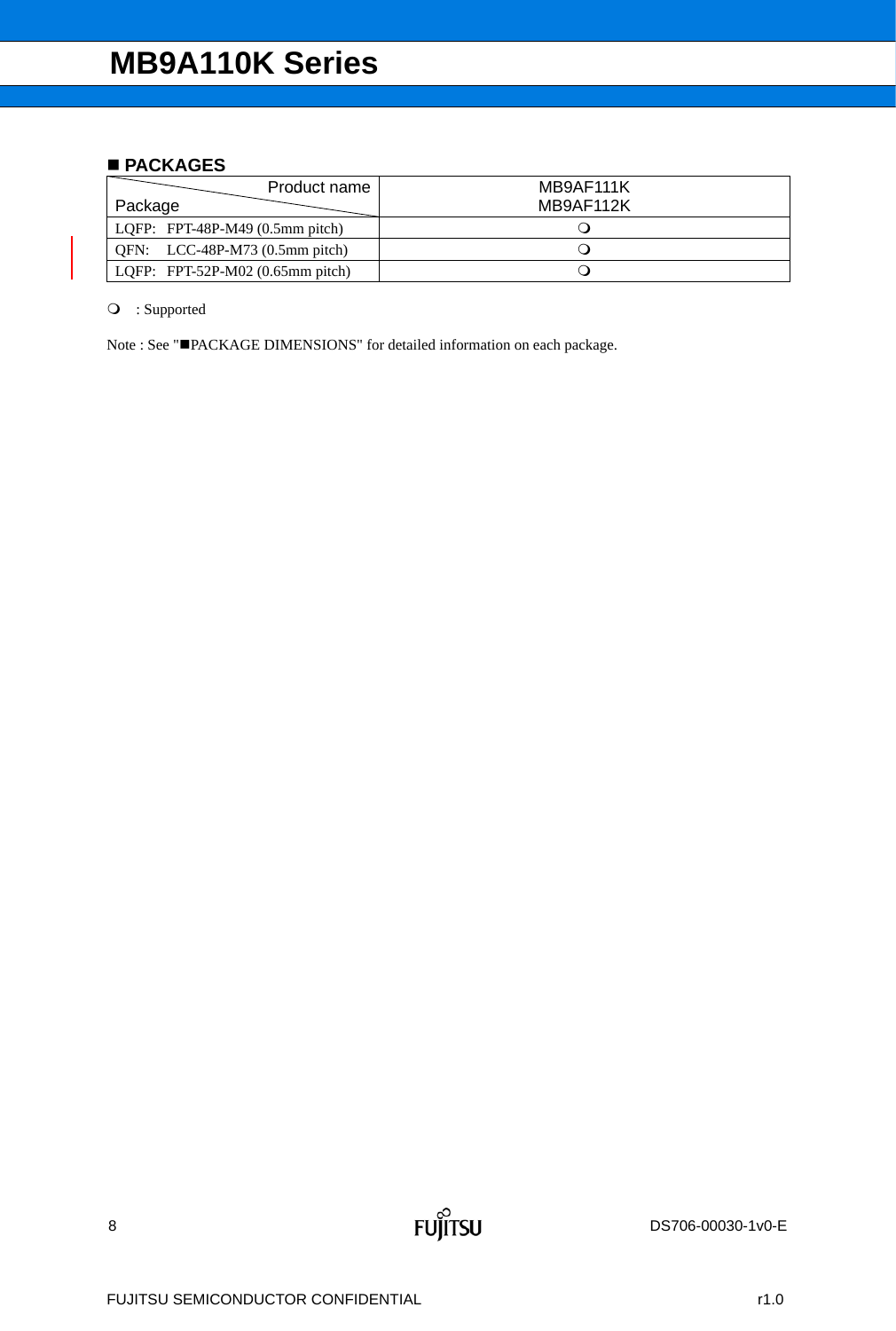### **PIN ASSIGNMENT**

● FPT-48P-M49



#### **<Note>**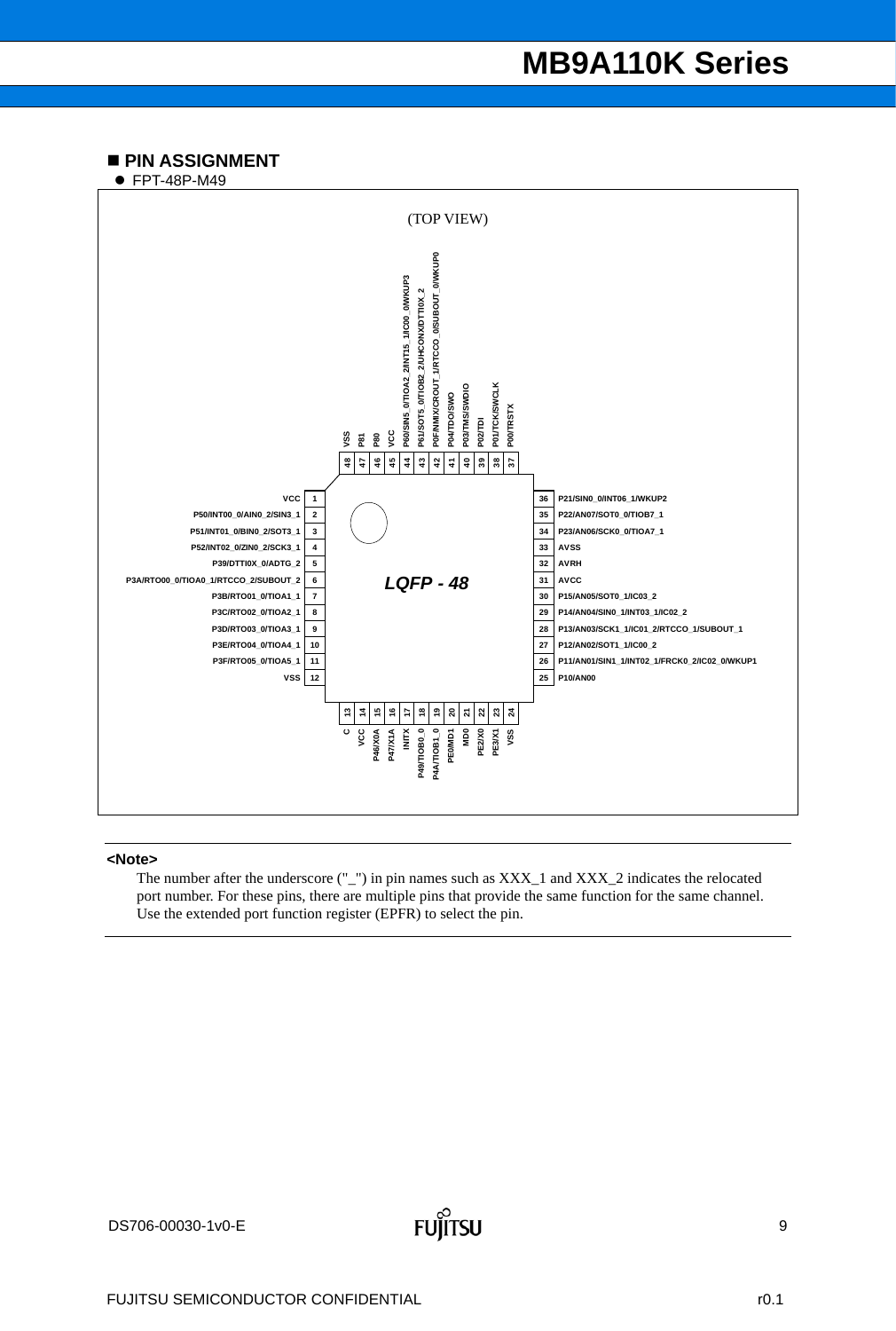● LCC-48P-M73



### **<Note>**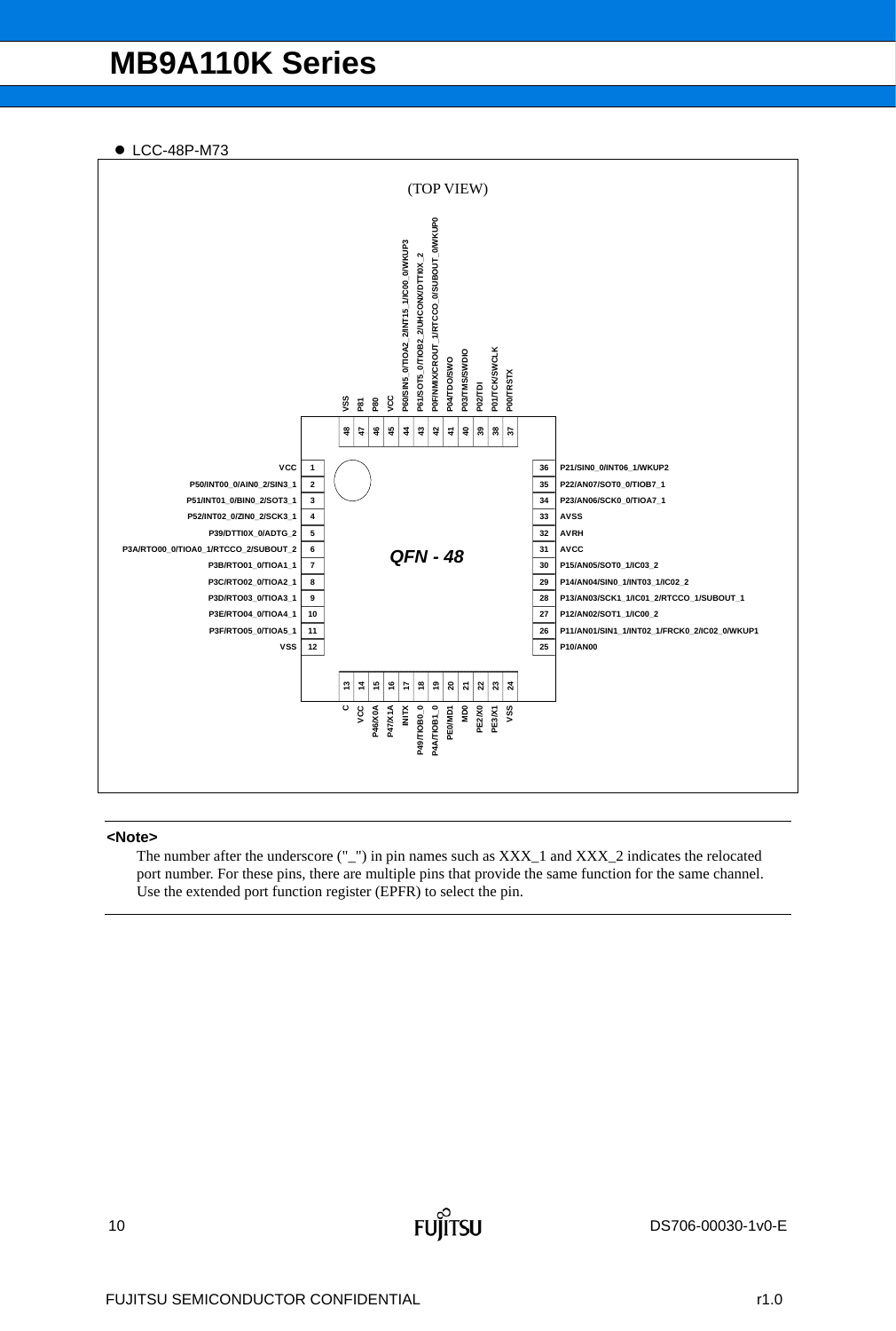● FPT-52P-M02



### **<Note>**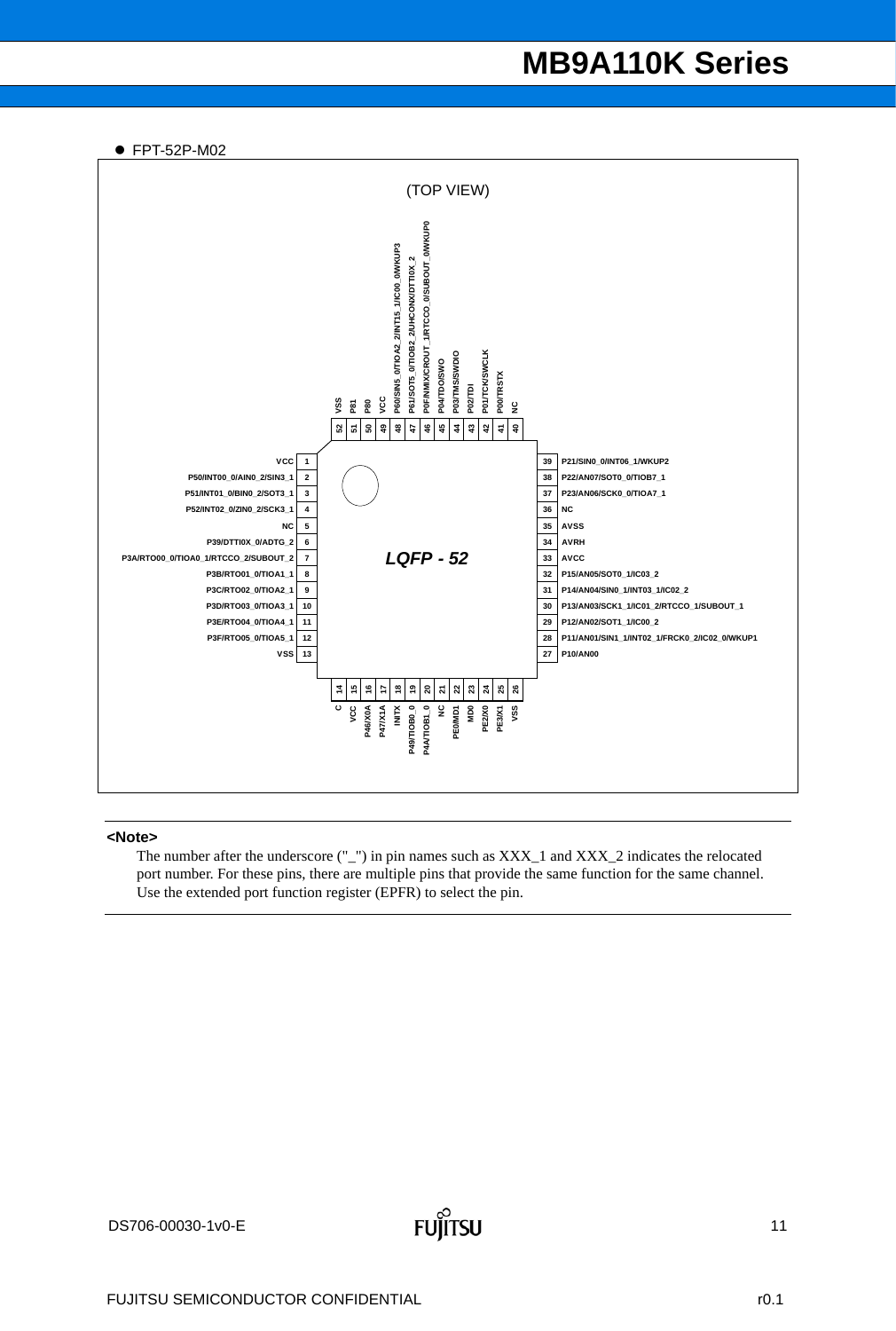### **PIN DESCRIPTION**

| Pin No            |                  |                     | I/O circuit              | Pin state                 |
|-------------------|------------------|---------------------|--------------------------|---------------------------|
| LQFP-48<br>QFN-48 | <b>LQFP-52</b>   | Pin Name            | type                     | type                      |
| $1\,$             | $\,1\,$          | <b>VCC</b>          | $\overline{\phantom{a}}$ |                           |
|                   |                  | P50                 |                          |                           |
|                   |                  | <b>INT00_0</b>      |                          |                           |
| $\sqrt{2}$        | $\sqrt{2}$       | $AIN0_2$            | $\mathrm{I}$ $\ast$      | $\mathbf H$               |
|                   |                  | $SIM3_1$            |                          |                           |
|                   |                  | P51                 |                          |                           |
|                   |                  | $INT01_0$           |                          |                           |
| $\mathfrak{Z}$    | $\mathfrak{Z}$   | $BIN0_2$            | $\mathrm{I}$ $\ast$      | $\boldsymbol{\mathrm{H}}$ |
|                   |                  | $SOT3_1$            |                          |                           |
|                   |                  | P52                 |                          |                           |
|                   |                  | <b>INT02_0</b>      |                          |                           |
| $\overline{4}$    | $\overline{4}$   | $ZIN0_2$            | $\mathrm{I}$ *           | $\mathbf H$               |
|                   |                  | $SCK3_1$            |                          |                           |
| $\overline{a}$    | 5                | NC                  | $\overline{a}$           |                           |
|                   |                  | P39                 |                          |                           |
| $\sqrt{5}$        | $\sqrt{6}$       | DTTI0X_0            | ${\bf E}$                | $\bf I$                   |
|                   |                  | $ADTG_2$            |                          |                           |
|                   | $\boldsymbol{7}$ | P <sub>3</sub> A    |                          |                           |
|                   |                  | $\mathrm{RTO00\_0}$ |                          |                           |
| $\sqrt{6}$        |                  | $TIOA0_1$           | ${\bf G}$                | $\bf I$                   |
|                   |                  | RTCCO_2             |                          |                           |
|                   |                  | SUBOUT_2            |                          |                           |
|                   |                  | P3B                 |                          |                           |
| $\boldsymbol{7}$  | $\,8\,$          | RTO01_0             | ${\bf G}$                | $\mathbf I$               |
|                   |                  | $TIOA1_1$           |                          |                           |
|                   |                  | P3C                 |                          |                           |
| $\,8\,$           | 9                | RTO02_0             | ${\bf G}$                | $\mathbf I$               |
|                   |                  | $TIOA2_1$           |                          |                           |
|                   |                  | P3D                 |                          |                           |
| $\mathbf{9}$      | $10\,$           | RTO03_0             | ${\bf G}$                | $\mathbf I$               |
|                   |                  | $TIOA3_1$           |                          |                           |
|                   |                  | P3E                 |                          |                           |
| $10\,$            | $11\,$           | RTO04_0             | ${\bf G}$                | $\bf I$                   |
|                   |                  | $TIOA4_1$           |                          |                           |
|                   |                  | P3F                 |                          |                           |
| $11\,$            | $12\,$           | RTO05_0             | ${\bf G}$                | $\mathbf I$               |
|                   |                  | $TIOA5_1$           |                          |                           |
| $12\,$            | 13               | <b>VSS</b>          | $\overline{\phantom{m}}$ |                           |

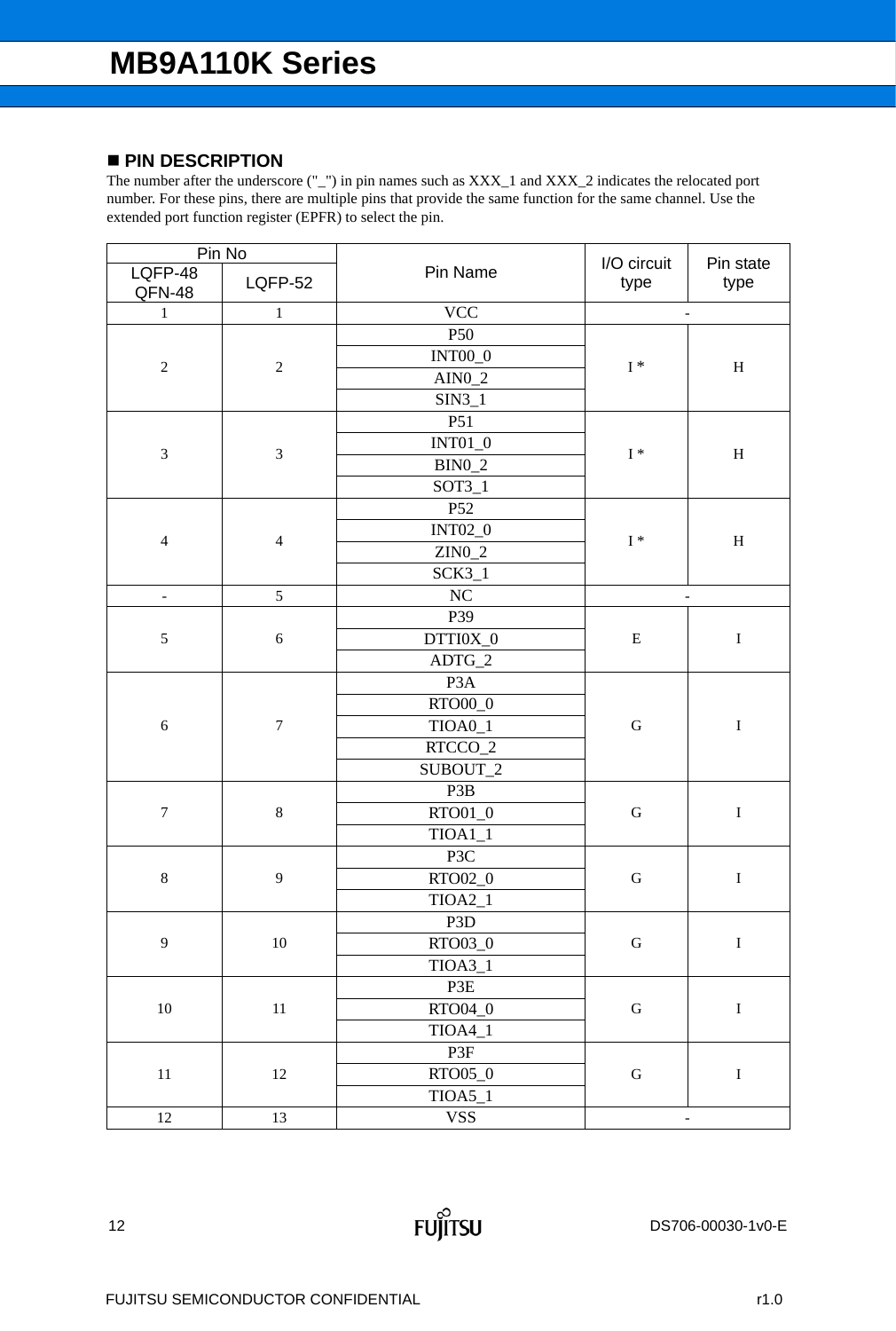| Pin No            |                |                     | I/O circuit               |                           |
|-------------------|----------------|---------------------|---------------------------|---------------------------|
| LQFP-48<br>QFN-48 | <b>LQFP-52</b> | Pin Name            | type                      | Pin state<br>type         |
| 13                | 14             | $\mathbf C$         |                           | $\overline{\phantom{a}}$  |
| 14                | 15             | <b>VCC</b>          |                           | $\overline{a}$            |
| 15                | 16             | P46                 | ${\bf D}$                 | $\mathbf M$               |
|                   |                | X <sub>0</sub> A    |                           |                           |
| 16                | 17             | P47                 | ${\bf D}$                 | ${\bf N}$                 |
|                   |                | X1A                 |                           |                           |
| $17\,$            | 18             | <b>INITX</b>        | $\, {\bf B}$              | $\mathbf C$               |
|                   |                | P49                 |                           |                           |
| 18                | 19             | TIOB <sub>0_0</sub> | $\mathbf E$               | $\bf I$                   |
|                   |                | P <sub>4</sub> A    |                           |                           |
| 19                | $20\,$         | $TIOB1_0$           | ${\bf E}$                 | $\mathbf I$               |
| $\Box$            | 21             | $\rm NC$            |                           | $\overline{a}$            |
|                   |                | PE <sub>0</sub>     |                           |                           |
| $20\,$            | $22\,$         | MD1                 | ${\bf C}$                 | ${\bf P}$                 |
| 21                | 23             | MD0                 | $\bf J$                   | $\mathbf D$               |
|                   |                | PE <sub>2</sub>     |                           |                           |
| $22\,$            | 24             | $\rm X0$            | $\mathbf{A}$              | $\mathbf{A}$              |
|                   |                | PE3                 |                           |                           |
| 23                | 25             | X1                  | $\boldsymbol{\mathsf{A}}$ | $\, {\bf B}$              |
| 24                | 26             | <b>VSS</b>          |                           | $\overline{\phantom{a}}$  |
|                   | $27\,$         | P10                 | ${\bf F}$                 |                           |
| 25                |                | <b>AN00</b>         |                           | $\bf K$                   |
|                   | 28             | P11                 |                           |                           |
|                   |                | AN01                |                           | $\boldsymbol{\mathrm{F}}$ |
|                   |                | $SIM1_1$            |                           |                           |
| 26                |                | $INT02_1$           | ${\bf F}$                 |                           |
|                   |                | FRCK0_2             |                           |                           |
|                   |                | $\rm IC02\_0$       |                           |                           |
|                   |                | WKUP1               |                           |                           |
|                   |                | P12                 |                           |                           |
|                   |                | AN02                |                           |                           |
| $27\,$            | 29             | $SOT1_1$            | ${\bf F}$                 | $\bf K$                   |
|                   |                | $IC00_2$            |                           |                           |
|                   |                | P13                 |                           |                           |
|                   |                | AN <sub>03</sub>    |                           |                           |
| $28\,$            |                | $SCK1_1$            |                           |                           |
|                   | $30\,$         | $IC01_2$            | ${\bf F}$                 | $\mathbf K$               |
|                   |                | $RTCCO_1$           |                           |                           |
|                   |                | SUBOUT_1            |                           |                           |
|                   |                | P14                 |                           |                           |
|                   |                | AN04                |                           |                           |
| 29                | 31             | $SINO_1$            | $\boldsymbol{\mathrm{F}}$ | $\mathbf L$               |
|                   |                | $INT03\_1$          |                           |                           |
|                   |                | $IC02\_2$           |                           |                           |
|                   |                |                     |                           |                           |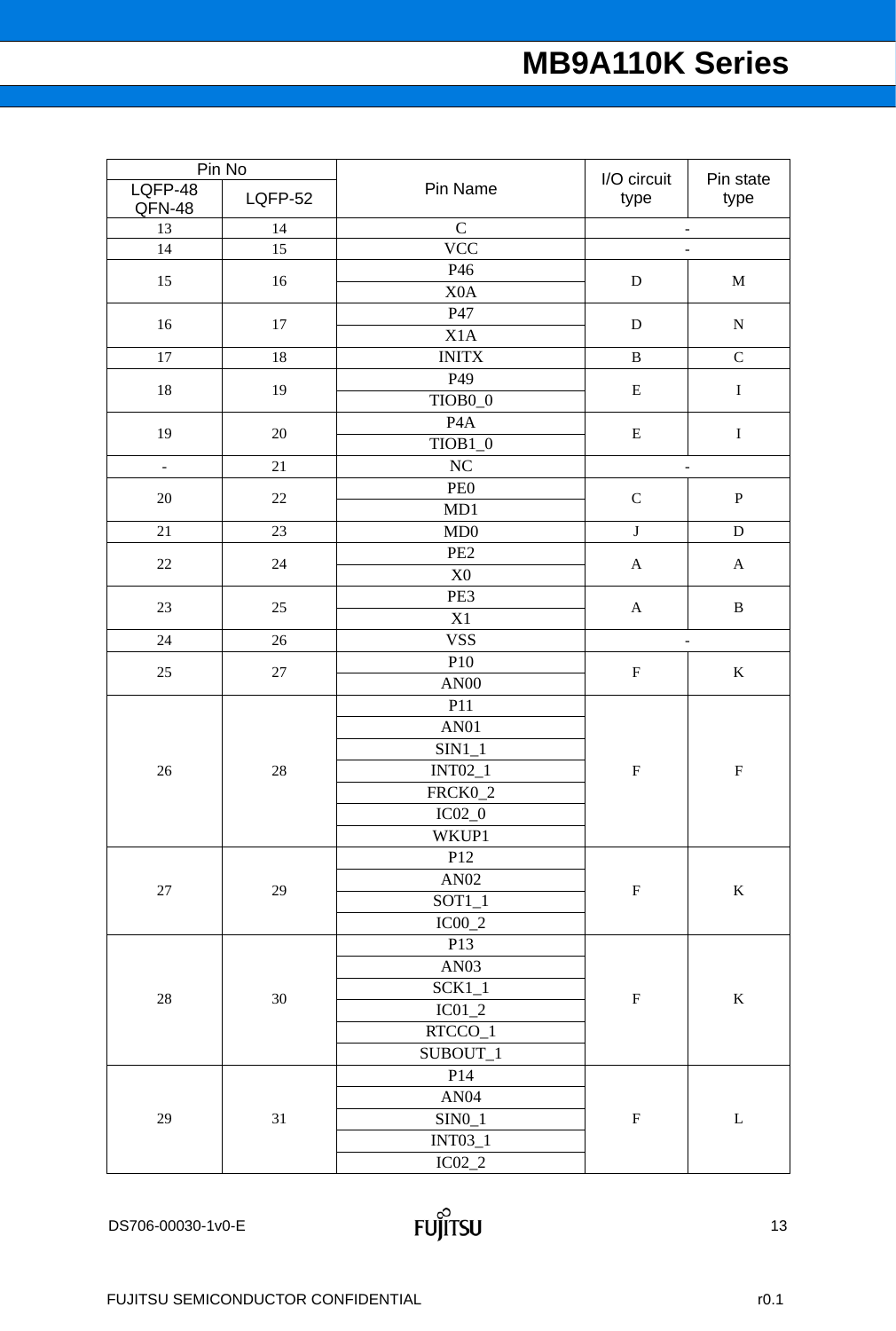| Pin Name<br>LQFP-48<br>LQFP-52<br>type<br>type<br>QFN-48<br>P15<br><b>AN05</b><br>30<br>32<br>$\boldsymbol{\mathrm{F}}$<br>$\bf K$<br>$SOT0_1$<br>$IC03_2$<br><b>AVCC</b><br>31<br>33<br>-<br><b>AVRH</b><br>32<br>34<br>$\overline{\phantom{0}}$<br>33<br>35<br><b>AVSS</b><br>$\overline{a}$<br>$\rm NC$<br>36<br>$\bar{\mathcal{L}}$<br>$\overline{\phantom{a}}$<br>P <sub>23</sub><br>AN06<br>${\bf F}$<br>$\bf K$<br>34<br>37<br>SCK0_0<br>$TIOA7_1$<br>P22<br>AN07<br>35<br>38<br>${\bf F}$<br>$\bf K$<br>SOT <sub>0</sub> _0<br>$TIOB7_1$<br>P21<br>$\mathrm{SIN0}\_0$<br>36<br>39<br>${\bf E}$<br>${\bf G}$<br><b>INT06_1</b><br>WKUP2<br>$\rm NC$<br>40<br>$\overline{\phantom{a}}$<br><b>P00</b><br>37<br>41<br>E<br>E<br><b>TRSTX</b><br><b>P01</b><br><b>TCK</b><br>38<br>42<br>${\bf E}$<br>${\bf E}$<br><b>SWCLK</b><br>P <sub>02</sub><br>39<br>43<br>${\bf E}$<br>$\bf E$<br>TDI<br>P03<br>$40\,$<br><b>TMS</b><br>44<br>${\bf E}$<br>${\bf E}$<br>SWDIO<br>P04<br><b>TDO</b><br>$41\,$<br>45<br>${\bf E}$<br>${\bf E}$<br>SWO<br>P0F<br>$\operatorname{NMIX}$<br>CROUT_1<br>$42\,$<br>$46\,$<br>${\bf E}$<br>$\bf J$<br>RTCCO_0<br>SUBOUT_0<br>WKUP0<br>P61<br>$SOT5_0$<br>43<br>TIOB <sub>2_2</sub><br>${\bf E}$<br>$\bf I$<br>47<br><b>UHCONX</b> | Pin No |  |          | I/O circuit | Pin state |
|----------------------------------------------------------------------------------------------------------------------------------------------------------------------------------------------------------------------------------------------------------------------------------------------------------------------------------------------------------------------------------------------------------------------------------------------------------------------------------------------------------------------------------------------------------------------------------------------------------------------------------------------------------------------------------------------------------------------------------------------------------------------------------------------------------------------------------------------------------------------------------------------------------------------------------------------------------------------------------------------------------------------------------------------------------------------------------------------------------------------------------------------------------------------------------------------------------------------------------------------------------------------|--------|--|----------|-------------|-----------|
|                                                                                                                                                                                                                                                                                                                                                                                                                                                                                                                                                                                                                                                                                                                                                                                                                                                                                                                                                                                                                                                                                                                                                                                                                                                                      |        |  |          |             |           |
|                                                                                                                                                                                                                                                                                                                                                                                                                                                                                                                                                                                                                                                                                                                                                                                                                                                                                                                                                                                                                                                                                                                                                                                                                                                                      |        |  |          |             |           |
|                                                                                                                                                                                                                                                                                                                                                                                                                                                                                                                                                                                                                                                                                                                                                                                                                                                                                                                                                                                                                                                                                                                                                                                                                                                                      |        |  |          |             |           |
|                                                                                                                                                                                                                                                                                                                                                                                                                                                                                                                                                                                                                                                                                                                                                                                                                                                                                                                                                                                                                                                                                                                                                                                                                                                                      |        |  |          |             |           |
|                                                                                                                                                                                                                                                                                                                                                                                                                                                                                                                                                                                                                                                                                                                                                                                                                                                                                                                                                                                                                                                                                                                                                                                                                                                                      |        |  |          |             |           |
|                                                                                                                                                                                                                                                                                                                                                                                                                                                                                                                                                                                                                                                                                                                                                                                                                                                                                                                                                                                                                                                                                                                                                                                                                                                                      |        |  |          |             |           |
|                                                                                                                                                                                                                                                                                                                                                                                                                                                                                                                                                                                                                                                                                                                                                                                                                                                                                                                                                                                                                                                                                                                                                                                                                                                                      |        |  |          |             |           |
|                                                                                                                                                                                                                                                                                                                                                                                                                                                                                                                                                                                                                                                                                                                                                                                                                                                                                                                                                                                                                                                                                                                                                                                                                                                                      |        |  |          |             |           |
|                                                                                                                                                                                                                                                                                                                                                                                                                                                                                                                                                                                                                                                                                                                                                                                                                                                                                                                                                                                                                                                                                                                                                                                                                                                                      |        |  |          |             |           |
|                                                                                                                                                                                                                                                                                                                                                                                                                                                                                                                                                                                                                                                                                                                                                                                                                                                                                                                                                                                                                                                                                                                                                                                                                                                                      |        |  |          |             |           |
|                                                                                                                                                                                                                                                                                                                                                                                                                                                                                                                                                                                                                                                                                                                                                                                                                                                                                                                                                                                                                                                                                                                                                                                                                                                                      |        |  |          |             |           |
|                                                                                                                                                                                                                                                                                                                                                                                                                                                                                                                                                                                                                                                                                                                                                                                                                                                                                                                                                                                                                                                                                                                                                                                                                                                                      |        |  |          |             |           |
|                                                                                                                                                                                                                                                                                                                                                                                                                                                                                                                                                                                                                                                                                                                                                                                                                                                                                                                                                                                                                                                                                                                                                                                                                                                                      |        |  |          |             |           |
|                                                                                                                                                                                                                                                                                                                                                                                                                                                                                                                                                                                                                                                                                                                                                                                                                                                                                                                                                                                                                                                                                                                                                                                                                                                                      |        |  |          |             |           |
|                                                                                                                                                                                                                                                                                                                                                                                                                                                                                                                                                                                                                                                                                                                                                                                                                                                                                                                                                                                                                                                                                                                                                                                                                                                                      |        |  |          |             |           |
|                                                                                                                                                                                                                                                                                                                                                                                                                                                                                                                                                                                                                                                                                                                                                                                                                                                                                                                                                                                                                                                                                                                                                                                                                                                                      |        |  |          |             |           |
|                                                                                                                                                                                                                                                                                                                                                                                                                                                                                                                                                                                                                                                                                                                                                                                                                                                                                                                                                                                                                                                                                                                                                                                                                                                                      |        |  |          |             |           |
|                                                                                                                                                                                                                                                                                                                                                                                                                                                                                                                                                                                                                                                                                                                                                                                                                                                                                                                                                                                                                                                                                                                                                                                                                                                                      |        |  |          |             |           |
|                                                                                                                                                                                                                                                                                                                                                                                                                                                                                                                                                                                                                                                                                                                                                                                                                                                                                                                                                                                                                                                                                                                                                                                                                                                                      |        |  |          |             |           |
|                                                                                                                                                                                                                                                                                                                                                                                                                                                                                                                                                                                                                                                                                                                                                                                                                                                                                                                                                                                                                                                                                                                                                                                                                                                                      |        |  |          |             |           |
|                                                                                                                                                                                                                                                                                                                                                                                                                                                                                                                                                                                                                                                                                                                                                                                                                                                                                                                                                                                                                                                                                                                                                                                                                                                                      |        |  |          |             |           |
|                                                                                                                                                                                                                                                                                                                                                                                                                                                                                                                                                                                                                                                                                                                                                                                                                                                                                                                                                                                                                                                                                                                                                                                                                                                                      |        |  |          |             |           |
|                                                                                                                                                                                                                                                                                                                                                                                                                                                                                                                                                                                                                                                                                                                                                                                                                                                                                                                                                                                                                                                                                                                                                                                                                                                                      |        |  |          |             |           |
|                                                                                                                                                                                                                                                                                                                                                                                                                                                                                                                                                                                                                                                                                                                                                                                                                                                                                                                                                                                                                                                                                                                                                                                                                                                                      |        |  |          |             |           |
|                                                                                                                                                                                                                                                                                                                                                                                                                                                                                                                                                                                                                                                                                                                                                                                                                                                                                                                                                                                                                                                                                                                                                                                                                                                                      |        |  |          |             |           |
|                                                                                                                                                                                                                                                                                                                                                                                                                                                                                                                                                                                                                                                                                                                                                                                                                                                                                                                                                                                                                                                                                                                                                                                                                                                                      |        |  |          |             |           |
|                                                                                                                                                                                                                                                                                                                                                                                                                                                                                                                                                                                                                                                                                                                                                                                                                                                                                                                                                                                                                                                                                                                                                                                                                                                                      |        |  |          |             |           |
|                                                                                                                                                                                                                                                                                                                                                                                                                                                                                                                                                                                                                                                                                                                                                                                                                                                                                                                                                                                                                                                                                                                                                                                                                                                                      |        |  |          |             |           |
|                                                                                                                                                                                                                                                                                                                                                                                                                                                                                                                                                                                                                                                                                                                                                                                                                                                                                                                                                                                                                                                                                                                                                                                                                                                                      |        |  |          |             |           |
|                                                                                                                                                                                                                                                                                                                                                                                                                                                                                                                                                                                                                                                                                                                                                                                                                                                                                                                                                                                                                                                                                                                                                                                                                                                                      |        |  |          |             |           |
|                                                                                                                                                                                                                                                                                                                                                                                                                                                                                                                                                                                                                                                                                                                                                                                                                                                                                                                                                                                                                                                                                                                                                                                                                                                                      |        |  |          |             |           |
|                                                                                                                                                                                                                                                                                                                                                                                                                                                                                                                                                                                                                                                                                                                                                                                                                                                                                                                                                                                                                                                                                                                                                                                                                                                                      |        |  |          |             |           |
|                                                                                                                                                                                                                                                                                                                                                                                                                                                                                                                                                                                                                                                                                                                                                                                                                                                                                                                                                                                                                                                                                                                                                                                                                                                                      |        |  |          |             |           |
|                                                                                                                                                                                                                                                                                                                                                                                                                                                                                                                                                                                                                                                                                                                                                                                                                                                                                                                                                                                                                                                                                                                                                                                                                                                                      |        |  |          |             |           |
|                                                                                                                                                                                                                                                                                                                                                                                                                                                                                                                                                                                                                                                                                                                                                                                                                                                                                                                                                                                                                                                                                                                                                                                                                                                                      |        |  |          |             |           |
|                                                                                                                                                                                                                                                                                                                                                                                                                                                                                                                                                                                                                                                                                                                                                                                                                                                                                                                                                                                                                                                                                                                                                                                                                                                                      |        |  |          |             |           |
|                                                                                                                                                                                                                                                                                                                                                                                                                                                                                                                                                                                                                                                                                                                                                                                                                                                                                                                                                                                                                                                                                                                                                                                                                                                                      |        |  |          |             |           |
|                                                                                                                                                                                                                                                                                                                                                                                                                                                                                                                                                                                                                                                                                                                                                                                                                                                                                                                                                                                                                                                                                                                                                                                                                                                                      |        |  |          |             |           |
|                                                                                                                                                                                                                                                                                                                                                                                                                                                                                                                                                                                                                                                                                                                                                                                                                                                                                                                                                                                                                                                                                                                                                                                                                                                                      |        |  |          |             |           |
|                                                                                                                                                                                                                                                                                                                                                                                                                                                                                                                                                                                                                                                                                                                                                                                                                                                                                                                                                                                                                                                                                                                                                                                                                                                                      |        |  |          |             |           |
|                                                                                                                                                                                                                                                                                                                                                                                                                                                                                                                                                                                                                                                                                                                                                                                                                                                                                                                                                                                                                                                                                                                                                                                                                                                                      |        |  |          |             |           |
|                                                                                                                                                                                                                                                                                                                                                                                                                                                                                                                                                                                                                                                                                                                                                                                                                                                                                                                                                                                                                                                                                                                                                                                                                                                                      |        |  |          |             |           |
|                                                                                                                                                                                                                                                                                                                                                                                                                                                                                                                                                                                                                                                                                                                                                                                                                                                                                                                                                                                                                                                                                                                                                                                                                                                                      |        |  |          |             |           |
|                                                                                                                                                                                                                                                                                                                                                                                                                                                                                                                                                                                                                                                                                                                                                                                                                                                                                                                                                                                                                                                                                                                                                                                                                                                                      |        |  |          |             |           |
|                                                                                                                                                                                                                                                                                                                                                                                                                                                                                                                                                                                                                                                                                                                                                                                                                                                                                                                                                                                                                                                                                                                                                                                                                                                                      |        |  |          |             |           |
|                                                                                                                                                                                                                                                                                                                                                                                                                                                                                                                                                                                                                                                                                                                                                                                                                                                                                                                                                                                                                                                                                                                                                                                                                                                                      |        |  | DTTI0X_2 |             |           |

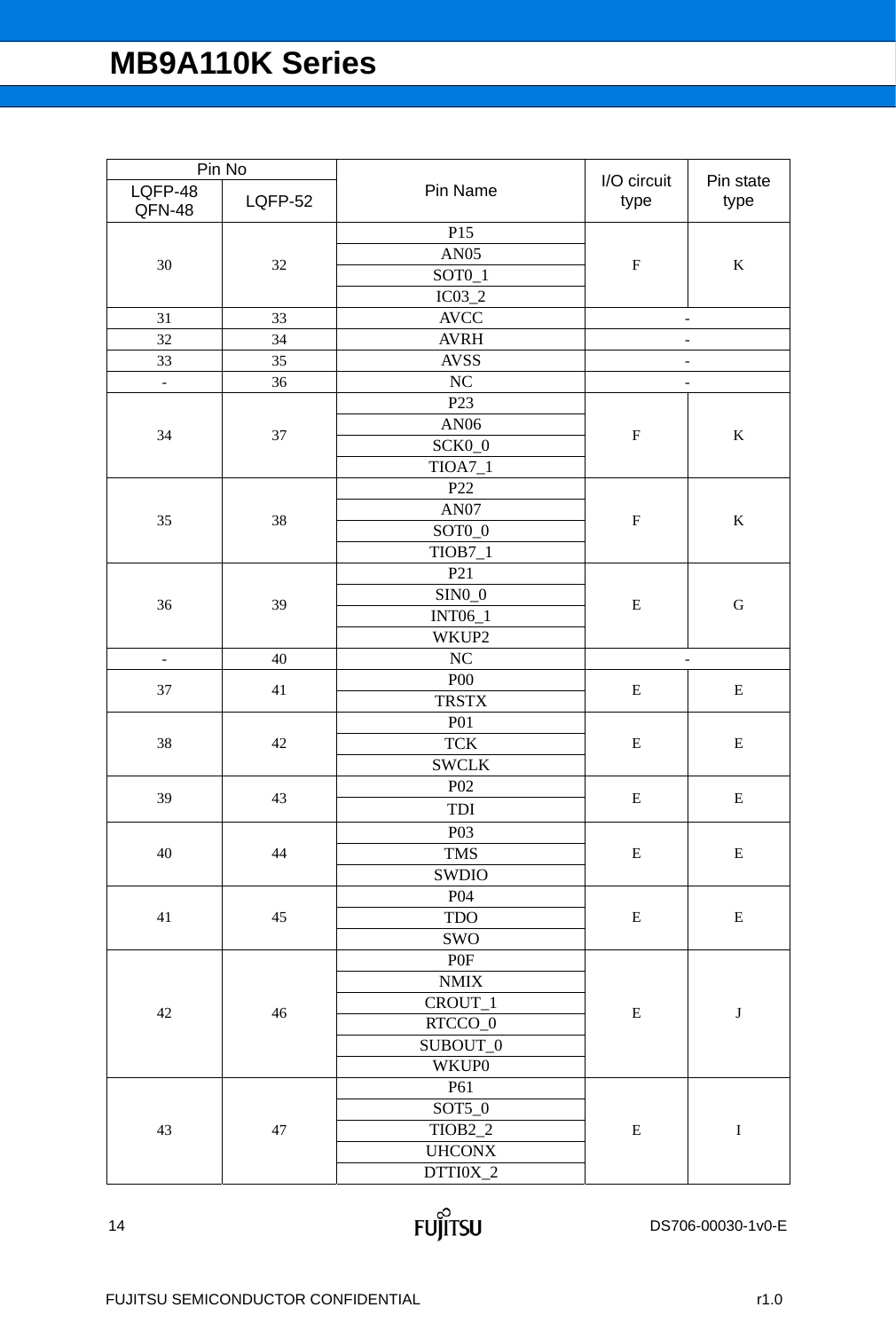| Pin No            |         |            | I/O circuit | Pin state                |
|-------------------|---------|------------|-------------|--------------------------|
| LQFP-48<br>QFN-48 | LQFP-52 | Pin Name   | type        | type                     |
|                   |         | <b>P60</b> |             | G                        |
|                   |         | $SIN5_0$   |             |                          |
| 44                | 48      | TIOA2_2    | $I^*$       |                          |
|                   |         | $INT15_1$  |             |                          |
|                   |         | $IC00_0$   |             |                          |
|                   |         | WKUP3      |             |                          |
| 45                | 49      | <b>VCC</b> |             | $\overline{\phantom{a}}$ |
| 46                | 50      | <b>P80</b> | H           | $\Omega$                 |
| 47                | 51      | P81        | H           | $\Omega$                 |
| 48                | 52      | <b>VSS</b> |             | $\overline{\phantom{0}}$ |

\*: 5V tolerant I/O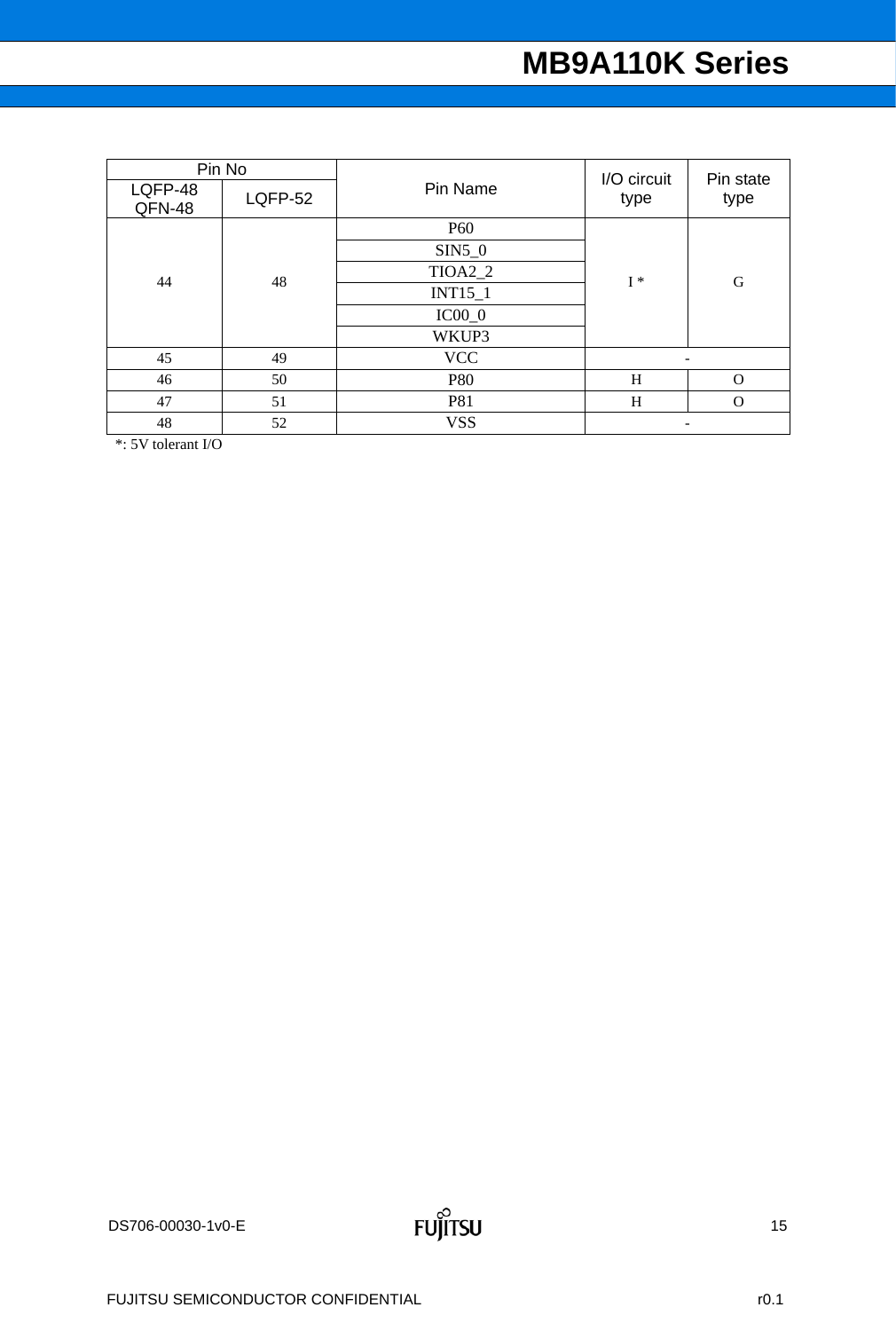### **SIGNAL DESCRIPTION**

|                        |                     |                                                      | Pin No            |                |  |
|------------------------|---------------------|------------------------------------------------------|-------------------|----------------|--|
| Module                 | Pin name            | Function                                             | LQFP-48<br>QFN-48 | <b>LQFP-52</b> |  |
| <b>ADC</b>             | $ADTG_2$            | A/D converter external trigger input pin             | 5                 | 6              |  |
|                        | AN <sub>00</sub>    |                                                      | 25                | 27             |  |
|                        | <b>AN01</b>         |                                                      | 26                | 28             |  |
|                        | AN02                |                                                      | 27                | 29             |  |
|                        | AN <sub>03</sub>    | A/D converter analog input pin.                      | 28                | 30             |  |
|                        | <b>AN04</b>         | ANxx describes ADC ch.xx.                            | 29                | 31             |  |
|                        | <b>AN05</b>         |                                                      | 30                | 32             |  |
|                        | AN06                |                                                      | 34                | 37             |  |
|                        | <b>AN07</b>         |                                                      | 35                | 38             |  |
| <b>Base Timer</b>      | TIOA0_1             | Base timer ch.0 TIOA pin                             | 6                 | $\tau$         |  |
| $\Omega$               | TIOB <sub>0_0</sub> | Base timer ch.0 TIOB pin                             | 18                | 19             |  |
| <b>Base Timer</b>      | $TIOA1_1$           | Base timer ch.1 TIOA pin                             | 7                 | 8              |  |
| 1                      | $TIOB1_0$           | Base timer ch.1 TIOB pin                             | 19                | 20             |  |
| <b>Base Timer</b>      | $TIOA2_1$           |                                                      | $\,8\,$           | 9              |  |
| 2                      | TIOA2_2             | Base timer ch.2 TIOA pin                             | 44                | 48             |  |
|                        | TIOB <sub>2_2</sub> | Base timer ch.2 TIOB pin                             | 43                | 47             |  |
| <b>Base Timer</b><br>3 | TIOA3_1             | Base timer ch.3 TIOA pin                             | 9                 | 10             |  |
| <b>Base Timer</b><br>4 | $TIOA4_1$           | Base timer ch.4 TIOA pin                             | 10                | 11             |  |
| <b>Base Timer</b><br>5 | $TIOA5_1$           | Base timer ch.5 TIOA pin                             | 11                | 12             |  |
| <b>Base Timer</b>      | $TIOA7_1$           | Base timer ch.7 TIOA pin                             | 34                | 37             |  |
| 7                      | $TIOB7_1$           | Base timer ch.7 TIOB pin                             | 35                | 38             |  |
| Debugger               | <b>SWCLK</b>        | Serial wire debug interface clock input pin          | 38                | 42             |  |
|                        | SWDIO               | Serial wire debug interface data input/output<br>pin | 40                | 44             |  |
|                        | SWO                 | Serial wire viewer output pin                        | 41                | 45             |  |
|                        | <b>TCK</b>          | J-TAG test clock input pin                           | 38                | 42             |  |
|                        | <b>TDI</b>          | J-TAG test data input pin                            | 39                | 43             |  |
|                        | <b>TDO</b>          | J-TAG debug data output pin                          | 41                | 45             |  |
|                        | <b>TMS</b>          | J-TAG test mode state input/output pin               | 40                | 44             |  |
|                        | <b>TRSTX</b>        | J-TAG test reset Input pin                           | 37                | 41             |  |
| External               | <b>INT00_0</b>      | External interrupt request 00 input pin              | $\overline{c}$    | $\overline{c}$ |  |
| Interrupt              | $INT01_0$           | External interrupt request 01 input pin              | 3                 | 3              |  |
|                        | <b>INT02_0</b>      |                                                      | $\overline{4}$    | $\overline{4}$ |  |
|                        | <b>INT02_1</b>      | External interrupt request 02 input pin              | 26                | $28\,$         |  |
|                        | <b>INT03_1</b>      | External interrupt request 03 input pin              | 29                | 31             |  |
|                        | <b>INT06_1</b>      | External interrupt request 06 input pin              | 36                | 39             |  |
|                        | $INT15_1$           | External interrupt request 15 input pin              | 44                | 48             |  |
|                        | <b>NMIX</b>         | Non-Maskable Interrupt input pin                     | 42                | 46             |  |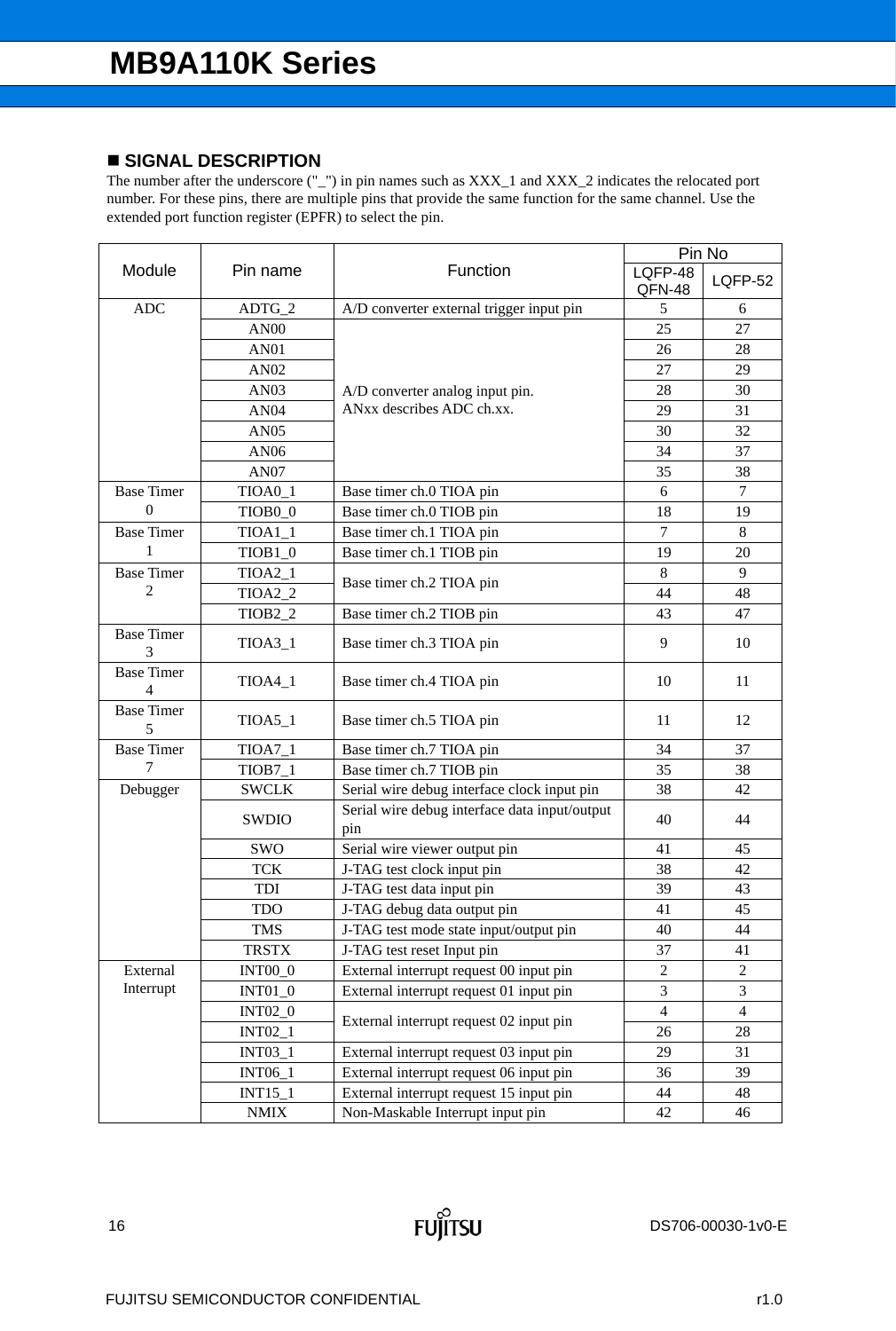|             |                  |                            | Pin No            |                  |  |
|-------------|------------------|----------------------------|-------------------|------------------|--|
| Module      | Pin name         | Function                   | LQFP-48<br>QFN-48 | <b>LQFP-52</b>   |  |
| <b>GPIO</b> | P <sub>00</sub>  |                            | 37                | 41               |  |
|             | <b>P01</b>       |                            | 38                | 42               |  |
|             | P <sub>02</sub>  |                            | 39                | 43               |  |
|             | P03              | General-purpose I/O port 0 | 40                | 44               |  |
|             | P04              |                            | 41                | 45               |  |
|             | P0F              |                            | 42                | 46               |  |
|             | P10              |                            | 25                | 27               |  |
|             | P11              |                            | 26                | 28               |  |
|             | P12              |                            | $27\,$            | 29               |  |
|             | P13              | General-purpose I/O port 1 | 28                | 30               |  |
|             | P14              |                            | 29                | 31               |  |
|             | P15              |                            | 30                | 32               |  |
|             | P21              |                            | 36                | 39               |  |
|             | P <sub>22</sub>  | General-purpose I/O port 2 | 35                | 38               |  |
|             | P <sub>23</sub>  |                            | 34                | 37               |  |
|             | P39              |                            | 5                 | $\sqrt{6}$       |  |
|             | P <sub>3</sub> A |                            | 6                 | $\boldsymbol{7}$ |  |
|             | P3B              |                            | $\boldsymbol{7}$  | $\,8\,$          |  |
|             | P3C              | General-purpose I/O port 3 | $\,8\,$           | 9                |  |
|             | P <sub>3</sub> D |                            | 9                 | 10               |  |
|             | P3E              |                            | 10                | 11               |  |
|             | P3F              |                            | 11                | 12               |  |
|             | P46              |                            | 15                | 16               |  |
|             | P47              | General-purpose I/O port 4 | 16                | $17\,$           |  |
|             | P49              |                            | 18                | 19               |  |
|             | P <sub>4</sub> A |                            | 19                | $20\,$           |  |
|             | P50              |                            | $\overline{2}$    | $\sqrt{2}$       |  |
|             | P51              | General-purpose I/O port 5 | $\overline{3}$    | $\mathfrak{Z}$   |  |
|             | P52              |                            | $\overline{4}$    | $\overline{4}$   |  |
|             | P <sub>60</sub>  | General-purpose I/O port 6 | 44                | 48               |  |
|             | P61              |                            | 43                | $47\,$           |  |
|             | P80              | General-purpose I/O port 8 | 46                | 50               |  |
|             | P81              |                            | 47                | 51               |  |
|             | PE <sub>0</sub>  |                            | $20\,$            | 22               |  |
|             | PE <sub>2</sub>  | General-purpose I/O port E | 22                | 24               |  |
|             | PE3              |                            | 23                | 25               |  |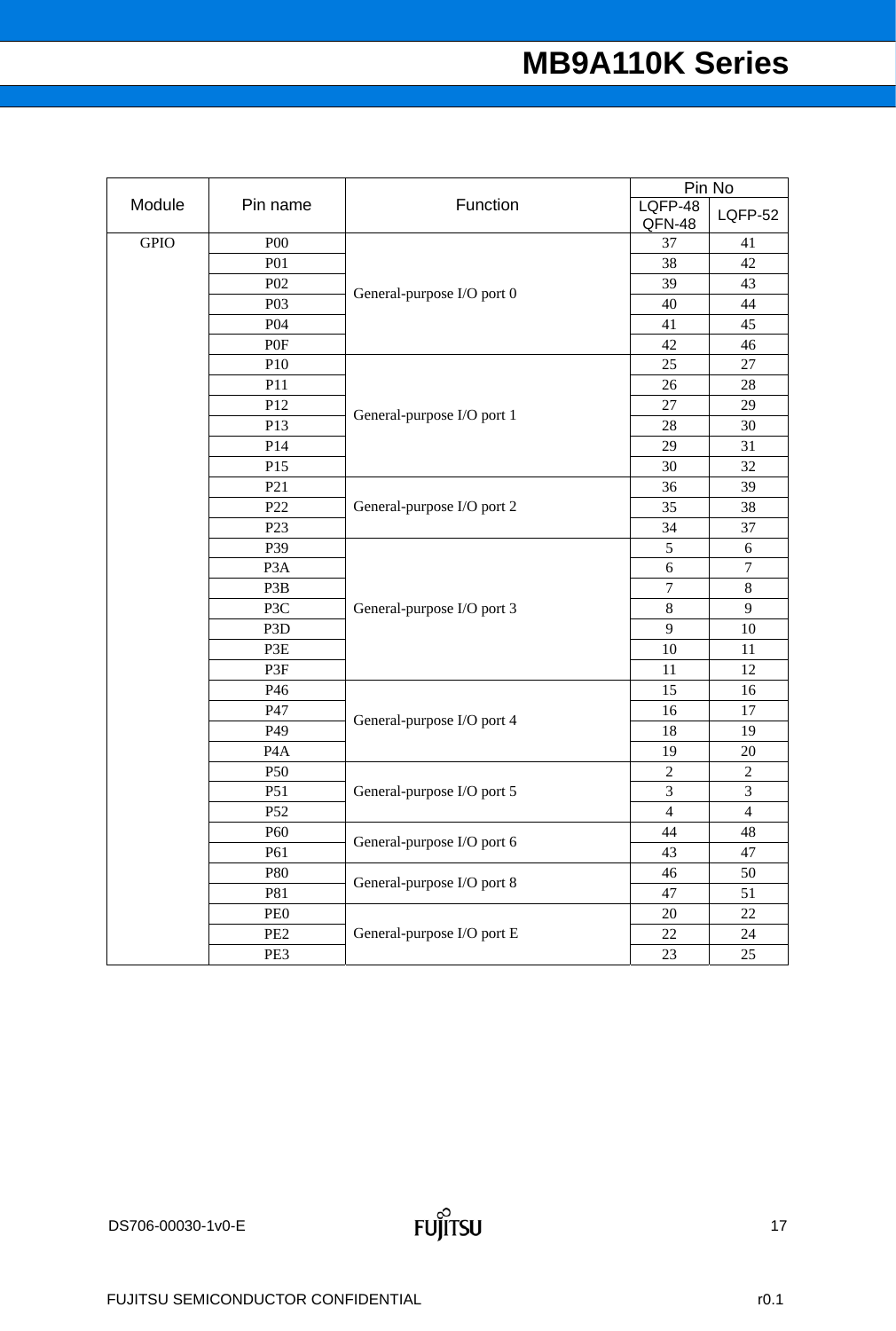|                        |                        |                                                                                                                                                                                                                   | Pin No.           |         |
|------------------------|------------------------|-------------------------------------------------------------------------------------------------------------------------------------------------------------------------------------------------------------------|-------------------|---------|
| Module                 | Pin name               | Function                                                                                                                                                                                                          | LQFP-48<br>QFN-48 | LQFP-52 |
| Multi-                 | $SIM0_0$               | Multi-function serial interface ch.0 input                                                                                                                                                                        | 36                | 39      |
| function               | $SIM0_1$               | pin                                                                                                                                                                                                               | 29                | 31      |
| Serial<br>$\mathbf{0}$ | SOTO_0<br>$(SDA0_0)$   | Multi-function serial interface ch.0 output<br>pin.<br>This pin operates as SOT0 when it is used                                                                                                                  | 35                | 38      |
|                        | $SOT0_1$<br>$(SDA0_1)$ | in a UART/CSIO/LIN (operation modes<br>0 to 3) and as SDA0 when it is used in an<br>$I2C$ (operation mode 4).                                                                                                     | 30                | 32      |
|                        | SCK0 0<br>$(SCL0_0)$   | Multi-function serial interface ch.0 clock<br>I/O pin.<br>This pin operates as SCK0 when it is used<br>in a CSIO (operation modes 2) and as<br>SCL0 when it is used in an $I2C$ (operation<br>mode $4$ ).         | 34                | 37      |
| Multi-<br>function     | $SIM1_1$               | Multi-function serial interface ch.1 input<br>pin                                                                                                                                                                 | 26                | 28      |
| Serial<br>1            | SOT1 1<br>$(SDA1_1)$   | Multi-function serial interface ch.1 output<br>pin.<br>This pin operates as SOT1 when it is used<br>in a UART/CSIO/LIN (operation modes<br>0 to 3) and as SDA1 when it is used in an<br>$I2C$ (operation mode 4). | 27                | 29      |
|                        | $SCK1_1$<br>$(SCL1_1)$ | Multi-function serial interface ch.1 clock<br>I/O pin.<br>This pin operates as SCK1 when it is used<br>in a CSIO (operation modes 2) and as<br>SCL1 when it is used in an $I2C$ (operation<br>mode 4).            | 28                | 30      |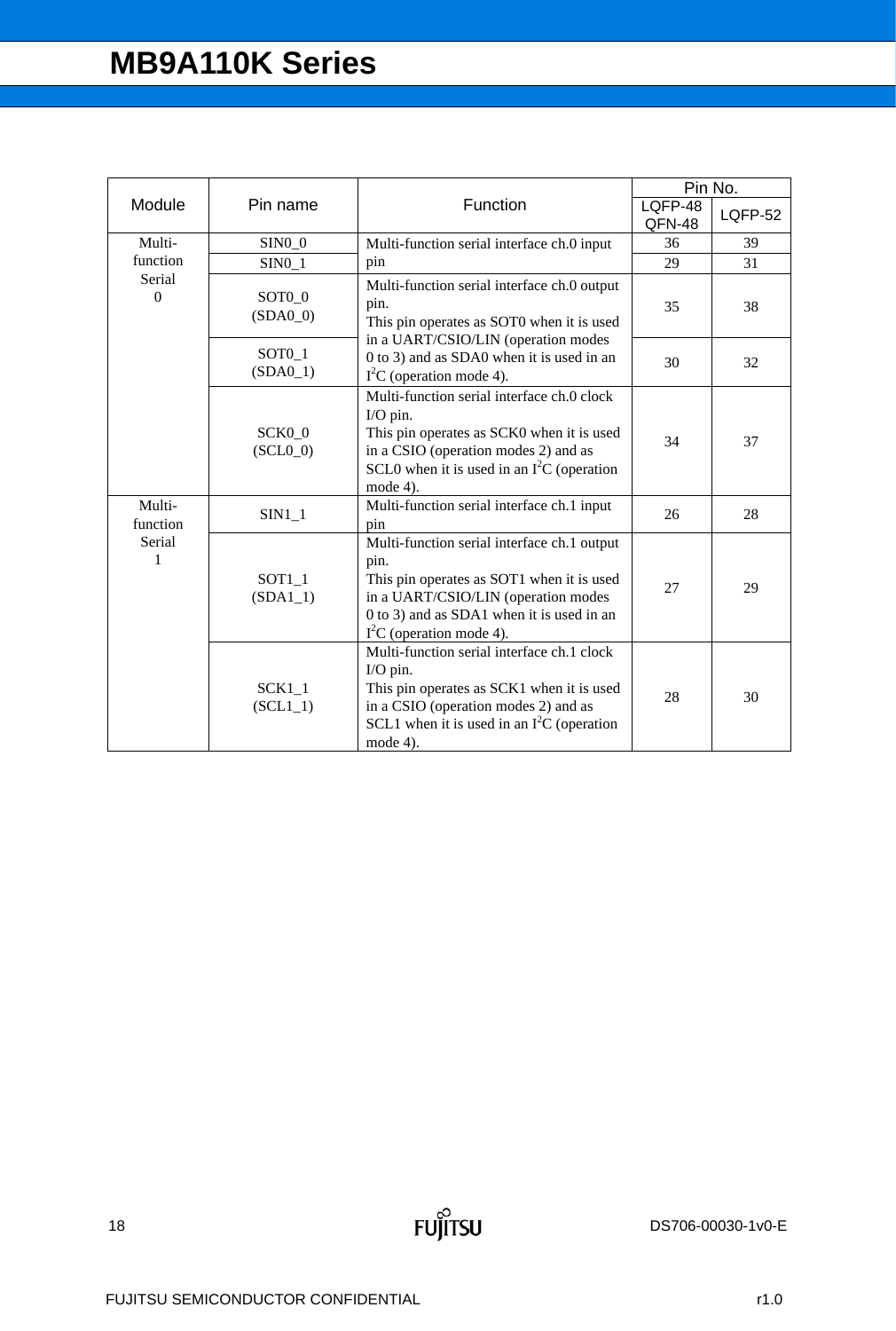|                    |                        |                                                                                                                                                                                                                   | Pin No.           |                |
|--------------------|------------------------|-------------------------------------------------------------------------------------------------------------------------------------------------------------------------------------------------------------------|-------------------|----------------|
| Module             | Pin name               | Function                                                                                                                                                                                                          | LQFP-48<br>QFN-48 | <b>LQFP-52</b> |
| Multi-<br>function | $SIN3_1$               | Multi-function serial interface ch.3 input<br>pin                                                                                                                                                                 | 2                 | $\overline{2}$ |
| Serial<br>3        | $SOT3_1$<br>$(SDA3_1)$ | Multi-function serial interface ch.3 output<br>pin.<br>This pin operates as SOT3 when it is used<br>in a UART/CSIO/LIN (operation modes<br>0 to 3) and as SDA3 when it is used in an<br>$I2C$ (operation mode 4). | 3                 | 3              |
|                    | $SCK3_1$<br>$(SCL3_1)$ | Multi-function serial interface ch.3 clock<br>I/O pin.<br>This pin operates as SCK3 when it is used<br>in a CSIO (operation modes 2) and as<br>SCL3 when it is used in an $I2C$ (operation<br>mode $4$ ).         | 4                 | 4              |
| Multi-<br>function | $SIN5_0$               | Multi-function serial interface ch.5 input<br>pin                                                                                                                                                                 | 44                | 48             |
| Serial<br>5        | $SOT5_0$               | Multi-function serial interface ch.5 output<br>pin.<br>This pin operates as SOT5 when it is used<br>in a UART/LIN (operation modes $0, 1, 3$ ).                                                                   | 43                | 47             |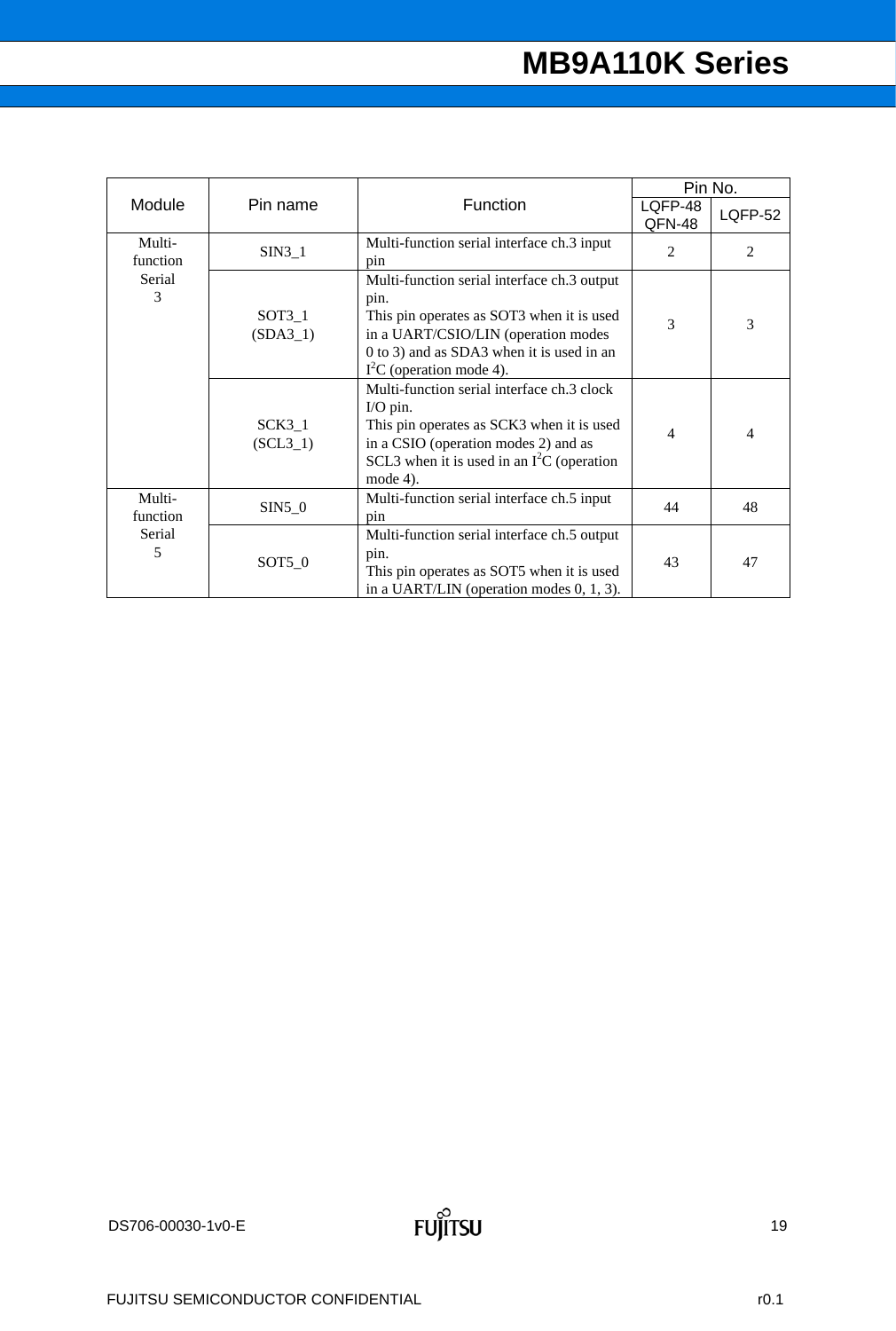|                   |                        |                                                                                                                                     |                   | Pin No  |
|-------------------|------------------------|-------------------------------------------------------------------------------------------------------------------------------------|-------------------|---------|
| Module            | Pin name               | Function                                                                                                                            | LQFP-48<br>QFN-48 | LQFP-52 |
| Multi-            | DTTI0X_0               | Input signal controlling wave form                                                                                                  | 5                 | 6       |
| function<br>Timer | DTTI0X_2               | generator outputs RTO00 to RTO05 of<br>multi-function timer 0.                                                                      | 43                | 47      |
| $\mathbf{0}$      | FRCK0_2                | 16-bit free-run timer ch.0 external clock<br>input pin                                                                              | 26                | 28      |
|                   | $IC00_0$               |                                                                                                                                     | 44                | 48      |
|                   | $IC00_2$               |                                                                                                                                     | 27                | 29      |
|                   | $IC01_2$               | 16-bit input capture ch.0 input pin of                                                                                              | 28                | 30      |
|                   | $IC02_0$               | multi-function timer 0.<br>ICxx describes channel number.                                                                           | 26                | 28      |
|                   | $IC02_2$               |                                                                                                                                     | 29                | 31      |
|                   | IC03 2                 |                                                                                                                                     | 30                | 32      |
|                   | RTO00_0<br>$(PPG00_0)$ | Wave form generator output pin of<br>multi-function timer 0.<br>This pin operates as PPG00 when it is<br>used in PPG0 output modes. | 6                 | 7       |
|                   | RTO01_0<br>$(PPG00_0)$ | Wave form generator output pin of<br>multi-function timer 0.<br>This pin operates as PPG00 when it is<br>used in PPG0 output modes. | $\overline{7}$    | 8       |
|                   | RTO02_0<br>$(PPG02_0)$ | Wave form generator output pin of<br>multi-function timer 0.<br>This pin operates as PPG02 when it is<br>used in PPG0 output modes. | 8                 | 9       |
|                   | RTO03_0<br>$(PPG02_0)$ | Wave form generator output pin of<br>multi-function timer 0.<br>This pin operates as PPG02 when it is<br>used in PPG0 output modes. | 9                 | 10      |
|                   | RTO04_0<br>$(PPG04_0)$ | Wave form generator output pin of<br>multi-function timer 0.<br>This pin operates as PPG04 when it is<br>used in PPG0 output modes. | 10                | 11      |
|                   | RTO05_0<br>$(PPG04_0)$ | Wave form generator output pin of<br>multi-function timer 0.<br>This pin operates as PPG04 when it is<br>used in PPG0 output modes. | 11                | 12      |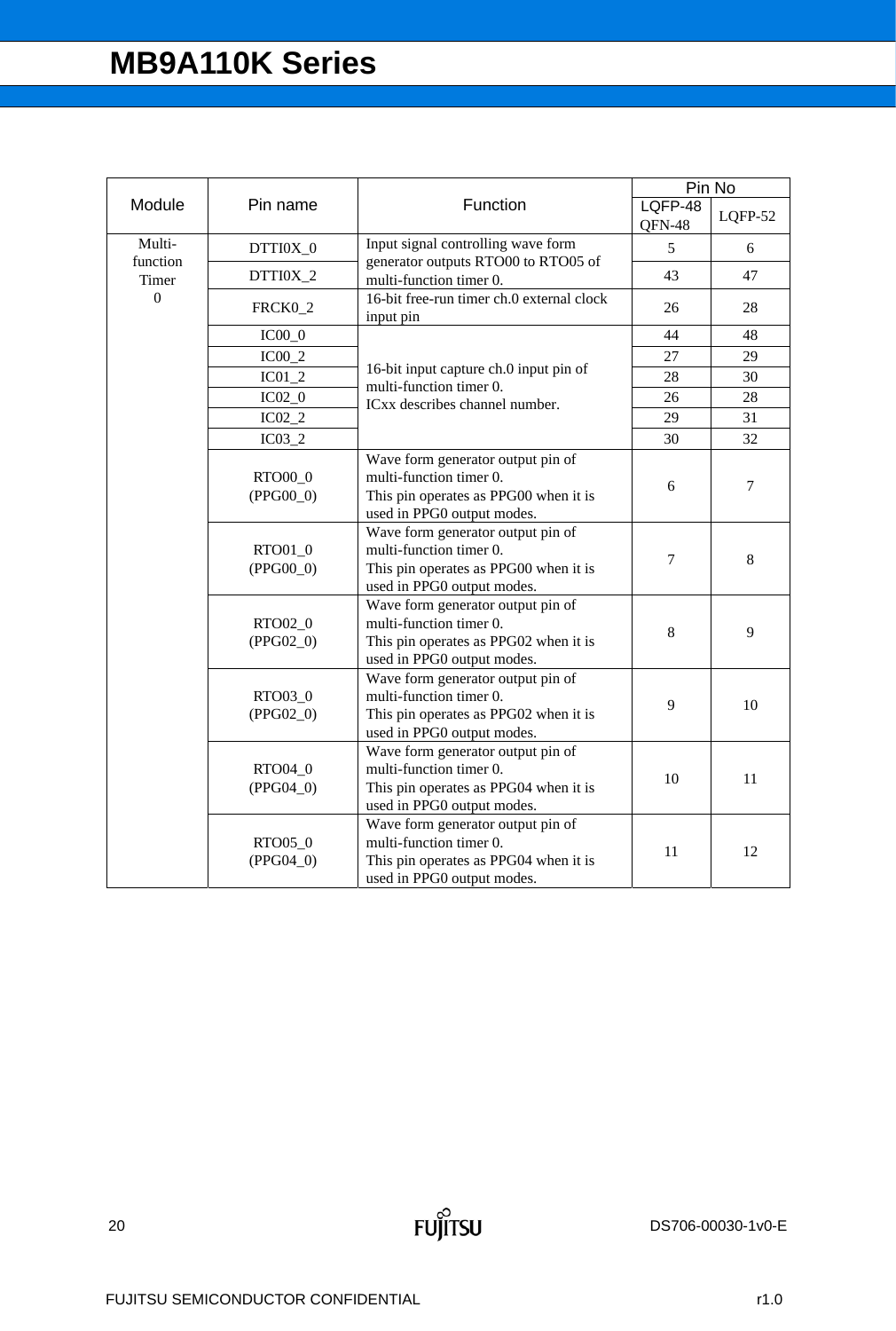| Module                                                | Pin name            | Function                                                   | Pin No            |                |
|-------------------------------------------------------|---------------------|------------------------------------------------------------|-------------------|----------------|
|                                                       |                     |                                                            | LQFP-48<br>QFN-48 | <b>LQFP-52</b> |
| Quadrature<br>Position/<br>Revolution<br>Counter<br>0 | AIN <sub>0</sub> 2  | QPRC ch.0 AIN input pin                                    | 2                 | 2              |
|                                                       | $BIN0_2$            | QPRC ch.0 BIN input pin                                    | 3                 | 3              |
|                                                       | <b>ZINO 2</b>       | QPRC ch.0 ZIN input pin                                    | $\overline{4}$    | $\overline{4}$ |
| Real-time<br>clock                                    | RTCCO <sub>_0</sub> | 0.5 seconds pulse output pin of Real-time<br>clock pin     | 42                | 46             |
|                                                       | RTCCO_1             |                                                            | 28                | 30             |
|                                                       | RTCCO <sub>2</sub>  |                                                            | 6                 | $\tau$         |
|                                                       | SUBOUT 0            | Sub clock output pin                                       | 42                | 46             |
|                                                       | SUBOUT_1            |                                                            | 28                | 30             |
|                                                       | SUBOUT <sub>2</sub> |                                                            | 6                 | 7              |
| Low Power<br>Consumption<br>Mode                      | <b>WKUP0</b>        | Deep stand-by mode return signal input<br>pin <sub>0</sub> | 42                | 46             |
|                                                       | WKUP1               | Deep stand-by mode return signal input<br>pin 1            | 26                | 28             |
|                                                       | WKUP <sub>2</sub>   | Deep stand-by mode return signal input<br>pin 2            | 36                | 39             |
|                                                       | WKUP3               | Deep stand-by mode return signal input<br>pin 3            | 44                | 48             |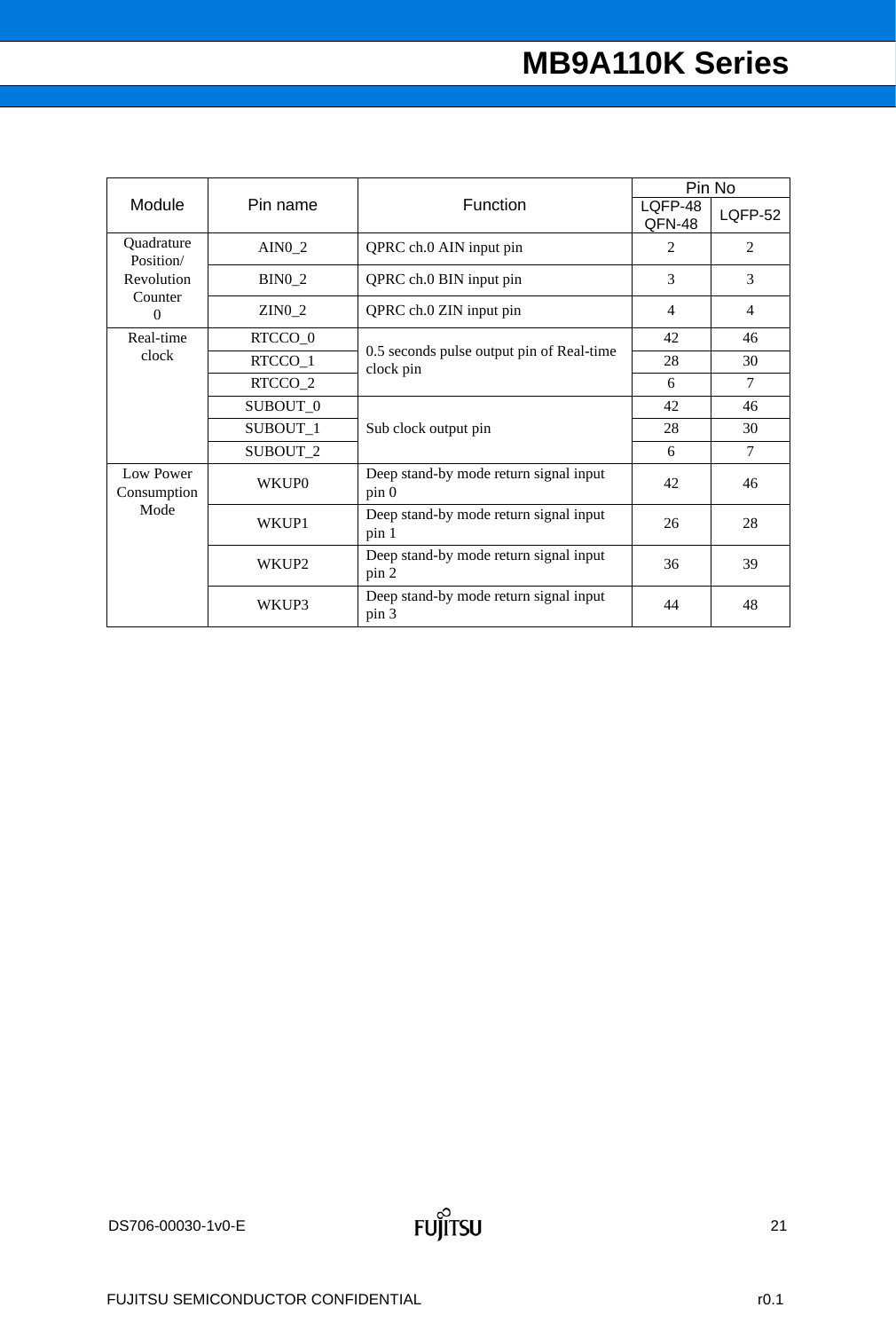| Module                     | Pin name         | Function                                                                                                                               | Pin No            |              |
|----------------------------|------------------|----------------------------------------------------------------------------------------------------------------------------------------|-------------------|--------------|
|                            |                  |                                                                                                                                        | LQFP-48<br>QFN-48 | LQFP-52      |
| <b>RESET</b>               | <b>INITX</b>     | External Reset Input.<br>A reset is valid when INITX="L".                                                                              | 17                | 18           |
| Mode                       | MD0              | Mode 0 pin.<br>During normal operation, MD0="L" must<br>be input. During serial programming to<br>Flash memory, MD0="H" must be input. | 21                | 23           |
|                            | MD1              | Mode 1 pin.<br>During serial programming to Flash<br>memory, MD1="L" must be input.                                                    | 20                | 22           |
| <b>POWER</b>               | <b>VCC</b>       | Power supply Pin                                                                                                                       | $\mathbf{1}$      | $\mathbf{1}$ |
|                            | <b>VCC</b>       | Power supply Pin                                                                                                                       | 14                | 15           |
|                            | <b>VCC</b>       | Power supply Pin                                                                                                                       | 45                | 49           |
| <b>GND</b>                 | <b>VSS</b>       | <b>GND Pin</b>                                                                                                                         | 12                | 13           |
|                            | <b>VSS</b>       | <b>GND Pin</b>                                                                                                                         | 24                | 26           |
|                            | <b>VSS</b>       | <b>GND Pin</b>                                                                                                                         | 48                | 52           |
| <b>CLOCK</b>               | X <sub>0</sub>   | Main clock (oscillation) input pin                                                                                                     | 22                | 24           |
|                            | X <sub>0</sub> A | Sub clock (oscillation) input pin                                                                                                      | 15                | 16           |
|                            | X1               | Main clock (oscillation) I/O pin                                                                                                       | 23                | 25           |
|                            | X1A              | Sub clock (oscillation) I/O pin                                                                                                        | 16                | 17           |
|                            | CROUT_1          | Internal CR-osc clock output port                                                                                                      | 42                | 46           |
| <b>ADC</b><br><b>POWER</b> | <b>AVCC</b>      | A/D converter analog power pin                                                                                                         | 31                | 33           |
|                            | <b>AVRH</b>      | A/D converter analog reference voltage<br>input pin                                                                                    | 32                | 34           |
| ADC<br><b>GND</b>          | <b>AVSS</b>      | A/D converter GND pin                                                                                                                  | 33                | 35           |
| $C$ pin                    | $\mathbf C$      | Power stabilization capacity pin                                                                                                       | 13                | 14           |
| NC pin                     | NC               | NC pin.<br>NC pin should be kept open.                                                                                                 | $\blacksquare$    | 5            |
|                            | NC               | NC pin.<br>NC pin should be kept open.                                                                                                 |                   | 21           |
|                            | NC               | NC pin.<br>NC pin should be kept open.                                                                                                 |                   | 36           |
|                            | NC               | NC pin.<br>NC pin should be kept open.                                                                                                 |                   | 40           |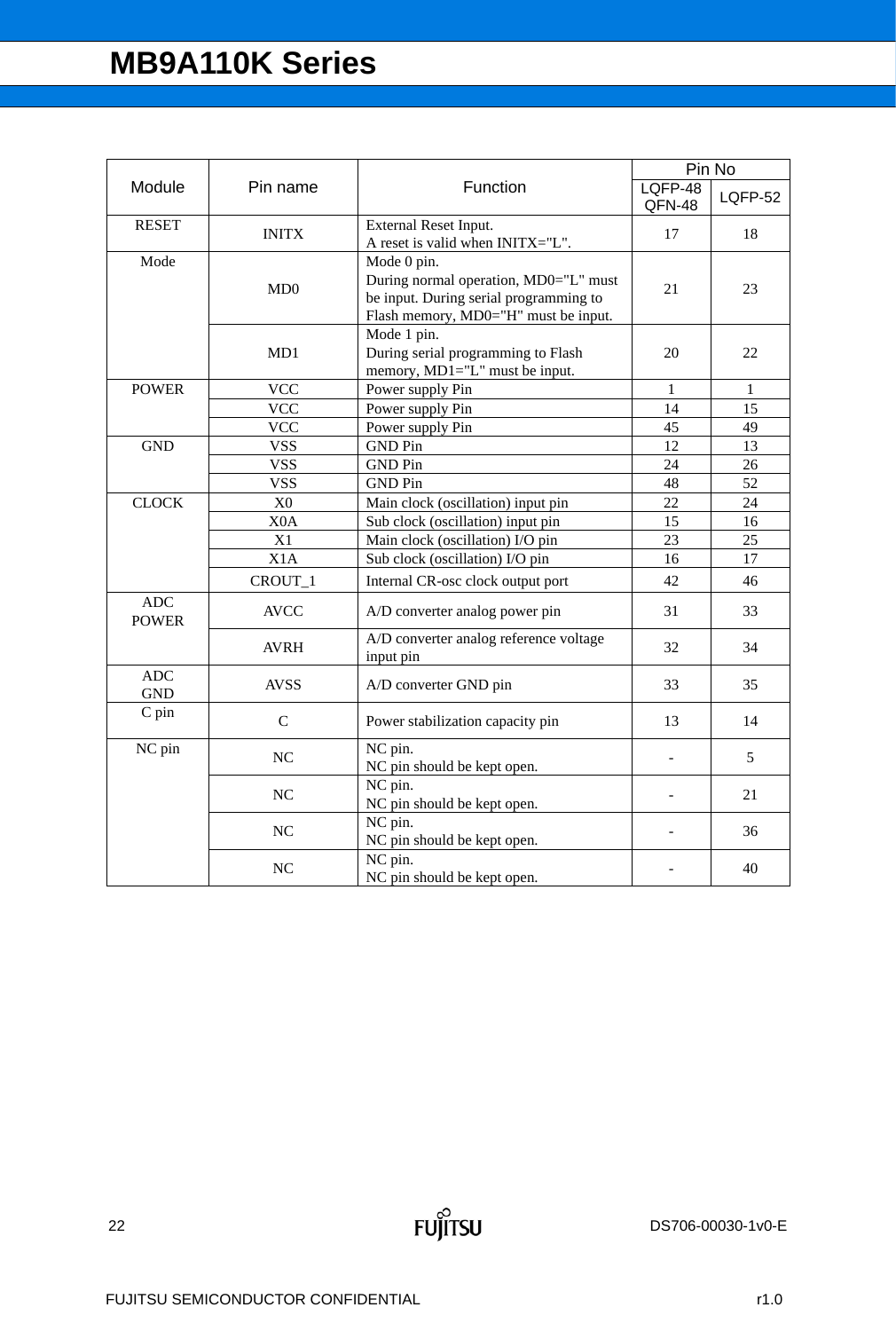### **I/O CIRCUIT TYPE**

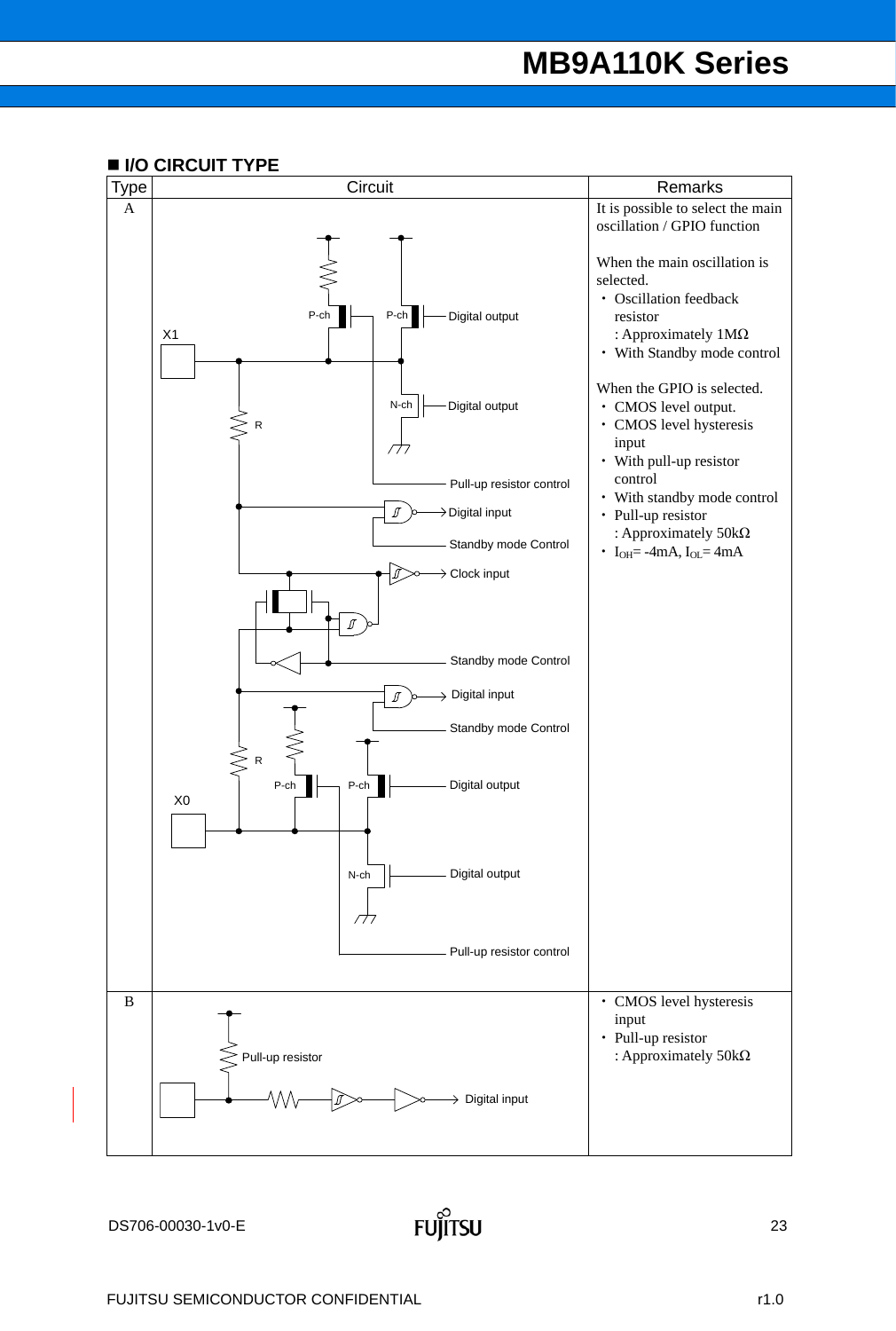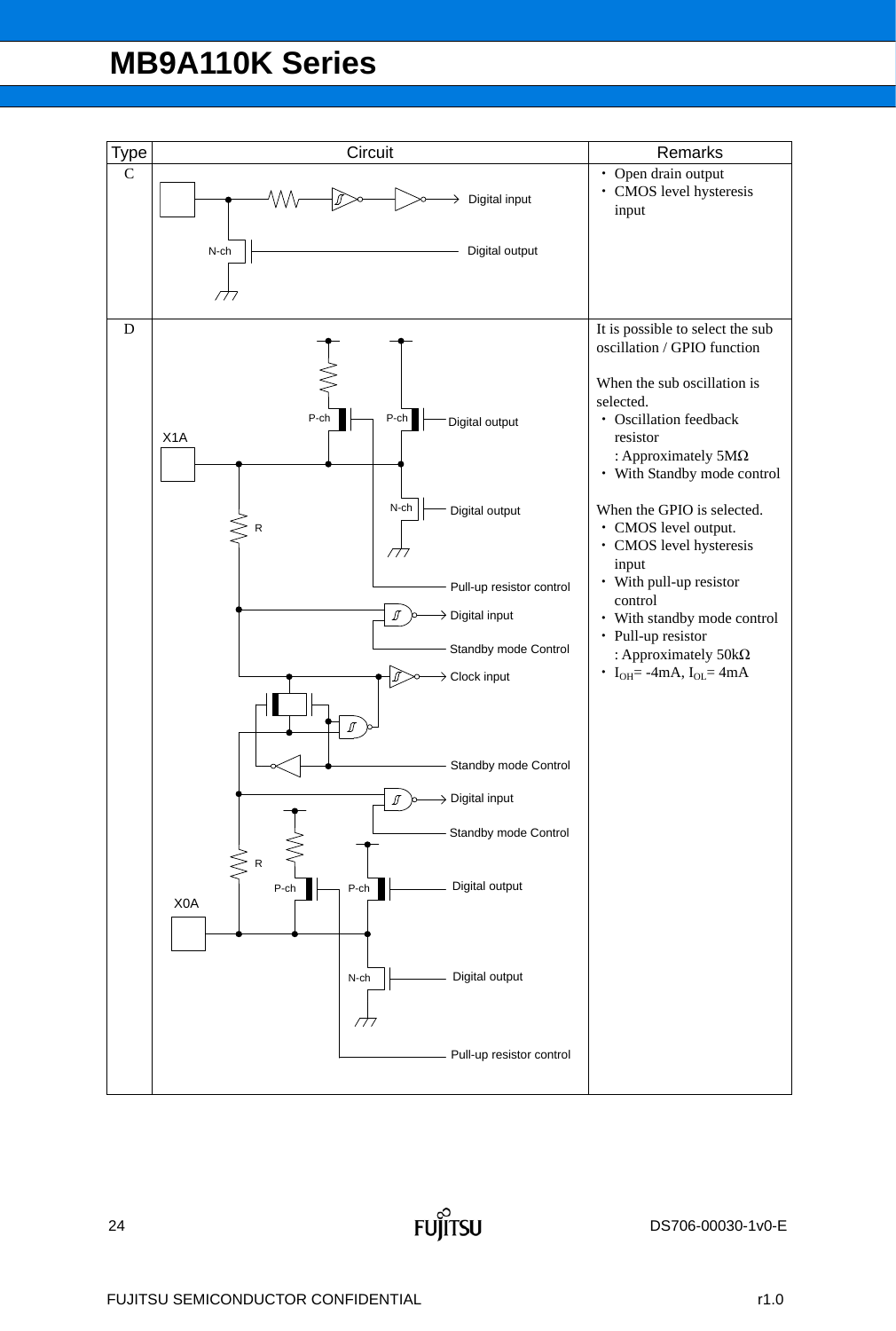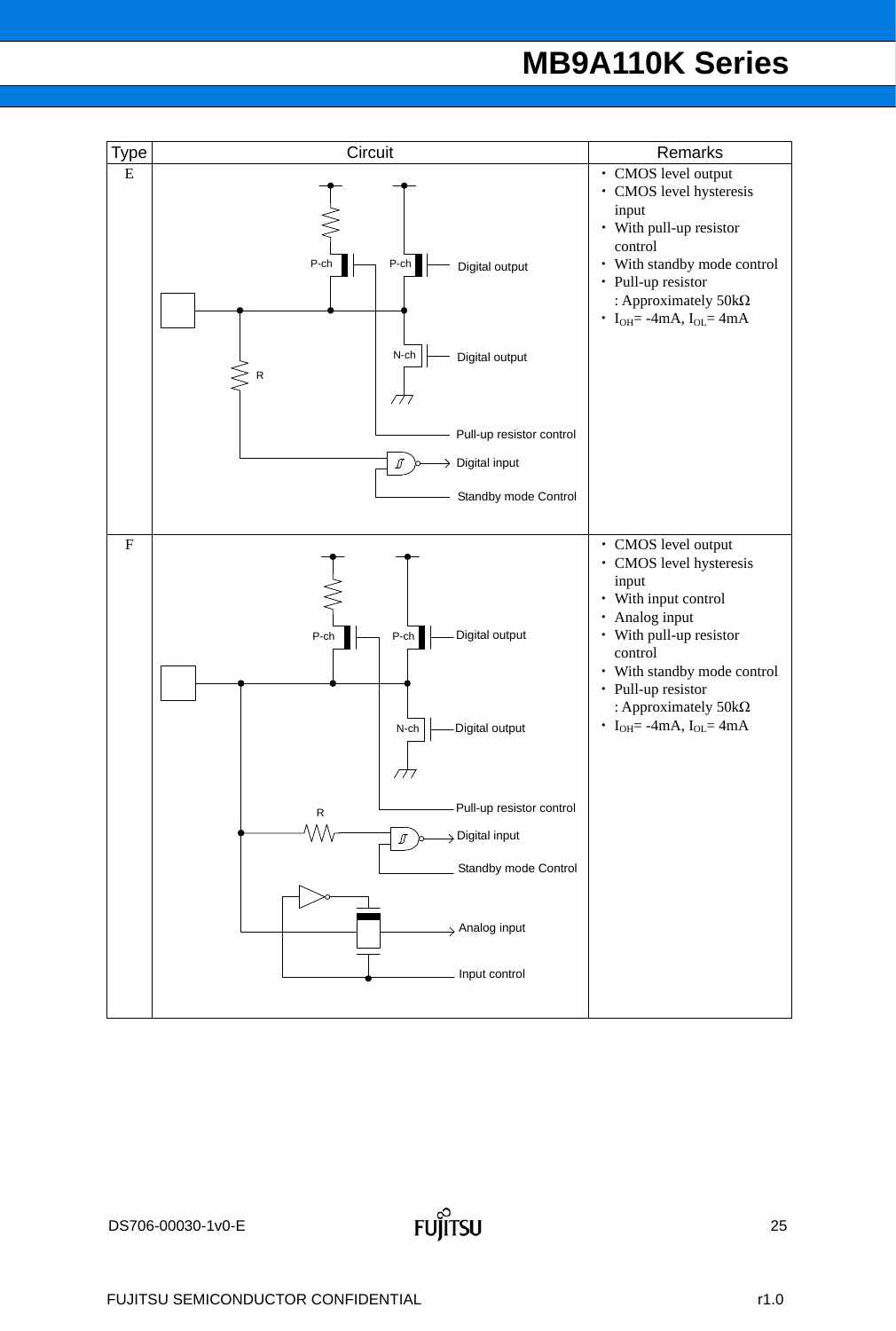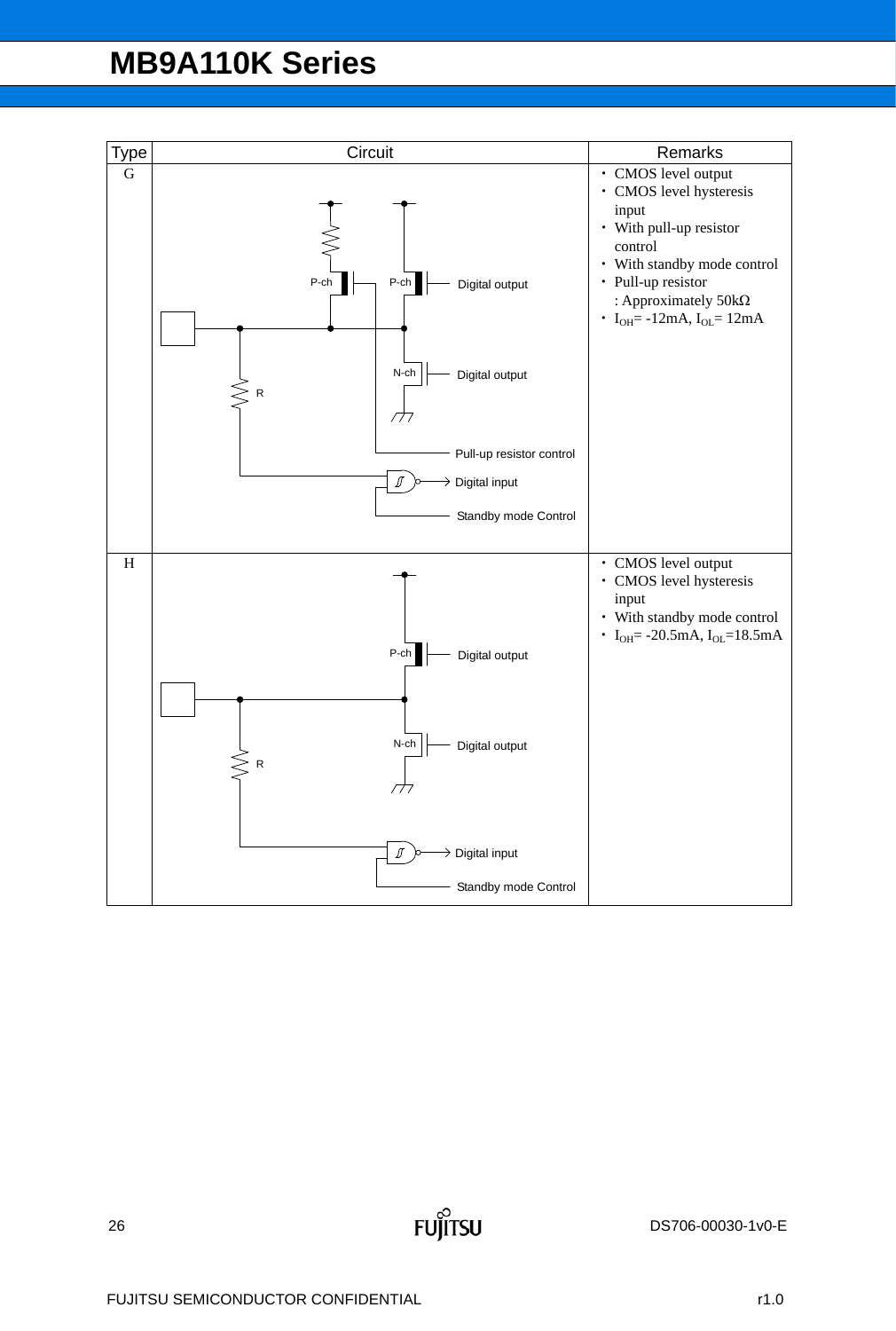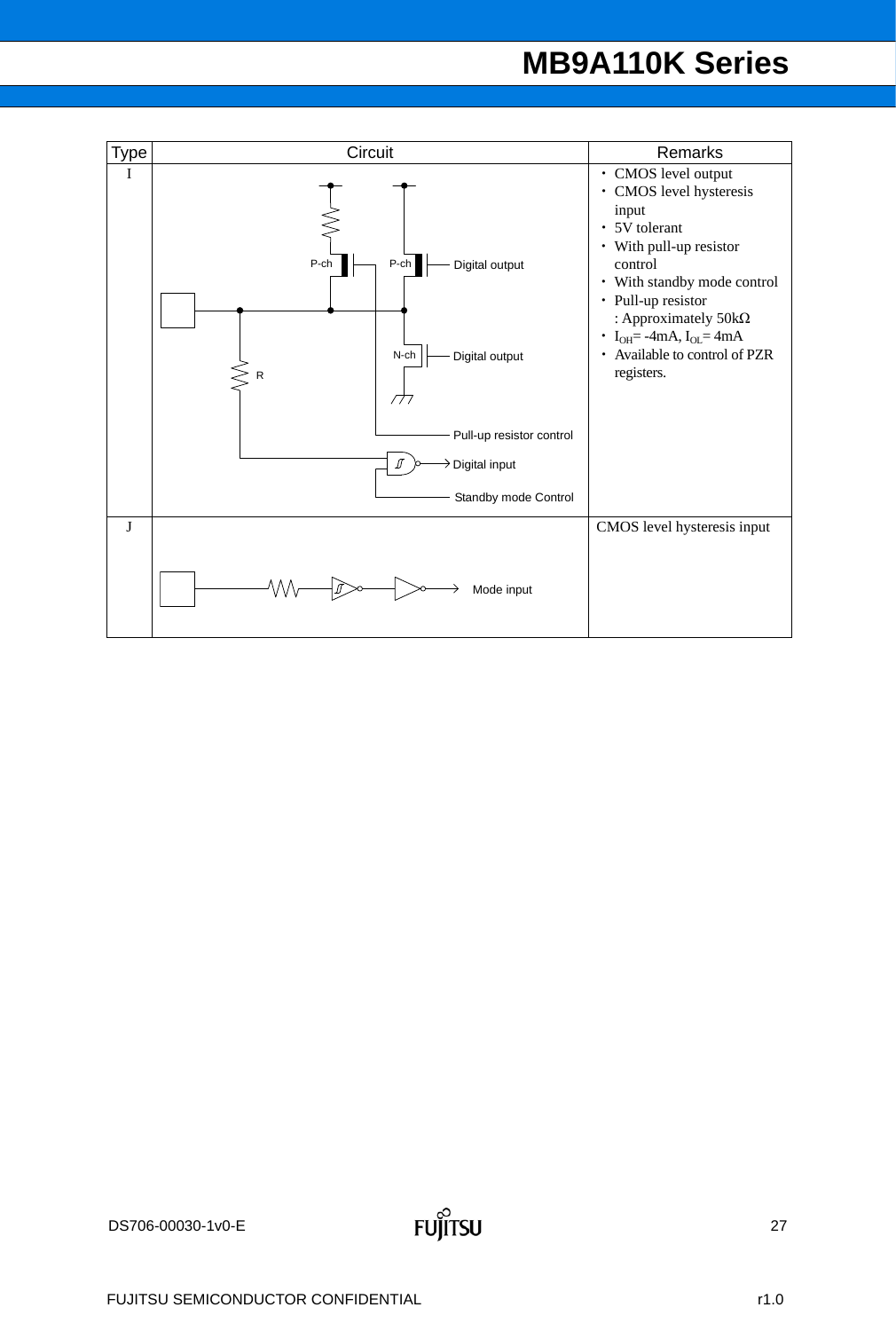### **HANDLING PRECAUTIONS**

Any semiconductor devices have inherently a certain rate of failure. The possibility of failure is greatly affected by the conditions in which they are used (circuit conditions, environmental conditions, etc.). This page describes precautions that must be observed to minimize the chance of failure and to obtain higher reliability from your FUJITSU SEMICONDUCTOR semiconductor devices.

### 1. Precautions for Product Design

This section describes precautions when designing electronic equipment using semiconductor devices.

### Absolute Maximum Ratings

Semiconductor devices can be permanently damaged by application of stress (voltage, current, temperature, etc.) in excess of certain established limits, called absolute maximum ratings. Do not exceed these ratings.

### Recommended Operating Conditions

Recommended operating conditions are normal operating ranges for the semiconductor device. All the device's electrical characteristics are warranted when operated within these ranges.

Always use semiconductor devices within the recommended operating conditions. Operation outside these ranges may adversely affect reliability and could result in device failure.

No warranty is made with respect to uses, operating conditions, or combinations not represented on the data sheet. Users considering application outside the listed conditions are advised to contact their sales representative beforehand.

### • Processing and Protection of Pins

These precautions must be followed when handling the pins which connect semiconductor devices to power supply and input/output functions.

(1) Preventing Over-Voltage and Over-Current Conditions

Exposure to voltage or current levels in excess of maximum ratings at any pin is likely to cause deterioration within the device, and in extreme cases leads to permanent damage of the device. Try to prevent such overvoltage or over-current conditions at the design stage.

(2) Protection of Output Pins

Shorting of output pins to supply pins or other output pins, or connection to large capacitance can cause large current flows. Such conditions if present for extended periods of time can damage the device.

Therefore, avoid this type of connection.

(3) Handling of Unused Input Pins

Unconnected input pins with very high impedance levels can adversely affect stability of operation. Such pins should be connected through an appropriate resistance to a power supply pin or ground pin.

Latch-up

Semiconductor devices are constructed by the formation of P-type and N-type areas on a substrate. When subjected to abnormally high voltages, internal parasitic PNPN junctions (called thyristor structures) may be formed, causing large current levels in excess of several hundred mA to flow continuously at the power supply pin. This condition is called latch-up.

CAUTION: The occurrence of latch-up not only causes loss of reliability in the semiconductor device, but can cause injury or damage from high heat, smoke or flame. To prevent this from happening, do the following:

- (1) Be sure that voltages applied to pins do not exceed the absolute maximum ratings. This should include attention to abnormal noise, surge levels, etc.
- (2) Be sure that abnormal current flows do not occur during the power-on sequence.

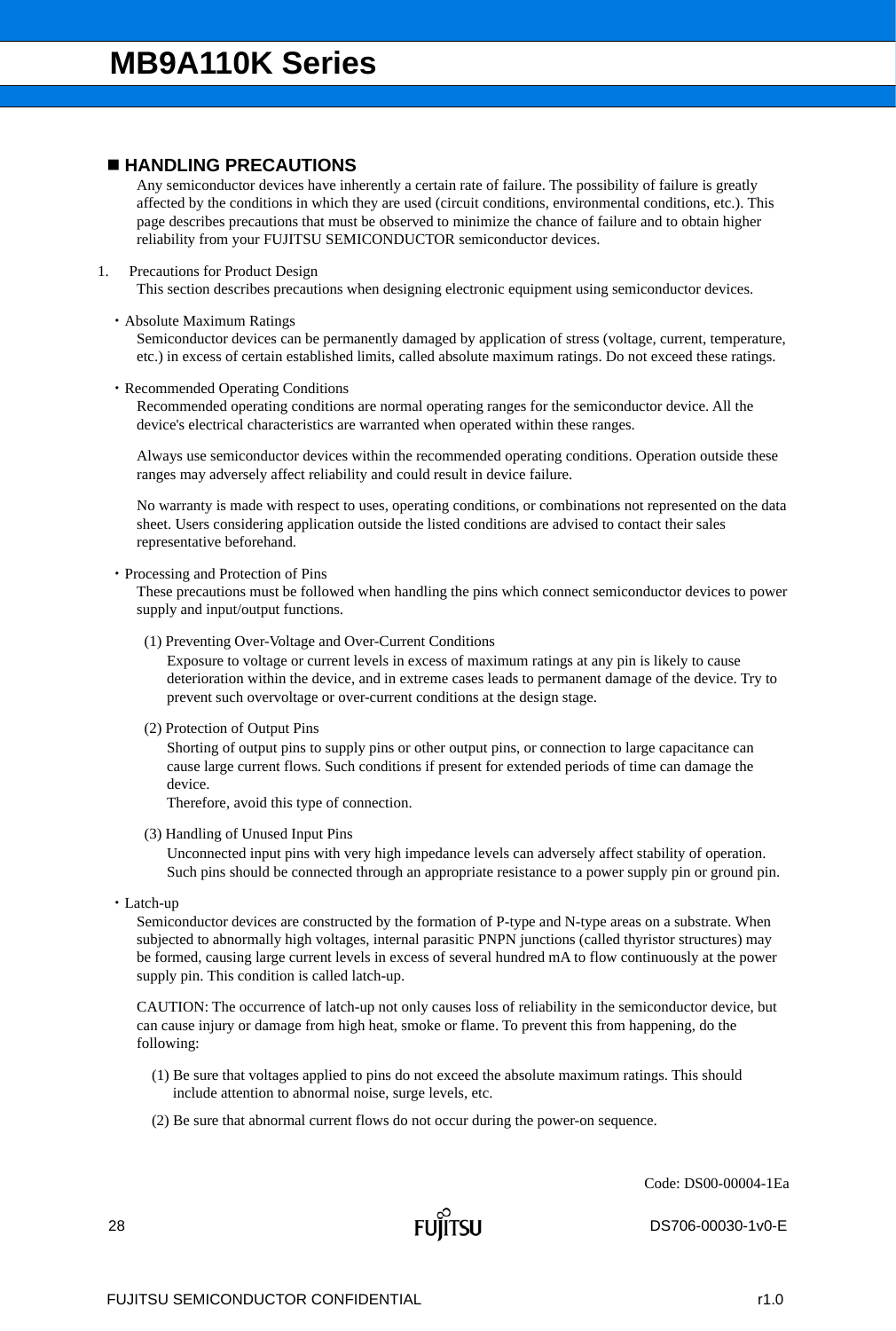Observance of Safety Regulations and Standards

Most countries in the world have established standards and regulations regarding safety, protection from electromagnetic interference, etc. Customers are requested to observe applicable regulations and standards in the design of products.

Fail-Safe Design

Any semiconductor devices have inherently a certain rate of failure. You must protect against injury, damage or loss from such failures by incorporating safety design measures into your facility and equipment such as redundancy, fire protection, and prevention of over-current levels and other abnormal operating conditions.

#### Precautions Related to Usage of Devices

FUJITSU SEMICONDUCTOR semiconductor devices are intended for use in standard applications (computers, office automation and other office equipment, industrial, communications, and measurement equipment, personal or household devices, etc.).

CAUTION: Customers considering the use of our products in special applications where failure or abnormal operation may directly affect human lives or cause physical injury or property damage, or where extremely high levels of reliability are demanded (such as aerospace systems, atomic energy controls, sea floor repeaters, vehicle operating controls, medical devices for life support, etc.) are requested to consult with sales representatives before such use. The company will not be responsible for damages arising from such use without prior approval.

2. Precautions for Package Mounting

Package mounting may be either lead insertion type or surface mount type. In either case, for heat resistance during soldering, you should only mount under FUJITSU SEMICONDUCTOR's recommended conditions. For detailed information about mount conditions, contact your sales representative.

Lead Insertion Type

Mounting of lead insertion type packages onto printed circuit boards may be done by two methods: direct soldering on the board, or mounting by using a socket.

Direct mounting onto boards normally involves processes for inserting leads into through-holes on the board and using the flow soldering (wave soldering) method of applying liquid solder. In this case, the soldering process usually causes leads to be subjected to thermal stress in excess of the absolute ratings for storage temperature. Mounting processes should conform to FUJITSU SEMICONDUCTOR recommended mounting conditions.

If socket mounting is used, differences in surface treatment of the socket contacts and IC lead surfaces can lead to contact deterioration after long periods. For this reason it is recommended that the surface treatment of socket contacts and IC leads be verified before mounting.

Surface Mount Type

Surface mount packaging has longer and thinner leads than lead-insertion packaging, and therefore leads are more easily deformed or bent. The use of packages with higher pin counts and narrower pin pitch results in increased susceptibility to open connections caused by deformed pins, or shorting due to solder bridges.

You must use appropriate mounting techniques. FUJITSU SEMICONDUCTOR recommends the solder reflow method, and has established a ranking of mounting conditions for each product. Users are advised to mount packages in accordance with FUJITSU SEMICONDUCTOR ranking of recommended conditions.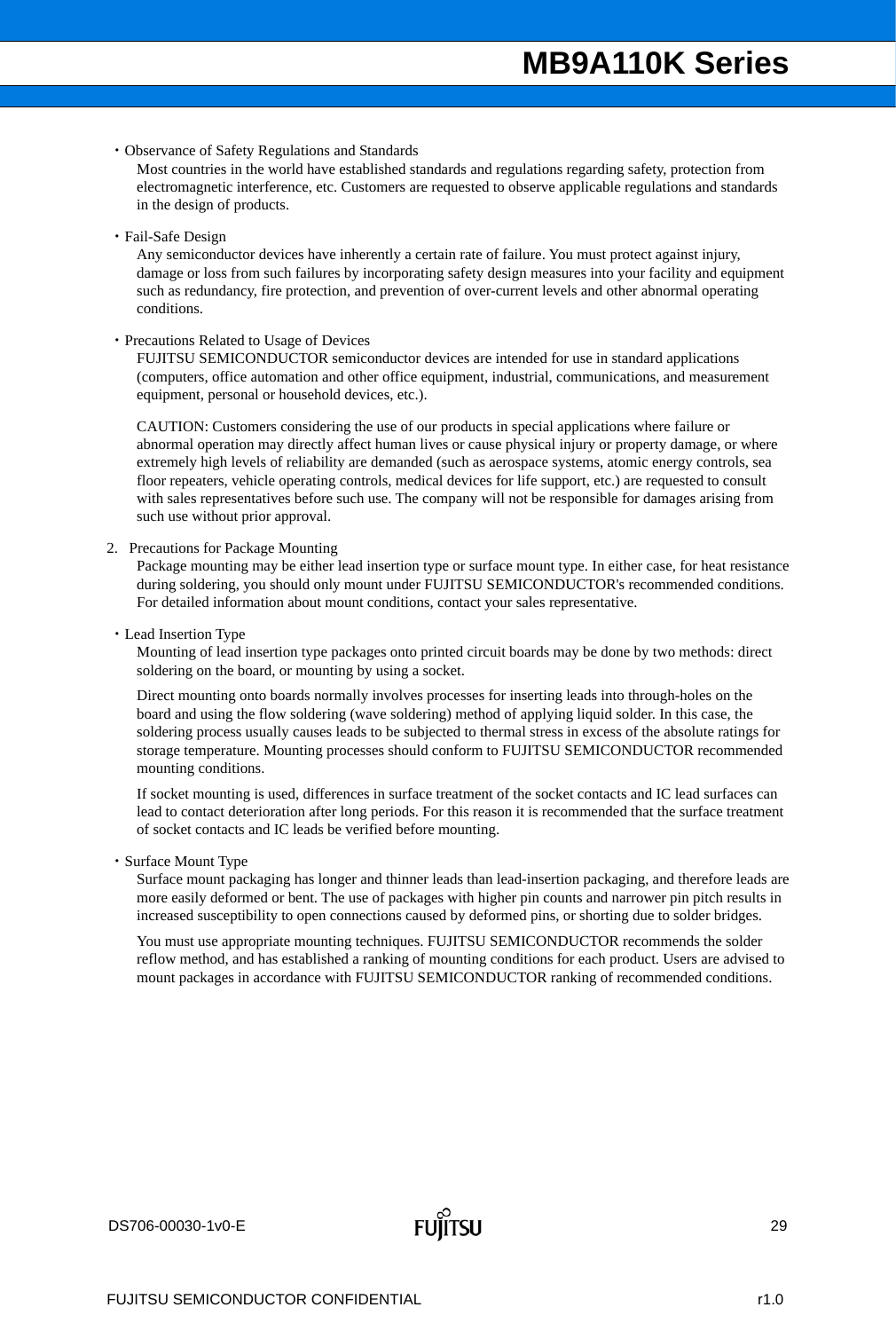Lead-Free Packaging

CAUTION: When ball grid array (BGA) packages with Sn-Ag-Cu balls are mounted using Sn-Pb eutectic soldering, junction strength may be reduced under some conditions of use.

Storage of Semiconductor Devices

Because plastic chip packages are formed from plastic resins, exposure to natural environmental conditions will cause absorption of moisture. During mounting, the application of heat to a package that has absorbed moisture can cause surfaces to peel, reducing moisture resistance and causing packages to crack. To prevent, do the following:

- (1) Avoid exposure to rapid temperature changes, which cause moisture to condense inside the product. Store products in locations where temperature changes are slight.
- (2) Use dry boxes for product storage. Products should be stored below 70% relative humidity, and at temperatures between 5°C and 30°C. When you open Dry Package that recommends humidity 40% to 70% relative humidity.
- (3) When necessary, FUJITSU SEMICONDUCTOR packages semiconductor devices in highly moisture-resistant aluminum laminate bags, with a silica gel desiccant. Devices should be sealed in their aluminum laminate bags for storage.
- (4) Avoid storing packages where they are exposed to corrosive gases or high levels of dust.

• Baking

Packages that have absorbed moisture may be de-moisturized by baking (heat drying). Follow the FUJITSU SEMICONDUCTOR recommended conditions for baking.

Condition: 125°C/24 h

Static Electricity

Because semiconductor devices are particularly susceptible to damage by static electricity, you must take the following precautions:

- (1) Maintain relative humidity in the working environment between 40% and 70%. Use of an apparatus for ion generation may be needed to remove electricity.
- (2) Electrically ground all conveyors, solder vessels, soldering irons and peripheral equipment.
- (3) Eliminate static body electricity by the use of rings or bracelets connected to ground through high resistance (on the level of 1 M $\Omega$ ). Wearing of conductive clothing and shoes, use of conductive floor mats and other measures to minimize shock loads is recommended.
- (4) Ground all fixtures and instruments, or protect with anti-static measures.
- (5) Avoid the use of styrofoam or other highly static-prone materials for storage of completed board assemblies.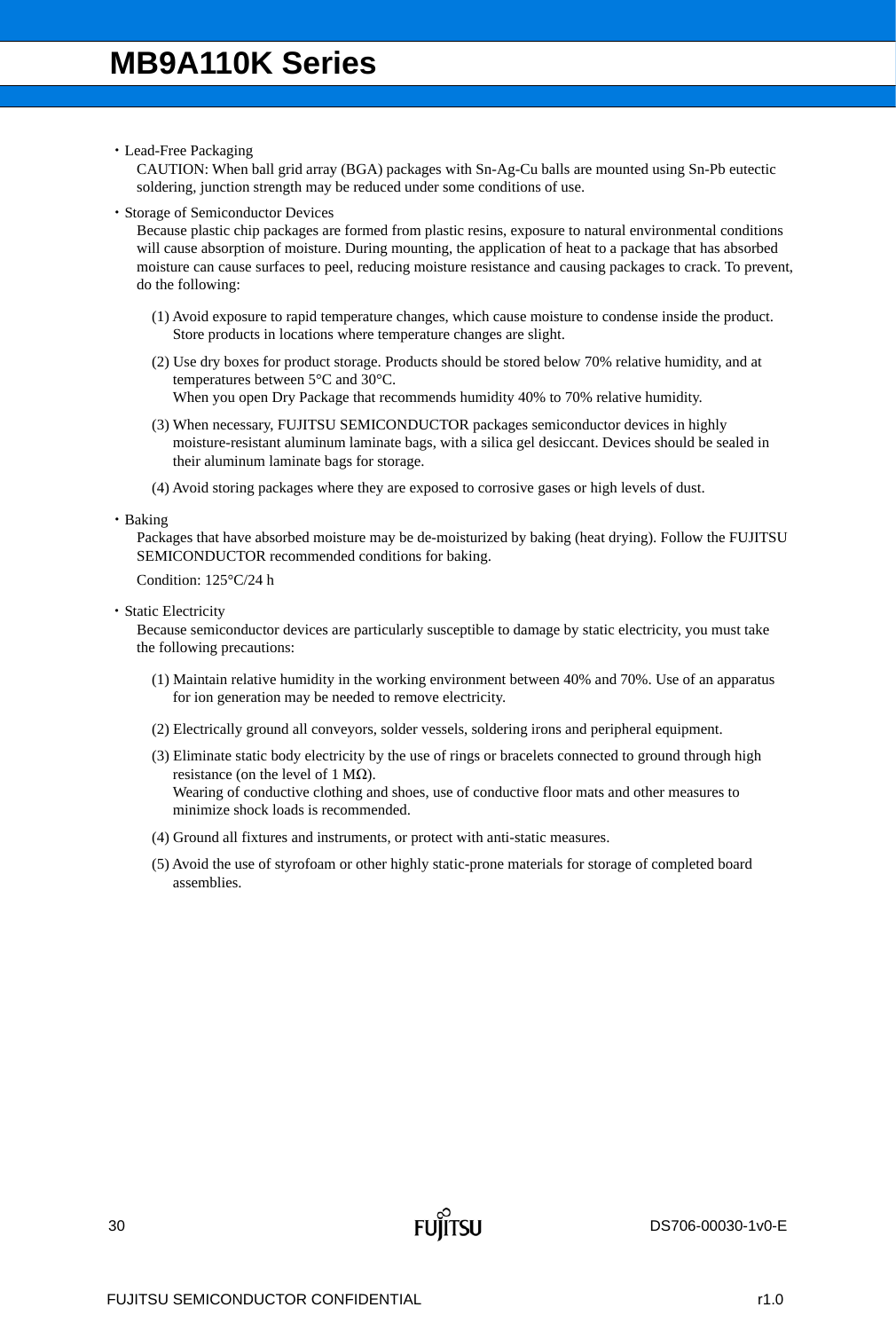### 3. Precautions for Use Environment

Reliability of semiconductor devices depends on ambient temperature and other conditions as described above.

For reliable performance, do the following:

(1) Humidity

Prolonged use in high humidity can lead to leakage in devices as well as printed circuit boards. If high humidity levels are anticipated, consider anti-humidity processing.

(2) Discharge of Static Electricity

When high-voltage charges exist close to semiconductor devices, discharges can cause abnormal operation. In such cases, use anti-static measures or processing to prevent discharges.

(3) Corrosive Gases, Dust, or Oil

Exposure to corrosive gases or contact with dust or oil may lead to chemical reactions that will adversely affect the device. If you use devices in such conditions, consider ways to prevent such exposure or to protect the devices.

(4) Radiation, Including Cosmic Radiation

Most devices are not designed for environments involving exposure to radiation or cosmic radiation. Users should provide shielding as appropriate.

(5) Smoke, Flame

CAUTION: Plastic molded devices are flammable, and therefore should not be used near combustible substances. If devices begin to smoke or burn, there is danger of the release of toxic gases. Customers considering the use of FUJITSU SEMICONDUCTOR products in other special environmental conditions should consult with sales representatives.

Please check the latest handling precautions at the following URL. http://edevice.fujitsu.com/fj/handling-e.pdf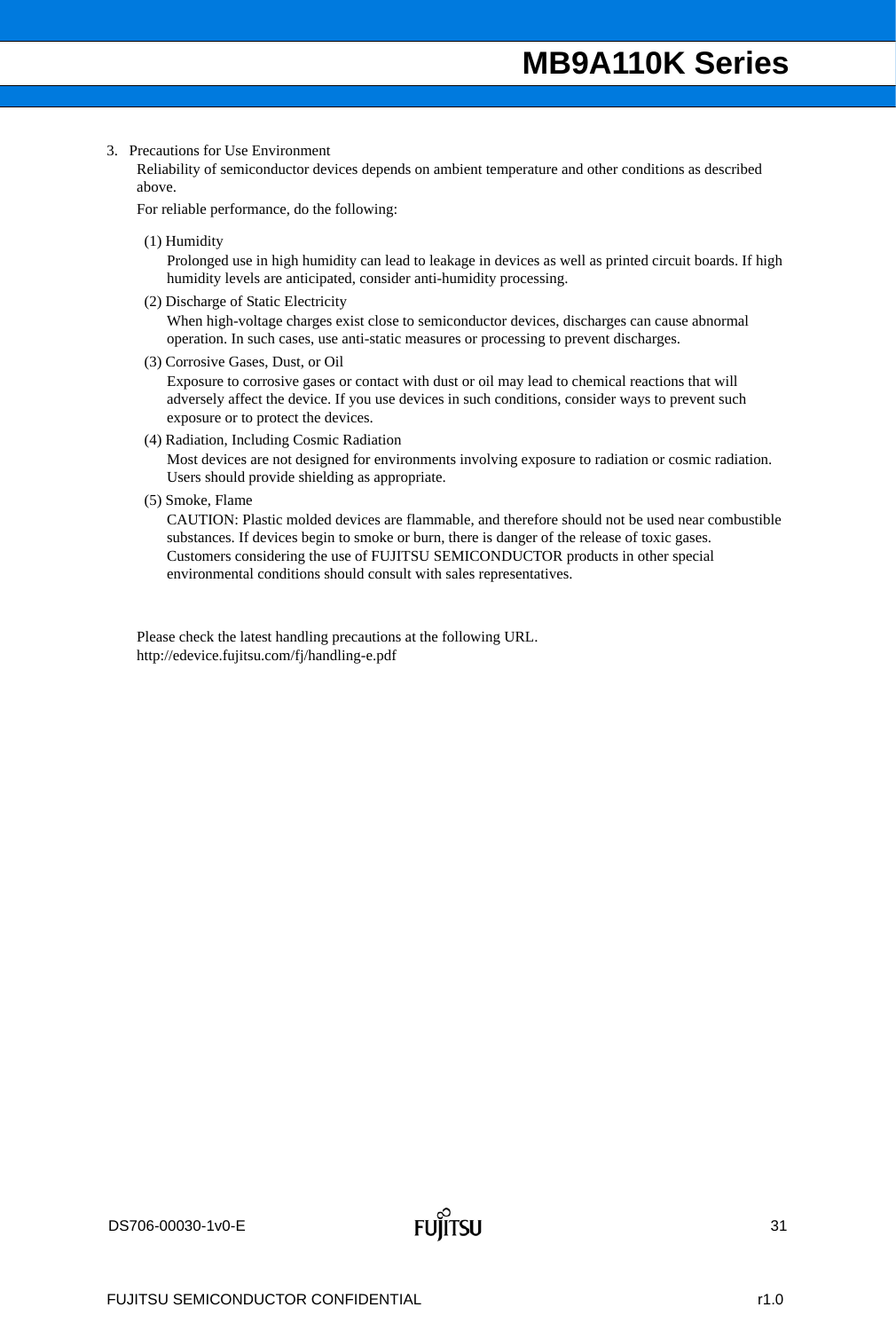### **HANDLING DEVICES**

### • Power supply pins

In products with multiple VCC and VSS pins, respective pins at the same potential are interconnected within the device in order to prevent malfunctions such as latch-up. However, all of these pins should be connected externally to the power supply or ground lines in order to reduce electromagnetic emission levels, to prevent abnormal operation of strobe signals caused by the rise in the ground level, and to conform to the total output current rating.

Moreover, connect the current supply source with each Power supply pins and GND pins of this device at low impedance. It is also advisable that a ceramic capacitor of approximately 0.1 µF be connected as a bypass capacitor between each Power supply pins and GND pins near this device.

### Crystal oscillator circuit

Noise near the X0/X1 and X0A/X1A pins may cause the device to malfunction. Design the printed circuit board so that X0/X1, X0A/X1A pins, the crystal oscillator (or ceramic oscillator), and the bypass capacitor to ground are located as close to the device as possible.

It is strongly recommended that the PC board artwork be designed such that the X0/X1 and X0A/X1A pins are surrounded by ground plane as this is expected to produce stable operation.

### ● Using an external clock

When using an external clock, the clock signal should be input to the X0, X0A pin only and the X1, X1A pin should be kept open.



 $\bullet$  Handling when using Multi-function serial pin as  $I^2C$  pin If it is using Multi-function serial pin as  $I^2C$  pins, P-ch transistor of digital output is always disable. However,  $I^2C$  pins need to keep the electrical characteristic like other pins and not to connect to external  $I^2C$ bus system with power OFF.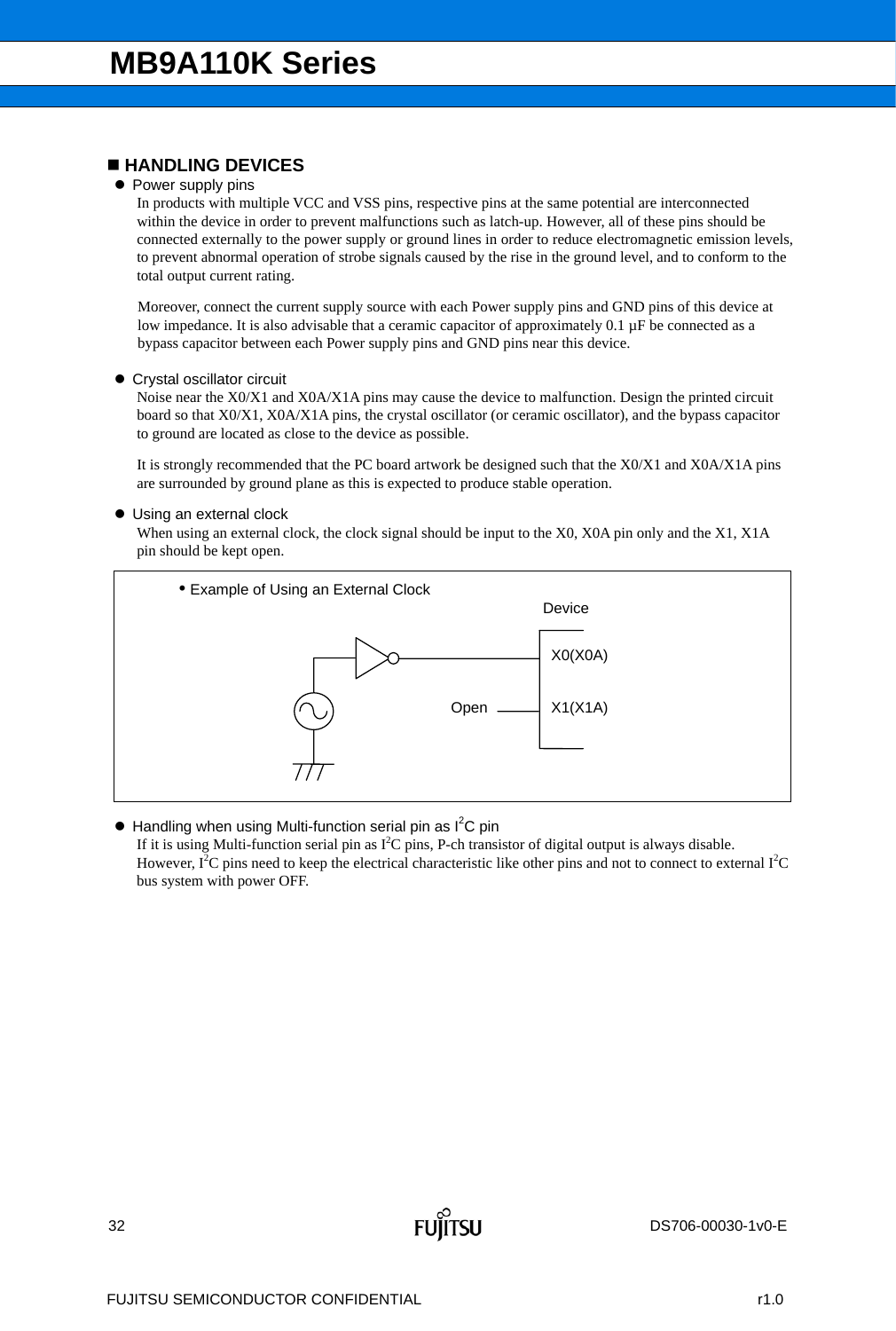### ● C pin

As this series includes an internal regulator, always connect a bypass capacitor of approximately 4.7 µF to the C pin for use by the regulator.



 $\bullet$  Mode pins (MD0)

Connect the MD pin (MD0) directly to VCC or VSS pins. Design the printed circuit board such that the pull-up/down resistance stays low, as well as the distance between the mode pins and VCC pins or VSS pins is as short as possible and the connection impedance is low, when the pins are pulled-up/down such as for switching the pin level and rewriting the Flash memory data. It is because of preventing the device erroneously switching to test mode due to noise.

• NC pins

NC pin should be kept open.

• Notes on power-on

Turn power on/off in the following order or at the same time. If not using the A/D converter, connect AVCC =VCC and AVSS = VSS. Turning on :VCC  $\rightarrow$  AVCC  $\rightarrow$  AVRH Turning off : AVRH  $\rightarrow$  AVCC  $\rightarrow$  VCC

● Serial Communication

There is a possibility to receive wrong data due to the noise or other causes on the serial communication. Therefore, design a printed circuit board so as to avoid noise.

Consider the case of receiving wrong data due to noise, perform error detection such as by applying a checksum of data at the end. If an error is detected, retransmit the data.

 Differences in features among the products with different memory sizes and between Flash products and MASK products

The electric characteristics including power consumption, ESD, latch-up, noise characteristics, and oscillation characteristics among the products with different memory sizes and between Flash products and MASK products are different because chip layout and memory structures are different.

If you are switching to use a different product of the same series, please make sure to evaluate the electric characteristics.

● Pull-Up function of 5V tolerant I/O Please do not input the signal more than VCC voltage at the time of Pull-Up function use of 5V tolerant I/O.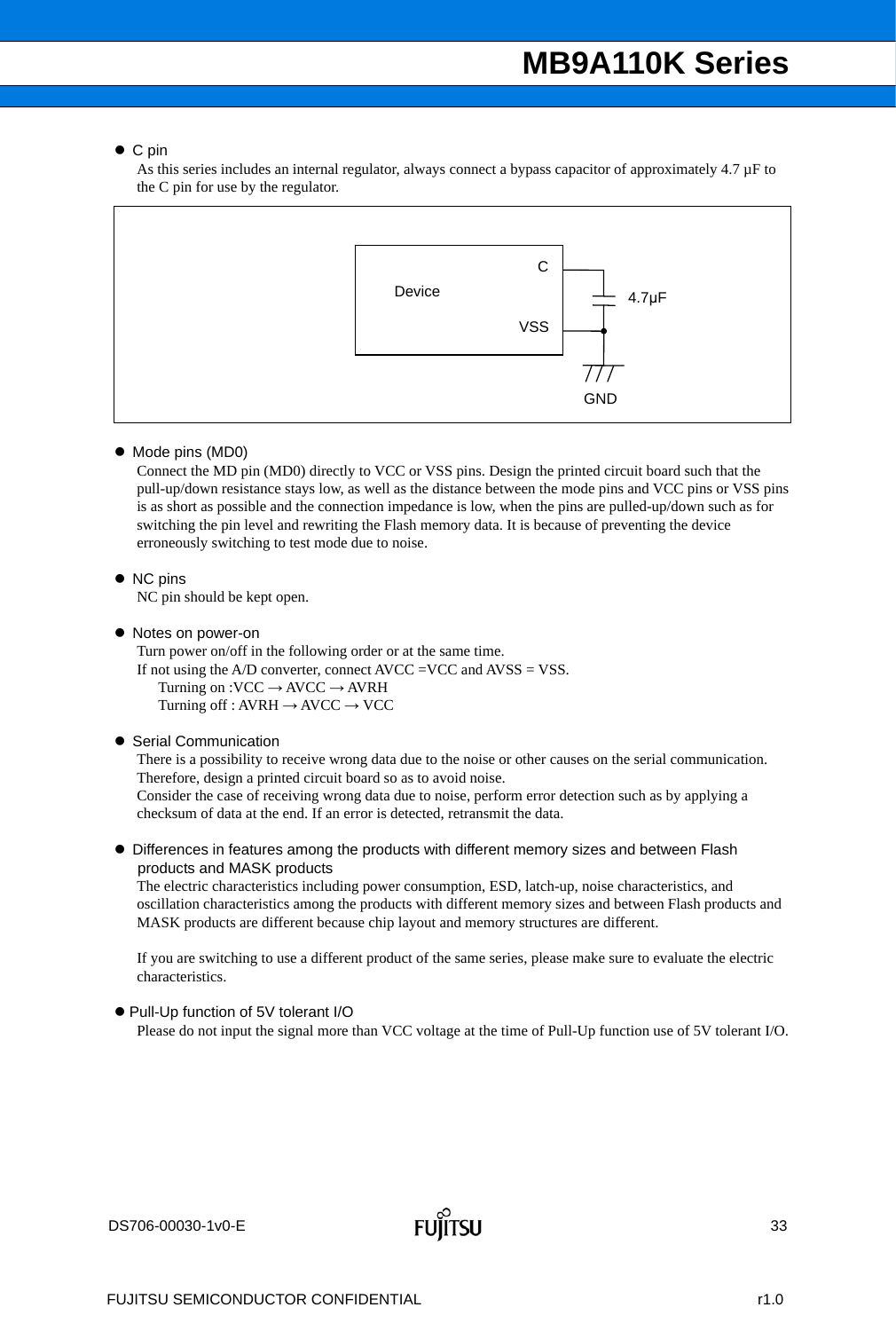### **BLOCK DIAGRAM**



### ■ MEMORY SIZE

See " $\bullet$ Memory size" in " $\blacksquare$ PRODUCT LINEUP" to confirm the memory size.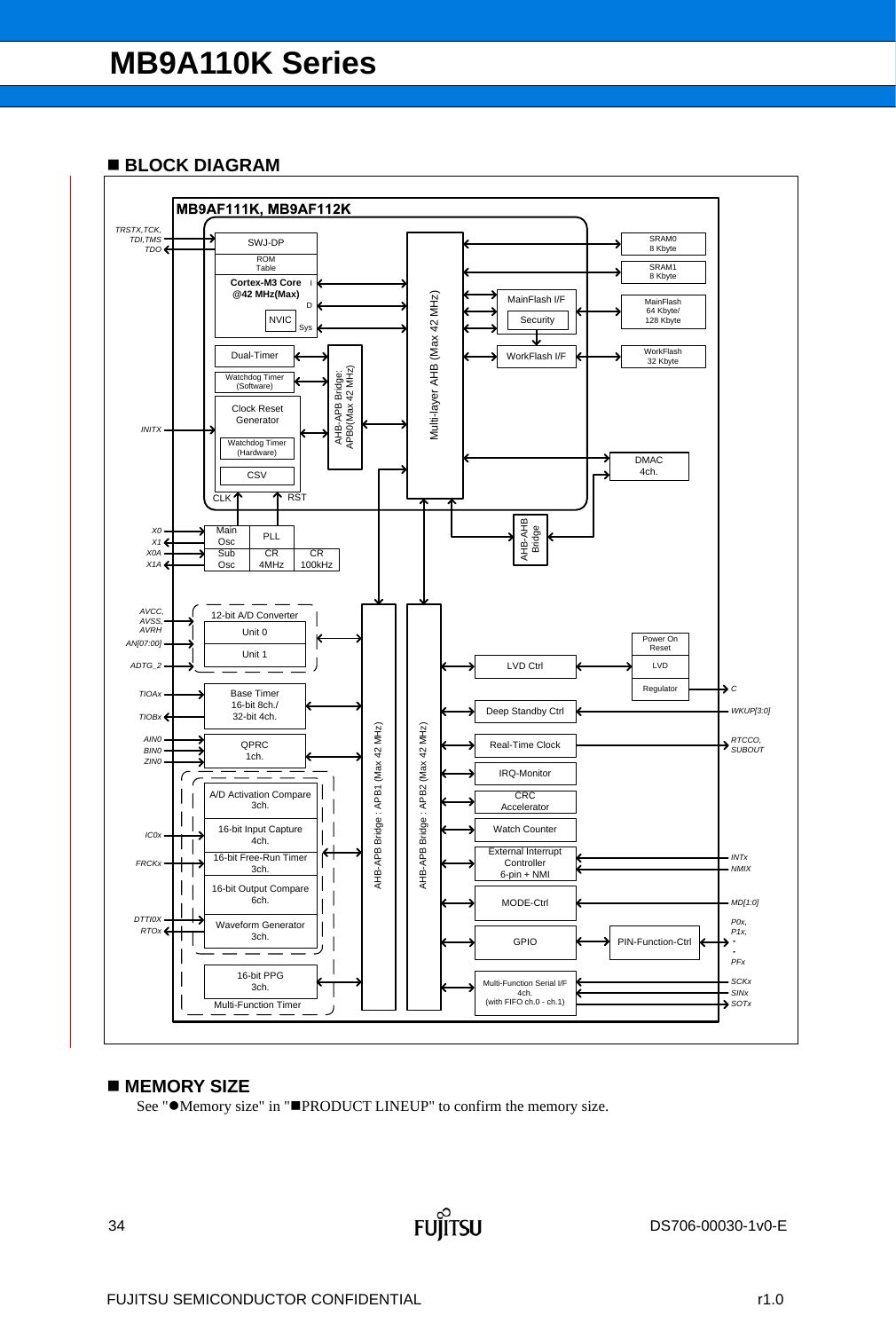### $M$  **MEMORY MAP**

● Memory Map (1)



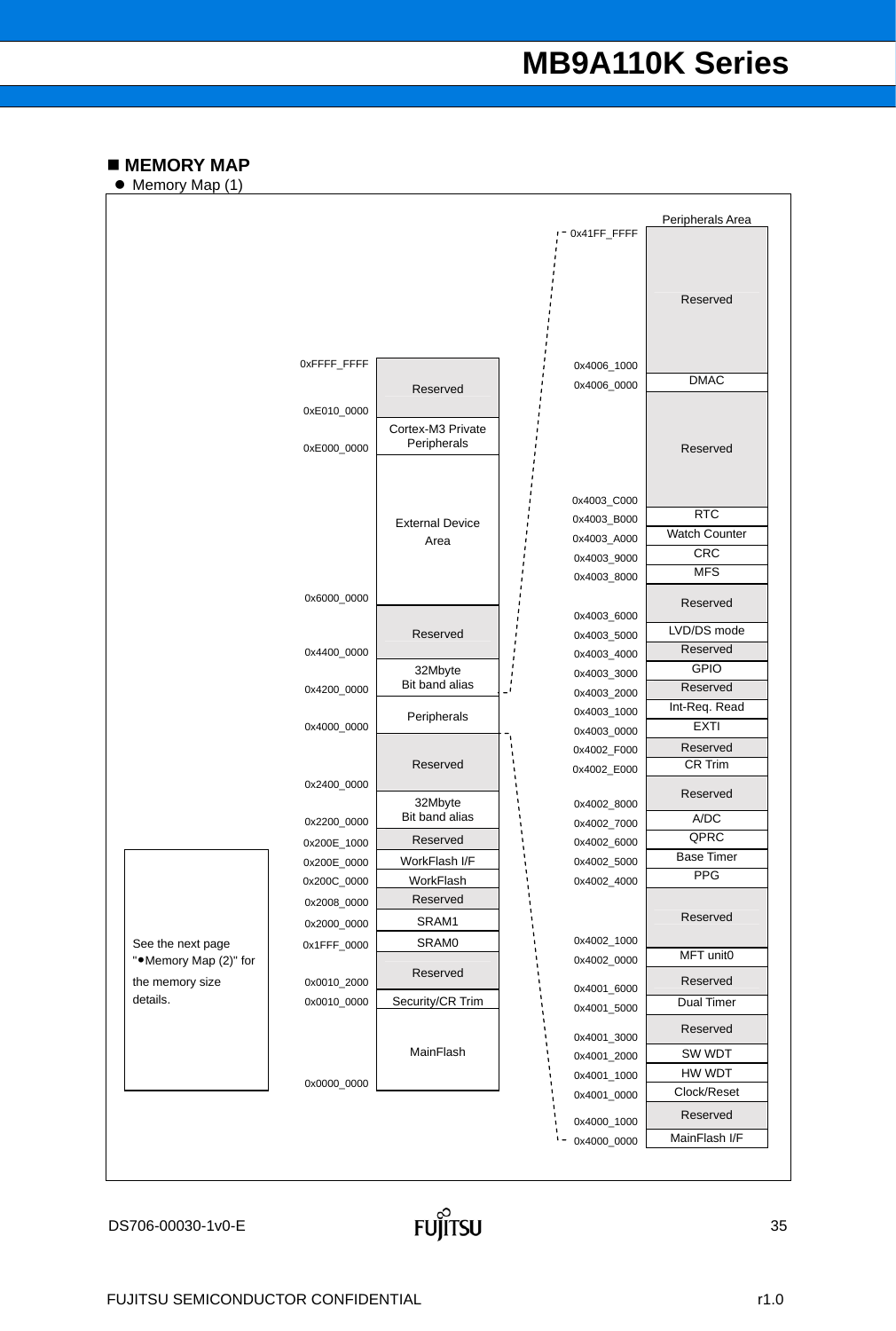Memory Map (2)

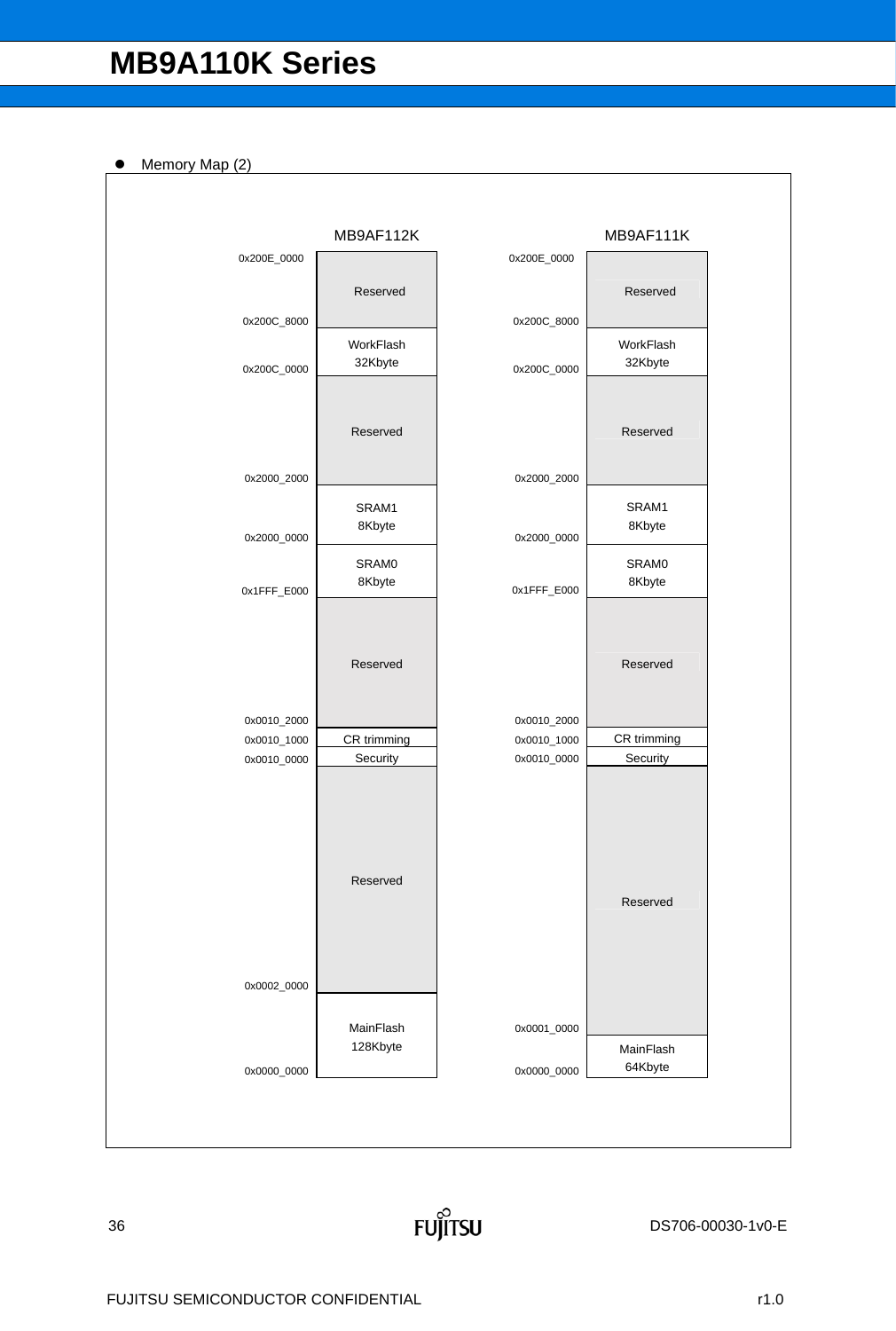| Start address | End address | <b>Bus</b>       | Peripherals                                  |
|---------------|-------------|------------------|----------------------------------------------|
| 0x4000_0000   | 0x4000_0FFF |                  | MainFlash I/F register                       |
| 0x4000_1000   | 0x4000_FFFF | AHB              | Reserved                                     |
| 0x4001_0000   | 0x4001_0FFF |                  | Clock/Reset Control                          |
| 0x4001_1000   | 0x4001_1FFF |                  | Hardware Watchdog timer                      |
| 0x4001_2000   | 0x4001_2FFF | APB <sub>0</sub> | Software Watchdog timer                      |
| 0x4001_3000   | 0x4001_4FFF |                  | Reserved                                     |
| 0x4001_5000   | 0x4001_5FFF |                  | Dual-Timer                                   |
| 0x4001_6000   | 0x4001_FFFF |                  | Reserved                                     |
| 0x4002_0000   | 0x4002_0FFF |                  | Multi-function timer unit0                   |
| 0x4002_1000   | 0x4002_3FFF |                  | Reserved                                     |
| 0x4002_4000   | 0x4002_4FFF |                  | <b>PPG</b>                                   |
| 0x4002_5000   | 0x4002_5FFF |                  | <b>Base Timer</b>                            |
| 0x4002_6000   | 0x4002_6FFF | APB1             | Quadrature Position/Revolution Counter       |
| 0x4002_7000   | 0x4002_7FFF |                  | A/D Converter                                |
| 0x4002_8000   | 0x4002_DFFF |                  | Reserved                                     |
| 0x4002_E000   | 0x4002_EFFF |                  | Internal CR trimming                         |
| 0x4002_F000   | 0x4002_FFFF |                  | Reserved                                     |
| 0x4003_0000   | 0x4003_0FFF |                  | <b>External Interrupt Controller</b>         |
| 0x4003_1000   | 0x4003_1FFF |                  | <b>Interrupt Request Batch-Read Function</b> |
| 0x4003_2000   | 0x4003_2FFF |                  | Reserved                                     |
| 0x4003_3000   | 0x4003_3FFF |                  | <b>GPIO</b>                                  |
| 0x4003_4000   | 0x4003_4FFF |                  | Reserved                                     |
| 0x4003_5000   | 0x4003_57FF |                  | Low Voltage Detector                         |
| 0x4003_5800   | 0x4003_5FFF | APB <sub>2</sub> | Deep stand-by mode Controller                |
| 0x4003_6000   | 0x4003_7FFF |                  | Reserved                                     |
| 0x4003_8000   | 0x4003_8FFF |                  | Multi-function serial Interface              |
| 0x4003_9000   | 0x4003_9FFF |                  | <b>CRC</b>                                   |
| 0x4003_A000   | 0x4003_AFFF |                  | <b>Watch Counter</b>                         |
| 0x4003_B000   | 0x4003_BFFF |                  | Real-time clock                              |
| 0x4003 C000   | 0x4003_FFFF |                  | Reserved                                     |
| 0x4004_0000   | 0x4005_FFFF |                  | Reserved                                     |
| 0x4006_0000   | 0x4006 0FFF | AHB              | DMAC register                                |
| 0x4006_1000   | 0x41FF_FFFF |                  | Reserved                                     |
| 0x200E_0000   | 0x200E_FFFF |                  | WorkFlash I/F register                       |

### **• Peripheral Address Map**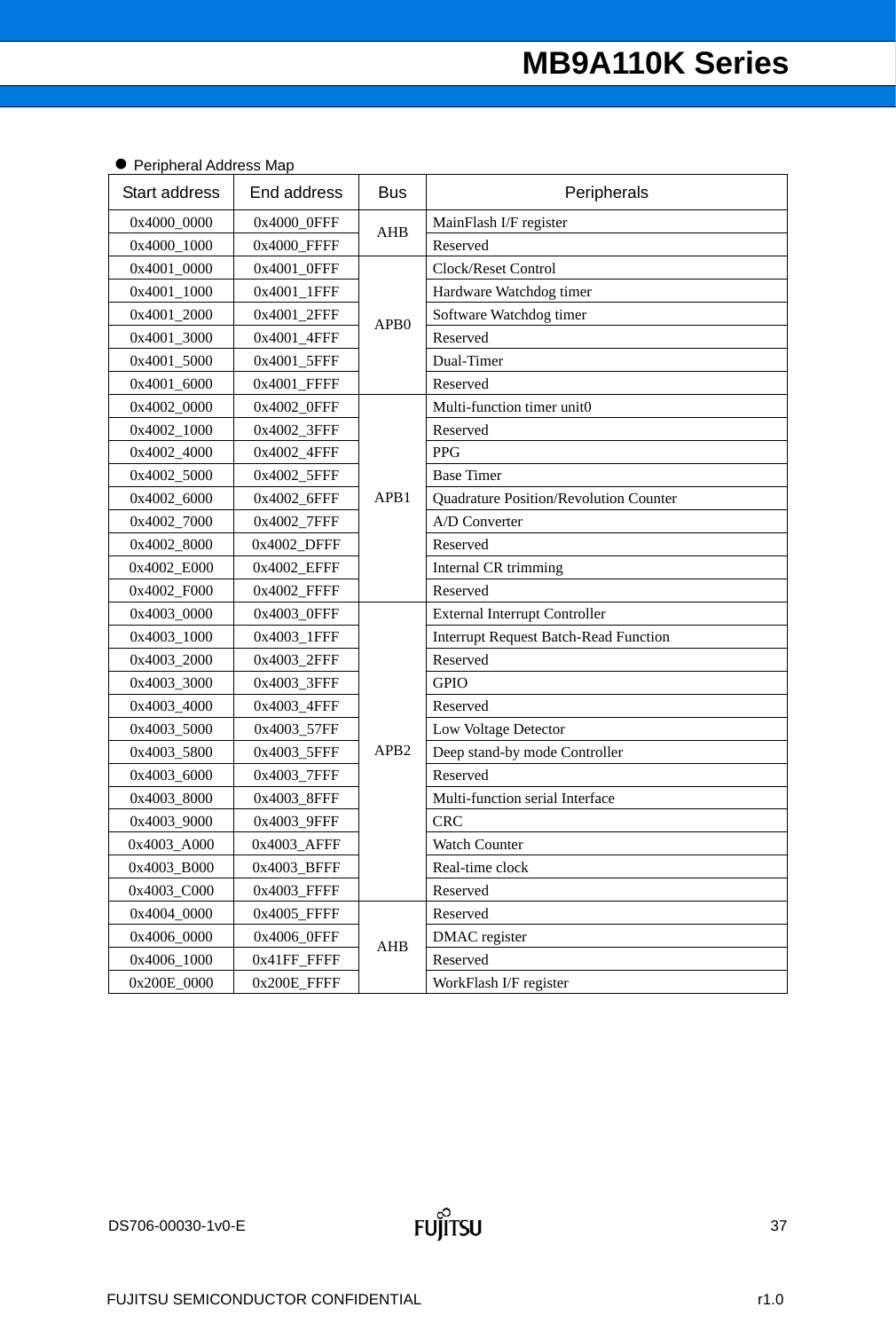### **PIN STATUS IN EACH CPU STATE**

The terms used for pin status have the following meanings.

 $\cdot$ INITX=0

This is the period when the INITX pin is the "L" level.

 $\cdot$ INITX=1

This is the period when the INITX pin is the "H" level.

 $\cdot$ SPL=0

This is the status that standby pin level setting bit (SPL) in standby mode control register (STB\_CTL) is set to "0".

 $\cdot$ SPL=1

This is the status that standby pin level setting bit (SPL) in standby mode control register (STB\_CTL) is set to "1".

- Input enabled Indicates that the input function can be used.
- Internal input fixed at "0"

This is the status that the input function cannot be used. Internal input is fixed at "L".

Hi-Z

Indicates that the output drive transistor is disabled and the pin is put in the Hi-Z state.

- Setting disabled Indicates that the setting is disabled.
- Maintain previous state

Maintains the state that was immediately prior to entering the current mode. If a built-in peripheral function is operating, the output follows the peripheral function. If the pin is being used as a port, that output is maintained.

Analog input is enabled

Indicates that the analog input is enabled.

GPIO selected

In Deep stand-by mode, pins switch to the general-purpose I/O port.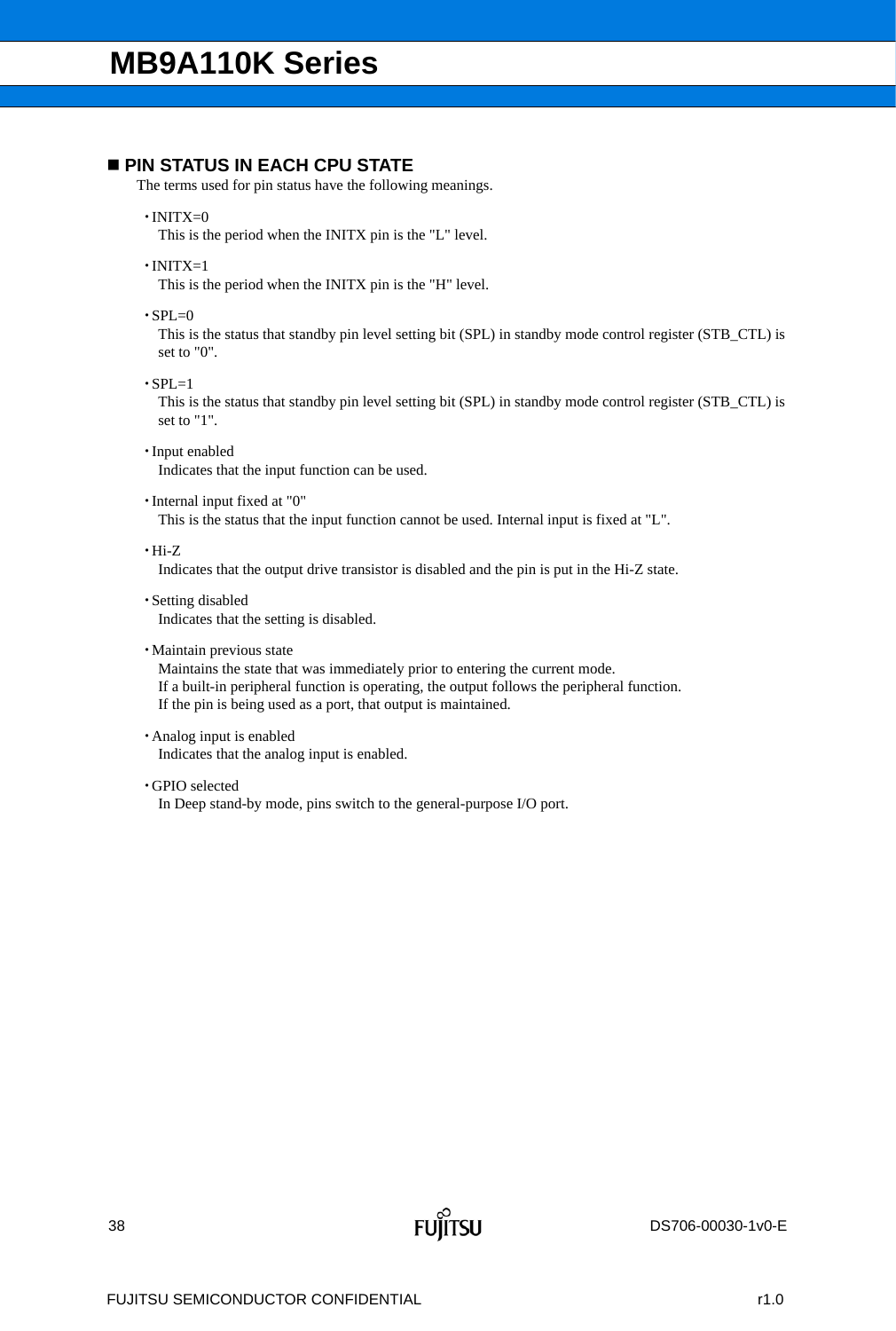|  |  |  |  | • List of Pin Status |
|--|--|--|--|----------------------|
|--|--|--|--|----------------------|

| Pin status type | Function<br>group                        | Power-on<br>reset or<br>low-voltage<br>detection<br>state              | <b>INITX</b> input<br>state                       | Device<br>internal<br>reset state            | Run mode<br>or sleep<br>mode state | Deep stand-by RTC<br>Timer mode.<br>mode or Deep<br>RTC mode, or<br>stand-by STOP mode<br>sleep mode state<br>state |                                                                                                                                                    |                                                                                              | <b>Return from</b><br>Deep<br>stand-by<br>mode state                                                                                             |                                                                                                                       |
|-----------------|------------------------------------------|------------------------------------------------------------------------|---------------------------------------------------|----------------------------------------------|------------------------------------|---------------------------------------------------------------------------------------------------------------------|----------------------------------------------------------------------------------------------------------------------------------------------------|----------------------------------------------------------------------------------------------|--------------------------------------------------------------------------------------------------------------------------------------------------|-----------------------------------------------------------------------------------------------------------------------|
|                 |                                          | Power<br>supply<br>unstable                                            |                                                   | Power supply stable                          | Power<br>supply<br>stable          |                                                                                                                     | Power supply stable                                                                                                                                |                                                                                              | Power supply stable                                                                                                                              | Power<br>supply<br>stable                                                                                             |
|                 |                                          | $\blacksquare$                                                         | $INTX = 0$                                        | $INITX = 1$<br>$\qquad \qquad \blacksquare$  | $INITX = 1$<br>$\blacksquare$      | $SPL = 0$                                                                                                           | $INITX = 1$<br>$SPL = 1$                                                                                                                           | $SPL = 0$                                                                                    | $INITX = 1$<br>$SPL = 1$                                                                                                                         | $INITX = 1$                                                                                                           |
| A               | <b>GPIO</b><br>selected                  | Setting<br>disabled                                                    | Setting<br>disabled                               | Setting<br>disabled                          | Maintain<br>previous<br>state      | Maintain<br>previous<br>state                                                                                       | $Hi-Z/$<br>Internal<br>input fixed<br>at " $0$ "                                                                                                   | Maintain<br>previous<br>state                                                                | $Hi-Z/$<br>Internal<br>input fixed<br>at " $0$ "                                                                                                 | Maintain<br>previous<br>state                                                                                         |
|                 | Main crystal<br>oscillator input<br>pin  | Input<br>enabled                                                       | Input<br>enabled                                  | Input<br>enabled                             | Input<br>enabled                   | Input<br>enabled                                                                                                    | Input<br>enabled                                                                                                                                   | Input<br>enabled                                                                             | Input<br>enabled                                                                                                                                 | Input<br>enabled                                                                                                      |
|                 | <b>GPIO</b><br>selected                  | Setting<br>disabled                                                    | Setting<br>disabled                               | Setting<br>disabled                          | Maintain<br>previous<br>state      | Maintain<br>previous<br>state                                                                                       | $Hi-Z/$<br>Internal<br>input fixed<br>at "0"                                                                                                       | Maintain<br>previous<br>state                                                                | $Hi-Z/$<br>Internal<br>input fixed<br>at "0"                                                                                                     | Maintain<br>previous<br>state                                                                                         |
| B               | Main crystal<br>oscillator output<br>pin | $Hi-Z/$<br>Internal<br>input<br>fixed at<br>"0"/<br>or Input<br>enable | $Hi-Z /$<br>Internal<br>input fixed<br>at " $0$ " | $Hi-Z/$<br>Internal<br>input fixed<br>at "0" | Maintain<br>previous<br>state      | Maintain<br>previous<br>state /When<br>oscillation<br>Internal<br>input fixed<br>at "0"                             | Maintain<br>previous<br>state /When<br>oscillation<br>stop* <sup>1</sup> ,Hi-Z/stop* <sup>1</sup> ,Hi-Z/<br>Internal<br>input fixed<br>at "0" $\,$ | Maintain<br>previous<br>state /When<br>oscillation<br>Internal<br>input fixed<br>at "0" $\,$ | Maintain<br>previous<br>state /When<br>oscillation<br>stop* <sup>1</sup> ,Hi-Z/stop* <sup>1</sup> ,Hi-Z<br>Internal<br>input fixed<br>at " $0$ " | Maintain<br>previous<br>state /When<br>oscillation<br>stop <sup>*1</sup> ,Hi-Z//<br>Internal<br>input fixed<br>at "0" |
| C               | <b>INITX</b><br>input pin                | Pull-up /<br>Input<br>enabled                                          | Pull-up /<br>Input<br>enabled                     | Pull-up /<br>Input<br>enabled                | Pull-up /<br>Input<br>enabled      | Pull-up /<br>Input<br>enabled                                                                                       | Pull-up /<br>Input<br>enabled                                                                                                                      | Pull-up /<br>Input<br>enabled                                                                | Pull-up /<br>Input<br>enabled                                                                                                                    | Pull-up /<br>Input<br>enabled                                                                                         |
| D               | Mode<br>input pin                        | Input<br>enabled                                                       | Input<br>enabled                                  | Input<br>enabled                             | Input<br>enabled                   | Input<br>enabled                                                                                                    | Input<br>enabled                                                                                                                                   | Input<br>enabled                                                                             | Input<br>enabled                                                                                                                                 | Input<br>enabled                                                                                                      |
|                 | <b>JTAG</b><br>selected                  | $Hi-Z$                                                                 | Pull-up /<br>Input<br>enabled                     | Pull-up /<br>Input<br>enabled                | Maintain                           | Maintain                                                                                                            | Maintain<br>previous<br>state                                                                                                                      | Maintain<br>previous<br>state                                                                | Maintain<br>previous<br>state                                                                                                                    | Maintain<br>previous<br>state                                                                                         |
| E               | <b>GPIO</b><br>selected                  | Setting<br>disabled                                                    | Setting<br>disabled                               | Setting<br>disabled                          | previous<br>state                  | previous<br>state                                                                                                   | $Hi-Z/$<br>Internal<br>input fixed<br>at " $0$ "                                                                                                   | Maintain<br>previous<br>state                                                                | $Hi-Z/$<br>Internal<br>input fixed<br>at "0" $\,$                                                                                                | Maintain<br>previous<br>state                                                                                         |

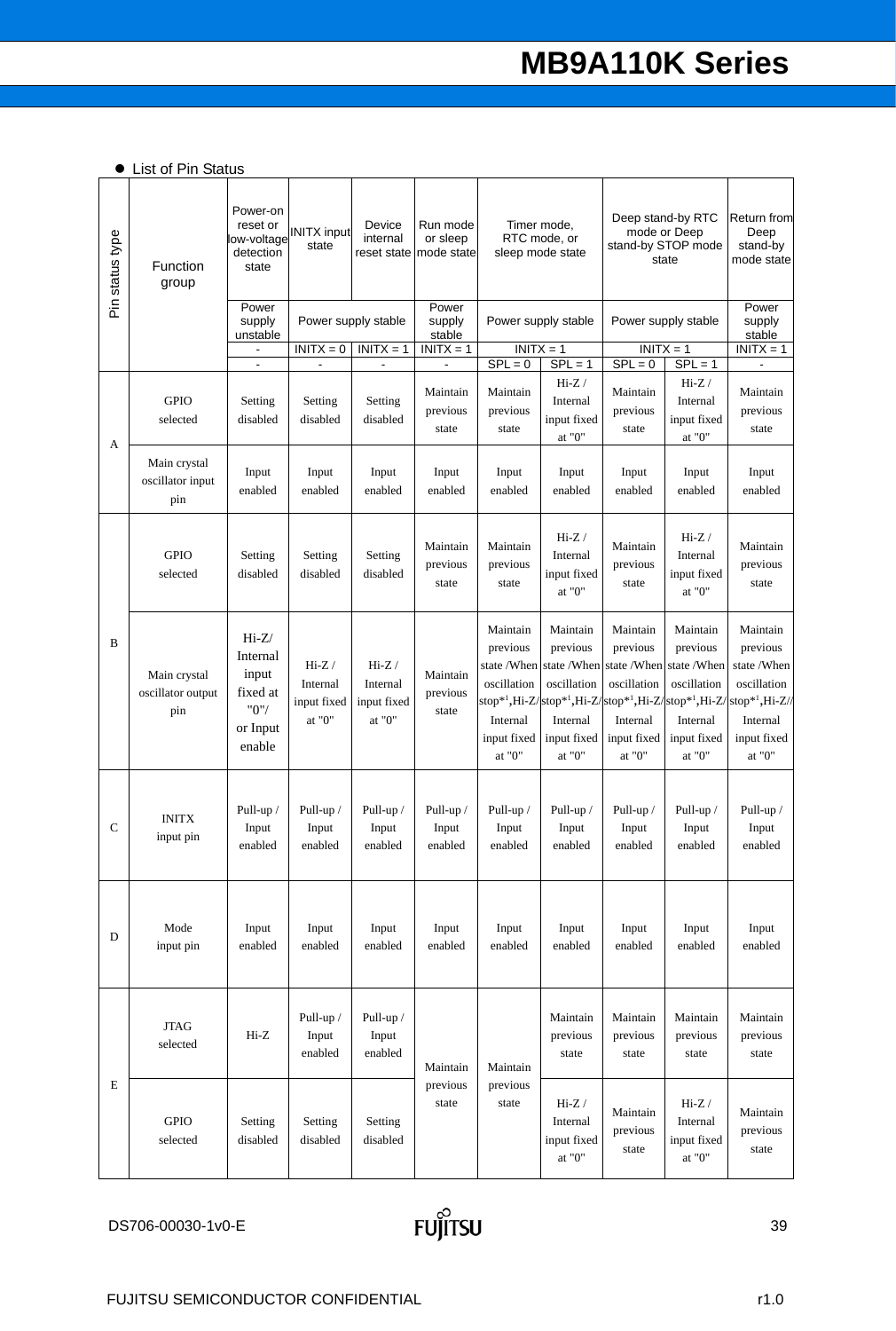| Pin status type | Function<br>group                                                                                                | Power-on<br>detection<br>state | low-voltage INITX input                                                              | Device<br>internal<br>reset state                                                    | Run mode<br>or sleep<br>mode state                                                   |                                                                                      | Timer mode,<br>RTC mode, or<br>sleep mode state                                      |                                                                                      | Deep stand-by RTC<br><b>Return from</b><br>mode or Deep<br>stand-by STOP mode<br>mode state<br>state |                                                                                   |
|-----------------|------------------------------------------------------------------------------------------------------------------|--------------------------------|--------------------------------------------------------------------------------------|--------------------------------------------------------------------------------------|--------------------------------------------------------------------------------------|--------------------------------------------------------------------------------------|--------------------------------------------------------------------------------------|--------------------------------------------------------------------------------------|------------------------------------------------------------------------------------------------------|-----------------------------------------------------------------------------------|
|                 |                                                                                                                  | Power<br>supply<br>unstable    |                                                                                      | Power supply stable                                                                  | Power<br>supply<br>stable                                                            |                                                                                      | Power supply stable                                                                  |                                                                                      | Power supply stable                                                                                  | Power<br>supply<br>stable                                                         |
|                 |                                                                                                                  | $\blacksquare$                 | $INITX = 0$                                                                          | $INITX = 1$                                                                          | $INITX = 1$                                                                          | $INITX = 1$<br>$SPL = 0$                                                             | $SPL = 1$                                                                            | $INITX = 1$<br>$SPL = 0$                                                             | $SPL = 1$                                                                                            | $INITX = 1$                                                                       |
|                 | <b>WKUP</b><br>enabled                                                                                           | Setting<br>disabled            | Setting<br>disabled                                                                  | Setting<br>disabled                                                                  | Maintain<br>previous<br>state                                                        | Maintain<br>previous<br>state                                                        | Maintain<br>previous<br>state                                                        | <b>WKUP</b><br>input<br>enabled                                                      | $Hi-Z /$<br><b>WKUP</b><br>input<br>enabled                                                          | <b>GPIO</b><br>selected                                                           |
| $\mathbf{F}$    | Analog input<br>selected                                                                                         | $Hi-Z$                         | $Hi-Z /$<br>Internal<br>input fixed<br>at "0" $\prime$<br>Analog<br>input<br>enabled | $Hi-Z /$<br>Internal<br>input fixed<br>at "0" $\prime$<br>Analog<br>input<br>enabled | $Hi-Z /$<br>Internal<br>input fixed<br>at "0" $\prime$<br>Analog<br>input<br>enabled | $Hi-Z /$<br>Internal<br>input fixed<br>at "0" $\prime$<br>Analog<br>input<br>enabled | $Hi-Z /$<br>Internal<br>input fixed<br>at "0" $\prime$<br>Analog<br>input<br>enabled | $Hi-Z /$<br>Internal<br>input fixed<br>at "0" $\prime$<br>Analog<br>input<br>enabled | $Hi-Z /$<br>Internal<br>input fixed<br>at "0" / $\,$<br>Analog<br>input<br>enabled                   | $Hi-Z /$<br>Internal<br>input fixed<br>at "0" $\prime$<br>Analog input<br>enabled |
|                 | External<br>interrupt<br>enabled selected<br>Resource other<br>than above<br>selected<br><b>GPIO</b><br>selected | Setting<br>disabled            | Setting<br>disabled                                                                  | Setting<br>disabled                                                                  | Maintain<br>previous<br>state                                                        | Maintain<br>previous<br>state                                                        | Maintain<br>previous<br>state<br>$Hi-Z/$<br>Internal<br>input fixed<br>at "0"        | <b>GPIO</b><br>selected<br>Maintain<br>previous<br>state                             | $Hi-Z/$<br>Internal<br>input fixed<br>at "0"                                                         | <b>GPIO</b><br>selected<br>Maintain<br>previous<br>state                          |
|                 | <b>WKUP</b><br>enabled                                                                                           | Setting<br>disabled            | Setting<br>disabled                                                                  | Setting<br>disabled                                                                  | Maintain<br>previous<br>state                                                        | Maintain<br>previous<br>state                                                        | Maintain<br>previous<br>state                                                        | WKUP<br>input<br>enabled                                                             | $Hi-Z /$<br><b>WKUP</b><br>input<br>enabled                                                          | <b>GPIO</b><br>selected                                                           |
| G               | External<br>interrupt<br>enabled selected<br>Resource other<br>than above                                        | Setting<br>disabled            | Setting<br>disabled<br>$Hi-Z /$                                                      | Setting<br>disabled<br>$Hi-Z /$                                                      | Maintain<br>previous                                                                 | Maintain<br>previous                                                                 | Maintain<br>previous<br>state<br>$Hi-Z /$                                            | <b>GPIO</b><br>selected                                                              | $\mathrm{Hi}\text{-}\mathrm{Z}$ /<br>Internal<br>input fixed                                         | <b>GPIO</b><br>selected                                                           |
|                 | selected<br><b>GPIO</b><br>selected                                                                              | $Hi-Z$                         | Input<br>enabled                                                                     | Input<br>enabled                                                                     | state                                                                                | state                                                                                | Internal<br>input fixed<br>at "0" $\,$                                               | Maintain<br>previous<br>state                                                        | at "0" $\,$                                                                                          | Maintain<br>previous<br>state                                                     |
|                 | External<br>interrupt<br>enabled selected<br>Resource other                                                      | Setting<br>disabled            | Setting<br>disabled                                                                  | Setting<br>disabled                                                                  | Maintain                                                                             | Maintain                                                                             | Maintain<br>previous<br>state                                                        | <b>GPIO</b><br>selected                                                              | $Hi-Z /$                                                                                             | <b>GPIO</b><br>selected                                                           |
| H               | than above<br>selected<br><b>GPIO</b>                                                                            | $Hi-Z$                         | $Hi-Z /$<br>Input<br>enabled                                                         | $Hi-Z/$<br>Input<br>enabled                                                          | previous<br>state                                                                    | previous<br>state                                                                    | $Hi-Z /$<br>Internal<br>input fixed                                                  | Maintain                                                                             | Internal<br>input fixed<br>at " $0$ "                                                                | Maintain                                                                          |
|                 | selected                                                                                                         |                                |                                                                                      |                                                                                      |                                                                                      |                                                                                      | at "0" $\,$                                                                          | previous                                                                             |                                                                                                      | previous                                                                          |
| I               | resource<br>selected<br><b>GPIO</b>                                                                              | $Hi-Z$                         | $Hi-Z /$<br>Input                                                                    | $Hi-Z /$<br>Input                                                                    | Maintain<br>previous                                                                 | Maintain<br>previous                                                                 | $Hi-Z /$<br>Internal<br>input fixed                                                  | state<br><b>GPIO</b><br>selected<br>Maintain                                         | $Hi-Z /$<br>Internal<br>input fixed                                                                  | state<br><b>GPIO</b><br>selected<br>Maintain                                      |
|                 | selected                                                                                                         |                                | enabled                                                                              | enabled                                                                              | state                                                                                | state                                                                                | at "0" $\,$                                                                          | previous<br>$\operatorname{state}$                                                   | at "0" $\,$                                                                                          | previous<br>$\rm state$                                                           |

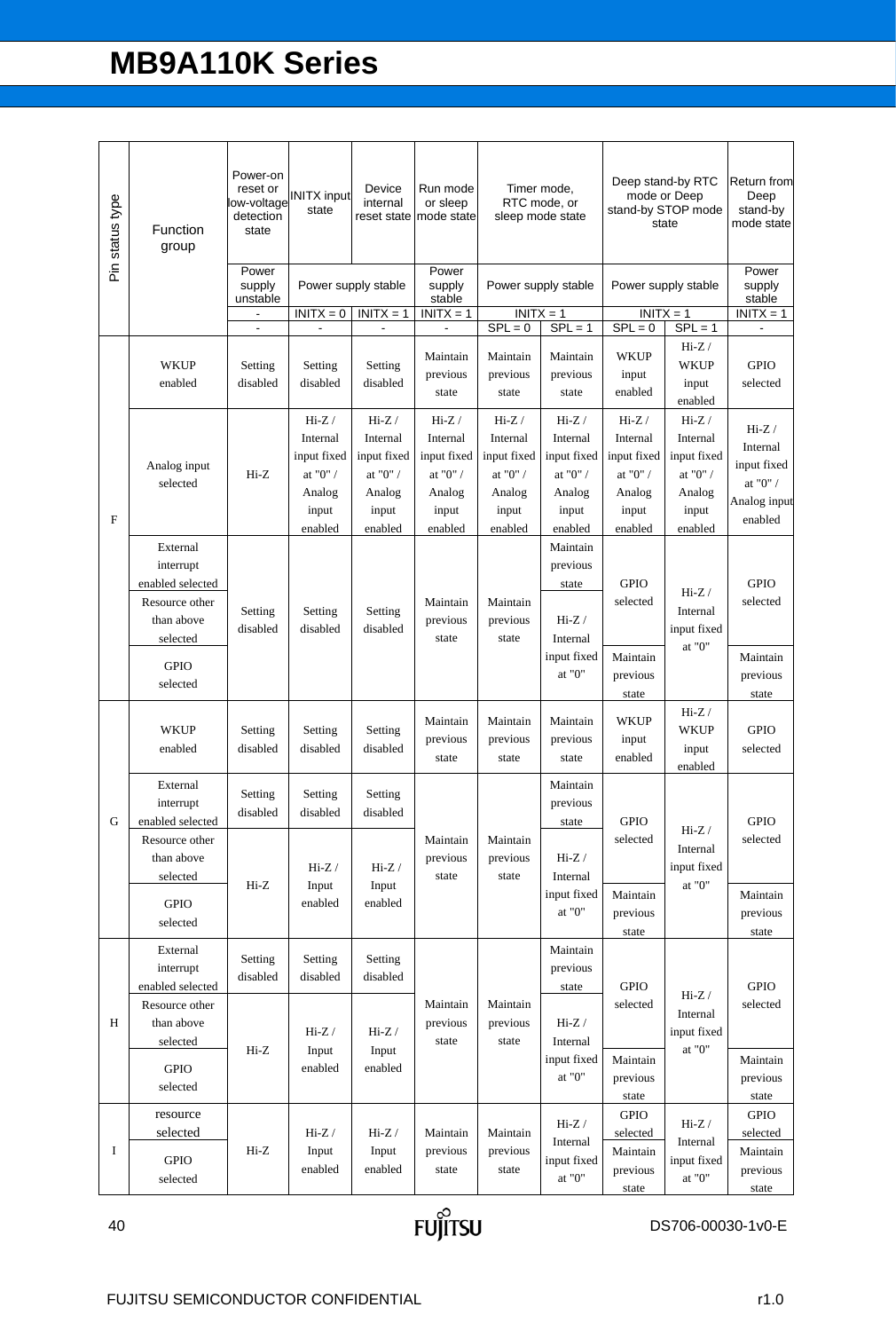| Pin status type | <b>Function</b><br>group                                                              | Power-on<br>reset or<br>low-voltage<br>detection<br>state | <b>INITX input</b><br>state                                                          | Device<br>internal<br>reset state                                                    | Run mode<br>or sleep<br>mode state                                                   | Timer mode,<br>RTC mode, or<br>sleep mode state                                     |                                                                                               |                                                                                               | Deep stand-by RTC<br>mode or Deep<br>stand-by STOP mode<br>state                     | <b>Return from</b><br>Deep<br>stand-by<br>mode state                                  |
|-----------------|---------------------------------------------------------------------------------------|-----------------------------------------------------------|--------------------------------------------------------------------------------------|--------------------------------------------------------------------------------------|--------------------------------------------------------------------------------------|-------------------------------------------------------------------------------------|-----------------------------------------------------------------------------------------------|-----------------------------------------------------------------------------------------------|--------------------------------------------------------------------------------------|---------------------------------------------------------------------------------------|
|                 |                                                                                       | Power<br>supply<br>unstable                               |                                                                                      | Power supply stable                                                                  | Power<br>supply<br>stable                                                            |                                                                                     | Power supply stable                                                                           |                                                                                               | Power supply stable                                                                  | Power<br>supply<br>stable                                                             |
|                 |                                                                                       | $\overline{\phantom{a}}$                                  | $INTX = 0$<br>$\blacksquare$                                                         | $INITX = 1$<br>$\blacksquare$                                                        | $INITX = 1$<br>$\overline{\phantom{a}}$                                              | $SPL = 0$                                                                           | $INITX = 1$<br>$SPL = 1$                                                                      | $INITX = 1$<br>$SPL = 0$                                                                      | $SPL = 1$                                                                            | $INITX = 1$<br>$\mathbf{r}$                                                           |
|                 | <b>NMIX</b><br>selected                                                               | Setting<br>disabled                                       | Setting<br>disabled                                                                  | Setting<br>disabled                                                                  |                                                                                      |                                                                                     | Maintain<br>previous<br>state                                                                 |                                                                                               | $Hi-Z /$                                                                             | <b>GPIO</b>                                                                           |
| J               | Resource other<br>than above<br>selected<br><b>GPIO</b>                               | Hi-Z                                                      | $Hi-Z/$<br>Input<br>enabled                                                          | $Hi-Z/$<br>Input<br>enabled                                                          | Maintain<br>previous<br>state                                                        | Maintain<br>previous<br>state                                                       | $Hi-Z/$<br>Internal<br>input fixed                                                            | WKUP<br>input<br>enabled                                                                      | WKUP<br>input<br>enabled                                                             | selected<br>Maintain                                                                  |
|                 | selected                                                                              |                                                           |                                                                                      |                                                                                      |                                                                                      |                                                                                     | at " $0$ "                                                                                    |                                                                                               |                                                                                      | previous<br>state                                                                     |
| K               | Analog input<br>selected                                                              | $Hi-Z$                                                    | $Hi-Z /$<br>Internal<br>input fixed<br>at "0" $\prime$<br>Analog<br>input<br>enabled | $Hi-Z /$<br>Internal<br>input fixed<br>at "0" $\prime$<br>Analog<br>input<br>enabled | $Hi-Z /$<br>Internal<br>input fixed<br>at "0" $\prime$<br>Analog<br>input<br>enabled | $Hi-Z/$<br>Internal<br>input fixed<br>at "0" $\prime$<br>Analog<br>input<br>enabled | $Hi-Z /$<br>Internal<br>input fixed<br>at "0" $\prime$<br>Analog<br>input<br>enabled          | $Hi-Z /$<br>Internal<br>input fixed<br>at "0" $\prime$<br>Analog<br>input<br>enabled          | $Hi-Z /$<br>Internal<br>input fixed<br>at "0" / $\,$<br>Analog<br>input<br>enabled   | $Hi-Z /$<br>Internal<br>input fixed<br>at "0" / $\,$<br>Analog input<br>enabled       |
|                 | Resource other<br>than above<br>selected<br><b>GPIO</b><br>selected                   | Setting<br>disabled                                       | Setting<br>disabled                                                                  | Setting<br>disabled                                                                  | Maintain<br>previous<br>state                                                        | Maintain<br>previous<br>state                                                       | $Hi-Z/$<br>Internal<br>input fixed<br>at " $0$ "                                              | <b>GPIO</b><br>selected<br>Maintain<br>previous                                               | $Hi-Z/$<br>Internal<br>input fixed<br>at "0"                                         | <b>GPIO</b><br>selected<br>Maintain<br>previous                                       |
|                 | Analog input<br>selected                                                              | $Hi-Z$                                                    | $Hi-Z /$<br>Internal<br>input fixed<br>at " $0$ " /<br>Analog<br>input<br>enabled    | $Hi-Z/$<br>Internal<br>input fixed<br>at "0" $\prime$<br>Analog<br>input<br>enabled  | $Hi-Z /$<br>Internal<br>input fixed<br>at "0" $\prime$<br>Analog<br>input<br>enabled | $Hi-Z /$<br>Internal<br>input fixed<br>at "0" / $\,$<br>Analog<br>input<br>enabled  | $Hi-Z /$<br>Internal<br>input fixed<br>at "0" $\prime$<br>Analog<br>input<br>enabled          | state<br>$Hi-Z /$<br>Internal<br>input fixed<br>at "0" $\prime$<br>Analog<br>input<br>enabled | $Hi-Z /$<br>Internal<br>input fixed<br>at "0" $\prime$<br>Analog<br>input<br>enabled | state<br>$Hi-Z /$<br>Internal<br>input fixed<br>at "0" $/$<br>Analog input<br>enabled |
| L               | External<br>interrupt<br>enabled selected<br>Resource other<br>than above<br>selected | Setting<br>disabled                                       | Setting<br>disabled                                                                  | Setting<br>disabled                                                                  | Maintain<br>previous<br>state                                                        | Maintain<br>previous<br>state                                                       | Maintain<br>previous<br>state<br>$\mathrm{Hi}\text{-}\mathrm{Z}$ /<br>Internal<br>input fixed | <b>GPIO</b><br>selected<br>Maintain                                                           | $Hi-Z /$<br>Internal<br>input fixed<br>at "0" $\,$                                   | <b>GPIO</b><br>selected<br>Maintain                                                   |
|                 | <b>GPIO</b><br>selected                                                               |                                                           |                                                                                      |                                                                                      |                                                                                      |                                                                                     | at "0" $\,$                                                                                   | previous                                                                                      |                                                                                      | previous                                                                              |
|                 | <b>GPIO</b><br>selected                                                               | Setting<br>disabled                                       | Setting<br>disabled                                                                  | Setting<br>disabled                                                                  | Maintain<br>previous<br>state                                                        | Maintain<br>previous<br>state                                                       | $Hi-Z /$<br>Internal<br>input fixed<br>at "0" $\,$                                            | state<br>Maintain<br>previous<br>state                                                        | $Hi-Z /$<br>Internal<br>input fixed<br>at "0" $\,$                                   | state<br>Maintain<br>previous<br>state                                                |
| М               | Sub crystal<br>oscillator input<br>pin                                                | Input<br>enabled                                          | Input<br>enabled                                                                     | Input<br>enabled                                                                     | Input<br>enabled                                                                     | Input<br>enabled                                                                    | Input<br>enabled                                                                              | Input<br>enabled                                                                              | Input<br>enabled                                                                     | Input<br>enabled                                                                      |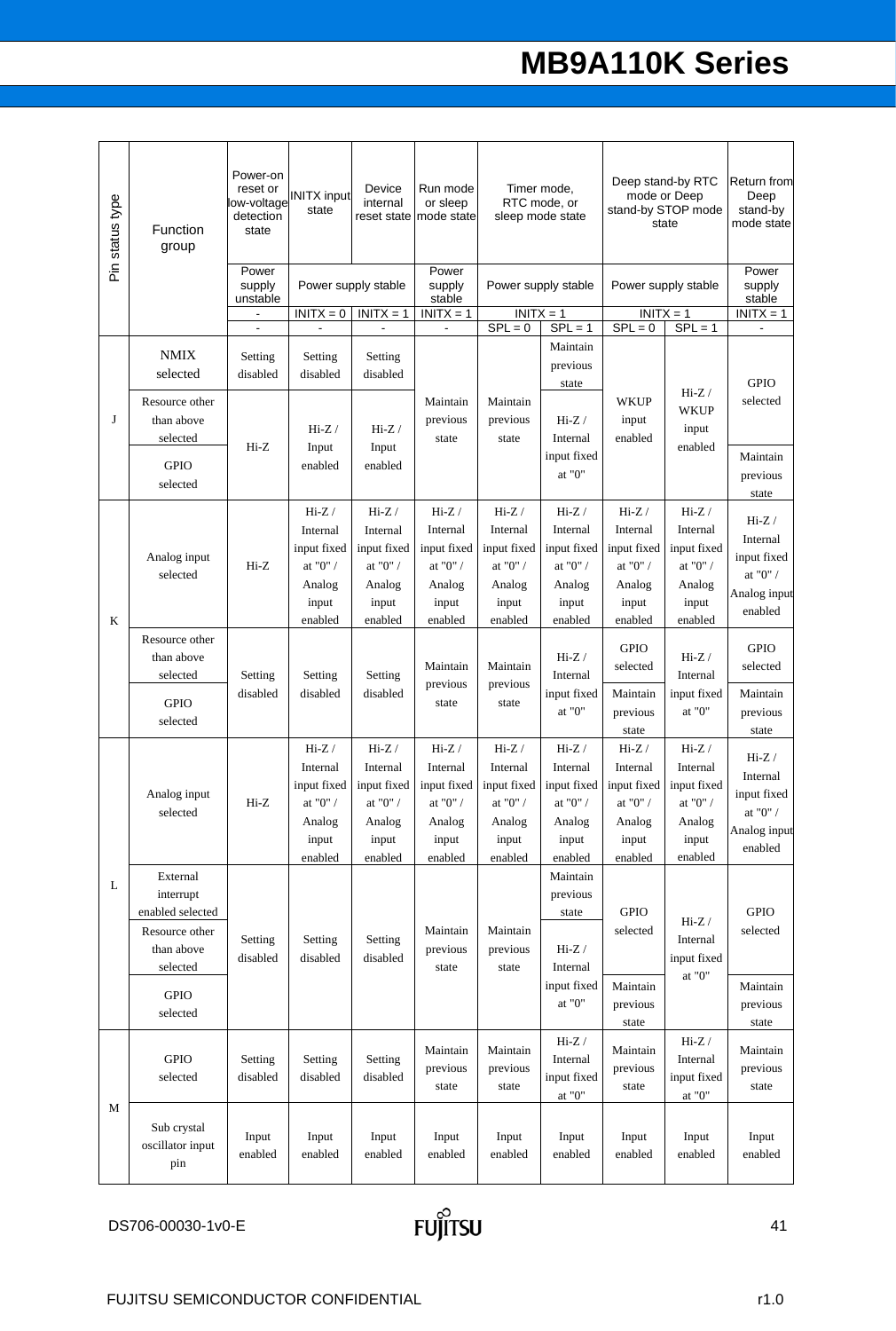| Pin status type | Function<br>group                       | Power-on<br>reset or<br>low-voltage<br>detection<br>state              | <b>INITX</b> input<br>state                  | Device<br>internal                          | Run mode<br>or sleep<br>reset state mode state |                                                                               | Timer mode,<br>RTC mode, or<br>sleep mode state                                                     |                                                                                                                                                        | Deep stand-by RTC<br>mode or Deep<br>stand-by STOP mode<br>state         |                                                                                                                |  |
|-----------------|-----------------------------------------|------------------------------------------------------------------------|----------------------------------------------|---------------------------------------------|------------------------------------------------|-------------------------------------------------------------------------------|-----------------------------------------------------------------------------------------------------|--------------------------------------------------------------------------------------------------------------------------------------------------------|--------------------------------------------------------------------------|----------------------------------------------------------------------------------------------------------------|--|
|                 |                                         | Power<br>supply<br>unstable                                            | Power supply stable                          |                                             | Power<br>supply<br>stable                      |                                                                               | Power supply stable                                                                                 |                                                                                                                                                        | Power supply stable                                                      |                                                                                                                |  |
|                 |                                         |                                                                        | $\overline{IN}$ ITX = 0                      | $INITX = 1$                                 | $INITX = 1$                                    | $INITX = 1$                                                                   |                                                                                                     | $INITX = 1$                                                                                                                                            |                                                                          | $INITX = 1$                                                                                                    |  |
|                 |                                         |                                                                        |                                              |                                             |                                                | $SPL = 0$                                                                     | $SPL = 1$                                                                                           | $SPL = 0$                                                                                                                                              | $SPL = 1$                                                                |                                                                                                                |  |
|                 | <b>GPIO</b><br>selected                 | Setting<br>disabled                                                    | Setting<br>disabled                          | Setting<br>disabled                         | Maintain<br>previous<br>state                  | Maintain<br>previous<br>state                                                 | $Hi-Z/$<br>Internal<br>input fixed<br>at "0"                                                        | Maintain<br>previous<br>state                                                                                                                          | $Hi-Z/$<br>Internal<br>input fixed<br>at "0"                             | Maintain<br>previous<br>state                                                                                  |  |
| N               | Sub crystal<br>oscillator output<br>pin | $Hi-Z/$<br>Internal<br>input<br>fixed at<br>"0"/<br>or Input<br>enable | $Hi-Z/$<br>Internal<br>input fixed<br>at "0" | $Hi-Z$<br>Internal<br>input fixed<br>at "0" | Maintain<br>previous<br>state                  | Maintain<br>previous<br>oscillation<br>Internal<br>input fixed<br>at "0" $\,$ | Maintain<br>previous<br>state /When state /When<br>oscillation<br>Internal<br>input fixed<br>at "0" | Maintain<br>previous<br>state /When state /When<br>oscillation<br>stop*2,Hi-Z/stop*2,Hi-Z/stop*2,Hi-Z/stop*2,Hi-Z<br>Internal<br>input fixed<br>at "0" | Maintain<br>previous<br>oscillation<br>Internal<br>input fixed<br>at "0" | Maintain<br>previous<br>state/When<br>oscillation<br>$stop*^2, Hi-Z/$<br>Internal<br>input fixed<br>at " $0$ " |  |
| $\Omega$        | <b>GPIO</b><br>selected                 | Hi-Z                                                                   | $Hi-Z/$<br>Input<br>enabled                  | $Hi-Z/$<br>Input<br>enabled                 | Maintain<br>previous<br>state                  | Maintain<br>previous<br>state                                                 | $Hi-Z$<br>Internal<br>input fixed<br>at "0"                                                         | Maintain<br>previous<br>state                                                                                                                          | $Hi-Z/$<br>Internal<br>input fixed<br>at "0"                             | Maintain<br>previous<br>state                                                                                  |  |
|                 | Mode                                    | Input                                                                  | Input                                        | Input                                       | Input                                          | Input                                                                         | Input                                                                                               | Input                                                                                                                                                  | Input                                                                    | Input                                                                                                          |  |
|                 | input pin                               | enabled                                                                | enabled                                      | enabled                                     | enabled                                        | enabled                                                                       | enabled                                                                                             | enabled                                                                                                                                                | enabled                                                                  | enabled                                                                                                        |  |
| P               | <b>GPIO</b><br>selected                 | Setting<br>disabled                                                    | Setting<br>disabled                          | Setting<br>disabled                         | Maintain<br>previous                           | Maintain<br>previous                                                          | $Hi-Z/$<br>Input                                                                                    | Maintain<br>previous                                                                                                                                   | $Hi-Z/$<br>Input                                                         | Maintain<br>previous                                                                                           |  |
|                 |                                         |                                                                        |                                              |                                             | state                                          | state                                                                         | enabled                                                                                             | state                                                                                                                                                  | enabled                                                                  | state                                                                                                          |  |

\*1 : Oscillation is stopped at Sub timer mode, Low-speed CR timer mode, RTC mode, STOP mode, Deep stand-by RTC mode, and Deep stand-by STOP mode.

\*2 : Oscillation is stopped at STOP mode and Deep stand-by STOP mode.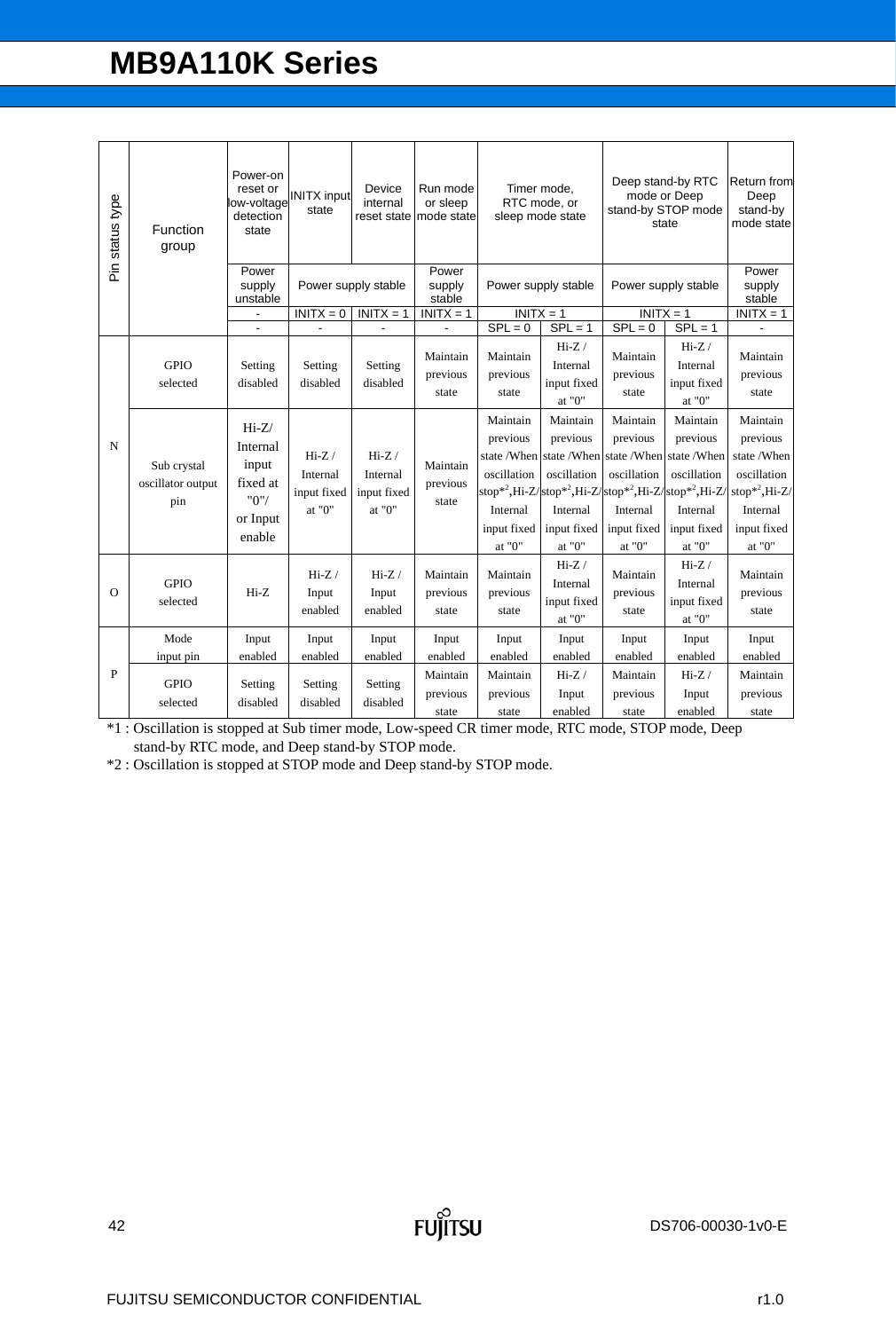### **ELECTRICAL CHARACTERISTICS**

#### **1.** Absolute Maximum Ratings

| Parameter                                             |                                     |                          | Rating                        | Unit            | Remarks     |  |
|-------------------------------------------------------|-------------------------------------|--------------------------|-------------------------------|-----------------|-------------|--|
|                                                       | Symbol                              | Min                      | Max                           |                 |             |  |
| Power supply voltage $*^{1, *2}$                      | Vcc                                 | $Vss - 0.5$              | $Vss + 6.5$                   | V               |             |  |
| Analog power supply voltage *1, *3                    | AVcc                                | $Vss - 0.5$              | $Vss + 6.5$                   | V               |             |  |
| Analog reference voltage $*^{1,\overline{**}^3}$      | <b>AVRH</b>                         | $Vss - 0.5$              | $Vss + 6.5$                   | V               |             |  |
| Input voltage                                         | $V_I$                               | $Vss - 0.5$              | $Vec + 0.5$<br>$(\leq 6.5V)$  | V               |             |  |
|                                                       |                                     | $Vss - 0.5$              | $Vss + 6.5$                   | V               | 5V tolerant |  |
| Analog pin input voltage                              | $V_{IA}$                            | $Vss - 0.5$              | $AVcc + 0.5$<br>$(\leq 6.5V)$ | V               |             |  |
| Output voltage                                        | $V_{O}$                             | $V$ ss - 0.5             | $Vec + 0.5$<br>$(\leq 6.5V)$  | V               |             |  |
| "L" level maximum output current *4                   |                                     |                          | 10                            | mA              | 4mA type    |  |
|                                                       | $I_{OL}$                            |                          | 20                            | mA              | 12mA type   |  |
| "L" level average output current * <sup>5</sup>       | $I_{OLAV}$                          |                          | 4                             | mA              | 4mA type    |  |
|                                                       |                                     |                          | 12                            | mA              | 12mA type   |  |
| "L" level total maximum output current                | $\rm \Sigma I_{OL}$                 | $\overline{\phantom{0}}$ | 100                           | mA              |             |  |
| "L" level total average output current * <sup>6</sup> | $\sum \rm{I_{OLAV}}$                |                          | 50                            | mA              |             |  |
| "H" level maximum output current * <sup>4</sup>       | $I_{OH}$                            |                          | $-10$                         | mA              | 4mA type    |  |
|                                                       |                                     |                          | $-20$                         | mA              | 12mA type   |  |
| "H" level average output current * <sup>5</sup>       |                                     |                          | $-4$                          | mA              | 4mA type    |  |
|                                                       | $I_{OHAV}$                          |                          | $-12$                         | mA              | 12mA type   |  |
| "H" level total maximum output current                | $\Sigma I_{OH}$                     | $\overline{\phantom{0}}$ | $-100$                        | mA              |             |  |
| "H" level total average output current * <sup>6</sup> | $\sum\!I_{\underline{\text{OHAV}}}$ |                          | $-50$                         | mA              |             |  |
| Power consumption                                     | $P_D$                               |                          | 300                           | mW              |             |  |
| Storage temperature                                   | $T_{STG}$                           | $-55$                    | $+150$                        | $\rm ^{\circ}C$ |             |  |

 $*1$ : These parameters are based on the condition that  $V_{SS} = AV_{SS} = 0.0V$ .

 $*2$ : Vcc must not drop below V<sub>SS</sub> - 0.5V.

\*3 : Ensure that the voltage does not to exceed Vcc + 0.5 V, for example, when the power is turned on.

\*4 : The maximum output current is the peak value for a single pin.

\*5 : The average output is the average current for a single pin over a period of 100 ms.

\*6 : The total average output current is the average current for all pins over a period of 100 ms.

#### **<WARNING>**

Semiconductor devices can be permanently damaged by application of stress (voltage, current, temperature, etc.) in excess of absolute maximum ratings. Do not exceed these ratings.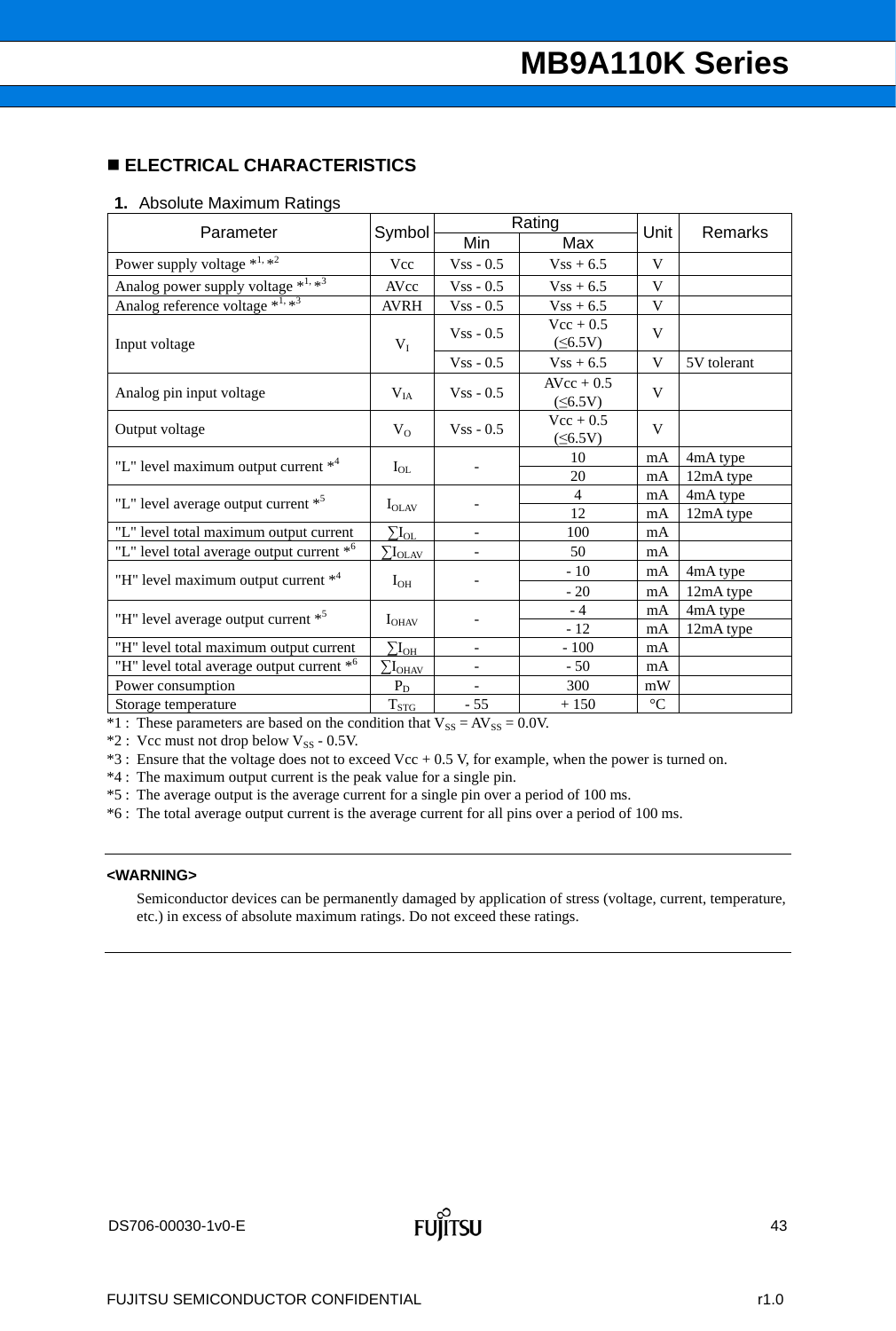### **2.** Recommended Operating Conditions

|             |        |             |        |                 | $(Vss = AVss = 0.0V)$ |
|-------------|--------|-------------|--------|-----------------|-----------------------|
|             |        |             |        |                 | Remarks               |
|             |        | Min         | Max    |                 |                       |
| Vcc         |        | 2.7         | 5.5    |                 |                       |
| AVcc        |        | 2.7         | 5.5    |                 | $AVcc=Vec$            |
| <b>AVRH</b> |        | <b>AVss</b> | AVcc   |                 |                       |
| Ta          |        | $-40$       | $+105$ | $\rm ^{\circ}C$ |                       |
|             | Symbol | Conditions  |        | Value           | Unit                  |

#### **<WARNING>**

The recommended operating conditions are required in order to ensure the normal operation of the semiconductor device. All of the device's electrical characteristics are warranted when the device is operated within these ranges.

Always use semiconductor devices within their recommended operating condition ranges. Operation outside these ranges may adversely affect reliability and could result in device failure. No warranty is made with respect to uses, operating conditions, or combinations not represented on the data sheet. Users considering application outside the listed conditions are advised to contact their representatives beforehand.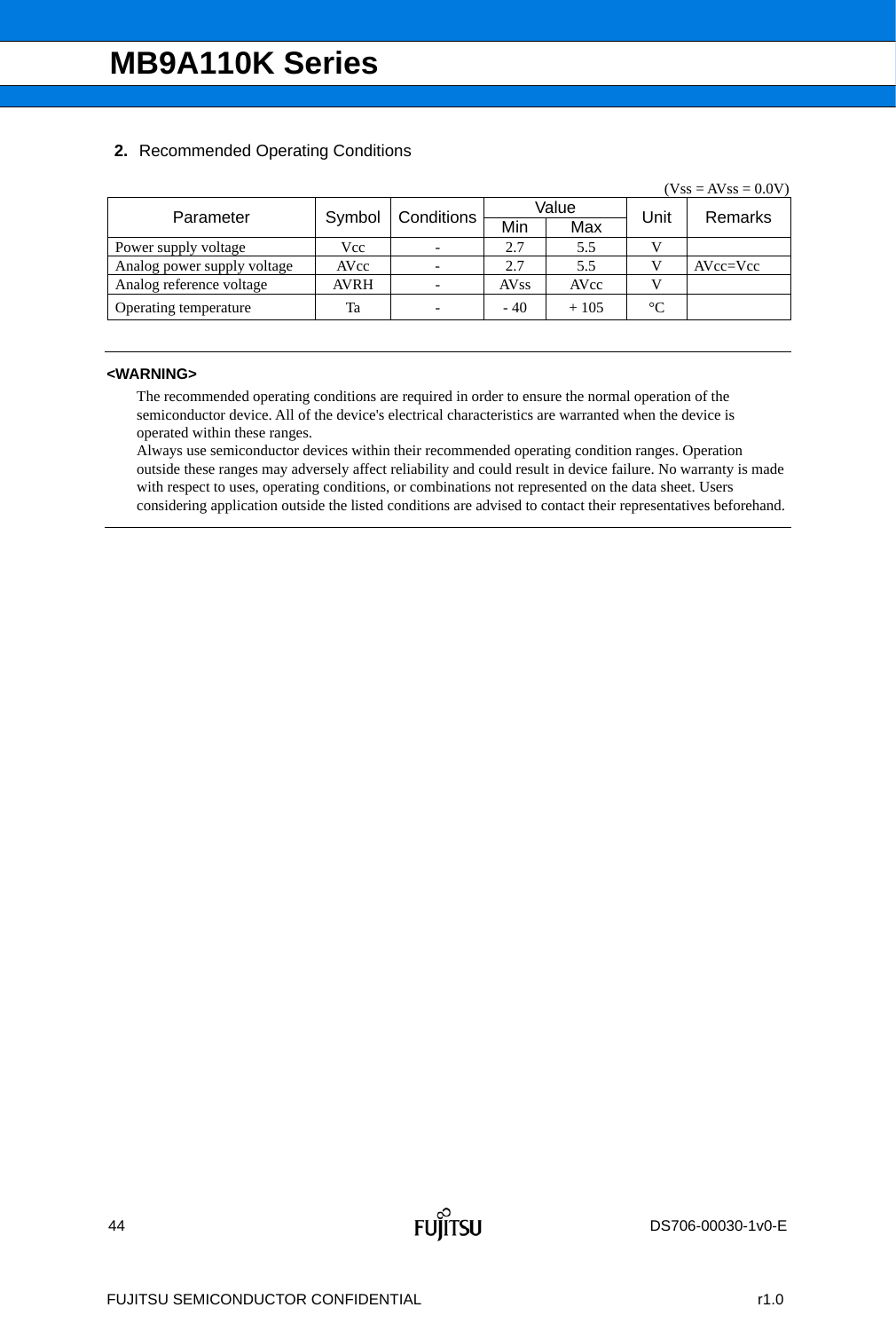## **3.** DC Characteristics

# (1) Current Rating

|                            |                  |             |                                                |                          |              |     |         | $(Vcc = AVec = 2.7V$ to 5.5V, $Vss = AVss = 0V$ , Ta = -40°C to +105°C)                               |                                                 |  |     |     |    |                                                                                              |
|----------------------------|------------------|-------------|------------------------------------------------|--------------------------|--------------|-----|---------|-------------------------------------------------------------------------------------------------------|-------------------------------------------------|--|-----|-----|----|----------------------------------------------------------------------------------------------|
| Parameter                  | Symbol           | Pin<br>name | Conditions                                     | Min                      | Value<br>Typ | Max | Unit    | Remarks                                                                                               |                                                 |  |     |     |    |                                                                                              |
|                            |                  |             | Normal operation                               |                          | 32           | 41  | mA      | CPU: 40MHz,<br>Peripheral: 40MHz,<br>MainFlash 0Wait<br>$FRWTR.RWT = 00$<br>$FSYNDN.SD = 000$<br>$*1$ |                                                 |  |     |     |    |                                                                                              |
|                            |                  |             | (PLL)                                          |                          | 21           | 28  | mA      | CPU: 40MHz,<br>Peripheral: 40MHz,<br>MainFlash 3Wait<br>$FRWTR.RWT = 00$<br>$FSYNDN.SD = 011$<br>$*1$ |                                                 |  |     |     |    |                                                                                              |
|                            | Icc              | <b>VCC</b>  |                                                |                          |              |     |         |                                                                                                       | Normal operation<br>(high-speed<br>internal CR) |  | 3.9 | 7.7 | mA | CPU/Peripheral: 4MHz<br>$*1, *2$<br>MainFlash 0Wait<br>$FRWTR.RWT = 00$<br>$FSYNDN.SD = 000$ |
|                            |                  |             | Normal operation<br>(sub oscillation)          |                          | 0.15         | 3.2 | mA      | CPU/Peripheral: 32kHz<br>MainFlash 0Wait<br>$FRWTR.RWT = 00$<br>$FSYNDN.SD = 000$<br>$*1$             |                                                 |  |     |     |    |                                                                                              |
| Power<br>supply<br>current |                  |             | Normal operation<br>(low-speed<br>internal CR) | $\overline{\phantom{a}}$ | 0.2          | 3.3 | mA      | CPU/Peripheral:<br>100kHz<br>MainFlash 0Wait<br>$FRWTR.RWT = 00$<br>$FSYNDN.SD = 000$<br>$*1$         |                                                 |  |     |     |    |                                                                                              |
|                            |                  |             | SLEEP operation<br>(PLL)                       | $\blacksquare$           | 10           | 15  | mA      | Peripheral: 40MHz<br>$*1$                                                                             |                                                 |  |     |     |    |                                                                                              |
|                            | Iccs             |             | SLEEP operation<br>(high-speed<br>internal CR) | $\overline{\phantom{0}}$ | 1.2          | 4.4 | mA      | Peripheral: 4MHz<br>$*1, *2$                                                                          |                                                 |  |     |     |    |                                                                                              |
|                            |                  |             | SLEEP operation<br>(sub oscillation)           |                          | 0.1          | 3.1 | mA      | Peripheral: 32kHz<br>$*1$                                                                             |                                                 |  |     |     |    |                                                                                              |
|                            |                  |             | SLEEP operation<br>(low-speed<br>internal CR)  | $\overline{\phantom{a}}$ | 0.1          | 3.1 | mA      | Peripheral: 100kHz<br>$*1$                                                                            |                                                 |  |     |     |    |                                                                                              |
|                            |                  |             | STOP mode                                      |                          | 35           | 200 | $\mu A$ | $Ta = +25^{\circ}C,$<br>When LVD is off<br>$*1$                                                       |                                                 |  |     |     |    |                                                                                              |
|                            | $I_{CCH}$        |             |                                                | $\overline{\phantom{a}}$ |              | 3   | mA      | $Ta = +105^{\circ}C$ ,<br>When LVD is off<br>$*1$                                                     |                                                 |  |     |     |    |                                                                                              |
|                            | $I_{\text{CCT}}$ |             | <b>TIMER</b> mode                              | $\overline{\phantom{a}}$ | 60           | 230 | $\mu A$ | $Ta = +25^{\circ}C$ ,<br>When LVD is off<br>$*1$                                                      |                                                 |  |     |     |    |                                                                                              |
|                            |                  |             | (sub oscillation)                              |                          |              | 3.1 | mA      | $Ta = +105^{\circ}C,$<br>When LVD is off<br>$*1$                                                      |                                                 |  |     |     |    |                                                                                              |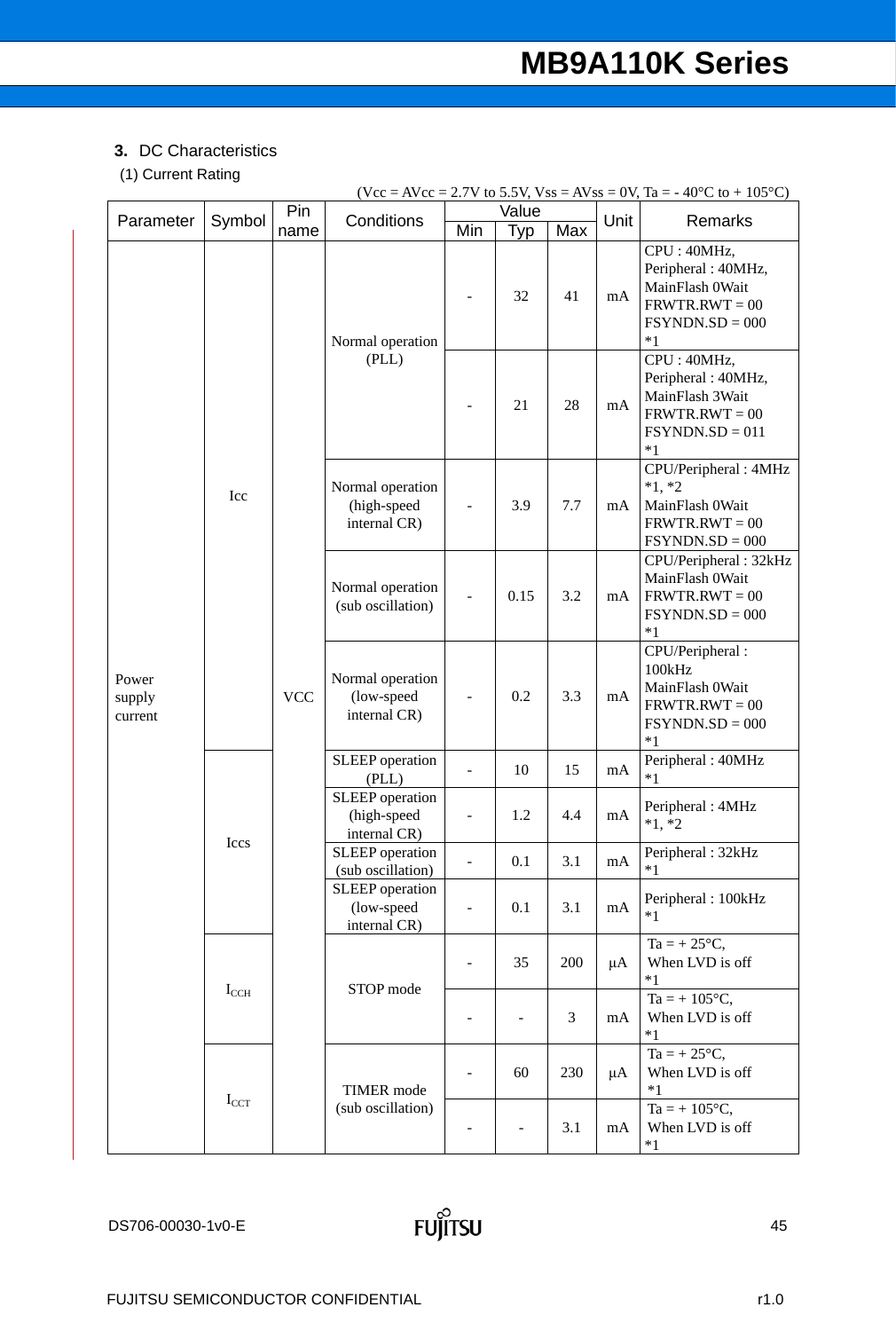| Parameter                                                            | Symbol              | Pin        | Conditions                 |                          | Value          |        | Unit    | Remarks                                                                  |                                                                         |    |                                                                      |
|----------------------------------------------------------------------|---------------------|------------|----------------------------|--------------------------|----------------|--------|---------|--------------------------------------------------------------------------|-------------------------------------------------------------------------|----|----------------------------------------------------------------------|
|                                                                      |                     | name       |                            | Min                      | Typ            | Max    |         |                                                                          |                                                                         |    |                                                                      |
|                                                                      |                     |            | RTC mode                   | $\overline{\phantom{a}}$ | 50             | 210    | $\mu A$ | $Ta = +25^{\circ}C$ ,<br>When LVD is off<br>$*1, *3$                     |                                                                         |    |                                                                      |
|                                                                      | $I_{CCR}$           |            |                            | $\overline{\phantom{m}}$ | -              | 3.1    | μA      | $Ta = +105^{\circ}C,$<br>When LVD is off<br>$*1, *3$                     |                                                                         |    |                                                                      |
|                                                                      |                     | <b>VCC</b> |                            |                          | 20             | 150    | μA      | $Ta = +25^{\circ}C,$<br>When LVD is off<br>RAM hold off<br>$*1, *4$      |                                                                         |    |                                                                      |
|                                                                      | $I_{\text{CCHD}}$   |            | Deep stand-by              |                          | 23             | 150    | μA      | $Ta = +25^{\circ}C,$<br>When LVD is off<br>RAM hold on<br>$*1, *4$       |                                                                         |    |                                                                      |
|                                                                      |                     |            | STOP mode<br>Deep stand-by |                          |                |        |         |                                                                          | 600                                                                     | μA | $Ta = +105^{\circ}C,$<br>When LVD is off<br>RAM hold off<br>$*1, *4$ |
| Power<br>supply<br>current                                           |                     |            |                            |                          |                | 610    | $\mu A$ | $Ta = +105^{\circ}C,$<br>When LVD is off<br>RAM hold on<br>$*1, *4$      |                                                                         |    |                                                                      |
|                                                                      |                     |            |                            |                          |                | 30     | 160     | $\mu A$                                                                  | $Ta = +25^{\circ}C,$<br>When LVD is off<br>RAM hold off<br>$*1, *3, *4$ |    |                                                                      |
|                                                                      | $\mathbf{I}_{CCRD}$ |            |                            |                          | 33             | 160    | μA      | $Ta = +25^{\circ}C,$<br>When LVD is off<br>RAM hold on<br>$*1, *3, *4$   |                                                                         |    |                                                                      |
|                                                                      |                     |            | RTC mode                   |                          |                | 600    | $\mu A$ | $Ta = +105^{\circ}C,$<br>When LVD is off<br>RAM hold off<br>$*1, *3, *4$ |                                                                         |    |                                                                      |
|                                                                      |                     |            |                            |                          |                | 610    | μA      | $Ta = +105^{\circ}C,$<br>When LVD is off<br>RAM hold on<br>$*1, *3, *4$  |                                                                         |    |                                                                      |
| Low-voltage<br>detection<br>circuit (LVD)<br>power supply<br>current | $I_{\text{CCLVD}}$  |            | At operation               |                          | $\overline{4}$ | $\tau$ | $\mu A$ | For occurrence of<br>interrupt                                           |                                                                         |    |                                                                      |

\*1: When all ports are fixed.

\*2: When setting it to 4MHz by trimming.

\*3: When using sub crystal oscillator.

\*4: RAM hold setting is on-chip SRAM only.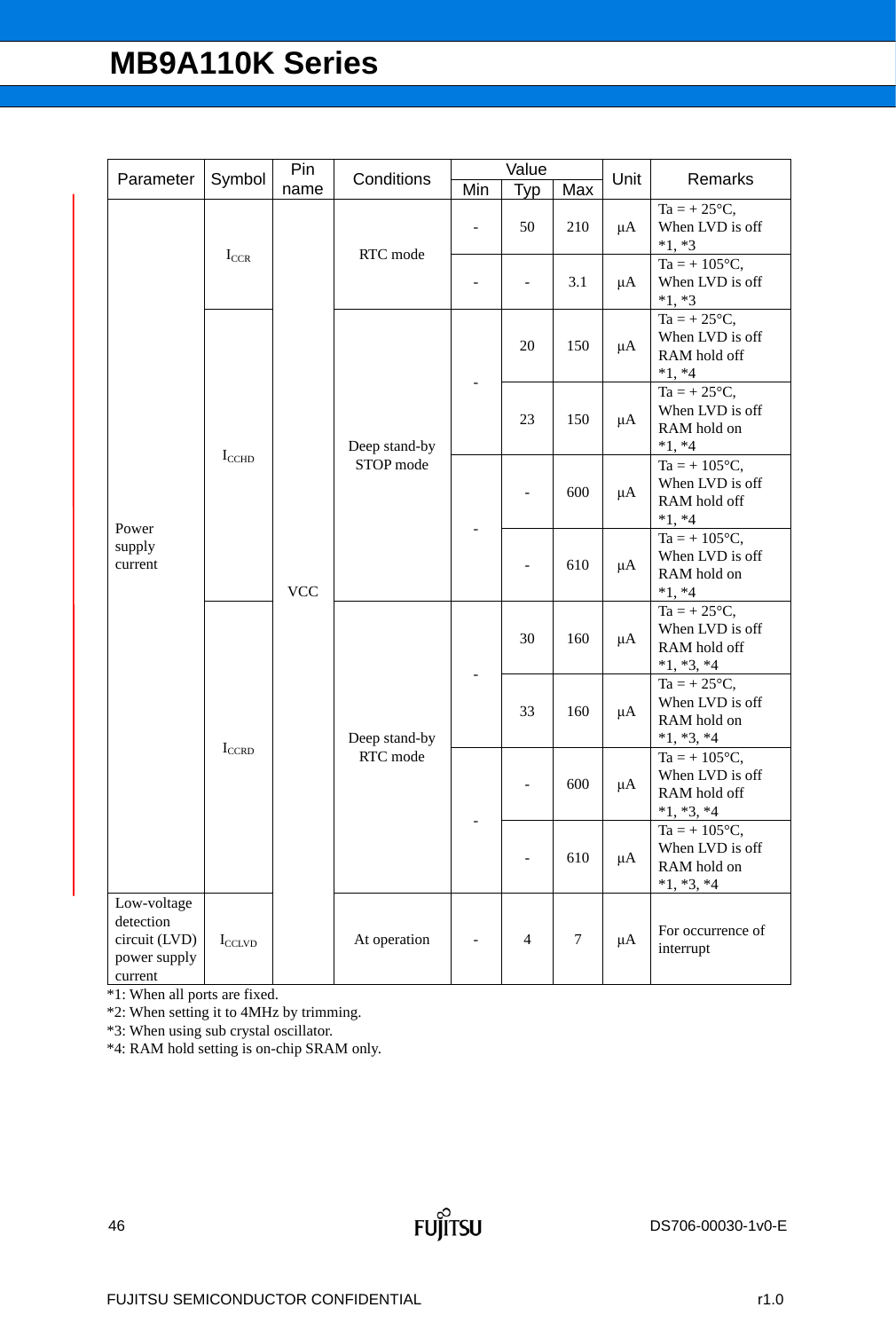## (2) Pin Characteristics

|                                  |           |                 | $(Vcc = AVec = 2.7V$ to 5.5V, $Vss = AVss = 0V$ , Ta = -40°C to +105°C) |                  |                          |                  |   |              |
|----------------------------------|-----------|-----------------|-------------------------------------------------------------------------|------------------|--------------------------|------------------|---|--------------|
| Parameter                        |           | Symbol Pin name | Conditions                                                              |                  | Value                    |                  |   | Unit Remarks |
|                                  |           |                 |                                                                         | Min              | <b>Typ</b>               | Max              |   |              |
| "H" level                        |           | CMOS            |                                                                         |                  |                          |                  |   |              |
| input                            |           | hysteresis      |                                                                         | $Vec \times 0.8$ | $\overline{\phantom{a}}$ | $Vec + 0.3$      | V |              |
| voltage                          | $V_{IHS}$ | input pin,      |                                                                         |                  |                          |                  |   |              |
| (hysteresis                      |           | MD0, MD1        |                                                                         |                  |                          |                  |   |              |
| input)                           |           | 5V tolerant     |                                                                         | $Vec \times 0.8$ | ÷,                       | $Vss + 5.5$      | V |              |
|                                  |           | input pin       |                                                                         |                  |                          |                  |   |              |
| "L" level                        |           | <b>CMOS</b>     |                                                                         |                  |                          |                  |   |              |
| input                            |           | hysteresis      |                                                                         | $V$ ss - 0.3     | $\overline{\phantom{m}}$ | $Vec \times 0.2$ | V |              |
| voltage<br>(hysteresis<br>input) | $V_{ILS}$ | input pin,      |                                                                         |                  |                          |                  |   |              |
|                                  |           | MD0, MD1        |                                                                         |                  |                          |                  |   |              |
|                                  |           | 5V tolerant     |                                                                         | $Vss - 0.3$      |                          | $Vec \times 0.2$ | V |              |
|                                  |           | input pin       |                                                                         |                  |                          |                  |   |              |
|                                  |           |                 | $Vcc \geq 4.5$ V                                                        |                  |                          |                  |   |              |
|                                  |           | 4mA             | $I_{OH} = -4mA$                                                         | $Vec - 0.5$      | $\blacksquare$           | Vcc              | V |              |
|                                  |           | type            | $Vcc < 4.5$ V                                                           |                  |                          |                  |   |              |
|                                  |           |                 | $I_{OH} = -2mA$                                                         |                  |                          |                  |   |              |
|                                  |           |                 | $Vcc \geq 4.5 V$                                                        |                  |                          |                  |   |              |
| "H" level                        |           | 12mA            | $I_{OH} = -12mA$                                                        |                  |                          |                  |   |              |
| output voltage                   | $V_{OH}$  | type            | $Vcc < 4.5$ V                                                           | $Vec - 0.5$      | $\overline{\phantom{0}}$ | Vcc              | V |              |
|                                  |           |                 | $I_{OH} = - 8mA$                                                        |                  |                          |                  |   |              |
|                                  |           |                 | $Vcc \geq 4.5 V$                                                        |                  |                          |                  |   |              |
|                                  |           | P80/P81         | $I_{OH} = -20.5$ mA                                                     | $Vec - 0.4$      |                          |                  | V |              |
|                                  |           |                 | $Vcc < 4.5$ V                                                           |                  | Vcc                      |                  |   |              |
|                                  |           |                 | $I_{OH} = -13.0$ mA                                                     |                  |                          |                  |   |              |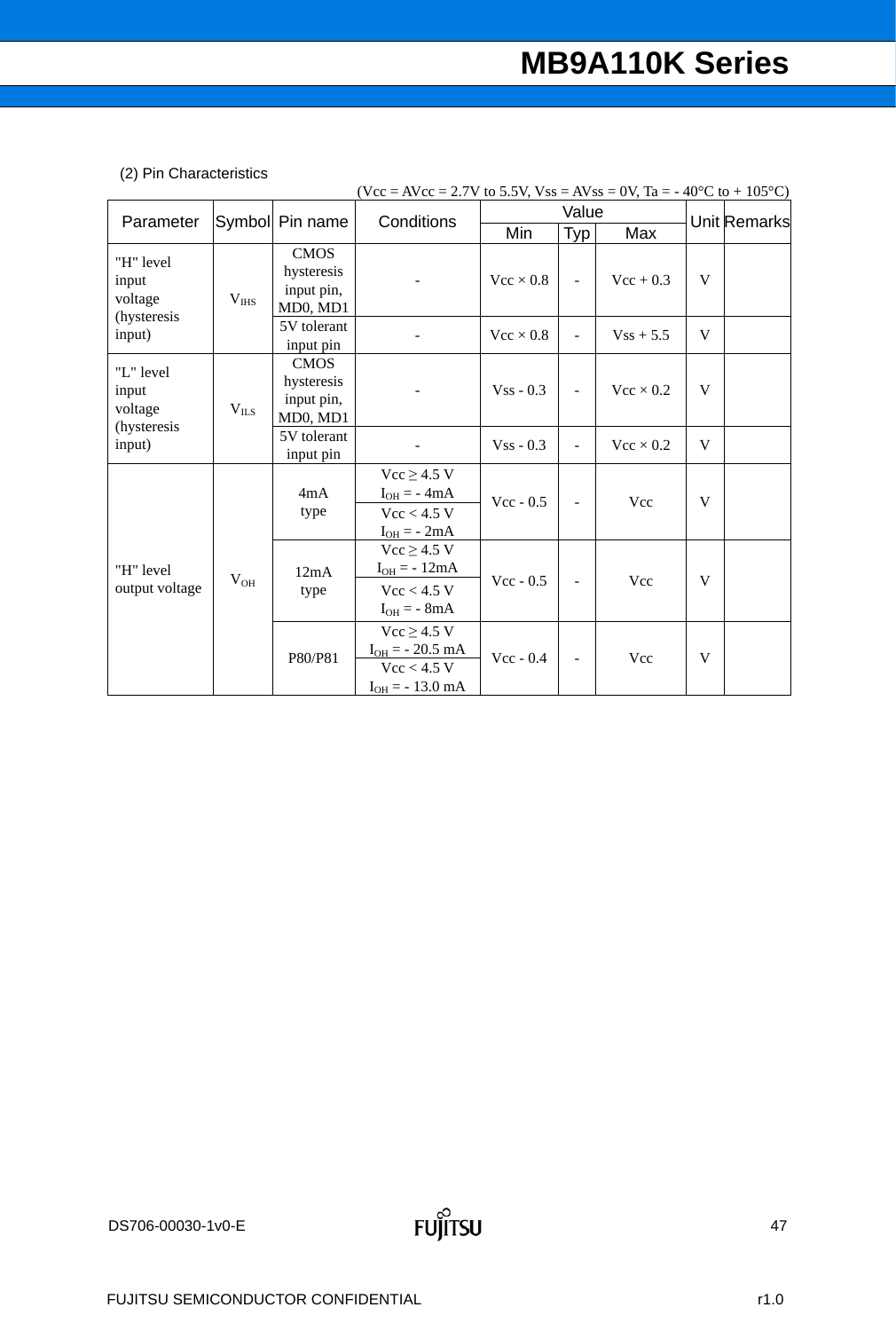|                       |          | Pin                                          |                   |            | Value          |      |           | Remarks |
|-----------------------|----------|----------------------------------------------|-------------------|------------|----------------|------|-----------|---------|
| Parameter             | Symbol   | name                                         | Conditions        | Min        | Typ            | Max  | Unit      |         |
|                       |          |                                              | $Vcc \geq 4.5 V$  |            |                |      |           |         |
|                       |          | 4mA type                                     | $I_{OL} = 4mA$    | <b>Vss</b> |                | 0.4  | V         |         |
|                       |          |                                              | $Vcc < 4.5$ V     |            |                |      |           |         |
|                       |          |                                              | $I_{OL} = 2mA$    |            |                |      |           |         |
|                       |          |                                              | $Vcc \geq 4.5 V$  |            |                |      |           |         |
| "L" level             | $V_{OL}$ | 12mA type                                    | $I_{OL} = 12mA$   | <b>Vss</b> |                | 0.4  | V         |         |
| output voltage        |          |                                              | Vcc < 4.5 V       |            |                |      |           |         |
|                       |          |                                              | $I_{OL} = 8mA$    |            |                |      |           |         |
|                       |          | P80/P81                                      | $Vcc \geq 4.5 V$  |            |                |      |           |         |
|                       |          |                                              | $I_{OL} = 18.5mA$ | <b>Vss</b> |                |      | V         |         |
|                       |          |                                              | Vcc< 4.5 V        |            | $\overline{a}$ | 0.4  |           |         |
|                       |          |                                              | $I_{OL} = 10.5mA$ |            |                |      |           |         |
| Input leak<br>current | $I_{IL}$ |                                              |                   | $-5$       | $\overline{a}$ | $+5$ | μA        |         |
| Pull-up               |          |                                              | $Vcc \geq 4.5 V$  | 25         | 50             | 100  |           |         |
| resistance<br>value   | $R_{PU}$ | Pull-up pin                                  | $Vcc < 4.5$ V     | 30         | 80             | 200  | $k\Omega$ |         |
| Input<br>capacitance  | $C_{IN}$ | Other than<br>VCC,<br>VSS,<br>AVCC,<br>AVSS, |                   |            | 5              | 15   | pF        |         |
|                       |          | <b>AVRH</b>                                  |                   |            |                |      |           |         |

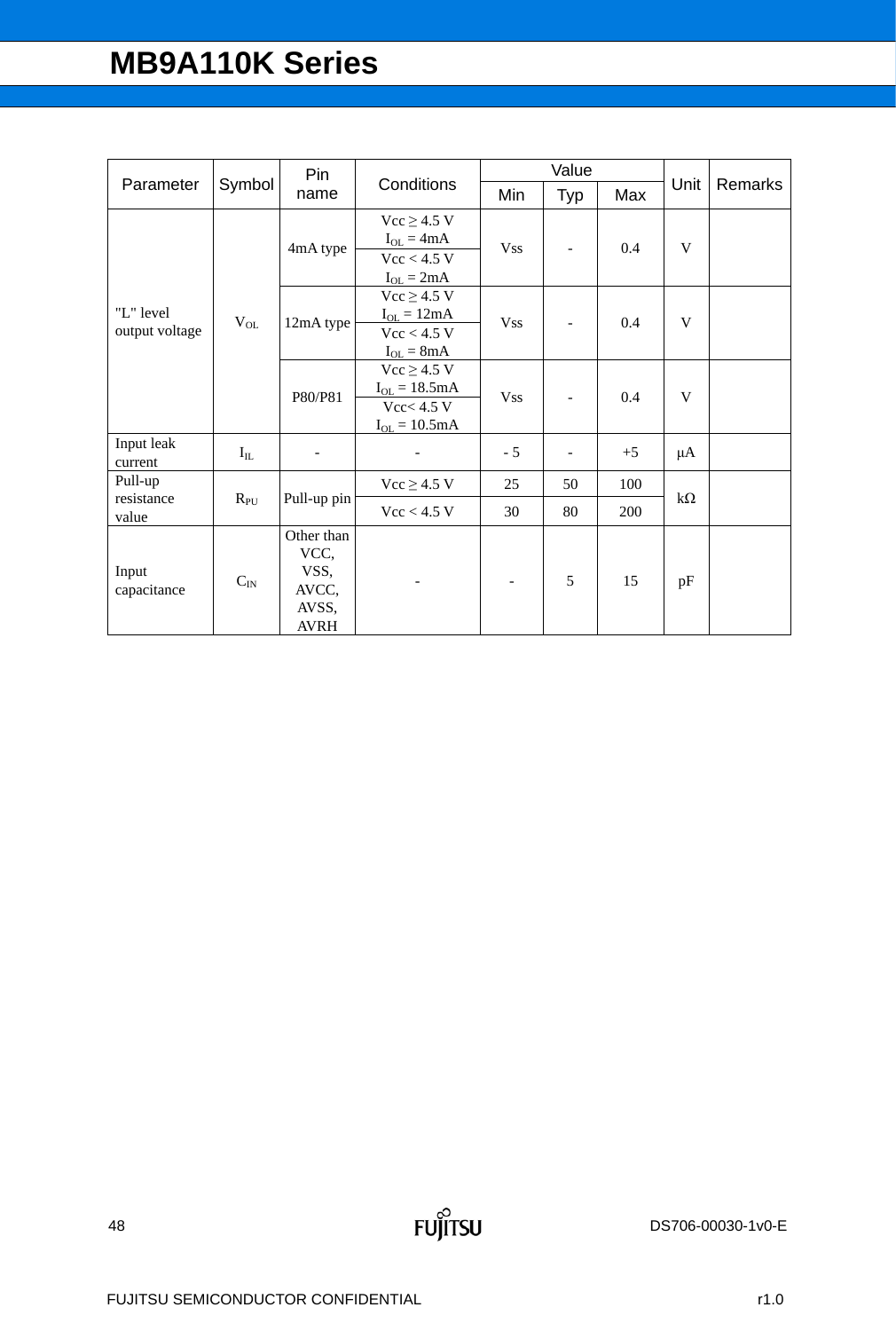### **4.** AC Characteristics

(1) Main Clock Input Characteristics

|                                              |                   |                          |                | (Vcc = 2.7V to 5.5V, Vss = 0V, Ta = -40°C to + 105°C) |            |               |                         |  |
|----------------------------------------------|-------------------|--------------------------|----------------|-------------------------------------------------------|------------|---------------|-------------------------|--|
| Parameter                                    | Symbol            | Pin                      | Conditions     |                                                       | Value      | Unit          | <b>Remarks</b>          |  |
|                                              |                   | name                     |                | Min                                                   | Max        |               |                         |  |
|                                              |                   |                          | $Vcc \ge 4.5V$ | 4                                                     | 48         | <b>MHz</b>    | When crystal oscillator |  |
| Input frequency                              |                   |                          | Vcc < 4.5V     | $\overline{4}$                                        | 20         |               | is connected            |  |
|                                              | $F_{CH}$          |                          | $Vcc \ge 4.5V$ | $\overline{4}$                                        | 48         | <b>MHz</b>    | When using external     |  |
|                                              |                   |                          | Vcc < 4.5V     | $\overline{4}$                                        | 20         |               | clock                   |  |
| Input clock cycle                            |                   | X0                       | $Vcc \ge 4.5V$ | 20.83                                                 | 250        | ns            | When using external     |  |
|                                              | $t_{\text{CYLH}}$ | X1                       | Vcc < 4.5V     | 50                                                    | 250        |               | clock                   |  |
| Input clock pulse                            |                   |                          | PWH/tCYLH      | 45                                                    | 55         | $\frac{0}{0}$ | When using external     |  |
| width                                        |                   |                          | PWL/tCYLH      |                                                       |            |               | clock                   |  |
| Input clock rise                             | $t_{\text{CF}}$   |                          |                |                                                       | 5          | ns            | When using external     |  |
| time and fall time                           | $t_{CR}$          |                          |                |                                                       |            |               | clock                   |  |
|                                              | $F_{CC}$          |                          |                | 42                                                    | <b>MHz</b> | Base clock    |                         |  |
| Internal operating                           |                   |                          |                |                                                       |            |               | (HCLK/FCLK)             |  |
| clock frequency <sup>*1</sup>                | F <sub>CP0</sub>  |                          |                |                                                       | 42         | <b>MHz</b>    | APB0 bus clock $*^2$    |  |
|                                              | $F_{CPL}$         | -                        |                | $\qquad \qquad -$                                     | 42         | <b>MHz</b>    | APB1 bus clock $*^2$    |  |
|                                              | $F_{CP2}$         |                          |                |                                                       | 42         | <b>MHz</b>    | APB2 bus clock $*^2$    |  |
|                                              |                   |                          |                | 23.8                                                  | ÷          |               | Base clock              |  |
|                                              | $t_{CYCC}$        |                          |                |                                                       |            | ns.           | (HCLK/FCLK)             |  |
| Internal operating<br>clock cycle time $*^1$ | $t_{CYCP0}$       | $\overline{\phantom{0}}$ |                | 23.8                                                  | ÷          | ns            | APB0 bus clock $*^2$    |  |
|                                              | $t_{CYCP1}$       |                          |                | 23.8                                                  |            | ns.           | APB1 bus clock $*^2$    |  |
|                                              | $t_{CYCP2}$       |                          |                | 23.8                                                  |            | ns.           | APB2 bus clock $*^2$    |  |

\*1: For more information about each internal operating clock, see "Chapter: Clock" in "FM3 Family PERIPHERAL MANUAL".

\*2: For about each APB bus which each peripheral is connected to, see " BLOCK DIAGRAM" in this data sheet.

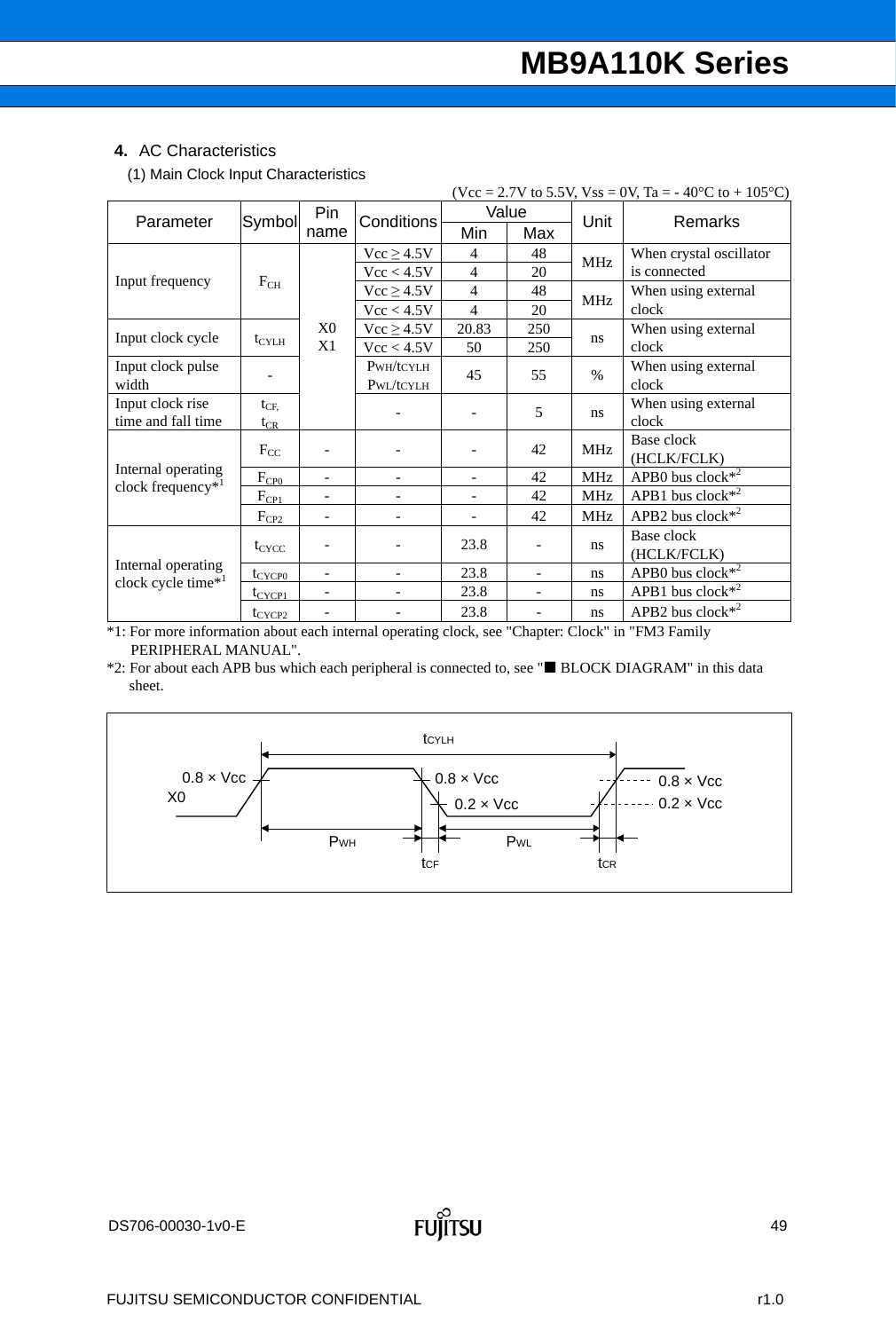| (Vcc = 2.7V to 5.5V, Vss = 0V, Ta = -40°C to + 105°C) |                  |                  |                   |     |        |                   |               |                |  |  |
|-------------------------------------------------------|------------------|------------------|-------------------|-----|--------|-------------------|---------------|----------------|--|--|
| Parameter                                             | Symbol           | Pin              | <b>Conditions</b> |     | Value  |                   | Unit          | <b>Remarks</b> |  |  |
|                                                       |                  | name             |                   | Min | Typ    | Max               |               |                |  |  |
|                                                       |                  |                  |                   |     | 32.768 |                   |               | When crystal   |  |  |
| Input frequency                                       | $1/t_{\rm CYLL}$ |                  |                   |     |        | $\qquad \qquad -$ | kHz           | oscillator is  |  |  |
|                                                       |                  |                  |                   |     |        |                   |               | connected      |  |  |
|                                                       |                  | X <sub>0</sub> A |                   | 32  |        | 100               | kHz           | When using     |  |  |
|                                                       |                  | X1A              |                   |     |        |                   |               | external clock |  |  |
| Input clock cycle                                     |                  |                  |                   | 10  |        | 31.25             |               | When using     |  |  |
|                                                       | $t_{\rm CYLL}$   |                  |                   |     | -      |                   | $\mu$ s       | external clock |  |  |
| Input clock pulse                                     |                  |                  | PWH/tCYLL         | 45  |        | 55                | $\frac{0}{0}$ | When using     |  |  |
| width                                                 |                  |                  | PWL/tCYLL         |     |        |                   |               | external clock |  |  |

#### (2) Sub Clock Input Characteristics



#### (3) Internal CR Oscillation Characteristics

• High-speed Internal CR

|                                  |        |                                                          |      |                |      |            | (Vcc = 2.7V to 5.5V, Vss = 0V, Ta = -40°C to + 105°C) |  |
|----------------------------------|--------|----------------------------------------------------------|------|----------------|------|------------|-------------------------------------------------------|--|
| Parameter                        | Symbol | Conditions                                               |      | Value          |      | Unit       | Remarks                                               |  |
|                                  |        |                                                          | Min  | Typ            | Max  |            |                                                       |  |
| Clock frequency<br>$F_{\rm CRH}$ |        | $Ta = +25^{\circ}C$                                      | 3.96 | $\overline{4}$ | 4.04 |            |                                                       |  |
|                                  |        | $Ta =$<br>$0^{\circ}$ C to + 70 $^{\circ}$ C             | 3.84 | $\overline{4}$ | 4.16 | <b>MHz</b> | When trimming*                                        |  |
|                                  |        | $Ta =$<br>- 40 $\rm{^{\circ}C}$ to + 85 $\rm{^{\circ}C}$ | 3.8  | $\overline{4}$ | 4.2  |            |                                                       |  |
|                                  |        | $Ta =$<br>$-40^{\circ}$ C to $+85^{\circ}$ C             | 3    | $\overline{4}$ | 5    |            | When not trimming                                     |  |

\*: In the case of using the values in CR trimming area of Flash memory at shipment for frequency trimming.

#### Low-speed Internal CR

(Vcc = 2.7V to 5.5V, Vss = 0V, Ta = -40°C to + 105°C)

|                 |           |            |     | --------------  | .   |      |                |  |
|-----------------|-----------|------------|-----|-----------------|-----|------|----------------|--|
| Parameter       | Symbol    |            |     | Value           |     | Unit | <b>Remarks</b> |  |
|                 |           | Conditions | Min | T <sub>VP</sub> | Max |      |                |  |
| Clock frequency | $F_{CRL}$ | -          | 50  | 100             | 150 | kHz  |                |  |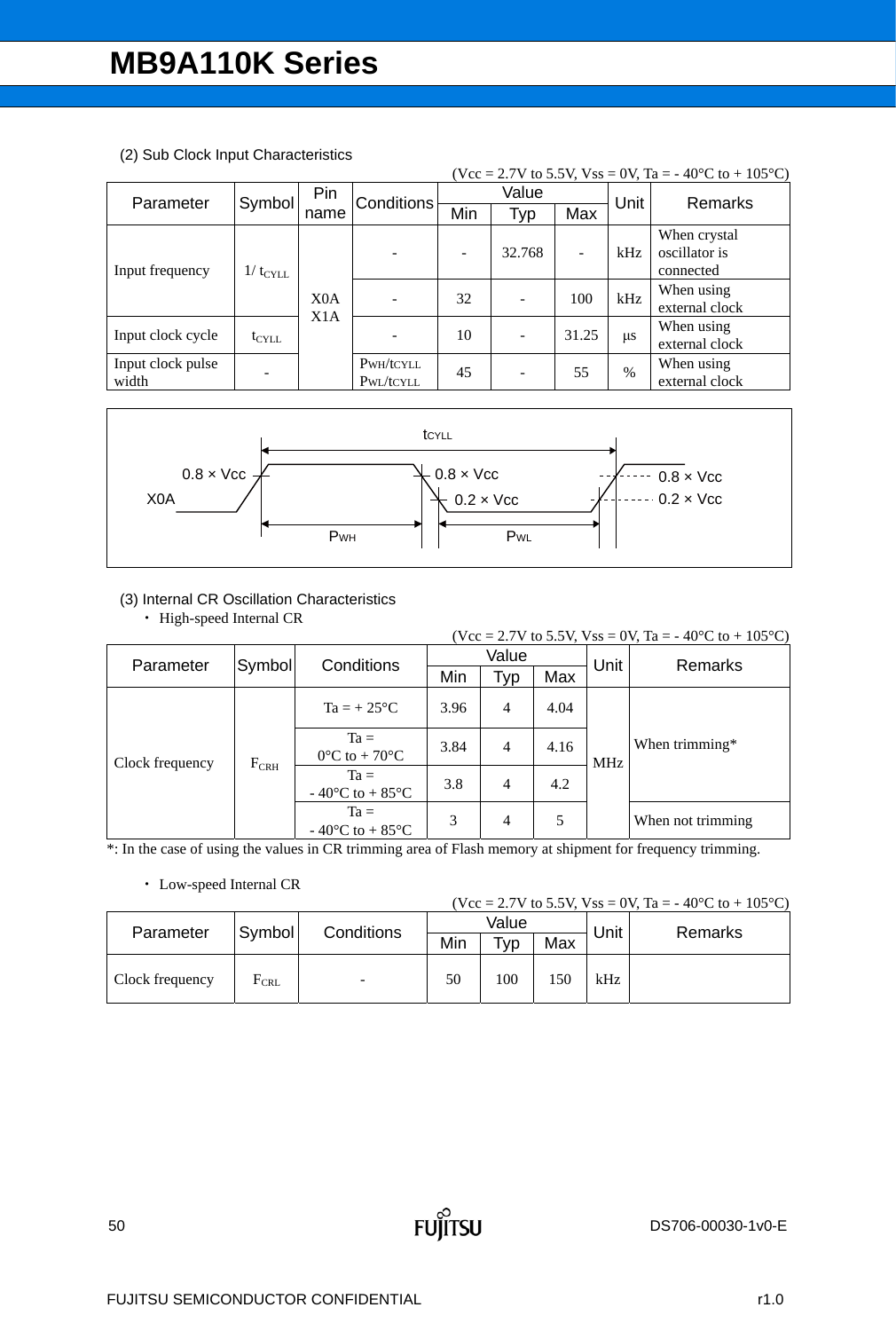(4-1) Operating Conditions of Main PLL (In the case of using main clock for input of PLL)  $(Vcc = 2.7V$  to 5.5V,  $V_{SS} = 0V$ ,  $Ta = -40°C$  to  $+ 105°C$ )

|                                                            |                   |       | $\frac{1}{2}$ $\frac{1}{2}$ $\frac{1}{2}$ $\frac{1}{2}$ $\frac{1}{2}$ $\frac{1}{2}$ $\frac{1}{2}$ $\frac{1}{2}$ $\frac{1}{2}$ $\frac{1}{2}$ $\frac{1}{2}$ $\frac{1}{2}$ $\frac{1}{2}$ $\frac{1}{2}$ $\frac{1}{2}$ $\frac{1}{2}$ $\frac{1}{2}$ $\frac{1}{2}$ $\frac{1}{2}$ $\frac{1}{2}$ $\frac{1}{2}$ $\frac{1}{2}$ |         |            |         |
|------------------------------------------------------------|-------------------|-------|---------------------------------------------------------------------------------------------------------------------------------------------------------------------------------------------------------------------------------------------------------------------------------------------------------------------|---------|------------|---------|
| Parameter                                                  | Symbol            | Value |                                                                                                                                                                                                                                                                                                                     |         | Unit       |         |
|                                                            |                   |       |                                                                                                                                                                                                                                                                                                                     | Typ Max |            | Remarks |
| PLL oscillation stabilization wait time*<br>(LOCK UP time) | $t_{\text{LOCK}}$ | 100   |                                                                                                                                                                                                                                                                                                                     |         | us         |         |
| PLL input clock frequency                                  | $F_{\rm PLLI}$    |       | -                                                                                                                                                                                                                                                                                                                   | 16      | <b>MHz</b> |         |
| PLL multiple rate                                          |                   | 13    | -                                                                                                                                                                                                                                                                                                                   | 75      | multiple   |         |
| PLL macro oscillation clock frequency                      | $F_{\text{PLLO}}$ | 200   |                                                                                                                                                                                                                                                                                                                     | 300     | <b>MHz</b> |         |

\*: Time from when the PLL starts operating until the oscillation stabilizes.

# (4-2) Operating Conditions of Main PLL (In the case of using high-speed internal CR)<br>( $V_{\text{C}} = 2.7$  V to 5.5 V V<sub>SS</sub> = 0.V To = 40<sup>o</sup>C to +105<sup>o</sup>C)

|                                                            |                   |       |   |         |                 | (Vcc = 2.7V to 5.5V, Vss = 0V, Ta = -40°C to + 105°C) |
|------------------------------------------------------------|-------------------|-------|---|---------|-----------------|-------------------------------------------------------|
| Parameter                                                  |                   | Value |   |         | Unit            | Remarks                                               |
|                                                            | Symbol            | Min   |   | Typ Max |                 |                                                       |
| PLL oscillation stabilization wait time*<br>(LOCK UP time) | $t_{\text{LOCK}}$ | 100   |   |         | us              |                                                       |
| PLL input clock frequency                                  | $F_{\rm PLLI}$    | 3.8   | 4 | 4.2     | MH <sub>z</sub> |                                                       |
| PLL multiple rate                                          |                   | 50    |   | 71      | multiple        |                                                       |
| PLL macro oscillation clock frequency                      | $F_{\text{PLLO}}$ | 190   |   | 300     | <b>MHz</b>      |                                                       |

\*: Time from when the PLL starts operating until the oscillation stabilizes.

Note : It needs to input to PLL by internal CR trimming frequency.

#### (5) Reset Input Characteristics

| (Vcc = 2.7V to 5.5V, Vss = 0V, Ta = -40 °C to + 105 °C) |              |              |                          |     |       |      |         |  |  |  |  |
|---------------------------------------------------------|--------------|--------------|--------------------------|-----|-------|------|---------|--|--|--|--|
| Parameter                                               | Symbol       | Pin          | <b>Conditions</b>        |     | Value | Unit | Remarks |  |  |  |  |
|                                                         |              | name         |                          | Min | Max   |      |         |  |  |  |  |
| Reset input time                                        | <b>UNITX</b> | <b>INITX</b> | $\overline{\phantom{0}}$ | 500 |       | ns   |         |  |  |  |  |

#### (6) Power-on Reset Timing

|                             |        |            |       |                          |      | (Vcc = 2.7V to 5.5V, Vss = 0V, Ta = -40 °C to + 105 °C) |  |
|-----------------------------|--------|------------|-------|--------------------------|------|---------------------------------------------------------|--|
| Parameter                   | Symbol | Pin        | Value |                          | Unit |                                                         |  |
|                             |        | name       | Min   | Max                      |      | Remarks                                                 |  |
| Power supply rising time    | Tr     | <b>VCC</b> |       | $\overline{\phantom{0}}$ | ms   |                                                         |  |
| Power supply shut down time | Toff   |            |       | -                        | ms   |                                                         |  |

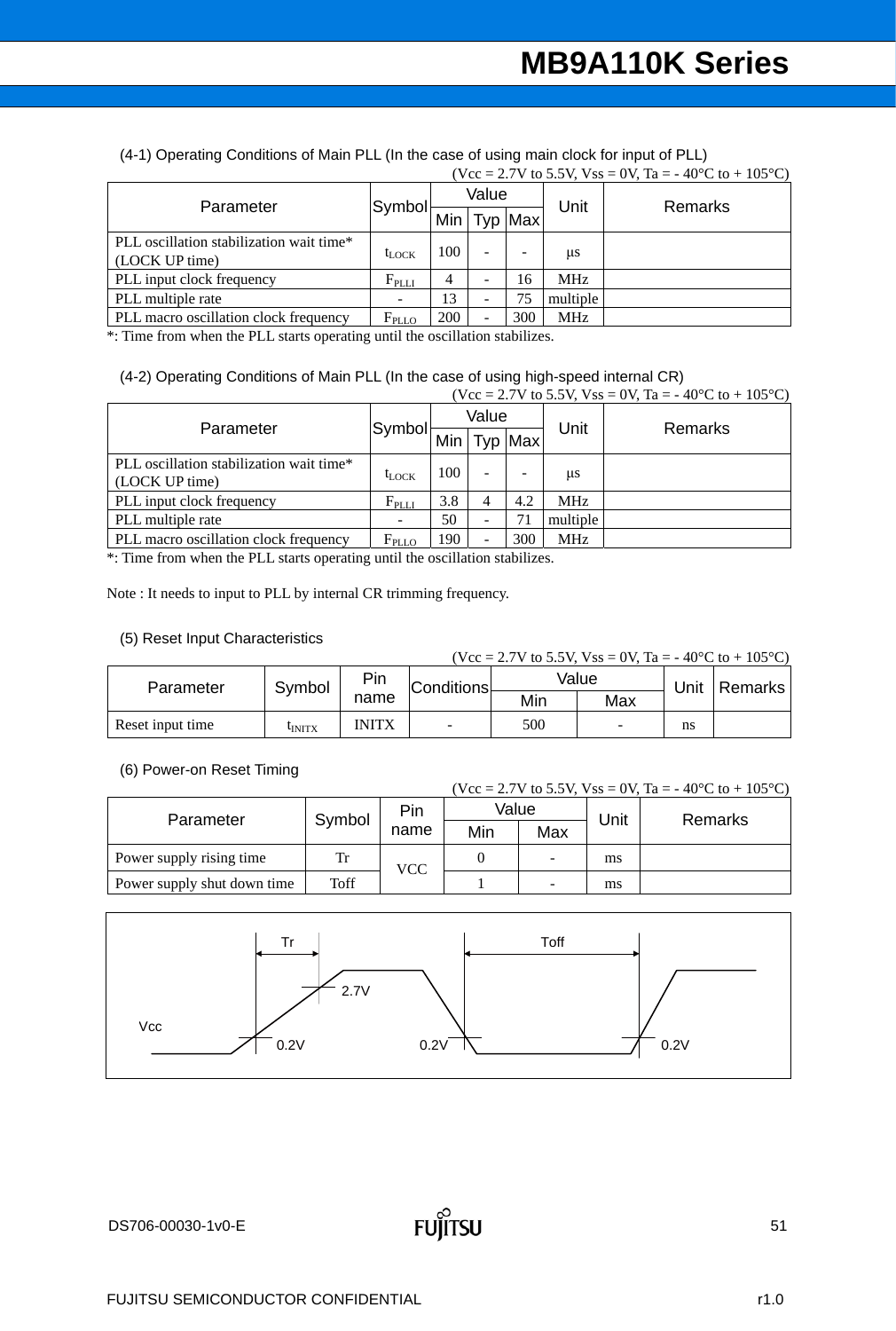### (7) Base Timer Input Timing

• Timer input timing

| (Vcc = 2.7V to 5.5V, Vss = 0V, Ta = -40 °C to + 105 °C) |                                        |                                           |                   |             |     |      |         |  |  |  |
|---------------------------------------------------------|----------------------------------------|-------------------------------------------|-------------------|-------------|-----|------|---------|--|--|--|
| Parameter                                               | Symbol                                 |                                           | <b>Conditions</b> | Value       |     | Unit | Remarks |  |  |  |
|                                                         |                                        | Pin name                                  |                   | Min         | Max |      |         |  |  |  |
| Input pulse width                                       | $t_{\text{TIWH}}$<br><sup>l</sup> tiwl | TIOAn/TIOBn<br>(when using as<br>ECK. TIN |                   | $2t_{CYCP}$ |     | ns   |         |  |  |  |



• Trigger input timing

|  | (Vcc = 2.7V to 5.5V, Vss = 0V, Ta = -40°C to + 105°C) |
|--|-------------------------------------------------------|
|  |                                                       |

| Parameter         | Symbol                            | Pin name                               | Conditions | Value       |     | Unit | Remarks |  |
|-------------------|-----------------------------------|----------------------------------------|------------|-------------|-----|------|---------|--|
|                   |                                   |                                        |            | Min         | Max |      |         |  |
| Input pulse width | <b>LTRGH</b><br><sup>L</sup> TRGL | TIOAn/TIOBn<br>(when using as<br>TGIN) | ٠          | $2t_{CYCP}$ | -   | ns   |         |  |



Note:  $t_{CYCP}$  indicates the APB bus clock cycle time.

About the APB bus number which Base Timer is connected to, see "BLOCK DIAGRAM" in this data sheet.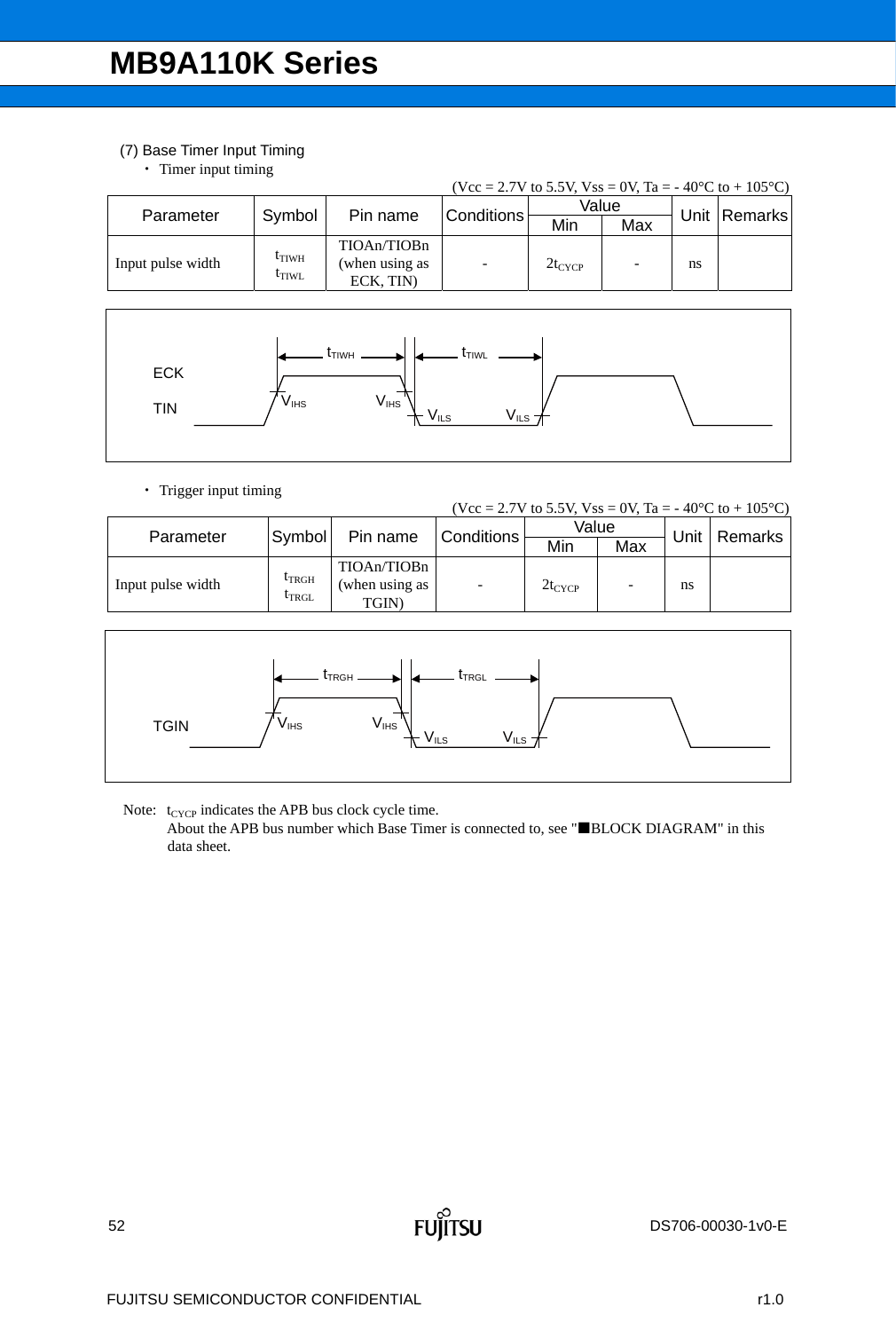#### (8) UART Timing

• Synchronous serial (SPI =  $0$ , SCINV = 0)

|                                                         |                  |                                        |                                      | (Vcc = 2.7V to 5.5V, Vss = 0V, Ta = - 40 <sup>o</sup> C to + 105 <sup>o</sup> C) |       |                          |                          |       |
|---------------------------------------------------------|------------------|----------------------------------------|--------------------------------------|----------------------------------------------------------------------------------|-------|--------------------------|--------------------------|-------|
| Parameter                                               | Symbol           | Pin                                    | Conditions                           | Vcc < 4.5V                                                                       |       | $Vcc \geq 4.5V$          |                          | Unitl |
|                                                         |                  | name                                   |                                      | Min                                                                              | Max   | Min                      | Max                      |       |
| Serial clock cycle time                                 | $t_{SCYC}$       | <b>SCKx</b>                            |                                      | 4tcycp                                                                           |       | 4tcycp                   |                          | ns    |
| $SCK \downarrow \rightarrow SOT$ delay time             | $t_{\rm{SLOVI}}$ | <b>SCKx</b><br><b>SOTx</b>             | Internal shift<br>clock<br>operation | $-30$                                                                            | $+30$ | $-20$                    | $+20$                    | ns    |
| $\text{SIN} \rightarrow \text{SCK} \uparrow$ setup time | $t_{IVSHI}$      | <b>SCKx</b><br><b>SIN</b> <sub>x</sub> |                                      | 50                                                                               |       | 30                       | $\overline{\phantom{a}}$ | ns    |
| $SCK \uparrow \rightarrow SIN$ hold time                | $t_{SHIXI}$      | <b>SCKx</b><br><b>SIN<sub>x</sub></b>  |                                      | $\Omega$                                                                         |       | $\mathbf{0}$             | $\blacksquare$           | ns    |
| Serial clock "L" pulse width                            | $t_{SLSH}$       | <b>SCKx</b>                            |                                      | 2tcycp-<br>10                                                                    |       | 2tcycp-<br>10            | $\blacksquare$           | ns    |
| Serial clock "H" pulse width                            | $t_{\rm SHSL}$   | <b>SCKx</b>                            |                                      | $tcycp +$<br>10                                                                  |       | $tcycp +$<br>10          | $\overline{\phantom{a}}$ | ns    |
| $SCK \downarrow \rightarrow SOT$ delay time             | $t_{SLOVE}$      | <b>SCKx</b><br>SOT <sub>x</sub>        | External shift<br>clock              |                                                                                  | 50    | $\overline{\phantom{a}}$ | 30                       | ns    |
| $\text{SIN} \rightarrow \text{SCK} \uparrow$ setup time | $t_{IVSHE}$      | <b>SCKx</b><br><b>SIN<sub>x</sub></b>  | operation                            | 10                                                                               |       | 10                       | $\overline{\phantom{a}}$ | ns    |
| $SCK \uparrow \rightarrow SIN$ hold time                | $t_{SHIXE}$      | <b>SCKx</b><br><b>SIN<sub>x</sub></b>  |                                      | 20                                                                               |       | 20                       | ۰                        | ns    |
| SCK fall time                                           | tF               | <b>SCKx</b>                            |                                      |                                                                                  | 5     | $\overline{\phantom{0}}$ | 5                        | ns    |
| SCK rise time                                           | tR               | <b>SCKx</b>                            |                                      |                                                                                  | 5     |                          | 5                        | ns    |

Notes: • The above characteristics apply to CLK synchronous mode.

- $\cdot$  t<sub>CYCP</sub> indicates the APB bus clock cycle time. About the APB bus number which UART is connected to, see "BLOCK DIAGRAM" in this data sheet.
- These characteristics only guarantee the same relocate port number. For example, the combination of SCLKx\_0 and SOTx\_1 is not guaranteed.
- When the external load capacitance  $= 30pF$ .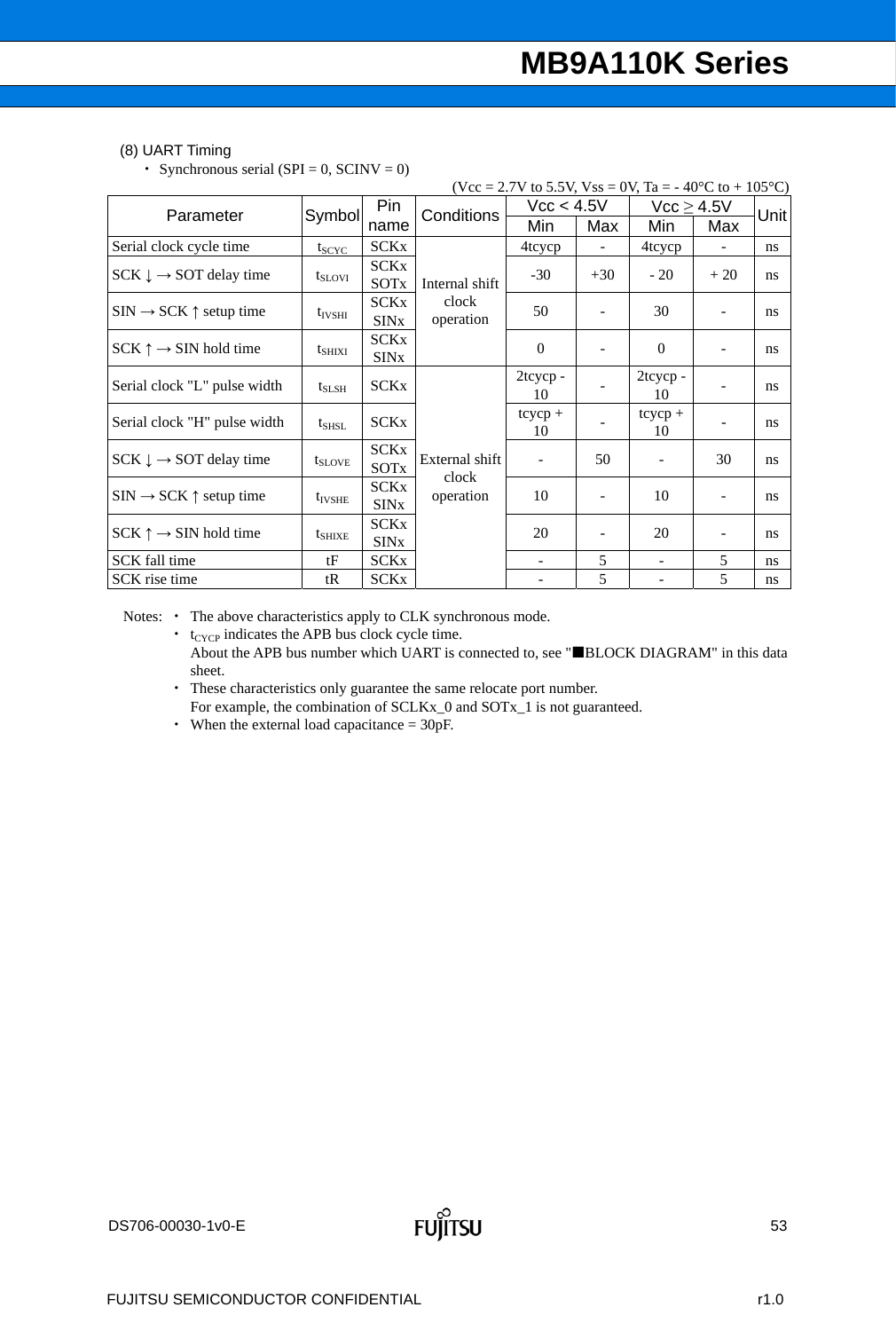

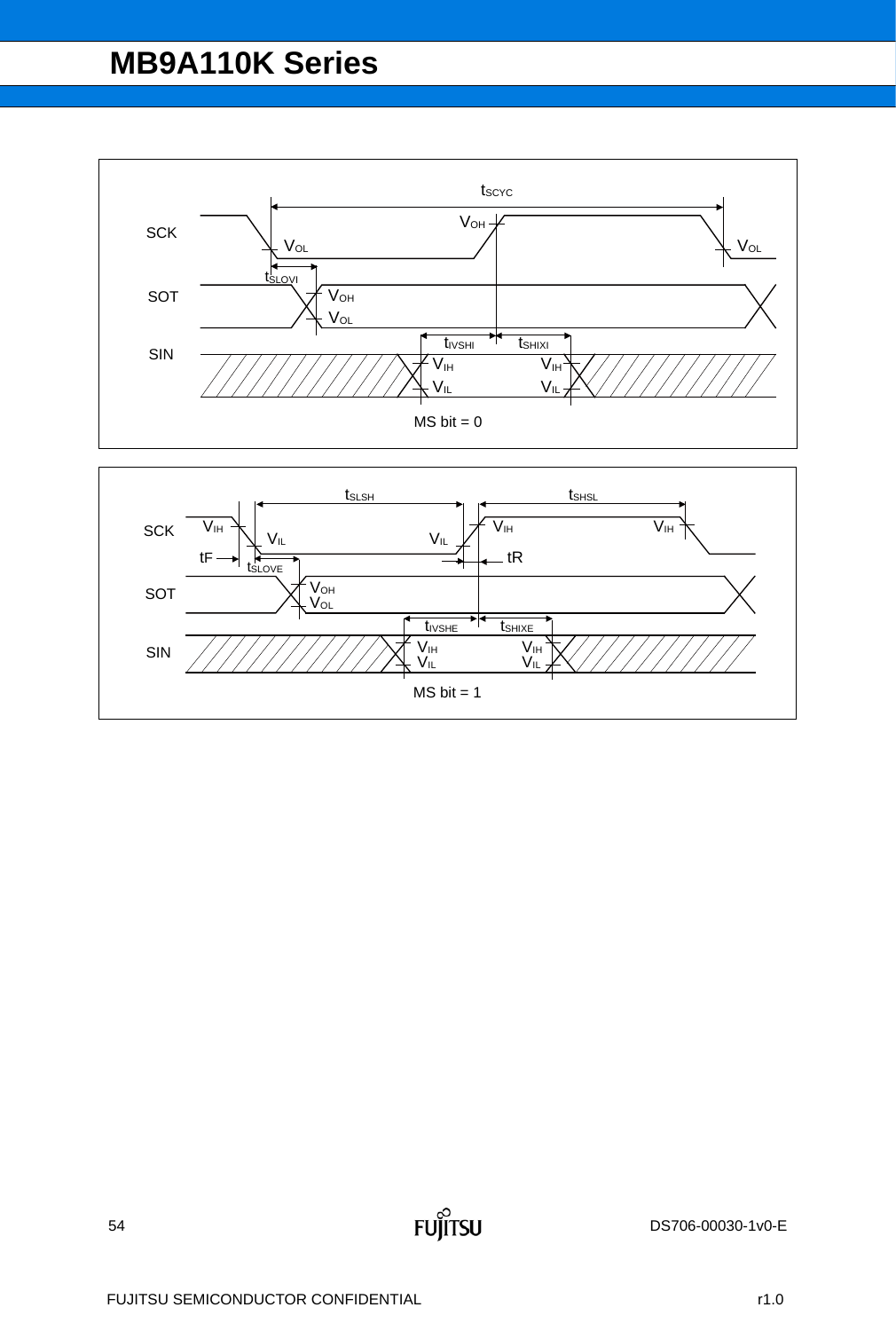|                                                           |                 |                                       |                         | (Vcc = 2.7V to 5.5V, Vss = 0V, Ta = - 40 <sup>o</sup> C to + 105 <sup>o</sup> C) |                          |                          |                          |               |
|-----------------------------------------------------------|-----------------|---------------------------------------|-------------------------|----------------------------------------------------------------------------------|--------------------------|--------------------------|--------------------------|---------------|
| Parameter                                                 | Symbol          | Pin                                   | Conditions              | Vcc < 4.5V                                                                       |                          | $Vcc \geq 4.5V$          |                          | Unitl         |
|                                                           |                 | name                                  |                         | Min                                                                              | Max                      | Min                      | Max                      |               |
| Serial clock cycle time                                   | $t_{SCYC}$      | <b>SCKx</b>                           |                         | 4tcycp                                                                           |                          | 4tcycp                   |                          | ns            |
| $SCK \uparrow \rightarrow SOT$ delay time                 | $t_{\rm SHOVI}$ | <b>SCKx</b><br><b>SOT<sub>x</sub></b> | Internal shift          | $-30$                                                                            | $+30$                    | $-20$                    | $+20$                    | ns            |
| $\text{SIN} \rightarrow \text{SCK} \downarrow$ setup time | $t_{IVSLI}$     | <b>SCKx</b><br><b>SIN<sub>x</sub></b> | clock<br>operation      | 50                                                                               |                          | 30                       | $\overline{\phantom{0}}$ | ns            |
| $SCK \downarrow \rightarrow SIN$ hold time                | $t_{SLIXI}$     | SCKx<br><b>SIN<sub>x</sub></b>        |                         | $\theta$                                                                         |                          | $\mathbf{0}$             | $\overline{\phantom{0}}$ | ns            |
| Serial clock "L" pulse width                              | $t_{SLSH}$      | <b>SCKx</b>                           |                         | 2tcycp-<br>10                                                                    |                          | 2tcycp-<br>10            | $\overline{\phantom{0}}$ | ns            |
| Serial clock "H" pulse width                              | $t_{SHSL}$      | <b>SCKx</b>                           |                         | $tcycp +$<br>10                                                                  |                          | $tcycp +$<br>10          | -                        | ns            |
| $SCK \uparrow \rightarrow SOT$ delay time                 | $t_{SHOVE}$     | <b>SCKx</b><br>SOTx                   | External shift<br>clock |                                                                                  | 50                       | $\overline{\phantom{a}}$ | 30                       | ns            |
| $\text{SIN} \rightarrow \text{SCK} \downarrow$ setup time | $t_{IVSLE}$     | SCKx<br><b>SIN<sub>x</sub></b>        | operation               | 10                                                                               | $\overline{\phantom{a}}$ | 10                       | $\overline{\phantom{a}}$ | ns            |
| $SCK \downarrow \rightarrow SIN$ hold time                | $t_{SLIXE}$     | <b>SCKx</b><br><b>SIN<sub>x</sub></b> |                         | 20                                                                               |                          | 20                       | -                        | ns            |
| SCK fall time                                             | tF              | <b>SCKx</b>                           |                         | ۰                                                                                | 5                        | $\overline{\phantom{a}}$ | 5                        | ns            |
| SCK rise time                                             | tR              | <b>SCKx</b>                           |                         |                                                                                  | 5                        |                          | 5                        | <sub>ns</sub> |

• Synchronous serial (SPI = 0, SCINV = 1)

Notes: • The above characteristics apply to CLK synchronous mode.

- $\cdot$  t<sub>CYCP</sub> indicates the APB bus clock cycle time. About the APB bus number which UART is connected to, see "BLOCK DIAGRAM" in this data sheet.
- These characteristics only guarantee the same relocate port number. For example, the combination of SCLKx\_0 and SOTx\_1 is not guaranteed.
- When the external load capacitance = 30pF.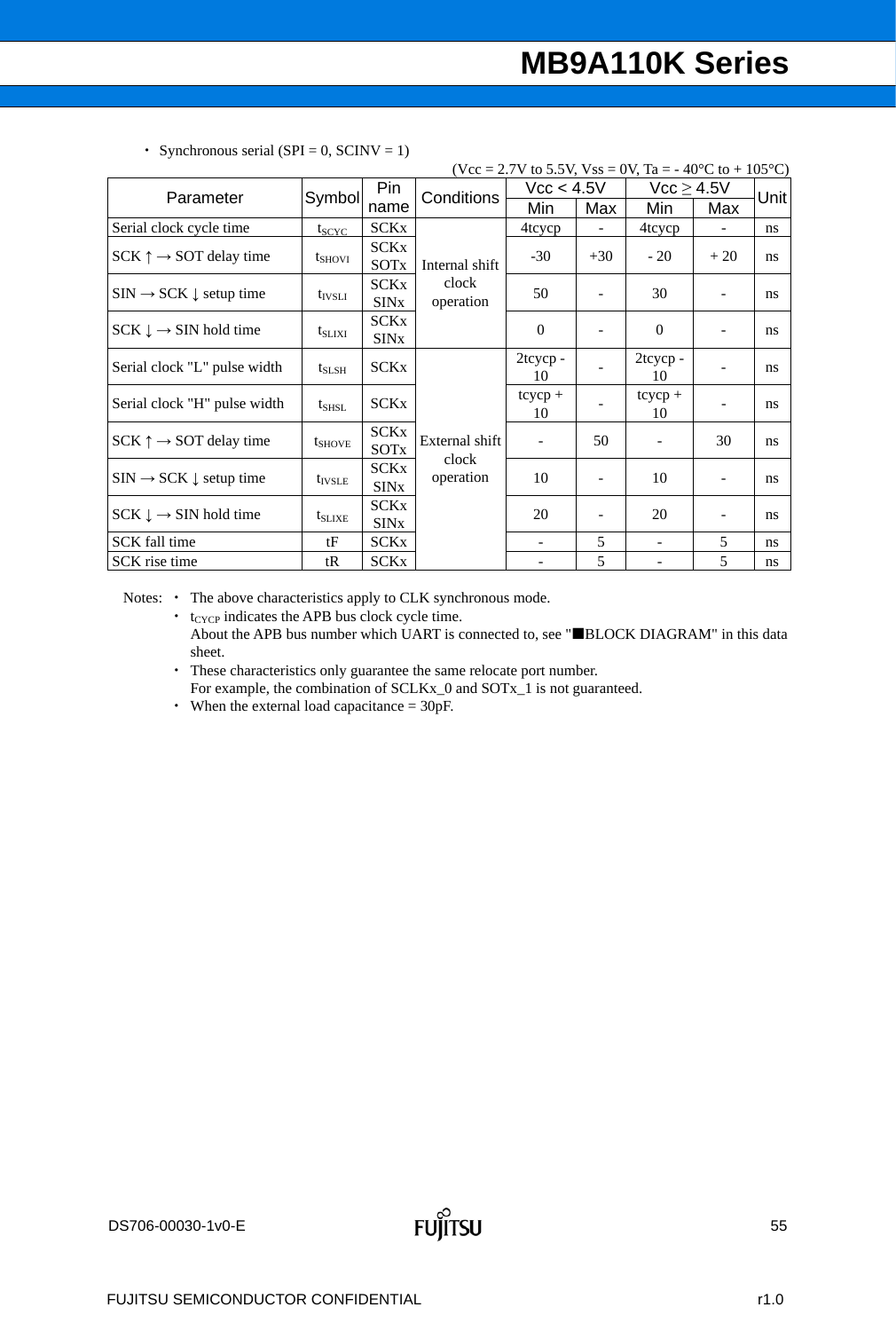

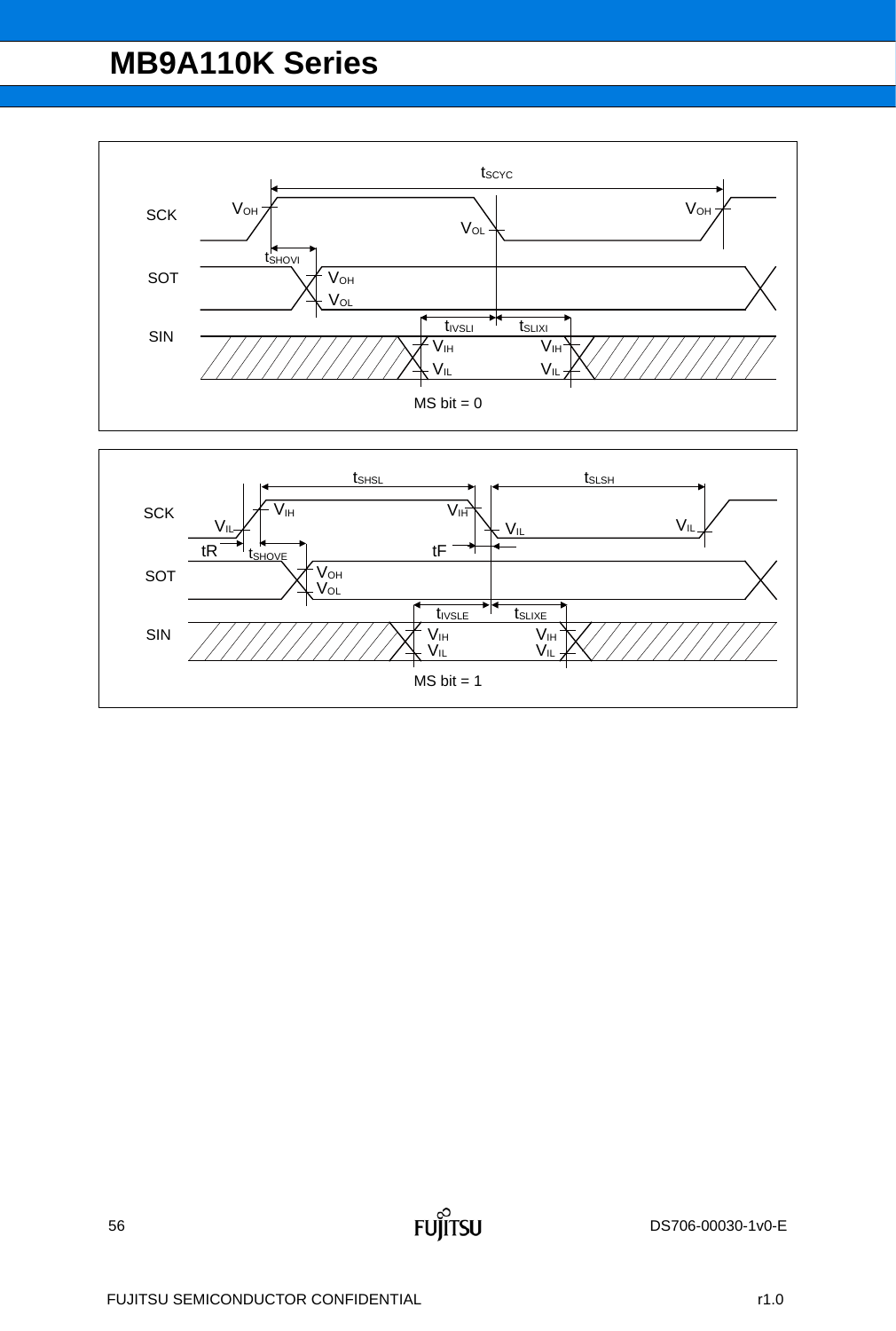|                                                           |                    |                                       |                         | (Vcc = 2.7V to 5.5V, Vss = 0V, Ta = - 40 <sup>o</sup> C to + 105 <sup>o</sup> C) |                          |                          |                          |               |
|-----------------------------------------------------------|--------------------|---------------------------------------|-------------------------|----------------------------------------------------------------------------------|--------------------------|--------------------------|--------------------------|---------------|
| Parameter                                                 | Symbol             | Pin                                   | Conditions              | Vcc < 4.5V                                                                       |                          | $Vcc \geq 4.5V$          |                          | Unit          |
|                                                           |                    | name                                  |                         | Min                                                                              | Max                      | Min                      | Max                      |               |
| Serial clock cycle time                                   | $t_{SCYC}$         | <b>SCKx</b>                           |                         | 4tcycp                                                                           |                          | 4tcycp                   |                          | <sub>ns</sub> |
| $SCK \uparrow \rightarrow SOT$ delay time                 | $t_{\rm SHOVI}$    | <b>SCKx</b><br><b>SOTx</b>            |                         | $-30$                                                                            | $+30$                    | $-20$                    | $+20$                    | ns            |
| $SIN \rightarrow SCK \downarrow$ setup time               | $t_{IVSLI}$        | <b>SCKx</b><br><b>SIN<sub>x</sub></b> | Internal shift<br>clock | 50                                                                               |                          | 30                       | $\blacksquare$           | ns            |
| $SCK \downarrow \rightarrow SIN$ hold time                | $t_{\rm SLIXI}$    | <b>SCKx</b><br><b>SIN<sub>x</sub></b> | operation               | $\Omega$                                                                         |                          | $\mathbf{0}$             |                          | ns            |
| $SOT \rightarrow SCK \downarrow$ delay time               | $t_{\text{SOVLI}}$ | <b>SCKx</b><br>SOTx                   |                         | 2tcycp-<br>30                                                                    |                          | 2tcycp-<br>30            |                          | ns            |
| Serial clock "L" pulse width                              | $t_{SLSH}$         | <b>SCKx</b>                           |                         | 2tcycp-<br>10                                                                    |                          | 2tcycp-<br>10            |                          | ns            |
| Serial clock "H" pulse width                              | $t_{SHSL}$         | <b>SCKx</b>                           |                         | $tcycp +$<br>10                                                                  |                          | $tcycp +$<br>10          | $\overline{\phantom{a}}$ | ns            |
| $SCK \uparrow \rightarrow SOT$ delay time                 | $t_{SHOVE}$        | <b>SCKx</b><br><b>SOTx</b>            | External shift<br>clock | $\blacksquare$                                                                   | 50                       | $\overline{\phantom{a}}$ | 30                       | ns            |
| $\text{SIN} \rightarrow \text{SCK} \downarrow$ setup time | $t_{IVSLE}$        | <b>SCKx</b><br><b>SIN<sub>x</sub></b> | operation               | 10                                                                               | $\overline{\phantom{0}}$ | 10                       | $\overline{\phantom{a}}$ | ns            |
| $SCK \downarrow \rightarrow SIN$ hold time                | $t_{SLIXE}$        | <b>SCKx</b><br><b>SIN<sub>x</sub></b> |                         | 20                                                                               |                          | 20                       | $\overline{\phantom{0}}$ | ns            |
| SCK fall time                                             | tF                 | <b>SCKx</b>                           |                         | $\overline{\phantom{a}}$                                                         | 5                        | $\blacksquare$           | 5                        | ns            |
| SCK rise time                                             | tR                 | <b>SCKx</b>                           |                         |                                                                                  | 5                        | $\qquad \qquad -$        | 5                        | ns            |

• Synchronous serial (SPI = 1, SCINV = 0)

Notes: • The above characteristics apply to CLK synchronous mode.

 $\cdot$  t<sub>CYCP</sub> indicates the APB bus clock cycle time. About the APB bus number which UART is connected to, see "BLOCK DIAGRAM" in this data sheet.

 These characteristics only guarantee the same relocate port number. For example, the combination of SCLKx\_0 and SOTx\_1 is not guaranteed.

When the external load capacitance = 30pF.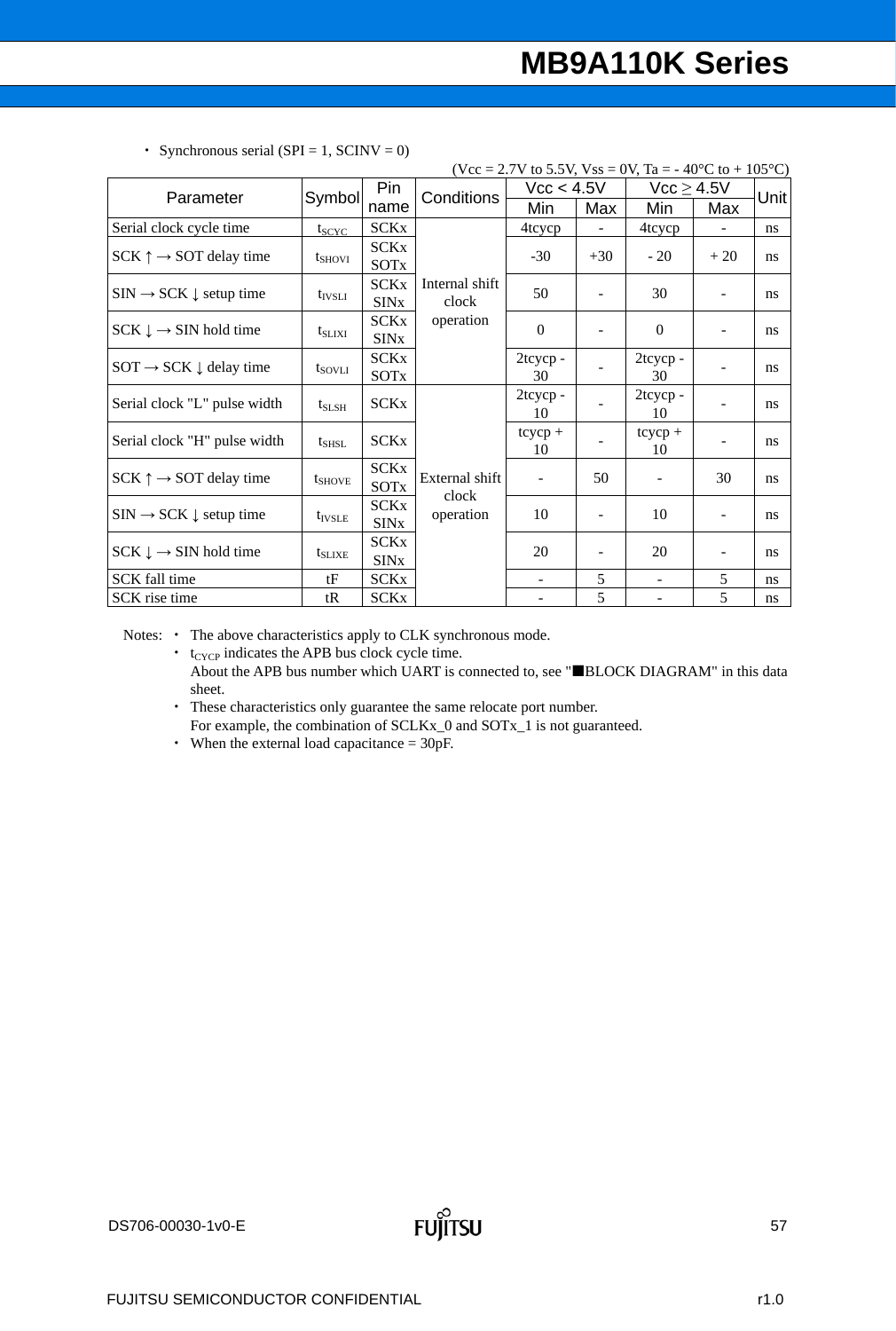

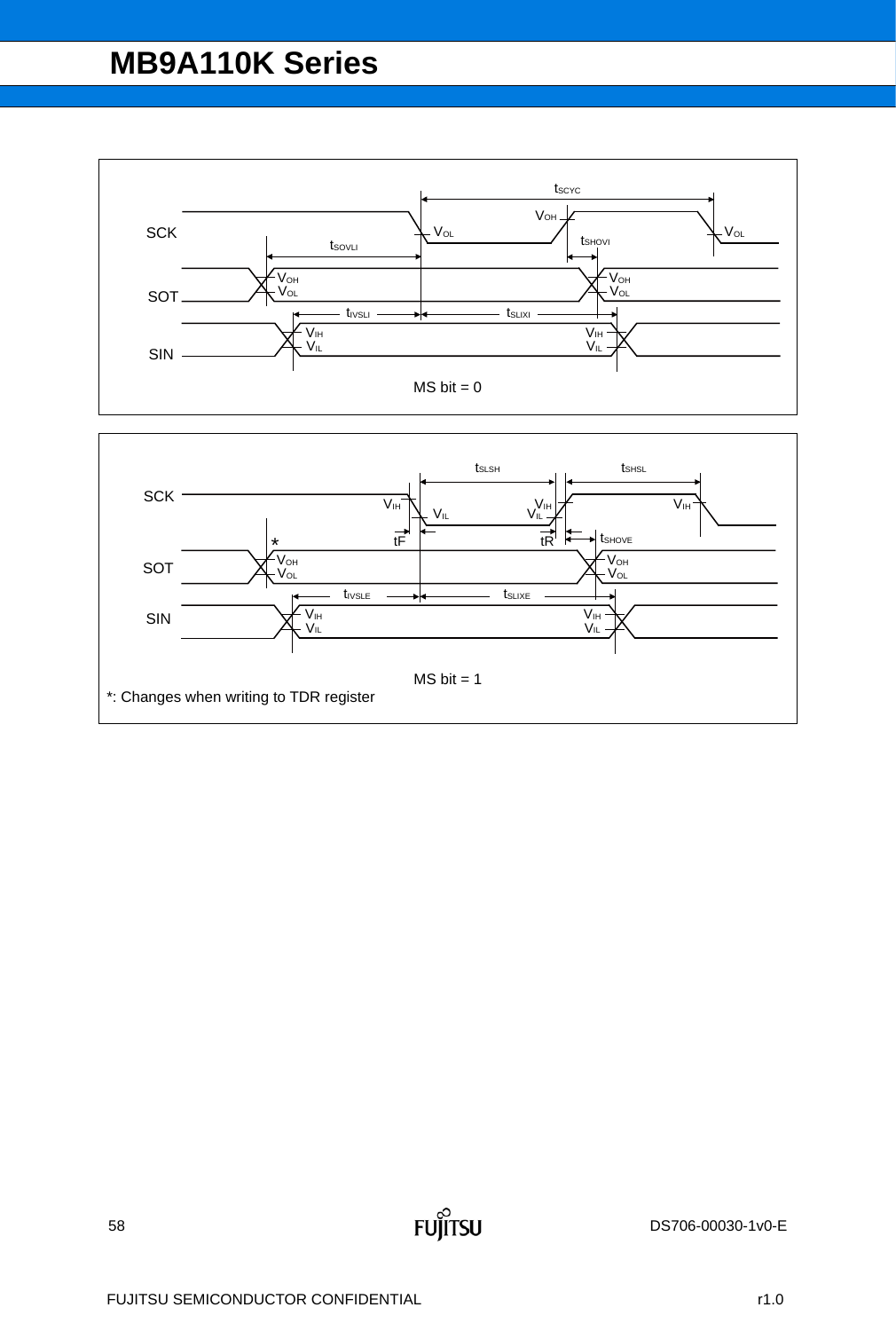|                                                         |                 |                                       |                         | (Vcc = 2.7V to 5.5V, Vss = 0V, Ta = - 40 <sup>o</sup> C to + 105 <sup>o</sup> C) |                            |                          |                          |               |
|---------------------------------------------------------|-----------------|---------------------------------------|-------------------------|----------------------------------------------------------------------------------|----------------------------|--------------------------|--------------------------|---------------|
| Parameter                                               | Symbol          | Pin                                   | Conditions              |                                                                                  | $\text{Vcc} < 4.5\text{V}$ | $Vcc \geq 4.5V$          |                          | Unit          |
|                                                         |                 | name                                  |                         | Min                                                                              | Max                        | Min                      | Max                      |               |
| Serial clock cycle time                                 | $t_{SCYC}$      | <b>SCKx</b>                           |                         | 4tcycp                                                                           |                            | 4tcycp                   |                          | ns            |
| $SCK \downarrow \rightarrow SOT$ delay time             | $t_{SLOVI}$     | <b>SCKx</b><br><b>SOT<sub>x</sub></b> |                         | $-30$                                                                            | $+30$                      | $-20$                    | $+20$                    | <sub>ns</sub> |
| $\text{SIN} \rightarrow \text{SCK} \uparrow$ setup time | $t_{IVSHI}$     | <b>SCKx</b><br><b>SIN<sub>x</sub></b> | Internal shift<br>clock | 50                                                                               |                            | 30                       | $\overline{\phantom{a}}$ | ns            |
| $SCK \uparrow \rightarrow SIN$ hold time                | $t_{SHIXI}$     | <b>SCKx</b><br><b>SIN<sub>x</sub></b> | operation               | $\Omega$                                                                         | $\overline{\phantom{0}}$   | $\mathbf{0}$             | $\overline{\phantom{a}}$ | ns            |
| $SOT \rightarrow SCK \uparrow$ delay time               | $t_{\rm SOVHI}$ | <b>SCKx</b><br><b>SOT<sub>x</sub></b> |                         | 2tcycp-<br>30                                                                    |                            | 2tcycp-<br>30            | $\overline{\phantom{a}}$ | ns            |
| Serial clock "L" pulse width                            | $t_{SLSH}$      | <b>SCKx</b>                           |                         | 2tcycp-<br>10                                                                    |                            | 2tcycp-<br>10            | $\overline{\phantom{a}}$ | ns            |
| Serial clock "H" pulse width                            | $t_{SHSL}$      | <b>SCKx</b>                           |                         | $tcycp +$<br>10                                                                  |                            | $tcycp +$<br>10          | $\overline{\phantom{a}}$ | ns            |
| $SCK \downarrow \rightarrow SOT$ delay time             | $t_{SLOVE}$     | <b>SCKx</b><br>SOTx                   | External shift<br>clock |                                                                                  | 50                         | $\overline{\phantom{a}}$ | 30                       | ns            |
| $\text{SIN} \rightarrow \text{SCK} \uparrow$ setup time | $t_{IVSHE}$     | <b>SCKx</b><br><b>SIN<sub>x</sub></b> | operation               | 10                                                                               | $\overline{\phantom{a}}$   | 10                       | $\overline{\phantom{a}}$ | ns            |
| $SCK \uparrow \rightarrow SIN$ hold time                | $t_{SHIXE}$     | <b>SCKx</b><br><b>SIN<sub>x</sub></b> |                         | 20                                                                               | -                          | 20                       | -                        | ns            |
| SCK fall time                                           | tF              | <b>SCKx</b>                           |                         |                                                                                  | 5                          | $\overline{\phantom{0}}$ | 5                        | ns            |
| SCK rise time                                           | tR              | <b>SCKx</b>                           |                         |                                                                                  | 5                          |                          | 5                        | ns            |

• Synchronous serial (SPI = 1, SCINV = 1)

Notes: • The above characteristics apply to CLK synchronous mode.

 $\cdot$  t<sub>CYCP</sub> indicates the APB bus clock cycle time. About the APB bus number which UART is connected to, see "BLOCK DIAGRAM" in this data sheet.

- These characteristics only guarantee the same relocate port number. For example, the combination of SCLKx\_0 and SOTx\_1 is not guaranteed.
- When the external load capacitance = 30pF.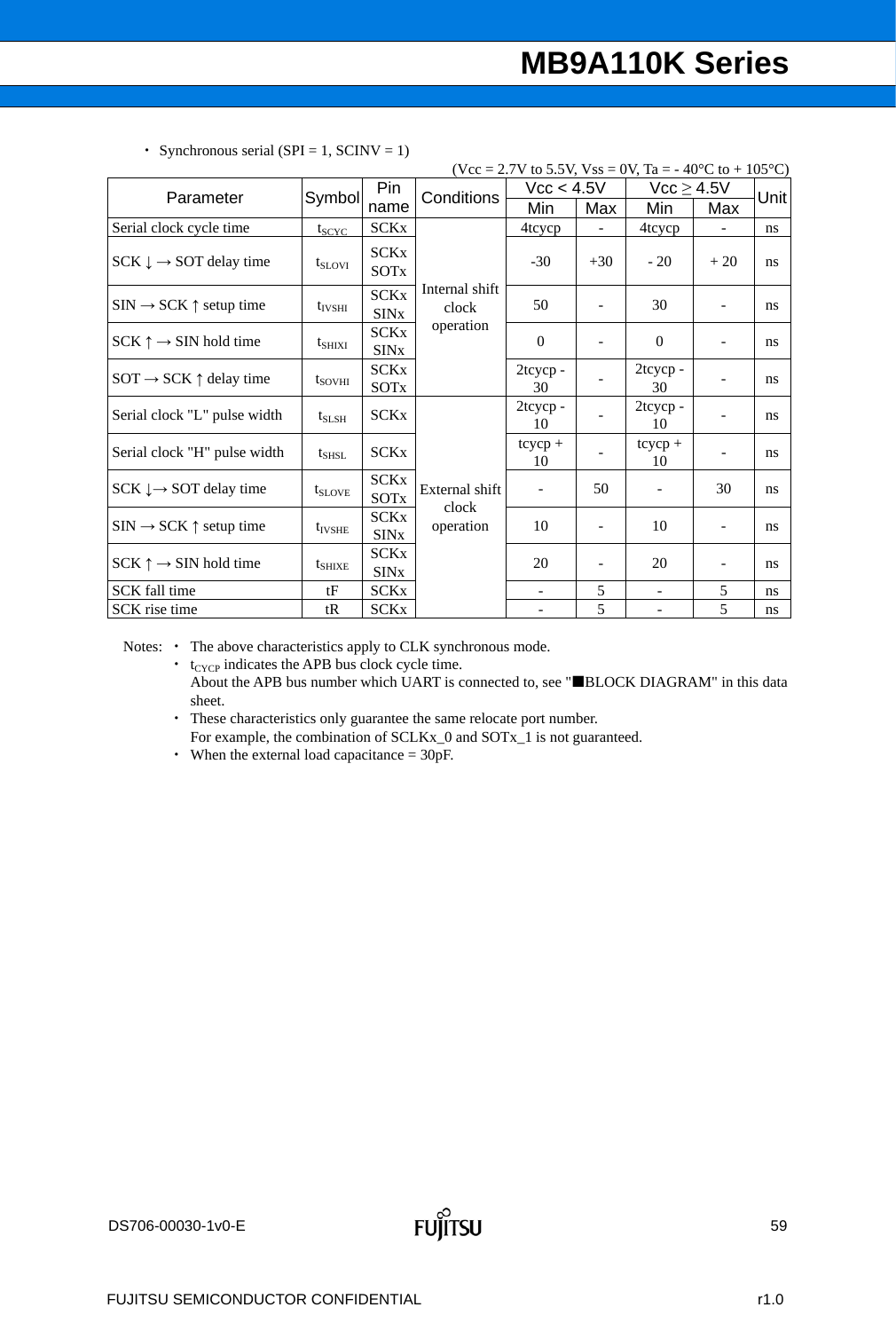



 $\cdot$  External clock (EXT = 1) : asynchronous only

|                              |            |                   | (Vcc = 2.7V to 5.5V, Vss = 0V, Ta = -40°C to + 105°C) |     |    |                |
|------------------------------|------------|-------------------|-------------------------------------------------------|-----|----|----------------|
| Parameter                    |            | Symbol Conditions | Min                                                   | Max |    | Unit   Remarks |
| Serial clock "L" pulse width | $t_{SLSH}$ |                   | $tcycp + 10$                                          |     | ns |                |
| Serial clock "H" pulse width | $t_{SHSL}$ | $C_L = 30pF$      | $tcycp + 10$                                          |     | ns |                |
| SCK fall time                | tF         |                   |                                                       |     | ns |                |
| SCK rise time                | tR         |                   |                                                       |     | ns |                |

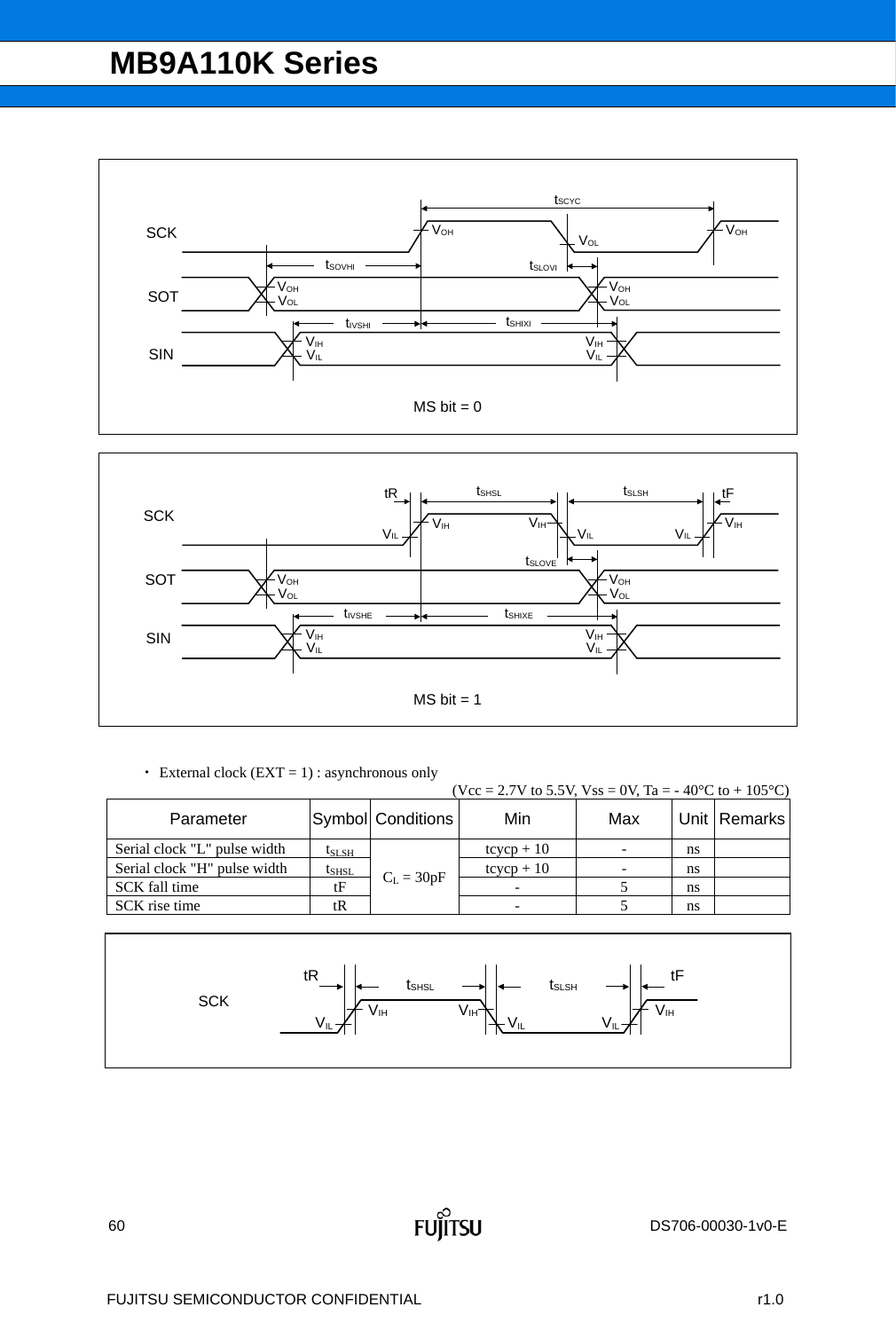(9) External Input Timing

|                   |               |                |                   |                        |     |      | (Vcc = 2.7V to 5.5V, Vss = 0V, Ta = - 40 <sup>o</sup> C to + 105 <sup>o</sup> C) |  |
|-------------------|---------------|----------------|-------------------|------------------------|-----|------|----------------------------------------------------------------------------------|--|
| Parameter         | Symbol        | Pin name       | <b>Conditions</b> | Value                  |     | Unit | Remarks                                                                          |  |
|                   |               |                |                   | Min                    | Max |      |                                                                                  |  |
|                   |               | <b>ADTG</b>    |                   |                        |     |      | A/D converter                                                                    |  |
|                   |               |                |                   |                        |     |      | trigger input                                                                    |  |
|                   |               | <b>FRCKx</b>   |                   | $2t_{CYCP}^{*1}$       |     | ns   | Free-run timer input                                                             |  |
|                   |               |                |                   |                        |     |      | clock                                                                            |  |
|                   |               | <b>ICxx</b>    |                   |                        |     |      | Input capture                                                                    |  |
| Input pulse width | $t_{\rm INH}$ | <b>DTTIxX</b>  |                   | $2t_{CYCP}^{*1}$       |     |      | Wave form                                                                        |  |
|                   | $t_{\rm INL}$ |                |                   |                        |     | ns   | generator                                                                        |  |
|                   |               | INT00 to INT15 |                   | $2t_{CYCP} + 100^{*1}$ |     | ns   | External interrupt                                                               |  |
|                   |               | <b>NMIX</b>    |                   | $500*^2$               |     | ns   | <b>NMI</b>                                                                       |  |
|                   |               | <b>WKUPx</b>   |                   | $820*^3$               |     |      | Deep stand-by wake                                                               |  |
|                   |               |                |                   |                        |     | ns   | up                                                                               |  |

 $*1:$  t<sub>CYCP</sub> indicates the APB bus clock cycle time except stop when in stop mode, in rtc mode, in timer mode. About the APB bus number which A/D converter, Multi-function Timer, External interrupt are connected to, see "BLOCK DIAGRAM" in this data sheet.

\*2 : When in stop mode, in rtc mode, in timer mode.

\*3 : When in deep stand-by stop mode, in deep stand-by rtc mode.

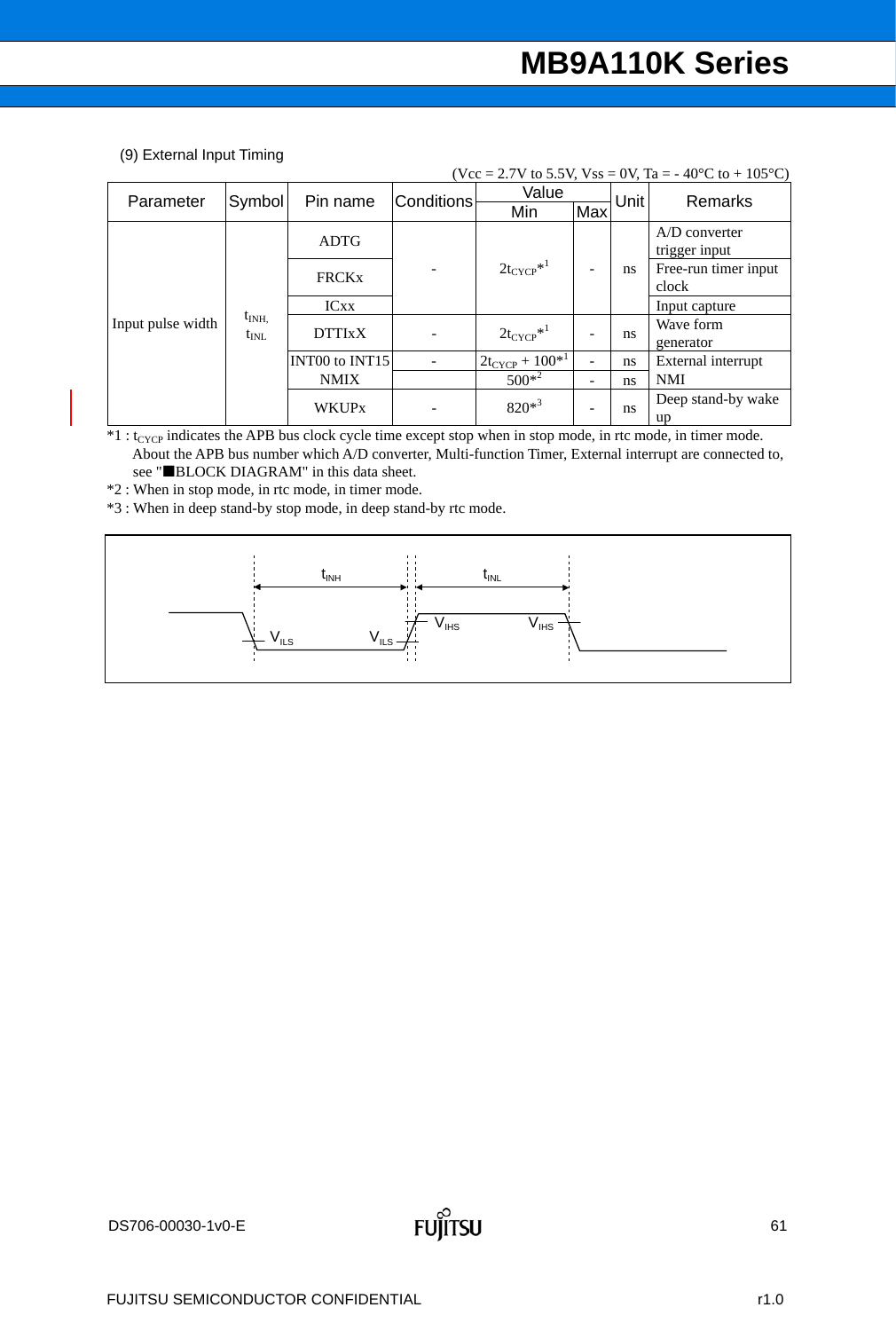|                            |                   |                 | (Vcc = 2.7V to 5.5V, Vss = 0V, Ta = -40°C to + 105°C) |       |      |
|----------------------------|-------------------|-----------------|-------------------------------------------------------|-------|------|
| Parameter                  | Symbol            | Conditions      |                                                       | Value | Unit |
|                            |                   |                 | Min                                                   | Max   |      |
| AIN pin "H" width          | $t_{\text{AHL}}$  |                 |                                                       |       |      |
| AIN pin "L" width          | $t_{ALL}$         |                 |                                                       |       |      |
| BIN pin "H" width          | $t_{\rm BHL}$     |                 |                                                       |       |      |
| BIN pin "L" width          | $t_{\rm BLL}$     |                 |                                                       |       |      |
| BIN rise time from         |                   | PC Mode2 or     |                                                       |       |      |
| AIN pin "H" level          | $t_{AUBU}$        | PC Mode3        |                                                       |       |      |
| AIN fall time from         |                   | PC Mode2 or     |                                                       |       |      |
| BIN pin "H" level          | $t_{\text{BUAD}}$ | PC_Mode3        |                                                       |       |      |
| BIN fall time from         |                   | PC Mode2 or     |                                                       |       |      |
| AIN pin "L" level          | $t_{ADBD}$        | PC_Mode3        |                                                       |       |      |
| AIN rise time from         |                   | PC Mode2 or     |                                                       |       |      |
| BIN pin "L" level          | $t_{\text{BDAU}}$ | PC_Mode3        |                                                       |       |      |
| AIN rise time from         |                   | PC Mode2 or     | $2t_{CYCP}$ *                                         |       | ns   |
| BIN pin "H" level          | $t_{BUAU}$        | PC_Mode3        |                                                       |       |      |
| BIN fall time from         |                   | PC Mode2 or     |                                                       |       |      |
| AIN pin "H" level          | $t_{AUBD}$        | PC_Mode3        |                                                       |       |      |
| AIN fall time from         |                   | PC Mode2 or     |                                                       |       |      |
| BIN pin "L" level          | $t_{\text{BDAD}}$ | PC_Mode3        |                                                       |       |      |
| BIN rise time from         |                   | PC_Mode2 or     |                                                       |       |      |
| AIN pin "L" level          | $t_{ADBU}$        | PC_Mode3        |                                                       |       |      |
| ZIN pin "H" width          | $t_{ZHL}$         | QCR:CGSC="0"    |                                                       |       |      |
| ZIN pin "L" width          | $t_{ZLL}$         | QCR:CGSC="0"    |                                                       |       |      |
| AIN/BIN rise and fall time |                   | QCR:CGSC="1"    |                                                       |       |      |
| from determined ZIN level  | $t_{ZABE}$        |                 |                                                       |       |      |
| Determined ZIN level from  | $t_{\rm ABEZ}$    | $QCR: CGSC="1"$ |                                                       |       |      |
| AIN/BIN rise and fall time |                   |                 |                                                       |       |      |

(10) Quadrature Position/Revolution Counter timing

 $*$ : t<sub>CYCP</sub> indicates the APB bus clock cycle time except stop when in stop mode, in timer mode. About the APB bus number which Quadrature Position/Revolution Counter is connected to, see "BLOCK DIAGRAM" in this data sheet.

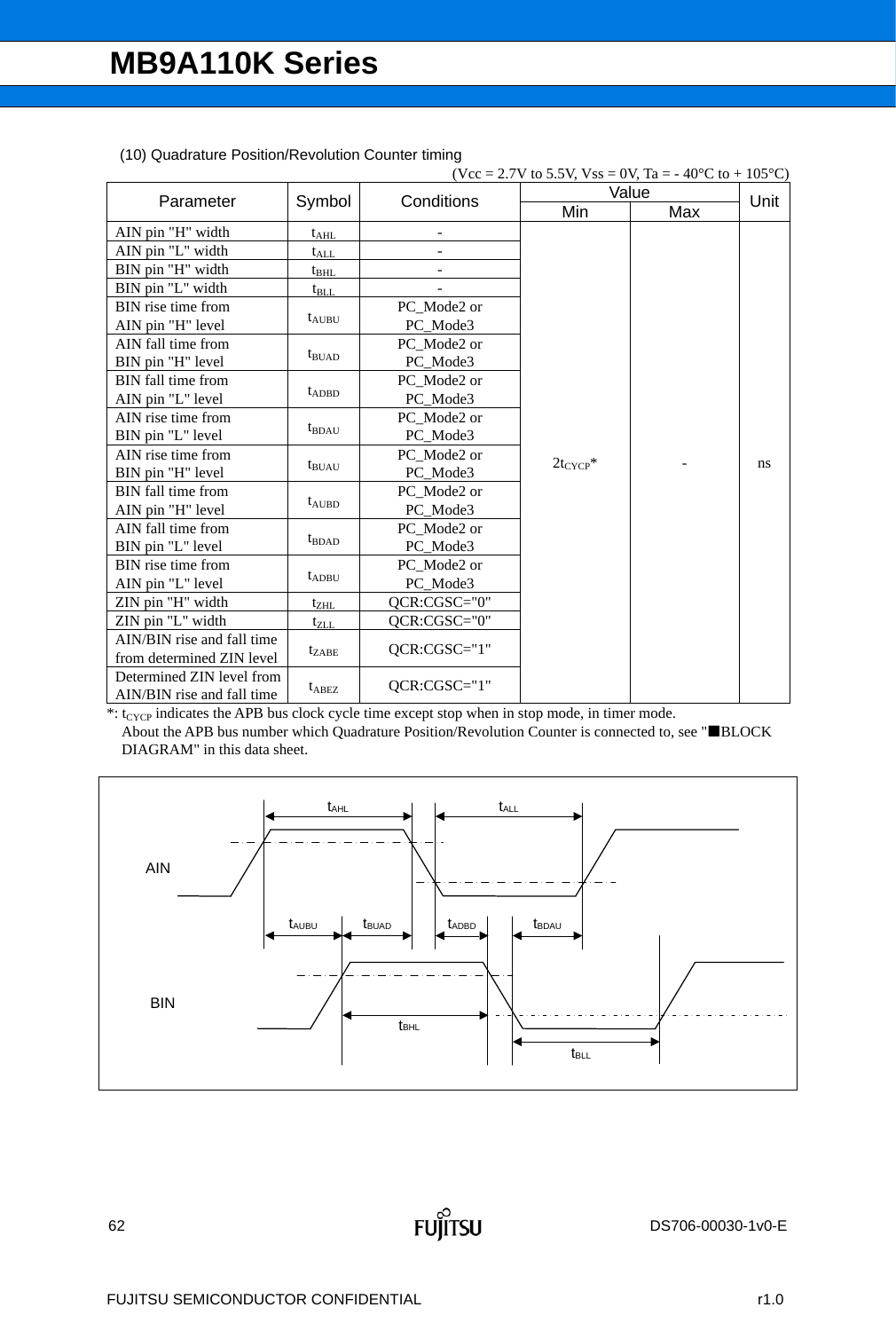



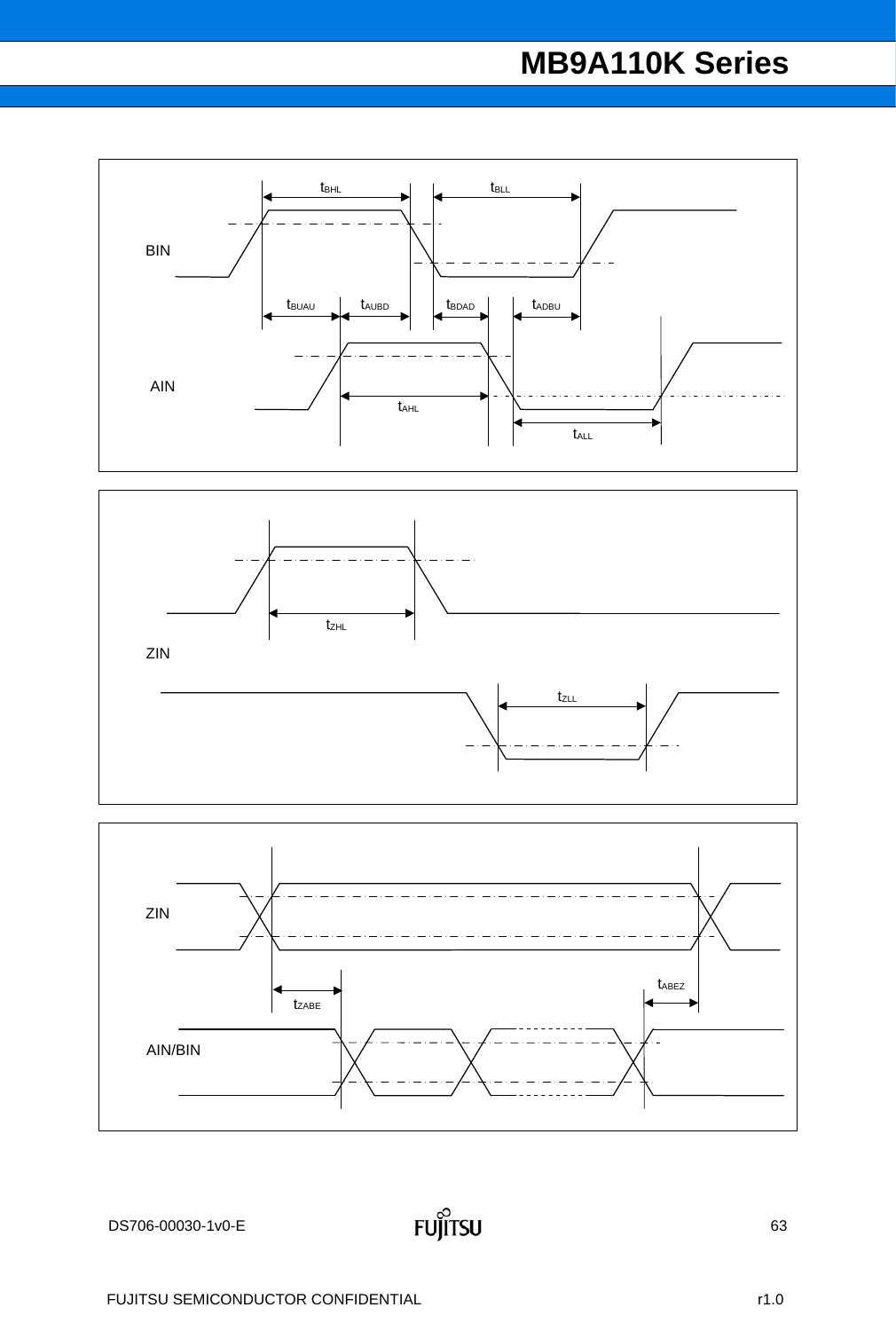#### $(11)$  l<sup>2</sup>C Timing

|                                                      |                    |                                         |                           |           |                                            |                          |               | (Vcc = 2.7V to 5.5V, Vss = 0V, Ta = -40°C to + 105°C) |
|------------------------------------------------------|--------------------|-----------------------------------------|---------------------------|-----------|--------------------------------------------|--------------------------|---------------|-------------------------------------------------------|
| Parameter                                            | Symbol             | Conditions                              | Typical mode              |           | High-speed<br>mode                         |                          |               | Unit Remarks                                          |
|                                                      |                    |                                         | Min                       | Max       | Min                                        | Max                      |               |                                                       |
| SCL clock frequency                                  | $F_{SCL}$          |                                         | $\Omega$                  | 100       | $\Omega$                                   | 400                      | kHz           |                                                       |
| (Repeated) START condition                           |                    |                                         |                           |           |                                            |                          |               |                                                       |
| hold time                                            | $t_{\text{HDSTA}}$ |                                         | 4.0                       | ۰         | 0.6                                        | $\overline{a}$           | $\mu$ s       |                                                       |
| $SDA \downarrow \rightarrow SCL \downarrow$          |                    |                                         |                           |           |                                            |                          |               |                                                       |
| SCLclock "L" width                                   | $t_{LOW}$          |                                         | 4.7                       |           | 1.3                                        | $\overline{\phantom{0}}$ | $\mu$ s       |                                                       |
| SCLclock "H" width                                   | $t_{\rm HIGH}$     |                                         | 4.0                       | -         | 0.6                                        | $\overline{\phantom{a}}$ | μs            |                                                       |
| (Repeated) START setup time                          |                    |                                         | 4.7                       |           | 0.6                                        |                          |               |                                                       |
| $SCL \uparrow \rightarrow SDA \downarrow$            | $t_{SUSTA}$        |                                         |                           |           |                                            | $\overline{a}$           | $\mu$ s       |                                                       |
| Data hold time                                       | $t_{HDDAT}$        | $C_L = 30pF,$<br>$R = (Vp/I_{OL})^{*1}$ | $\mathbf{0}$              | $3.45*^2$ | $\theta$                                   | $0.9*^3$                 |               |                                                       |
| $SCL \downarrow \rightarrow SDA \downarrow \uparrow$ |                    |                                         |                           |           |                                            |                          | $\mu s$       |                                                       |
| Data setup time                                      |                    |                                         | 250                       |           | 100                                        | ۰                        | ns            |                                                       |
| $SDA \downarrow \uparrow \rightarrow SCL \uparrow$   | $t_{\text{SUDAT}}$ |                                         |                           |           |                                            |                          |               |                                                       |
| STOP condition setup time                            |                    |                                         | 4.0                       |           | 0.6                                        | $\qquad \qquad -$        |               |                                                       |
| $SCL \uparrow \rightarrow SDA \uparrow$              | t <sub>susto</sub> |                                         |                           |           |                                            |                          | $\mu$ s       |                                                       |
| Bus free time between                                |                    |                                         |                           |           |                                            |                          |               |                                                       |
| "STOP condition" and                                 | $t_{\text{BUF}}$   |                                         | 4.7                       | -         | 1.3                                        | $\overline{\phantom{a}}$ | $\mu$ s       |                                                       |
| "START condition"                                    |                    |                                         |                           |           |                                            |                          |               |                                                       |
| Noise filter                                         | $t_{SP}$           |                                         | $2t_{CYCP}$ <sup>*4</sup> |           | $2 \text{ t}_{\text{CYCP}}$ * <sup>4</sup> |                          | <sub>ns</sub> |                                                       |

\*1 : R and C represent the pull-up resistance and load capacitance of the SCL and SDA lines, respectively. Vp indicates the power supply voltage of the pull-up resistance and  $I_{OL}$  indicates  $V_{OL}$  guaranteed current.

 $*2$ : The maximum t<sub>HDDAT</sub> must satisfy that it does not extend at least "L" period (t<sub>LOW</sub>) of device's SCL signal.

 $*3$ : A high-speed mode I<sup>2</sup>C bus device can be used on a standard mode I<sup>2</sup>C bus system as long as the device satisfies the requirement of " $t_{\text{SUBAT}} \geq 250$  ns".

 $*4$  : t<sub>CYCP</sub> is the APB bus clock cycle time.

About the APB bus number that  $I^2C$  is connected to, see " $\blacksquare BLOCK$  DIAGRAM" in this data sheet. To use  $I^2C$ , set the peripheral bus clock at 8 MHz or more.

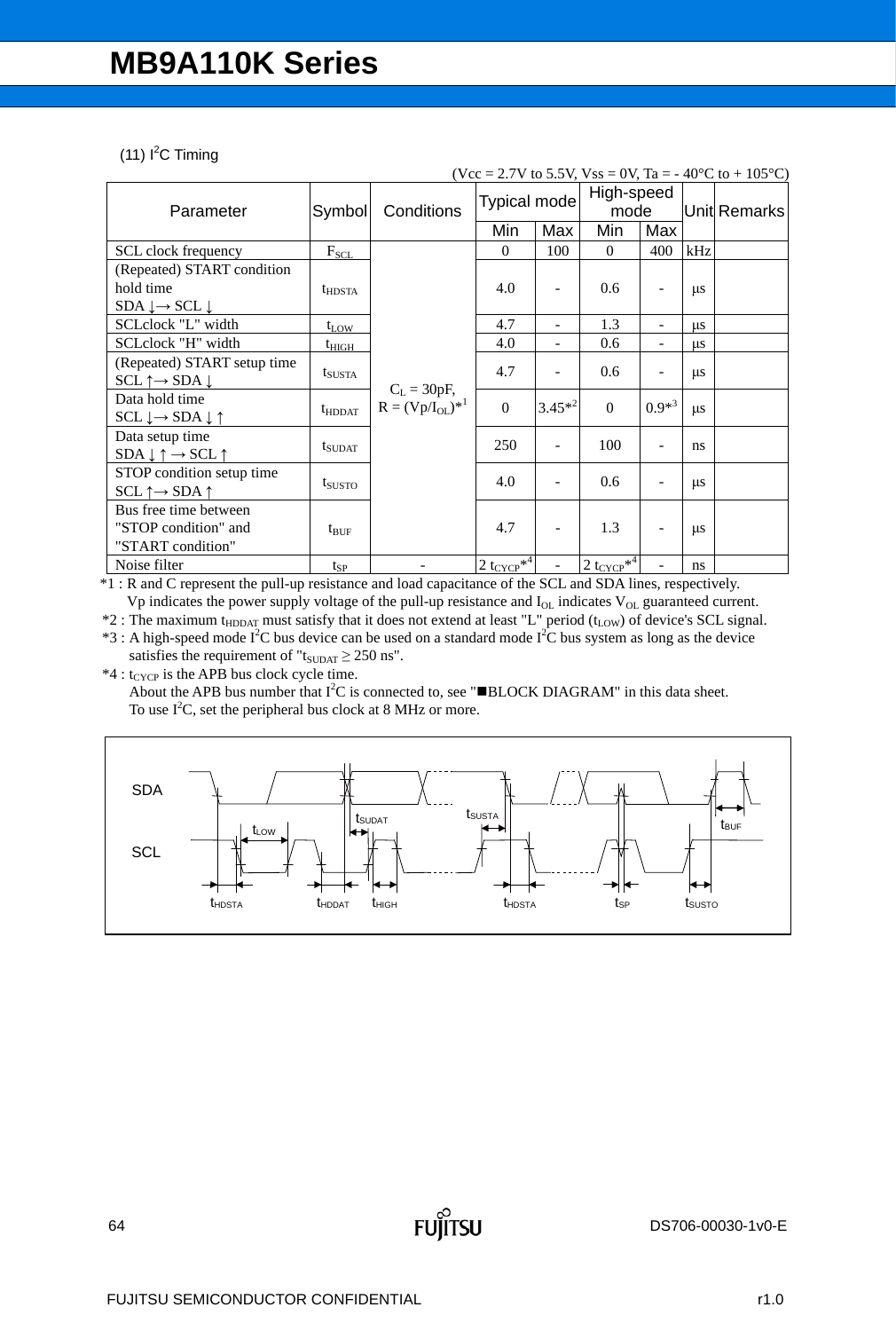#### (12) JTAG Timing

|                    |                 |            |                |     |       |      | $(Vcc = 2.7V$ to 5.5V, $Vss = 0V$ , Ta = -40°C to +105°C) |
|--------------------|-----------------|------------|----------------|-----|-------|------|-----------------------------------------------------------|
| Parameter          | Symbol          | Pin name   | Conditions     |     | Value | Unit | Remarks                                                   |
|                    |                 |            |                | Min | Max   |      |                                                           |
| TMS, TDI setup     |                 | TCK,       | $Vcc \ge 4.5V$ | 15  |       |      |                                                           |
| time               | $t_{JTAGS}$     | TMS, TDI   | Vcc < 4.5V     |     |       | ns   |                                                           |
| TMS, TDI hold time |                 | TCK,       | $Vcc \ge 4.5V$ | 15  |       |      |                                                           |
|                    | $t_{JTAGH}$     | TMS, TDI   | Vcc < 4.5V     |     |       | ns   |                                                           |
|                    |                 | TCK,       | Vcc > 4.5V     |     | 25    |      |                                                           |
| TDO delay time     | $t_{\rm JTAGD}$ | <b>TDO</b> | Vcc < 4.5V     |     | 45    | ns   |                                                           |

Note: When the external load capacitance = 30pF.

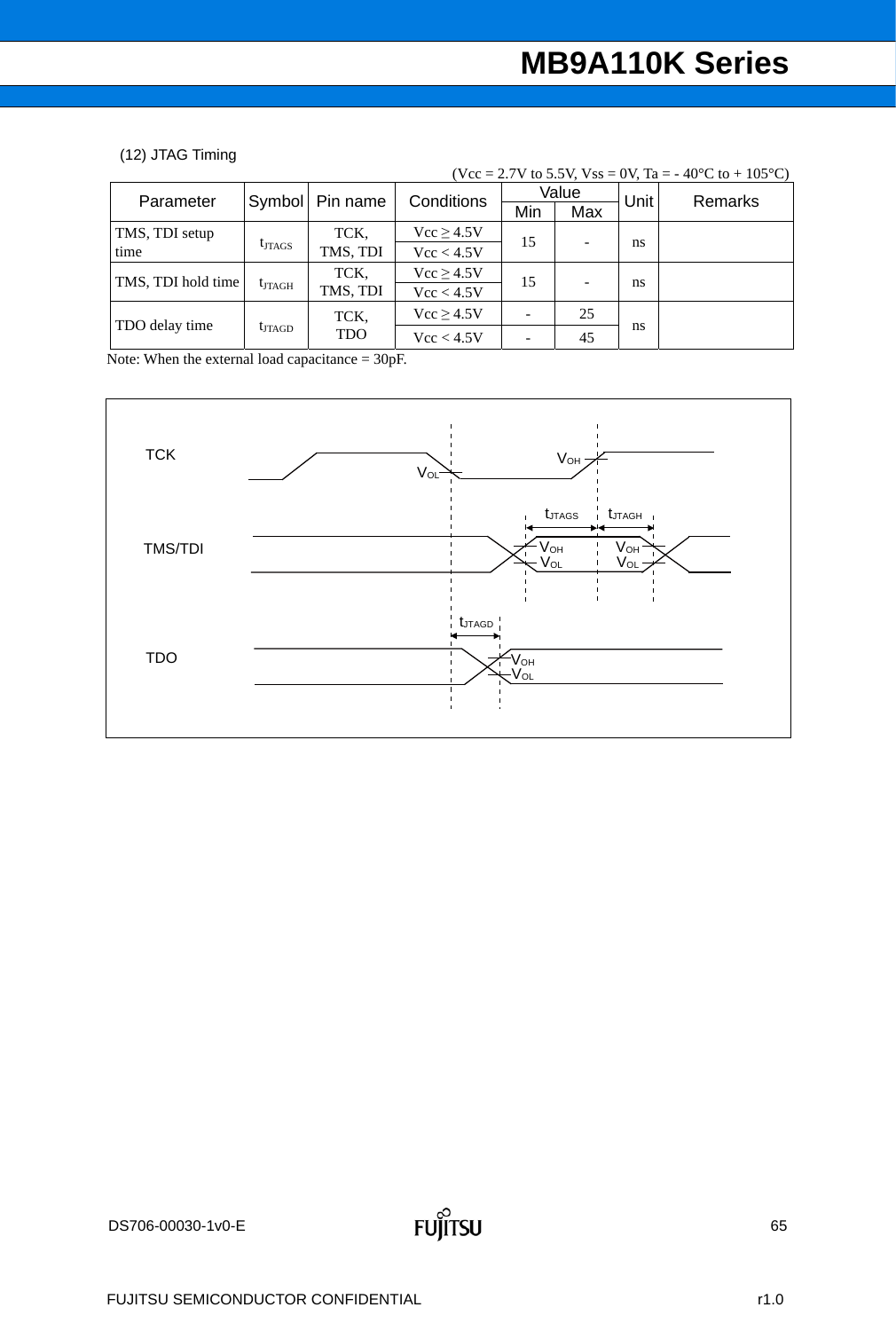### **5.** 12-bit A/D Converter

ı

Electrical characteristics for the A/D converter

|                                                  |                           |                              |                          |                              |              | $(Vcc = AVec = 2.7V$ to 5.5V, $Vss = AVss = 0V$ , Ta = -40°C to +105°C) |
|--------------------------------------------------|---------------------------|------------------------------|--------------------------|------------------------------|--------------|-------------------------------------------------------------------------|
| Parameter                                        | Pin                       |                              | Value                    |                              | Unit         | Remarks                                                                 |
|                                                  | name                      | Min                          | Typ                      | Max                          |              |                                                                         |
| Resolution                                       | $\frac{1}{2}$             | $\overline{\phantom{a}}$     | $\blacksquare$           | 12                           | bit          |                                                                         |
| Linearity error                                  | $\overline{a}$            | $-4.5$                       |                          | $+4.5$                       | <b>LSB</b>   |                                                                         |
| Differential linearity<br>error                  |                           | $-2.5$                       |                          | $+2.5$                       | <b>LSB</b>   |                                                                         |
| Zero transition voltage                          | AN <sub>0</sub> to<br>AN7 | $-20$                        | $\overline{\phantom{a}}$ | $+20$                        | mV           | $AVRH = 2.7V$ to 5.5V                                                   |
| Full-scale transition<br>voltage                 | AN <sub>0</sub> to<br>AN7 | <b>AVRH - 20</b>             | $\overline{\phantom{a}}$ | $AVRH + 20$                  | mV           |                                                                         |
| Conversion time                                  | $\blacksquare$            | $1.0*^{1}$                   |                          |                              | <b>us</b>    | $AVcc \ge 4.5V$                                                         |
|                                                  | <b>Ts</b>                 | $*2$                         |                          |                              |              | $AVcc \ge 4.5V$                                                         |
| Sampling time                                    |                           | $*2$                         | $\blacksquare$           |                              | ns           | AVcc < 4.5V                                                             |
|                                                  |                           |                              |                          |                              |              | AVcc $\geq$ 4.5V                                                        |
| Compare clock cycle*3                            | Tcck                      | 50                           |                          | 2000                         | ns           | AVcc < 4.5V                                                             |
| State transition time to<br>operation permission | <b>Tstt</b>               | 1.0                          |                          | $\qquad \qquad \blacksquare$ | $\mu s$      |                                                                         |
| Power supply current                             | <b>AVCC</b>               | $\qquad \qquad \blacksquare$ | 0.57                     | 0.72                         | mA           | A/D 1unit operation                                                     |
| (analog + digital)                               |                           |                              | 0.06                     | 20                           | $\mu A$      | When A/D stop                                                           |
| Reference power supply<br>current                | <b>AVRH</b>               |                              | 1.1                      | 1.96                         | mA           | A/D 1unit operation<br>$AVRH=5.5V$                                      |
| (between AVRH to<br>AVSS)                        |                           |                              | 0.06                     | $\overline{4}$               | μA           | When $A/D$ stop (1unit)                                                 |
| Analog input capacity                            | Cin                       | $\overline{\phantom{a}}$     |                          | 12.9                         | pF           |                                                                         |
|                                                  | Rin                       |                              |                          | $\overline{2}$               | $k\Omega$    | $AVcc \ge 4.5V$                                                         |
| Analog input resistance                          |                           |                              |                          | 3.8                          |              | AVcc < 4.5V                                                             |
| Interchannel disparity                           |                           | $\blacksquare$               |                          | $\overline{4}$               | <b>LSB</b>   |                                                                         |
| Analog port input<br>current                     | AN <sub>0</sub> to<br>AN7 | $\overline{a}$               | $\blacksquare$           | 5                            | $\mu A$      |                                                                         |
| Analog input voltage                             | AN <sub>0</sub> to<br>AN7 | <b>AVSS</b>                  | $\blacksquare$           | <b>AVRH</b>                  | V            |                                                                         |
| Reference voltage                                | <b>AVRH</b>               | 2.7                          |                          | <b>AVCC</b>                  | $\mathbf{V}$ |                                                                         |

\*1: Conversion time is the value of sampling time (Ts) + compare time (Tc). The condition of the minimum conversion time is the value of sampling time: 300ns, the value of sampling time:  $700ns$  (AVcc  $\geq 4.5V$ ).

Ensure that it satisfies the value of sampling time (Ts) and compare clock cycle (Tcck). For setting<sup>\*4</sup> of sampling time and compare clock cycle, see "Chapter:A/D Converter" in "FM3 Family

PERIPHERAL MANUAL Analog Macro Part". \*2: A necessary sampling time changes by external impedance.

Ensure that it set the sampling time to satisfy (Equation 1).

\*3: Compare time (Tc) is the value of (Equation 2).

\*4: The register setting of the A/D Converter is reflected by the timing of the APB bus clock. Sampling clock and compare clock are set in base clock (HCLK). About the APB bus number which A/D Converter is connected to, see "BLOCK DIAGRAM" in this data sheet.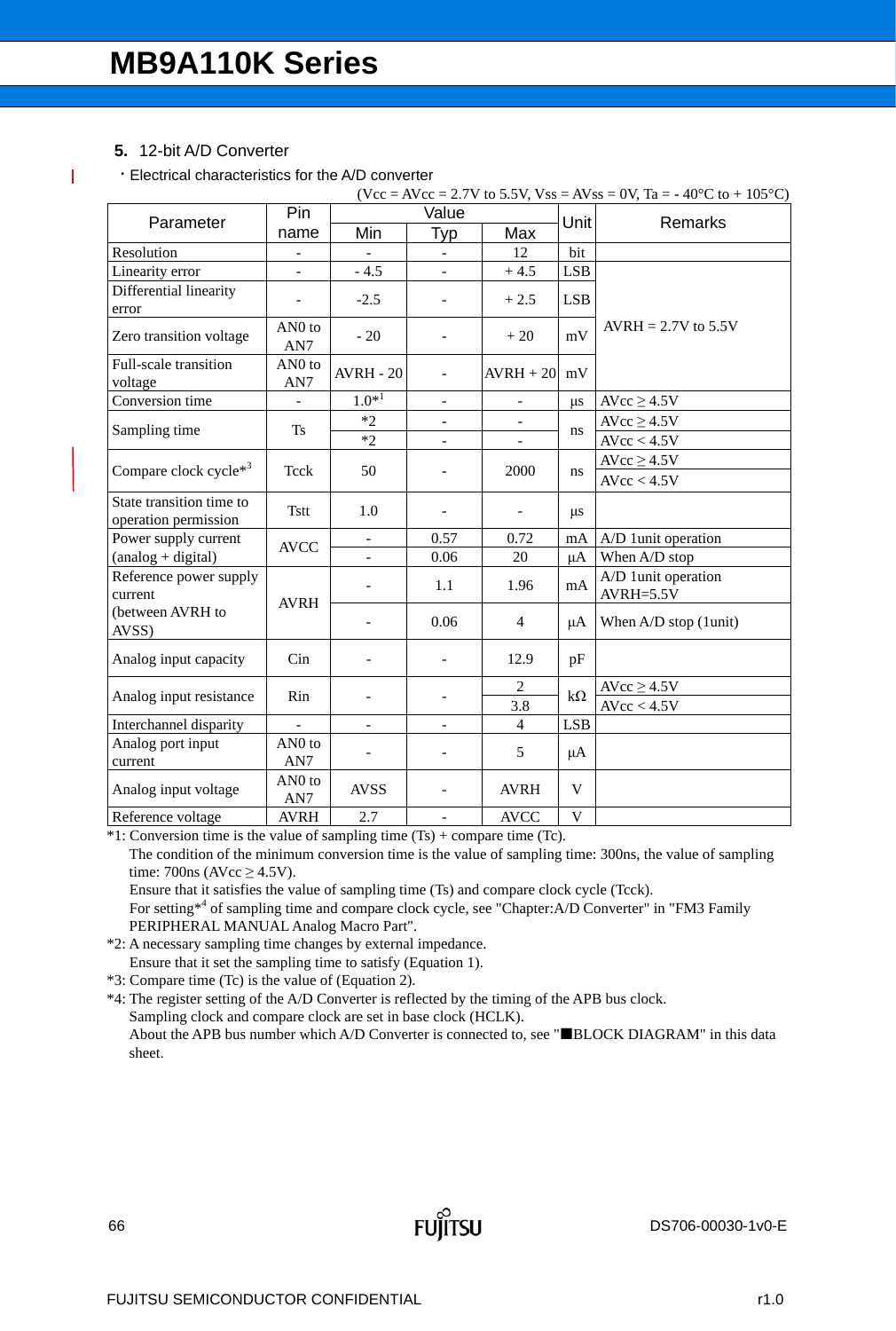

(Equation 1) Ts  $\geq$  (Rin + Rext)  $\times$  Cin  $\times$  9

Ts : Sampling time

- Rin : input resistance of  $A/D = 2k\Omega$  at  $4.5 \leq AVCC \leq 5.5$ input resistance of  $A/D = 3.8k\Omega$  at  $2.7 \leq AVCC \leq 4.5$
- Cin : input capacity of  $A/D = 12.9pF$  at  $2.7 \leq AVCC \leq 5.5$

Rext : Output impedance of external circuit

(Equation 2) Tc = Tcck  $\times$  14

Tc : Compare time Tcck : Compare clock cycle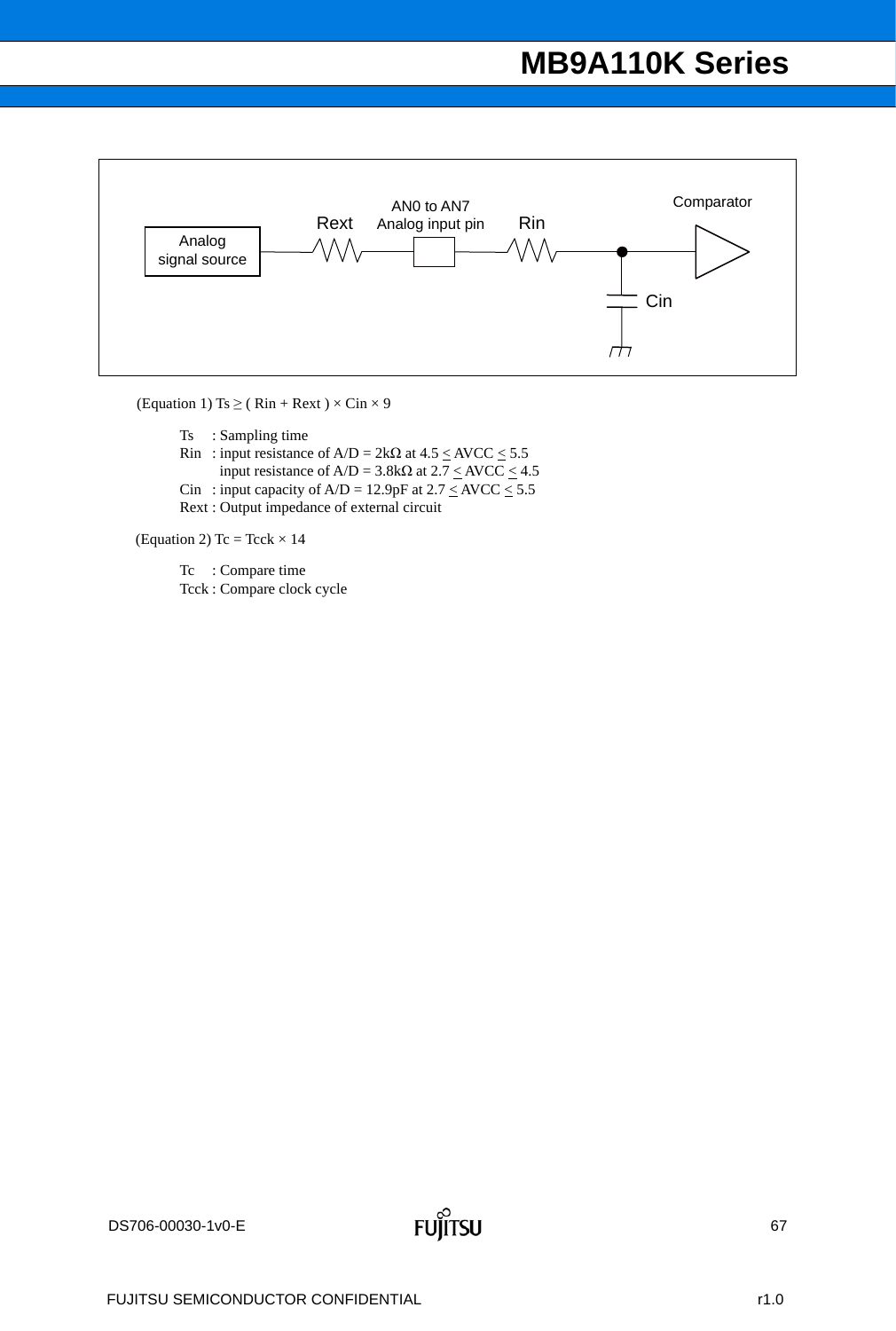- Definition of 12-bit A/D Converter Terms
	-
	-
	- Resolution : Analog variation that is recognized by an A/D converter.
	-
	- Linearity error : Deviation of the line between the zero-transition point
		- $(0b00000000000 \leftarrow \rightarrow 0b000000000001)$  and the full-scale transition point (0b111111111110←→0b111111111111) from the actual conversion characteristics.
	-
	- Differential linearity error : Deviation from the ideal value of the input voltage that is required to change the output code by 1 LSB.

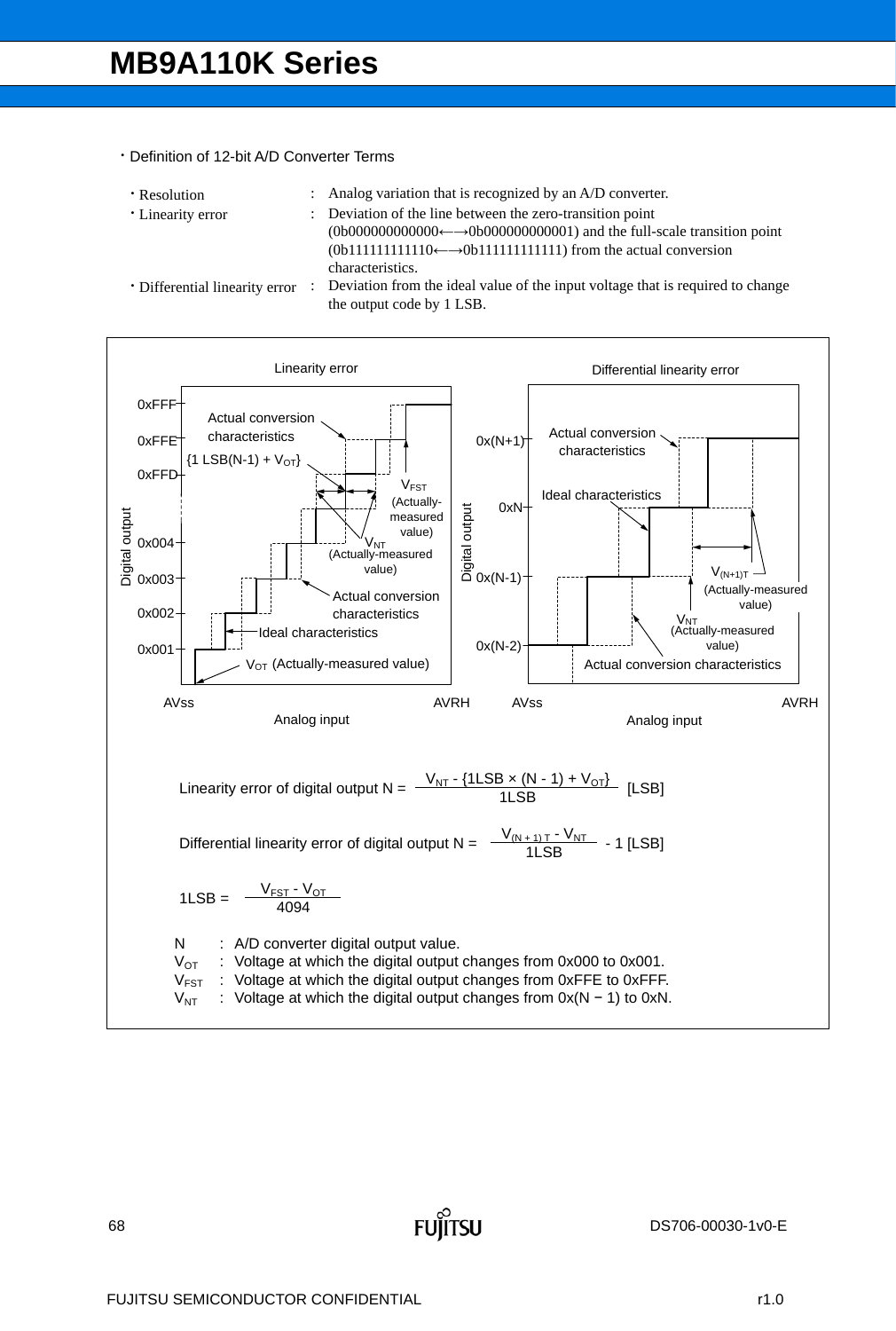### **6.** Low-voltage Detection Characteristics

(1) Low-voltage Detection Reset

|                  |                     |                          |      |       |      |             | $(Ta = -40^{\circ}C \text{ to } + 105^{\circ}C)$ |  |
|------------------|---------------------|--------------------------|------|-------|------|-------------|--------------------------------------------------|--|
|                  | Symbol   Conditions |                          |      | Value |      | <b>Unit</b> | Remarks                                          |  |
| Parameter        |                     |                          | Min  | ⊤ур⊣  | Max  |             |                                                  |  |
| Detected voltage | VDL                 | $\sim$                   | 2.25 | 2.45  | 2.65 |             | When voltage drops                               |  |
| Released voltage | VDH                 | $\overline{\phantom{a}}$ | 2.30 | 2.50  | 2.70 |             | When voltage rises                               |  |

#### (2) Interrupt of Low-voltage Detection

 $(Ta = -40^{\circ}C \text{ to } + 105^{\circ}C)$ 

| Parameter                      | Symbol     |               | Value<br>Conditions |     |                         | Unit        | Remarks            |  |
|--------------------------------|------------|---------------|---------------------|-----|-------------------------|-------------|--------------------|--|
|                                |            |               | Min                 | Typ | Max                     |             |                    |  |
| Detected voltage               | <b>VDL</b> | $SVHI = 0000$ | 2.58                | 2.8 | 3.02                    | V           | When voltage drops |  |
| Released voltage               | <b>VDH</b> |               | 2.67                | 2.9 | 3.13                    | V           | When voltage rises |  |
| Detected voltage               | <b>VDL</b> | $SVHI = 0001$ | 2.76                | 3.0 | 3.24                    | V           | When voltage drops |  |
| Released voltage               | <b>VDH</b> |               | 2.85                | 3.1 | 3.34                    | V           | When voltage rises |  |
| Detected voltage               | <b>VDL</b> | $SVHI = 0010$ | 2.94                | 3.2 | 3.45                    | $\mathbf V$ | When voltage drops |  |
| Released voltage               | <b>VDH</b> |               | 3.04                | 3.3 | 3.56                    | V           | When voltage rises |  |
| Detected voltage               | <b>VDL</b> | $SVHI = 0011$ | 3.31                | 3.6 | 3.88                    | V           | When voltage drops |  |
| Released voltage               | <b>VDH</b> |               | 3.40                | 3.7 | 3.99                    | V           | When voltage rises |  |
| Detected voltage               | <b>VDL</b> | $SVHI = 0100$ | 3.40                | 3.7 | 3.99                    | V           | When voltage drops |  |
| Released voltage               | VDH        |               | 3.50                | 3.8 | 4.10                    | V           | When voltage rises |  |
| Detected voltage               | <b>VDL</b> | $SVHI = 0111$ | 3.68                | 4.0 | 4.32                    | V           | When voltage drops |  |
| Released voltage               | <b>VDH</b> |               | 3.77                | 4.1 | 4.42                    | V           | When voltage rises |  |
| Detected voltage               | <b>VDL</b> | $SVHI = 1000$ | 3.77                | 4.1 | 4.42                    | V           | When voltage drops |  |
| Released voltage               | <b>VDH</b> |               | 3.86                | 4.2 | 4.53                    | V           | When voltage rises |  |
| Detected voltage               | <b>VDL</b> | $SVHI = 1001$ | 3.86                | 4.2 | 4.53                    | V           | When voltage drops |  |
| Released voltage               | <b>VDH</b> |               | 3.96                | 4.3 | 4.64                    | V           | When voltage rises |  |
| LVD stabilization<br>wait time | $T_{LVDW}$ |               |                     |     | $2240 \times$<br>tcycp* | $\mu$ s     |                    |  |

 $*$ : t<sub>CYCP</sub> indicates the APB2 bus clock cycle time.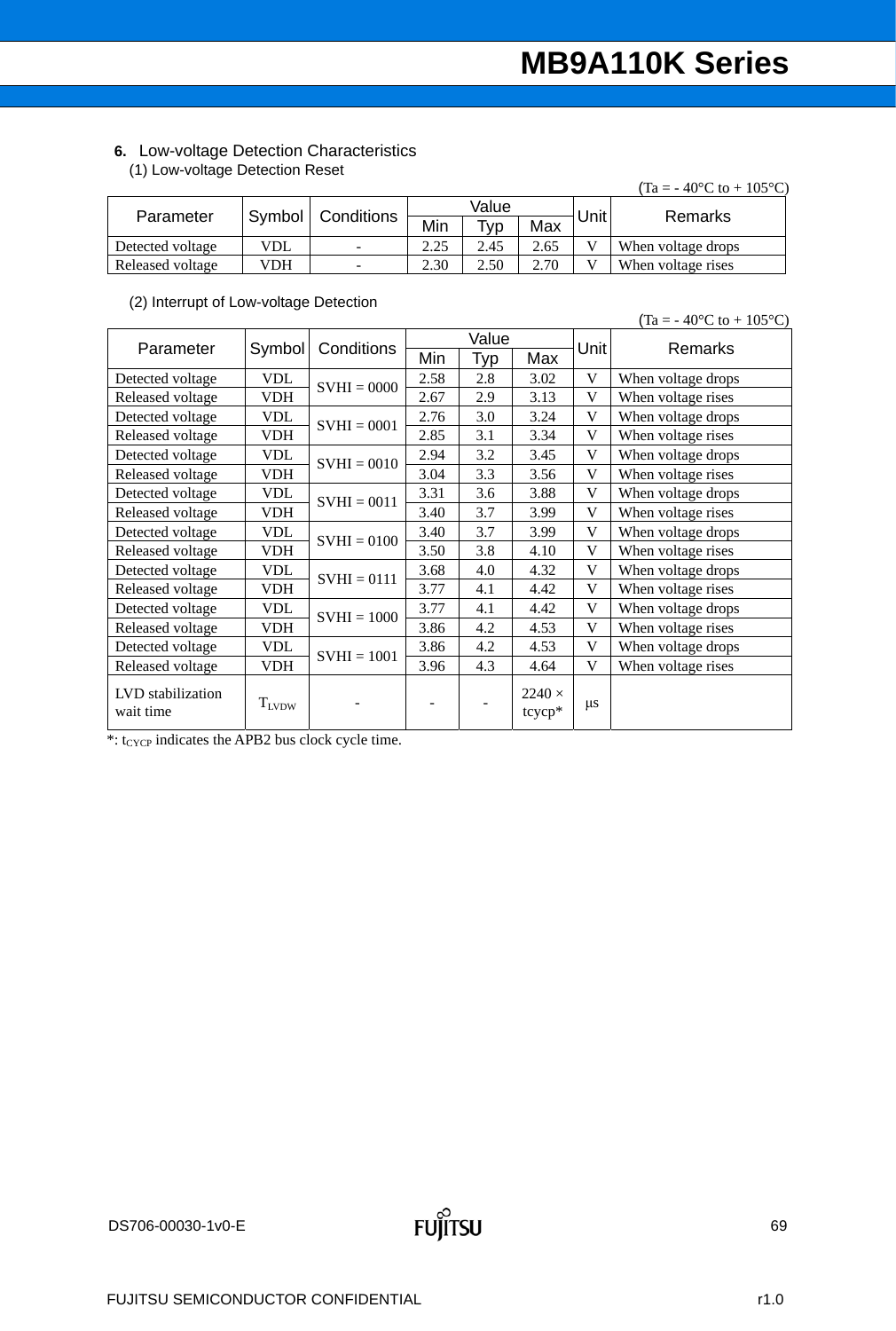### **7.** MainFlash Memory Write/Erase Characteristics

#### (Vcc = 2.7V to 5.5V, Ta = -40°C to + 105°C)

|                                  | Parameter           | Value                    |      |      | Unit | Remarks                                        |  |  |
|----------------------------------|---------------------|--------------------------|------|------|------|------------------------------------------------|--|--|
|                                  |                     | Min                      | l yp | Max  |      |                                                |  |  |
| Sector erase                     | Large Sector        |                          | 0.7  | 3.7  |      | Includes write time prior to internal          |  |  |
| time                             | <b>Small Sector</b> |                          | 0.3  | 1.1  | S    | erase                                          |  |  |
| Half word (16-bit)<br>write time |                     | $\overline{\phantom{a}}$ | 12   | 384  | μs   | Not including system-level overhead<br>time    |  |  |
| Chip erase time                  |                     | $\overline{\phantom{a}}$ | 3.8  | 16.2 | S    | Includes write time prior to internal<br>erase |  |  |

Erase/write cycles and data hold time

| Erase/write cycles (cycle) | Data hold time (year) |
|----------------------------|-----------------------|
| 1,000                      | $20*$                 |
| 10,000                     | $10*$                 |
| 100,000                    | $5*$                  |

\*: This value comes from the technology qualification (using Arrhenius equation to translate high temperature measurements into normalized value at  $+ 85^{\circ}$ C).

### **8.** WorkFlash Memory Write/Erase Characteristics

|                                  |       |     |     |      | (Vcc = 2.7V to 5.5V, Ta = -40°C to + 105°C)    |
|----------------------------------|-------|-----|-----|------|------------------------------------------------|
| Parameter                        | Value |     |     | Unit | Remarks                                        |
|                                  | Min   | Typ | Max |      |                                                |
| Sector erase time                |       | 0.3 | 1.5 | S    | Includes write time prior to internal<br>erase |
| Half word (16-bit)<br>write time |       | 20  | 384 | μs   | Not including system-level overhead<br>time    |
| Chip erase time                  | ۰     | 1.2 | 6   | S    | Includes write time prior to internal<br>erase |

#### Erase/write cycles and data hold time

| Erase/write cycles (cycle) | Data hold time (year) |
|----------------------------|-----------------------|
| 1.000                      | $20*$                 |
| 10,000                     | $10*$                 |

\*: This value comes from the technology qualification (using Arrhenius equation to translate high temperature measurements into normalized value at  $+ 85^{\circ}$ C).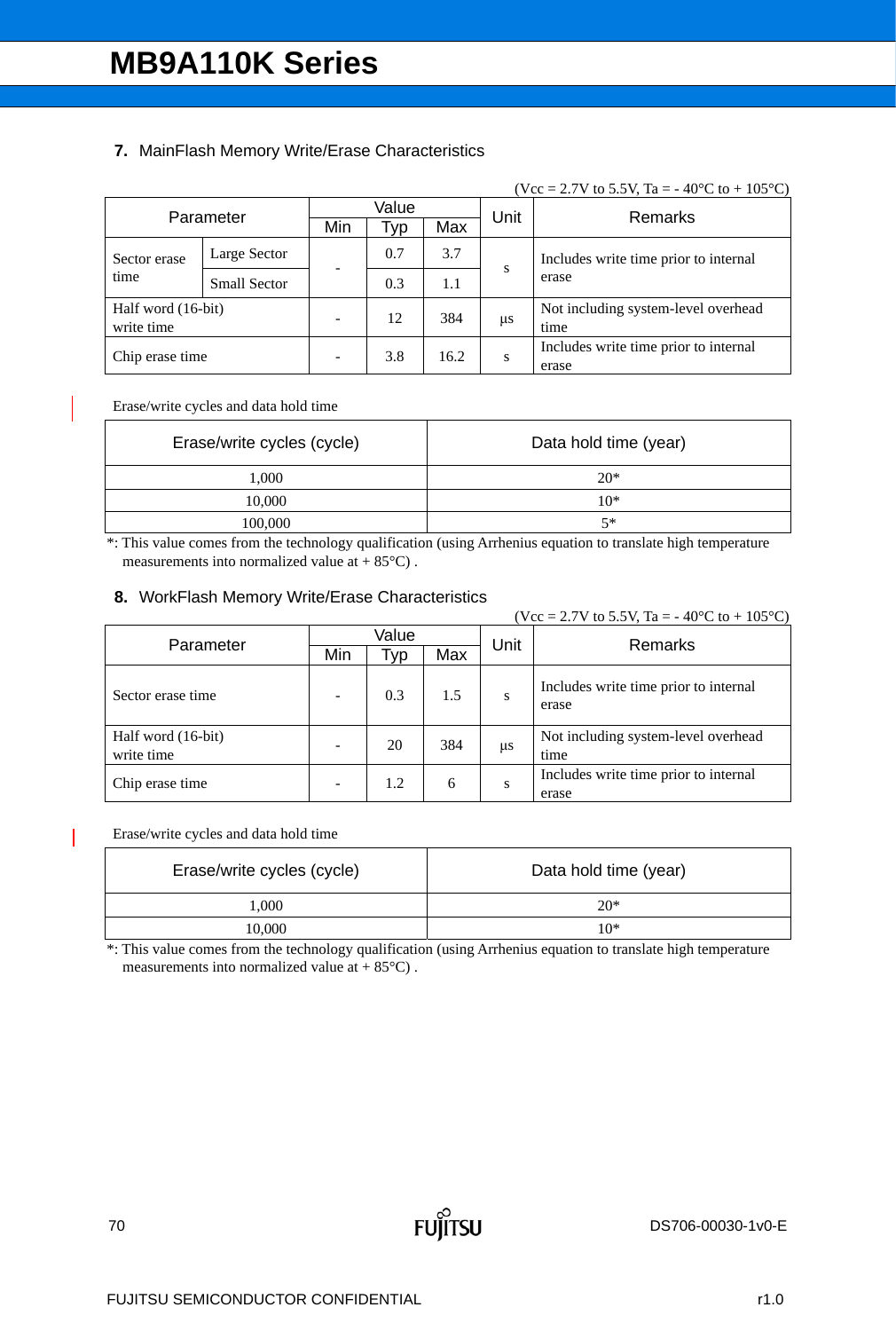# **ORDERING INFORMATION**

| Part number   | Package                                   |  |
|---------------|-------------------------------------------|--|
| MB9AF111KPMC  | Plastic • LQFP 48-pin                     |  |
| MB9AF112KPMC  | $(0.5 \text{mm pitch})$ , (FPT-48P-M49)   |  |
| MB9AF111KPMC1 | Plastic • LQFP 52-pin                     |  |
| MB9AF112KPMC1 | $(0.65$ mm pitch), (FPT-52P-M02)          |  |
| MB9AF111KQN   | Plastic • QFN 48-pin                      |  |
| MB9AF112KQN   | $(0.5 \text{mm pitch})$ , $(ICC-48P-M73)$ |  |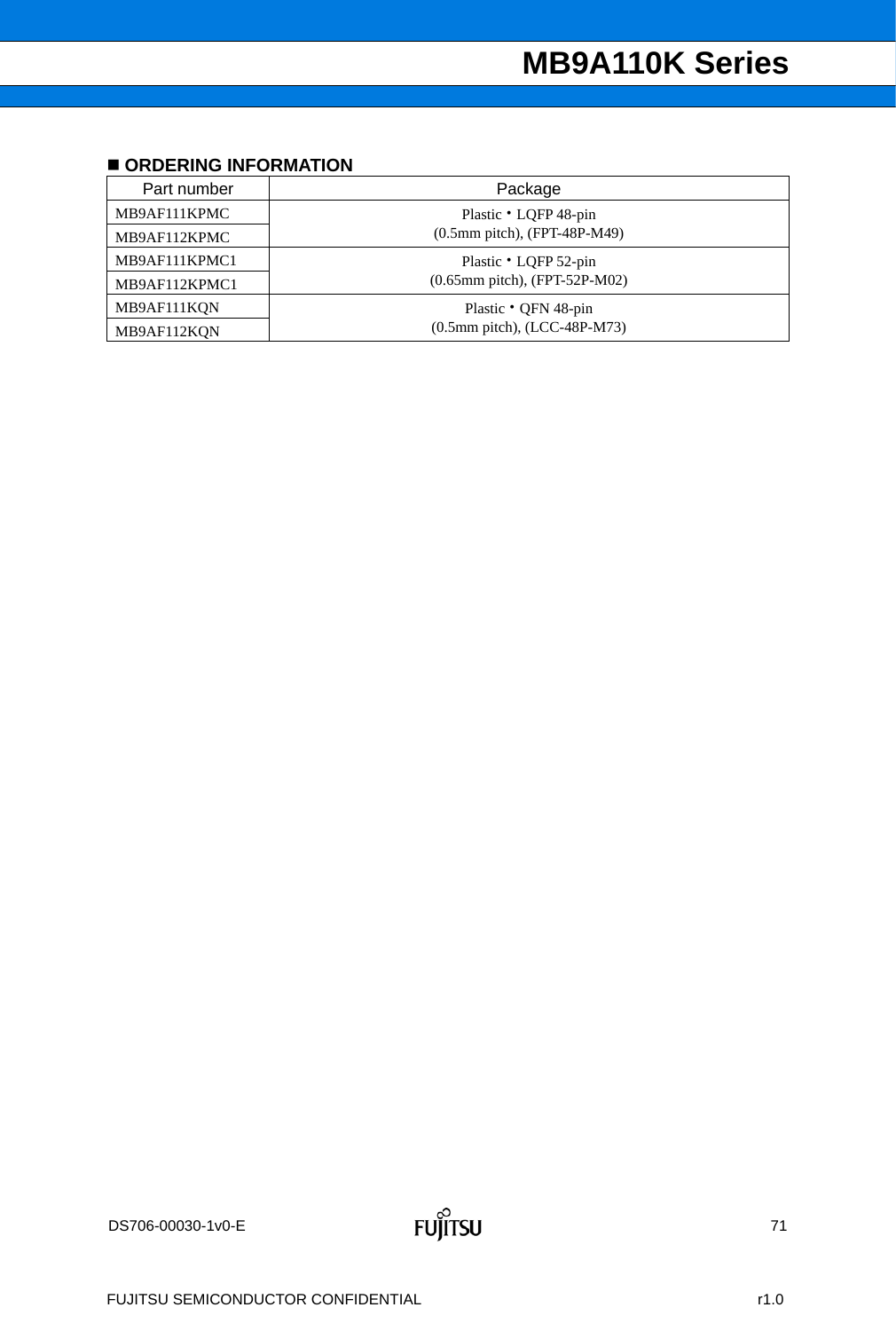### **PACKAGE DIMENSIONS**





Please check the latest package dimension at the following URL. http://edevice.fujitsu.com/package/en-search/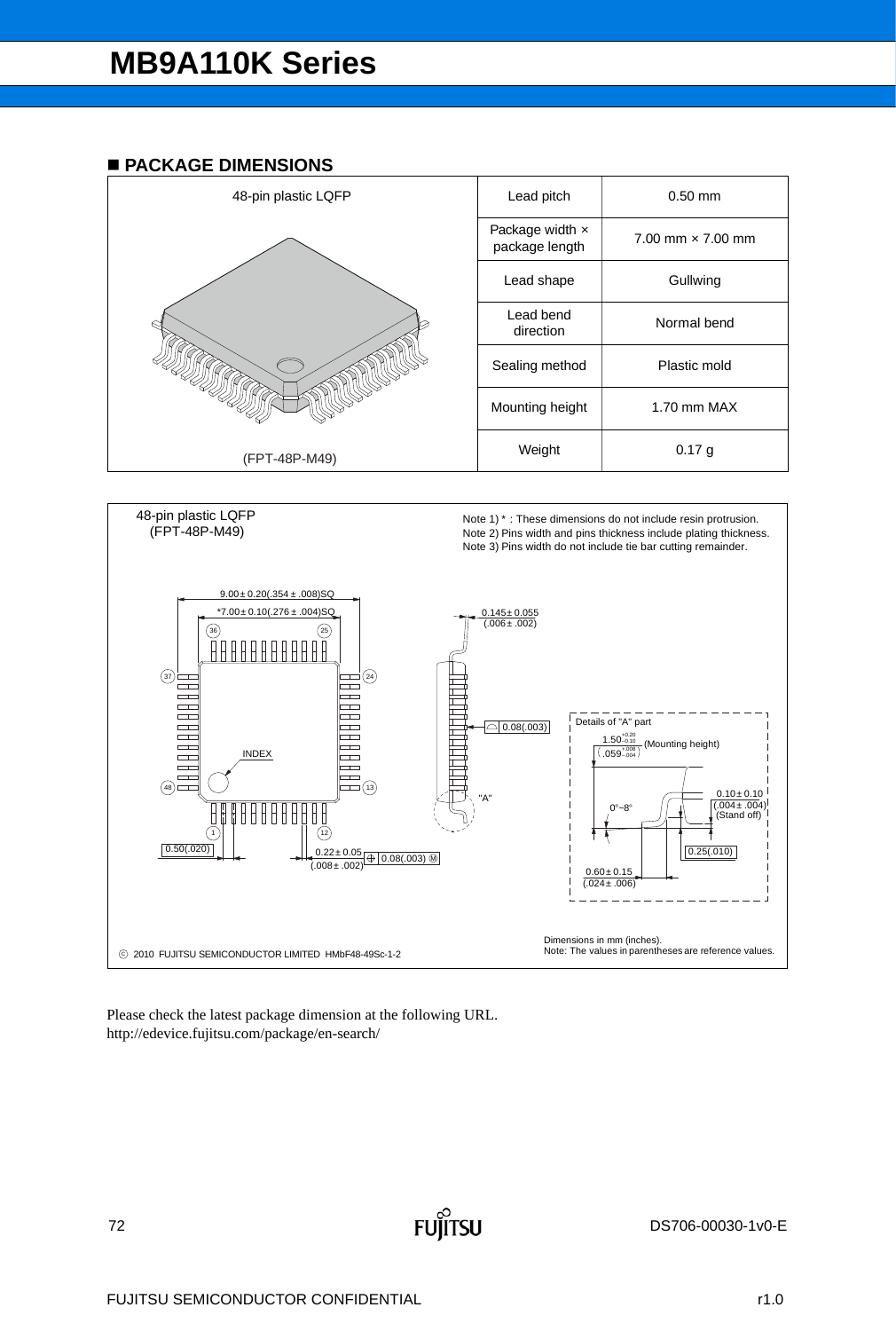# **MB9A110K Series**

| 48-pin plastic QFN                | Lead pitch                       | $0.5$ mm                     |
|-----------------------------------|----------------------------------|------------------------------|
| College of the College of<br>anne | Package widthx<br>package length | $7.00$ mm $\times$ $7.00$ mm |
|                                   | Sealing method                   | Plastic mold                 |
|                                   | Mounting height                  | 0.90 mm MAX                  |
|                                   | Weight                           |                              |
|                                   |                                  |                              |
| (LCC-48P-M73)                     |                                  |                              |



Please check the latest package dimension at the following URL. http://edevice.fujitsu.com/package/en-search/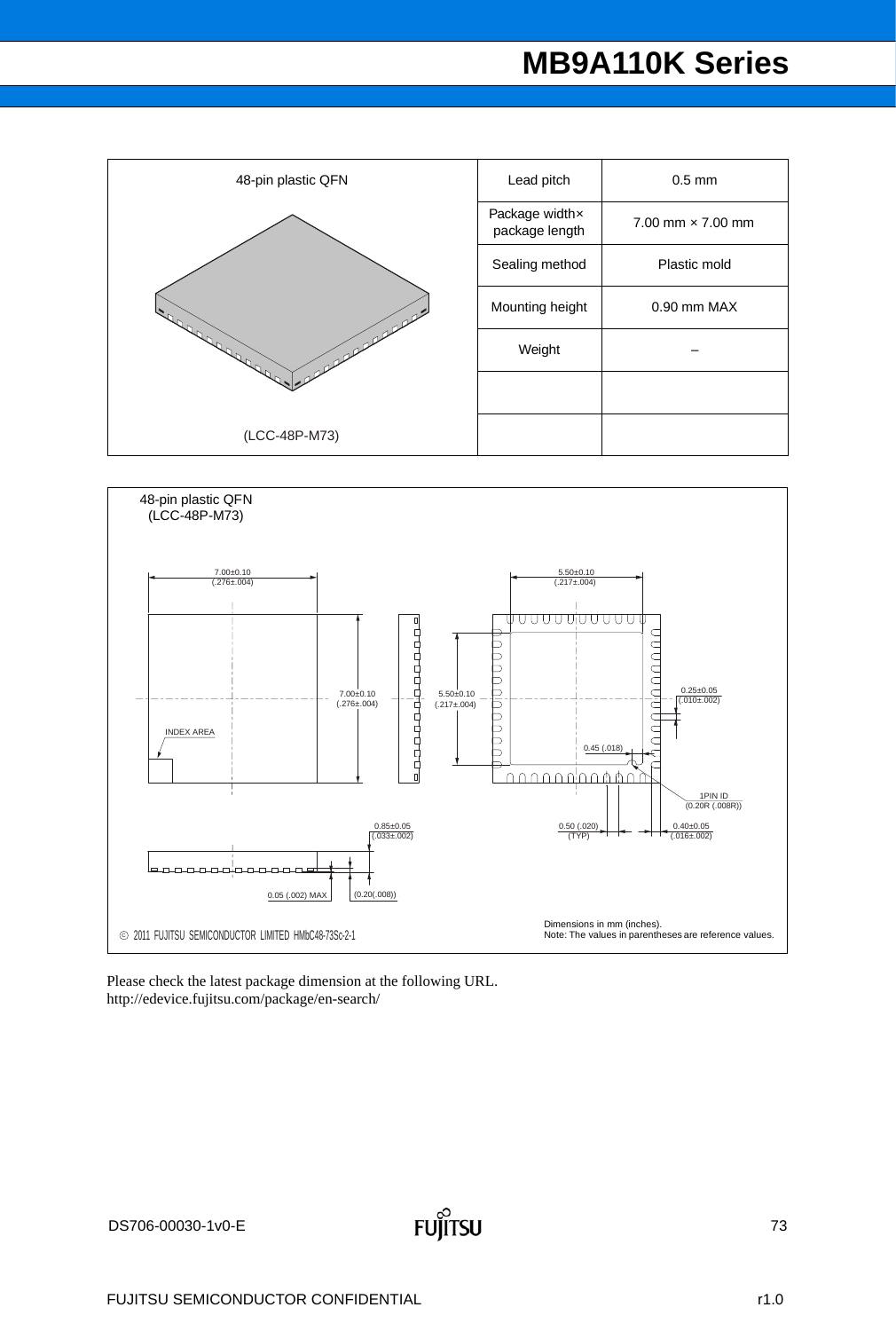## **MB9A110K Series**

| 52-pin plastic LQFP | Lead pitch                        | $0.65$ mm               |
|---------------------|-----------------------------------|-------------------------|
|                     | Package width x<br>package length | $10.00 \times 10.00$ mm |
|                     | Lead shape                        | Gullwing                |
|                     | Sealing method                    | Plastic mold            |
|                     | Mounting height                   | $1.70$ mm MAX           |
|                     | Weight                            | 0.32 <sub>g</sub>       |
| (FPT-52P-M02)       | Code<br>(Reference)               | P-LFQFP52-10x10-0.65    |



Please check the latest package dimension at the following URL. http://edevice.fujitsu.com/package/en-search/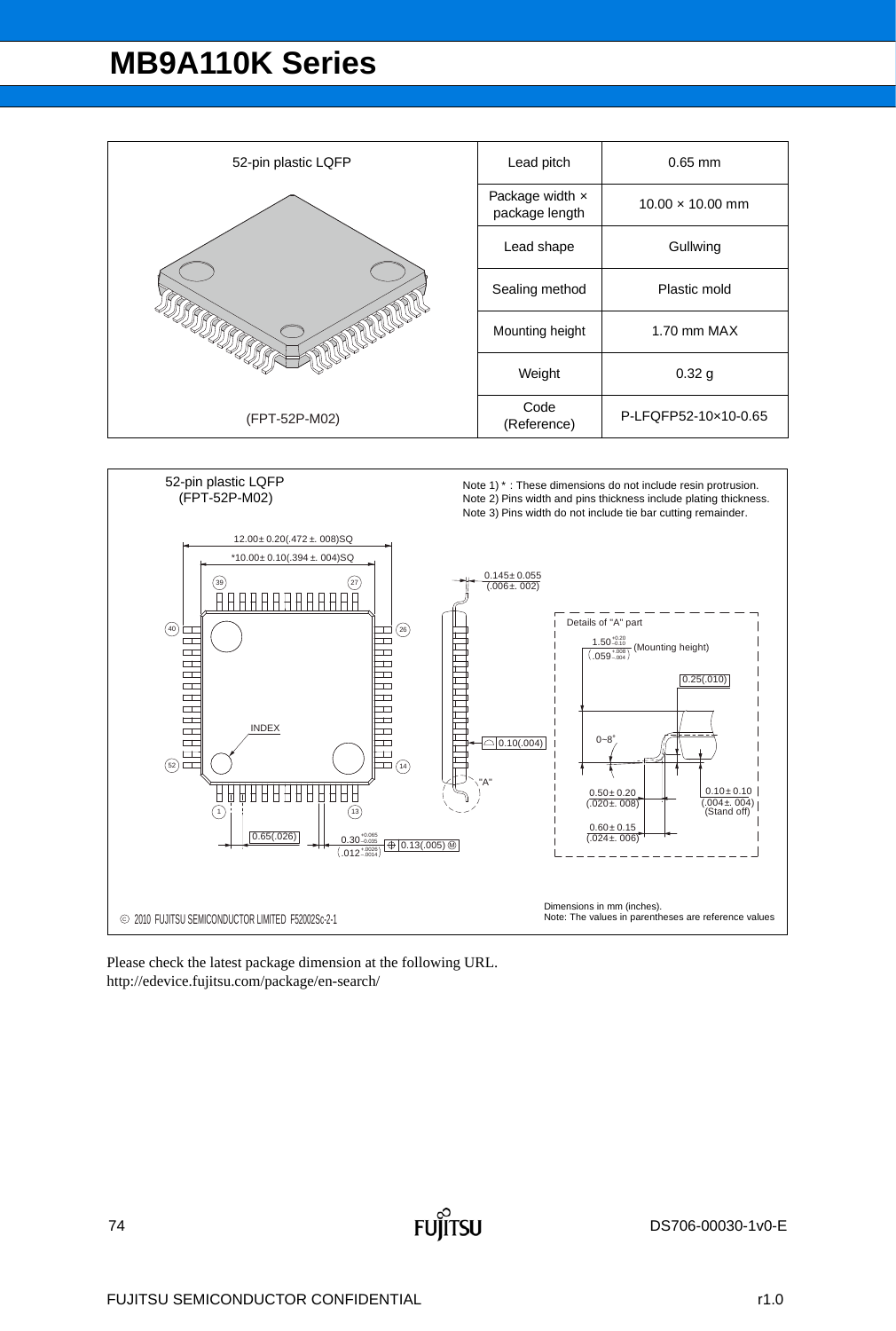### **MAJOR CHANGES IN THIS EDITION**

A change on a page is indicated by a vertical line drawn on the left side of that page.

| Page   | Section                                                                                     | <b>Change Results</b>                                                                                                                                                                                                                                                                                                                 |  |
|--------|---------------------------------------------------------------------------------------------|---------------------------------------------------------------------------------------------------------------------------------------------------------------------------------------------------------------------------------------------------------------------------------------------------------------------------------------|--|
|        |                                                                                             | $PRELIMINARY \rightarrow Data sheet$                                                                                                                                                                                                                                                                                                  |  |
| $\tau$ | <b>PRODUCT LINEUP</b><br><b>·Function</b>                                                   | Added the pin count.                                                                                                                                                                                                                                                                                                                  |  |
| 8      | <b>PACKAGES</b>                                                                             | Revised from "Planning".                                                                                                                                                                                                                                                                                                              |  |
| 23     | <b>IO CIRCUIT TYPE</b>                                                                      | Corrected the following description to "TypeB".<br>Digital output $\rightarrow$ Digital input                                                                                                                                                                                                                                         |  |
| 34     | <b>BLOCK DIAGRAM</b>                                                                        | Corrected the following description.<br>$\cdot$ AHB (Max 40MHz) $\rightarrow$ AHB (Max 42MHz)<br>$\cdot$ APB0 (Max 40MHz) $\rightarrow$ APB0 (Max 42MHz)<br>$\cdot$ APB1 (Max 40MHz) $\rightarrow$ APB1 (Max 42MHz)<br>$\cdot$ APB2 (Max 40MHz) $\rightarrow$ APB2 (Max 42MHz)<br>Deleted the description for "USB Clock Ctrl / PLL". |  |
| 45, 46 | ELECTRICAL CHARACTERISTICS<br>3. DC Characteristics<br>(1) Current Rating                   | * Revised the value of "TBD".<br><b>Corrected</b> the value.<br>- Power supply current $(I_{CCR})$<br>Typ: $60 \rightarrow 50$<br>- Power supply current (I <sub>CCRD</sub> ) (RAM hold off)<br>Typ: $45 \rightarrow 30$<br>- Power supply current (I <sub>CCRD</sub> ) (RAM hold on)<br>Typ: $48 \rightarrow 33$                     |  |
| 61     | (9) External Input Timing                                                                   | Revised the value of "TBD".                                                                                                                                                                                                                                                                                                           |  |
| 66     | 5. 12-bit A/D Converter<br>· Electrical characteristics for the A/D<br>converter            | · Deleted "(Preliminary value)".<br>* Corrected the value of "Compare clock cycle".<br>Max: $10000 \rightarrow 2000$                                                                                                                                                                                                                  |  |
| 70     | 7. MainFlash Memory Write/Erase<br>Characteristics<br>Erase/write cycles and data hold time | Deleted"(targeted value)".                                                                                                                                                                                                                                                                                                            |  |
|        | 8. WorkFlash Memory Write/Erase<br>Characteristics<br>Erase/write cycles and data hold time |                                                                                                                                                                                                                                                                                                                                       |  |